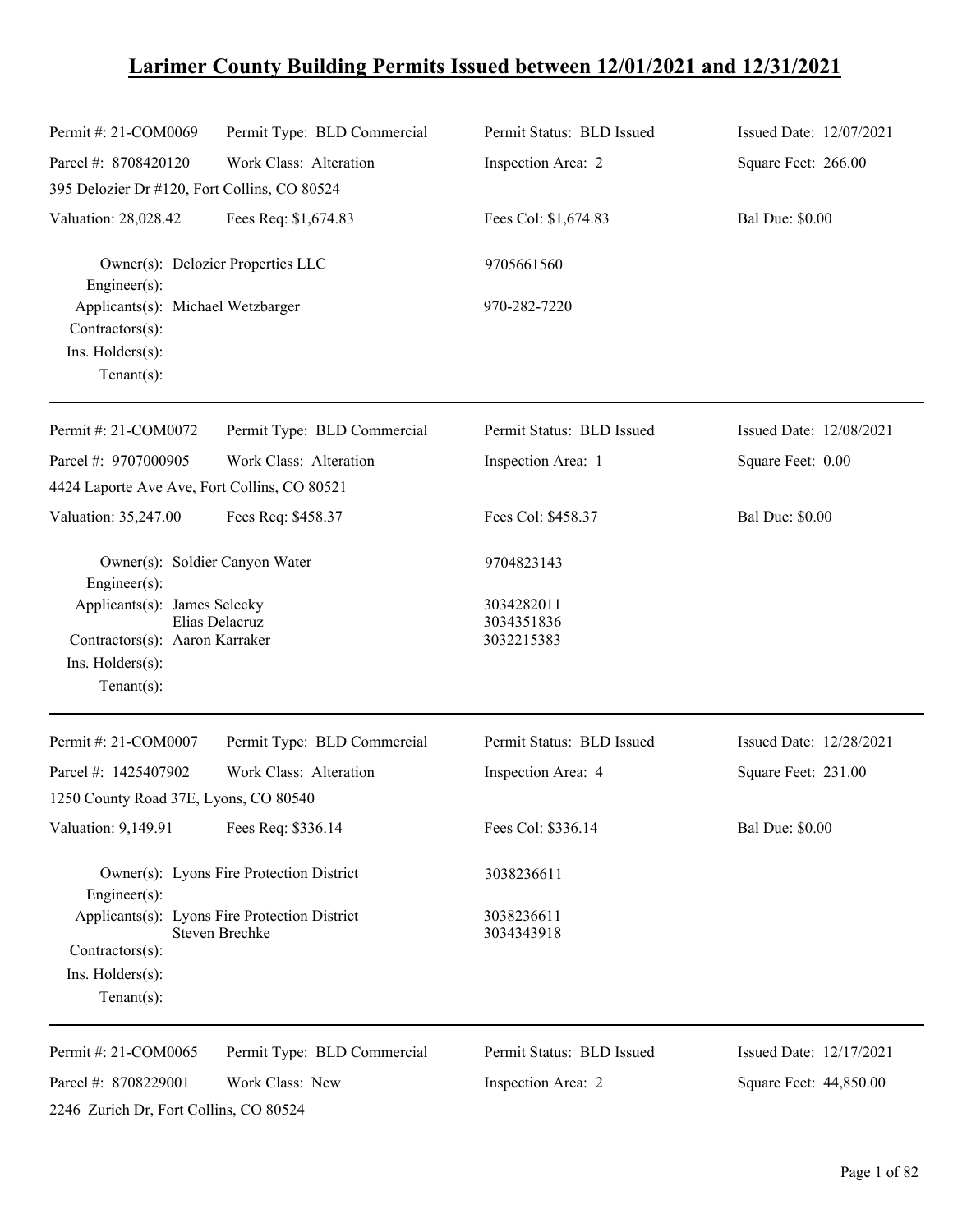| Owner(s): Zurich Flex Oz LLC                   |                                                                                                        |                           |                         |
|------------------------------------------------|--------------------------------------------------------------------------------------------------------|---------------------------|-------------------------|
| Engineer(s): John McBride                      | Leo Mitchell                                                                                           | 9704205316<br>9017488000  |                         |
| Applicants(s): Kyle Kassel                     |                                                                                                        | 7122604102                |                         |
| Contractors(s): Jason Doucette                 |                                                                                                        | 2089490722                |                         |
| Ins. Holders(s):                               |                                                                                                        |                           |                         |
| Tenant $(s)$ :                                 |                                                                                                        |                           |                         |
| Permit #: 21-COM0057                           | Permit Type: BLD Commercial                                                                            | Permit Status: BLD Issued | Issued Date: 12/22/2021 |
| Parcel #: 0533000902                           | Work Class: Structure Other Than a<br>Building                                                         | Inspection Area: 3        | Square Feet: 4,900.00   |
| 2499 Flatiron Reservoir Rd, Loveland, CO 80537 |                                                                                                        |                           |                         |
| Valuation: 37,500.00                           | Fees Req: \$1,378.56                                                                                   | Fees Col: \$1,378.56      | <b>Bal Due: \$0.00</b>  |
|                                                | Owner(s): Northern Colorado Water/Conservancy District<br>Northern Colorado Water/Conservancy District |                           |                         |
| Engineer(s): Mark Servinsky                    |                                                                                                        | 6167381281                |                         |
| Applicants(s): Keelan Butler                   |                                                                                                        | 2088199156                |                         |
| Contractors(s):                                |                                                                                                        |                           |                         |
| Ins. Holders(s):                               |                                                                                                        |                           |                         |
| Tenant $(s)$ :                                 |                                                                                                        |                           |                         |
| Permit #: 21-COM0073                           | Permit Type: BLD Commercial                                                                            | Permit Status: BLD Issued | Issued Date: 12/29/2021 |
| Parcel #: 2921000931                           | Work Class: Structure Other Than a<br><b>Building</b>                                                  | Inspection Area: 5        | Square Feet: 2,200.00   |
| 3594 N Rim Rd, Livermore, CO 80536             |                                                                                                        |                           |                         |
| Valuation: 40,000.00                           | Fees Req: \$1,426.42                                                                                   | Fees Col: \$1,426.42      | <b>Bal Due: \$0.00</b>  |
| Owner(s): Dba No Barriers Usa<br>Engineer(s):  |                                                                                                        |                           |                         |
| Applicants(s): Robert Pichi                    |                                                                                                        | 970-224-5581              |                         |
| Contractors(s): Robert Pichi                   |                                                                                                        | 970-224-5581              |                         |
| Ins. Holders(s):                               |                                                                                                        |                           |                         |
| Tenant $(s)$ :                                 |                                                                                                        |                           |                         |
| Permit #: 21-COM0058                           | Permit Type: BLD Commercial                                                                            | Permit Status: BLD Issued | Issued Date: 12/21/2021 |
| Parcel #: 0533000902                           | Work Class: Structure Other Than a                                                                     | Inspection Area: 3        | Square Feet: 4,900.00   |
| 2499 Flatiron Reservoir Rd, Loveland, CO 80537 | Building                                                                                               |                           |                         |
| Valuation: 37,500.00                           | Fees Req: \$1,378.56                                                                                   | Fees Col: \$1,378.56      | <b>Bal Due: \$0.00</b>  |
|                                                | Owner(s): Northern Colorado Water/Conservancy District                                                 |                           |                         |
| Engineer(s): Mark Servinsky                    |                                                                                                        | 6167381281                |                         |
| Applicants(s): Keelan Butler                   |                                                                                                        | 2088199156                |                         |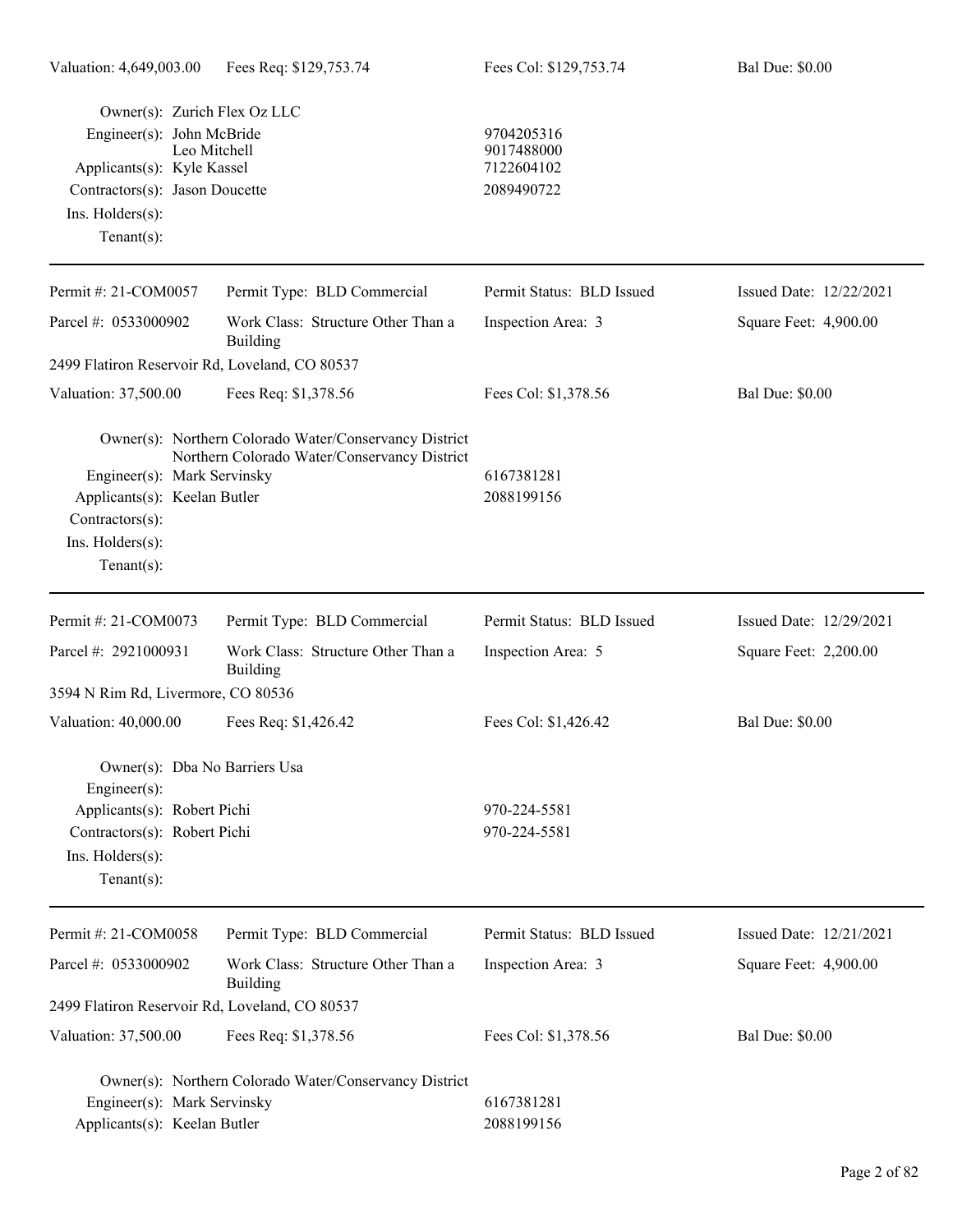Contractors(s): Ins. Holders(s): Tenant(s):

| Permit #: 21-COM0063                                                                                                                                            | Permit Type: BLD Commercial                      | Permit Status: BLD Issued                                                        | Issued Date: 12/29/2021 |
|-----------------------------------------------------------------------------------------------------------------------------------------------------------------|--------------------------------------------------|----------------------------------------------------------------------------------|-------------------------|
| Parcel #: 8708305029                                                                                                                                            | Work Class: Tenant Finish/Change of<br>Occupancy | Inspection Area: 2                                                               | Square Feet: 360.00     |
| 2050 Airway Ave, Fort Collins, CO 80524                                                                                                                         |                                                  |                                                                                  |                         |
| Valuation: 16,400.00                                                                                                                                            | Fees Req: \$1,065.50                             | Fees Col: \$1,065.50                                                             | <b>Bal Due: \$0.00</b>  |
| Owner(s): Scott McDonald<br>$Engineering(s)$ :                                                                                                                  |                                                  | 3039816839                                                                       |                         |
| Applicants(s): Matt Brooksmith                                                                                                                                  |                                                  | 3037101818                                                                       |                         |
| Contractors(s): Maynard Kline                                                                                                                                   |                                                  | 3034084487                                                                       |                         |
| Ins. Holders(s):<br>Tenant $(s)$ :                                                                                                                              |                                                  |                                                                                  |                         |
| Permit #: 21-ENER0174                                                                                                                                           | Permit Type: BLD Energy                          | Permit Status: BLD Issued                                                        | Issued Date: 12/09/2021 |
| Parcel #: 0734000021                                                                                                                                            | Work Class: Ground Mounted                       | Inspection Area: 2                                                               | Square Feet: 0.00       |
| 12601 N County Road 25e, Loveland, CO 80538                                                                                                                     |                                                  |                                                                                  |                         |
| Valuation: 65,487.00                                                                                                                                            | Fees Req: \$500.00                               | Fees Col: \$500.00                                                               | <b>Bal Due: \$0.00</b>  |
| Owner(s): Kenneth Shiarella<br>Engineer(s): Arash Zandieh<br>Applicants(s): Lewis Gaiter IV<br>Contractors(s): Andrew Lyle<br>Ins. Holders(s):<br>$Tenant(s)$ : | Andrew Lyle<br>Sandbox Solar<br>Alex Alvarez     | 9702236158<br>9016920431<br>9136608581<br>9703727665<br>8474522685<br>9136608581 |                         |
| Permit #: 21-ENER0126                                                                                                                                           | Permit Type: BLD Energy                          | Permit Status: BLD Issued                                                        | Issued Date: 12/07/2021 |
| Parcel #: 9830000072                                                                                                                                            | Work Class: Ground Mounted                       | Inspection Area: 1                                                               | Square Feet: 0.00       |
| 4802 Rist Canyon Rd, Laporte, CO 80535                                                                                                                          |                                                  |                                                                                  |                         |
| Valuation: 97,247.00                                                                                                                                            | Fees Req: \$500.00                               | Fees Col: \$500.00                                                               | <b>Bal Due: \$0.00</b>  |
| Owner(s): Gaelle Wormus<br>$Engineering(s)$ :<br>Applicants(s): Adrian Buck<br>Contractors(s): Adrian Buck<br>Ins. Holders(s):<br>$Tenant(s)$ :                 | Matthew Callen                                   | 9703138366<br>5706876806<br>5706876806<br>5706876806                             |                         |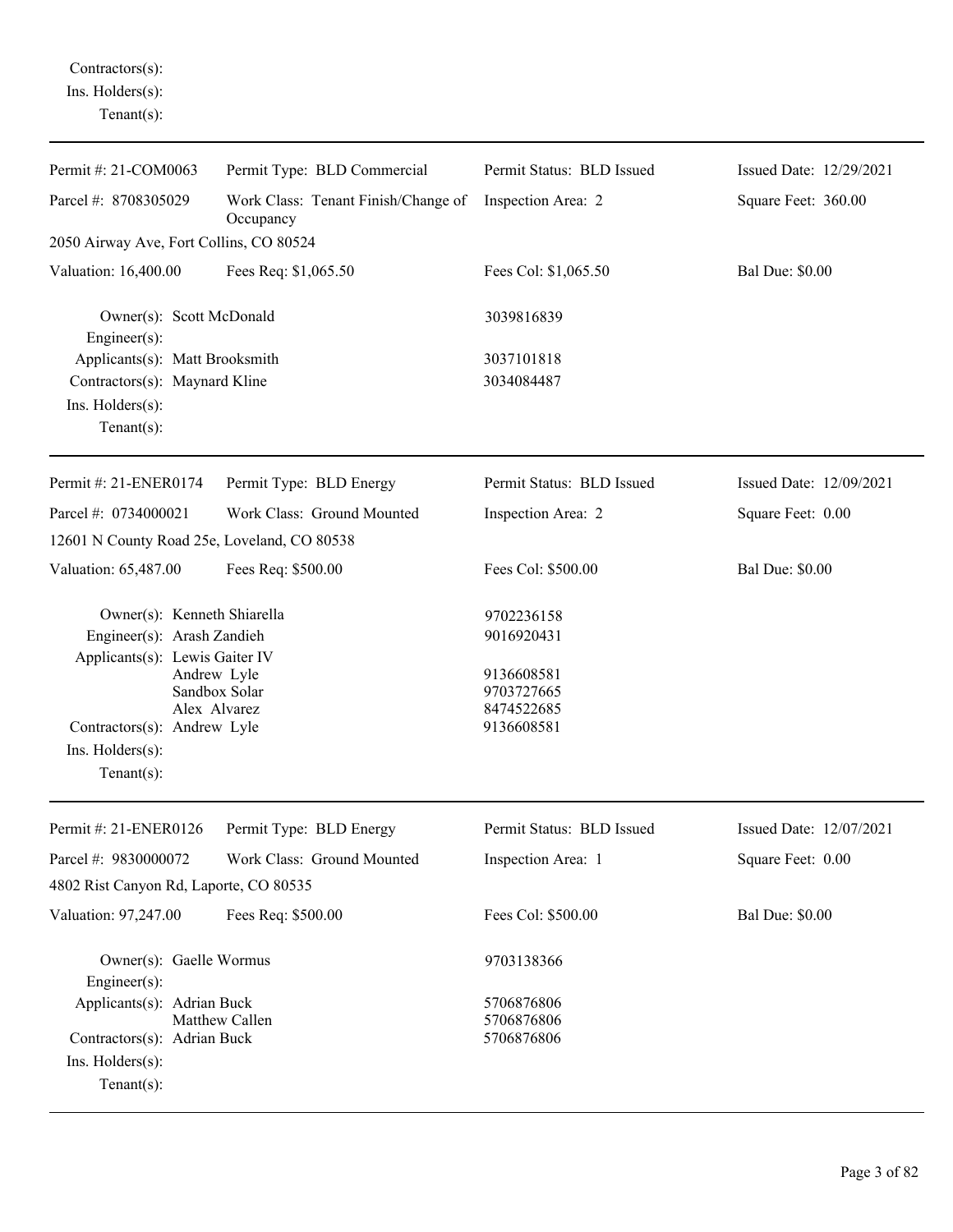| Permit #: 21-ENER0170                                                                                                                                                | Permit Type: BLD Energy       | Permit Status: BLD Resubmittal Issued Issued Date: 12/07/2021        |                         |
|----------------------------------------------------------------------------------------------------------------------------------------------------------------------|-------------------------------|----------------------------------------------------------------------|-------------------------|
| Parcel #: 1722000020                                                                                                                                                 | Work Class: Ground Mounted    | Inspection Area: 6                                                   | Square Feet: 0.00       |
| 720 Owl Hollow Rd, Bellvue, CO 80512                                                                                                                                 |                               |                                                                      |                         |
| Valuation: 13,504.00                                                                                                                                                 | Fees Req: \$457.93            | Fees Col: \$457.93                                                   | <b>Bal Due: \$0.00</b>  |
| Owner(s): Valerie Hall<br>Engineer(s): Arash Zandieh<br>Applicants(s): Jeremy Burks<br>Contractors(s):<br>Ins. Holders(s):<br>$Tenant(s)$ :                          |                               | 970-214-7721<br>9016920431<br>7209369460                             |                         |
| Permit #: 21-ENER0205                                                                                                                                                | Permit Type: BLD Energy       | Permit Status: BLD Issued                                            | Issued Date: 12/17/2021 |
| Parcel #: 9636124007<br>5507 N Saint Louis Ave, Loveland, CO 80538                                                                                                   | Work Class: Roof/Wall Mounted | Inspection Area: 2                                                   | Square Feet: 0.00       |
| Valuation: 16,427.00                                                                                                                                                 | Fees Req: \$480.21            | Fees Col: \$480.21                                                   | <b>Bal Due: \$0.00</b>  |
| Owner(s): Kurt Pflock<br>Engineer(s): John Calvert<br>Applicants(s): Jeff Lee<br>Contractors(s):<br>Ins. Holders(s):<br>$Tenant(s)$ :                                |                               | 9703103501<br>3034663014<br>3854820045                               |                         |
| Permit #: 21-ENER0203                                                                                                                                                | Permit Type: BLD Energy       | Permit Status: BLD LOC                                               | Issued Date: 12/15/2021 |
| Parcel #: 0528207001                                                                                                                                                 | Work Class: Roof/Wall Mounted | Inspection Area: 3                                                   | Square Feet: 0.00       |
| 220 Reservoir Dr, Loveland, CO 80537                                                                                                                                 |                               |                                                                      |                         |
| Valuation: 28,000.00 Fees Req: \$500.00                                                                                                                              |                               | Fees Col: \$500.00                                                   | <b>Bal Due: \$0.00</b>  |
| Owner(s): Colton Redding<br>Engineer(s): Eric Sumsion<br>Applicants(s): Solar Side Up LLC<br>Contractors(s): Jeffrey Fleischman<br>Ins. Holders(s):<br>$Tenant(s)$ : | Jeffrey Fleischman            | 2142028119<br>8019901775<br>303-271-0656<br>3032710656<br>3032710656 |                         |
| Permit #: 21-ENER0200                                                                                                                                                | Permit Type: BLD Energy       | Permit Status: BLD Issued                                            | Issued Date: 12/15/2021 |
| Parcel #: 3412111001                                                                                                                                                 | Work Class: Roof/Wall Mounted | Inspection Area: 4                                                   | Square Feet: 0.00       |
| 3199 Rockwood Ln N, Estes Park, CO 80517                                                                                                                             |                               |                                                                      |                         |
| Valuation: 14,222.00                                                                                                                                                 | Fees Req: \$432.03            | Fees Col: \$432.03                                                   | <b>Bal Due: \$0.00</b>  |
| Owner(s): George Carr Jr.<br>$Engineering(s)$ :                                                                                                                      |                               | 303-325-3334                                                         |                         |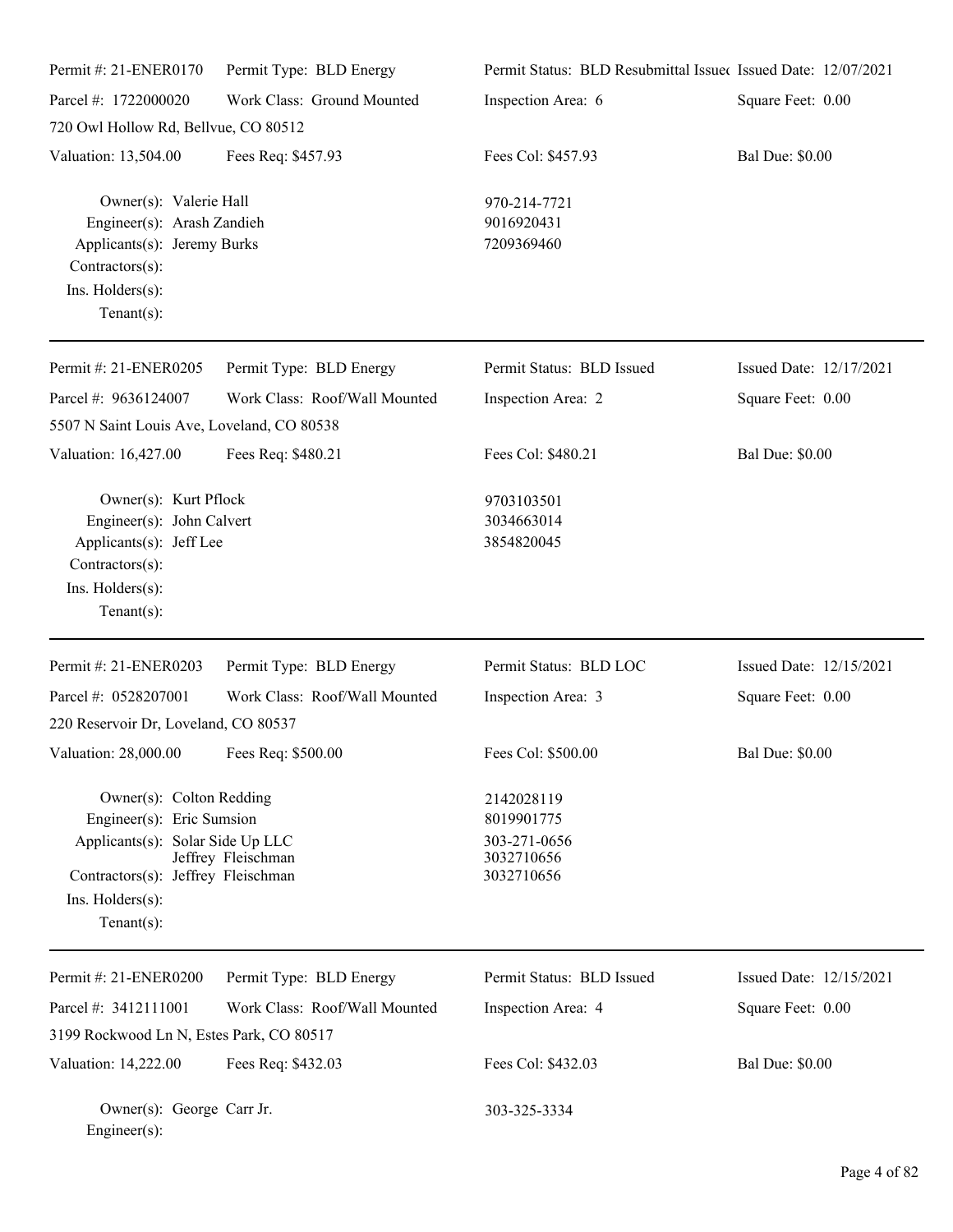Applicants(s): Avery Carter 3034470300 Contractors(s): Jason Sharpe 3034470300214 Ins. Holders(s): Tenant(s):

| Permit #: 21-ENER0193                                                                                                                                          | Permit Type: BLD Energy       | Permit Status: BLD Issued                                          | Issued Date: 12/09/2021 |
|----------------------------------------------------------------------------------------------------------------------------------------------------------------|-------------------------------|--------------------------------------------------------------------|-------------------------|
| Parcel #: 2407306047                                                                                                                                           | Work Class: Roof/Wall Mounted | Inspection Area: 4                                                 | Square Feet: 0.00       |
| 1545 Hummingbird Dr, Estes Park, CO 80517                                                                                                                      |                               |                                                                    |                         |
| Valuation: 21,590.00                                                                                                                                           | Fees Req: \$500.00            | Fees Col: \$500.00                                                 | <b>Bal Due: \$0.00</b>  |
| Owner(s): Ann Turner<br>Engineer(s): Arash Zandieh<br>Applicants(s): Sandbox Solar<br>Contractors(s): Andrew Lyle<br>Ins. $H$ olders $(s)$ :<br>$Tenant(s)$ :  | Dylan Gibson                  | 9706202125<br>9016920431<br>9703727665<br>9706737733<br>9136608581 |                         |
| Permit #: 21-ENER0152                                                                                                                                          | Permit Type: BLD Energy       | Permit Status: BLD LOC                                             | Issued Date: 12/01/2021 |
| Parcel #: 9624318017<br>8181 Blue Moon Ct, Fort Collins, CO 80525                                                                                              | Work Class: Roof/Wall Mounted | Inspection Area: 2                                                 | Square Feet: 0.00       |
| Valuation: 51,488.00                                                                                                                                           | Fees Req: \$500.00            | Fees Col: \$500.00                                                 | <b>Bal Due: \$0.00</b>  |
| Owner(s): Bonnie Slaten<br>Engineer(s): Arash Zandieh<br>Applicants(s): Lewis Gaiter IV                                                                        |                               | 7193221172<br>9016920431                                           |                         |
| Contractors(s): Andrew Lyle<br>Ins. $H$ olders $(s)$ :<br>Tenant $(s)$ :                                                                                       |                               | 9136608581                                                         |                         |
| Permit #: 21-ENER0206                                                                                                                                          | Permit Type: BLD Energy       | Permit Status: BLD LOC                                             | Issued Date: 12/22/2021 |
| Parcel #: 9625317050                                                                                                                                           | Work Class: Roof/Wall Mounted | Inspection Area: 2                                                 | Square Feet: 0.00       |
| 5827 Meadow Creek Ln, Loveland, CO 80538                                                                                                                       |                               |                                                                    |                         |
| Valuation: 15,000.00                                                                                                                                           | Fees Req: \$432.03            | Fees Col: \$432.03                                                 | <b>Bal Due: \$0.00</b>  |
| Owner(s): Howard Birkett<br>Engineer(s): Eric Sumsion<br>Applicants(s): Houston Sherer<br>Contractors(s): Houston Sherer<br>Ins. Holders(s):<br>Tenant $(s)$ : |                               | 9702908945<br>8019901775<br>7043003317<br>7043003317               |                         |
| Permit #: 21-ENER0183                                                                                                                                          | Permit Type: BLD Energy       | Permit Status: BLD Issued                                          | Issued Date: 12/01/2021 |
| Parcel #: 1514000014                                                                                                                                           | Work Class: Roof/Wall Mounted | Inspection Area: 2                                                 | Square Feet: 0.00       |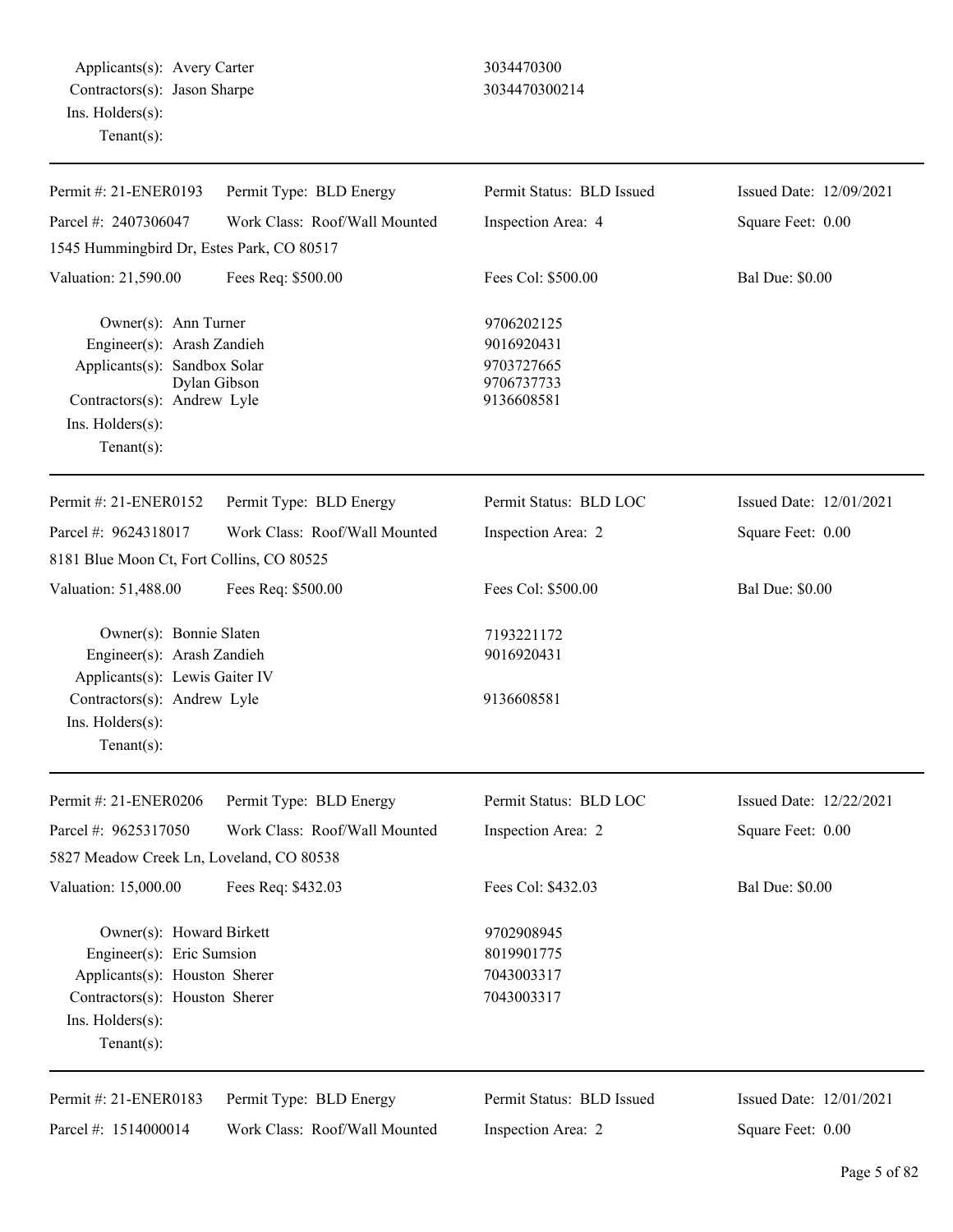| Owner(s): Tracey Powell<br>6508237100<br>Engineer(s):<br>Applicants(s): Avery Carter<br>3034470300<br>Jason Sharpe<br>3034470300214<br>3034470300214<br>Contractors(s): Jason Sharpe<br>$Ins.$ Holders $(s)$ :<br>$Tenant(s)$ :<br>Permit Type: BLD Energy<br>Permit Status: BLD LOC<br>Issued Date: 12/06/2021<br>Work Class: Roof/Wall Mounted<br>Inspection Area: 3<br>Square Feet: 0.00<br>2343 S County Road 21, Loveland, CO 80537<br><b>Bal Due: \$0.00</b><br>Valuation: 73,215.00<br>Fees Req: \$500.00<br>Fees Col: \$500.00<br>Owner(s): Joseph Hickey<br>Engineer(s):<br>Applicants(s): Jeff Lee<br>3854820045<br>Contractors(s): Jeff Lee<br>3854820045<br>Ins. Holders(s):<br>$Tenant(s)$ :<br>Permit #: 21-ENER0214<br>Permit Type: BLD Energy<br>Permit Status: BLD Issued<br>Issued Date: 12/22/2021<br>Work Class: Roof/Wall Mounted<br>Parcel #: 9625416003<br>Inspection Area: 2<br>Square Feet: 0.00<br>1028 Wisteria Dr, Loveland, CO 80538<br>Valuation: 12,980.00<br>Fees Col: \$383.83<br><b>Bal Due: \$0.00</b><br>Fees Req: \$383.83<br>Owner(s): Jim Anderson<br>9707782422<br>888765248957526<br>Engineer(s): Abelardo De Vera<br>7202921589<br>Applicants(s): Tim Brown<br><b>Scott Harris</b><br>3034745480<br>Contractors(s):<br>Ins. Holders(s):<br>$Tenant(s)$ :<br>Permit Type: BLD Energy<br>Permit Status: BLD LOC<br>Issued Date: 12/09/2021<br>Parcel #: 0427000038<br>Work Class: Roof/Wall Mounted<br>Square Feet: 0.00<br>Inspection Area: 3<br>7081 Lakota Ridge Ln, Berthoud, CO 80513<br>Fees Col: \$500.00<br><b>Bal Due: \$0.00</b><br>Valuation: 73,447.00<br>Fees Req: \$500.00<br>Owner(s): Mark Kolu<br>3035217338<br>Engineer(s):<br>Applicants(s): Arthur Kline<br>3034841410<br>9703885809<br>Adam Kenyon | Valuation: 93,212.00  | Fees Req: \$500.00 | Fees Col: \$500.00 | <b>Bal Due: \$0.00</b> |
|-----------------------------------------------------------------------------------------------------------------------------------------------------------------------------------------------------------------------------------------------------------------------------------------------------------------------------------------------------------------------------------------------------------------------------------------------------------------------------------------------------------------------------------------------------------------------------------------------------------------------------------------------------------------------------------------------------------------------------------------------------------------------------------------------------------------------------------------------------------------------------------------------------------------------------------------------------------------------------------------------------------------------------------------------------------------------------------------------------------------------------------------------------------------------------------------------------------------------------------------------------------------------------------------------------------------------------------------------------------------------------------------------------------------------------------------------------------------------------------------------------------------------------------------------------------------------------------------------------------------------------------------------------------------------------------------------------------------------------------------------------------------|-----------------------|--------------------|--------------------|------------------------|
|                                                                                                                                                                                                                                                                                                                                                                                                                                                                                                                                                                                                                                                                                                                                                                                                                                                                                                                                                                                                                                                                                                                                                                                                                                                                                                                                                                                                                                                                                                                                                                                                                                                                                                                                                                 |                       |                    |                    |                        |
|                                                                                                                                                                                                                                                                                                                                                                                                                                                                                                                                                                                                                                                                                                                                                                                                                                                                                                                                                                                                                                                                                                                                                                                                                                                                                                                                                                                                                                                                                                                                                                                                                                                                                                                                                                 |                       |                    |                    |                        |
|                                                                                                                                                                                                                                                                                                                                                                                                                                                                                                                                                                                                                                                                                                                                                                                                                                                                                                                                                                                                                                                                                                                                                                                                                                                                                                                                                                                                                                                                                                                                                                                                                                                                                                                                                                 |                       |                    |                    |                        |
|                                                                                                                                                                                                                                                                                                                                                                                                                                                                                                                                                                                                                                                                                                                                                                                                                                                                                                                                                                                                                                                                                                                                                                                                                                                                                                                                                                                                                                                                                                                                                                                                                                                                                                                                                                 |                       |                    |                    |                        |
|                                                                                                                                                                                                                                                                                                                                                                                                                                                                                                                                                                                                                                                                                                                                                                                                                                                                                                                                                                                                                                                                                                                                                                                                                                                                                                                                                                                                                                                                                                                                                                                                                                                                                                                                                                 |                       |                    |                    |                        |
|                                                                                                                                                                                                                                                                                                                                                                                                                                                                                                                                                                                                                                                                                                                                                                                                                                                                                                                                                                                                                                                                                                                                                                                                                                                                                                                                                                                                                                                                                                                                                                                                                                                                                                                                                                 |                       |                    |                    |                        |
|                                                                                                                                                                                                                                                                                                                                                                                                                                                                                                                                                                                                                                                                                                                                                                                                                                                                                                                                                                                                                                                                                                                                                                                                                                                                                                                                                                                                                                                                                                                                                                                                                                                                                                                                                                 | Permit #: 21-ENER0157 |                    |                    |                        |
|                                                                                                                                                                                                                                                                                                                                                                                                                                                                                                                                                                                                                                                                                                                                                                                                                                                                                                                                                                                                                                                                                                                                                                                                                                                                                                                                                                                                                                                                                                                                                                                                                                                                                                                                                                 | Parcel #: 9529000035  |                    |                    |                        |
|                                                                                                                                                                                                                                                                                                                                                                                                                                                                                                                                                                                                                                                                                                                                                                                                                                                                                                                                                                                                                                                                                                                                                                                                                                                                                                                                                                                                                                                                                                                                                                                                                                                                                                                                                                 |                       |                    |                    |                        |
|                                                                                                                                                                                                                                                                                                                                                                                                                                                                                                                                                                                                                                                                                                                                                                                                                                                                                                                                                                                                                                                                                                                                                                                                                                                                                                                                                                                                                                                                                                                                                                                                                                                                                                                                                                 |                       |                    |                    |                        |
|                                                                                                                                                                                                                                                                                                                                                                                                                                                                                                                                                                                                                                                                                                                                                                                                                                                                                                                                                                                                                                                                                                                                                                                                                                                                                                                                                                                                                                                                                                                                                                                                                                                                                                                                                                 |                       |                    |                    |                        |
|                                                                                                                                                                                                                                                                                                                                                                                                                                                                                                                                                                                                                                                                                                                                                                                                                                                                                                                                                                                                                                                                                                                                                                                                                                                                                                                                                                                                                                                                                                                                                                                                                                                                                                                                                                 |                       |                    |                    |                        |
|                                                                                                                                                                                                                                                                                                                                                                                                                                                                                                                                                                                                                                                                                                                                                                                                                                                                                                                                                                                                                                                                                                                                                                                                                                                                                                                                                                                                                                                                                                                                                                                                                                                                                                                                                                 |                       |                    |                    |                        |
|                                                                                                                                                                                                                                                                                                                                                                                                                                                                                                                                                                                                                                                                                                                                                                                                                                                                                                                                                                                                                                                                                                                                                                                                                                                                                                                                                                                                                                                                                                                                                                                                                                                                                                                                                                 |                       |                    |                    |                        |
|                                                                                                                                                                                                                                                                                                                                                                                                                                                                                                                                                                                                                                                                                                                                                                                                                                                                                                                                                                                                                                                                                                                                                                                                                                                                                                                                                                                                                                                                                                                                                                                                                                                                                                                                                                 |                       |                    |                    |                        |
|                                                                                                                                                                                                                                                                                                                                                                                                                                                                                                                                                                                                                                                                                                                                                                                                                                                                                                                                                                                                                                                                                                                                                                                                                                                                                                                                                                                                                                                                                                                                                                                                                                                                                                                                                                 |                       |                    |                    |                        |
|                                                                                                                                                                                                                                                                                                                                                                                                                                                                                                                                                                                                                                                                                                                                                                                                                                                                                                                                                                                                                                                                                                                                                                                                                                                                                                                                                                                                                                                                                                                                                                                                                                                                                                                                                                 |                       |                    |                    |                        |
|                                                                                                                                                                                                                                                                                                                                                                                                                                                                                                                                                                                                                                                                                                                                                                                                                                                                                                                                                                                                                                                                                                                                                                                                                                                                                                                                                                                                                                                                                                                                                                                                                                                                                                                                                                 |                       |                    |                    |                        |
|                                                                                                                                                                                                                                                                                                                                                                                                                                                                                                                                                                                                                                                                                                                                                                                                                                                                                                                                                                                                                                                                                                                                                                                                                                                                                                                                                                                                                                                                                                                                                                                                                                                                                                                                                                 |                       |                    |                    |                        |
|                                                                                                                                                                                                                                                                                                                                                                                                                                                                                                                                                                                                                                                                                                                                                                                                                                                                                                                                                                                                                                                                                                                                                                                                                                                                                                                                                                                                                                                                                                                                                                                                                                                                                                                                                                 |                       |                    |                    |                        |
|                                                                                                                                                                                                                                                                                                                                                                                                                                                                                                                                                                                                                                                                                                                                                                                                                                                                                                                                                                                                                                                                                                                                                                                                                                                                                                                                                                                                                                                                                                                                                                                                                                                                                                                                                                 |                       |                    |                    |                        |
|                                                                                                                                                                                                                                                                                                                                                                                                                                                                                                                                                                                                                                                                                                                                                                                                                                                                                                                                                                                                                                                                                                                                                                                                                                                                                                                                                                                                                                                                                                                                                                                                                                                                                                                                                                 |                       |                    |                    |                        |
|                                                                                                                                                                                                                                                                                                                                                                                                                                                                                                                                                                                                                                                                                                                                                                                                                                                                                                                                                                                                                                                                                                                                                                                                                                                                                                                                                                                                                                                                                                                                                                                                                                                                                                                                                                 |                       |                    |                    |                        |
|                                                                                                                                                                                                                                                                                                                                                                                                                                                                                                                                                                                                                                                                                                                                                                                                                                                                                                                                                                                                                                                                                                                                                                                                                                                                                                                                                                                                                                                                                                                                                                                                                                                                                                                                                                 |                       |                    |                    |                        |
|                                                                                                                                                                                                                                                                                                                                                                                                                                                                                                                                                                                                                                                                                                                                                                                                                                                                                                                                                                                                                                                                                                                                                                                                                                                                                                                                                                                                                                                                                                                                                                                                                                                                                                                                                                 |                       |                    |                    |                        |
|                                                                                                                                                                                                                                                                                                                                                                                                                                                                                                                                                                                                                                                                                                                                                                                                                                                                                                                                                                                                                                                                                                                                                                                                                                                                                                                                                                                                                                                                                                                                                                                                                                                                                                                                                                 |                       |                    |                    |                        |
|                                                                                                                                                                                                                                                                                                                                                                                                                                                                                                                                                                                                                                                                                                                                                                                                                                                                                                                                                                                                                                                                                                                                                                                                                                                                                                                                                                                                                                                                                                                                                                                                                                                                                                                                                                 | Permit #: 21-ENER0182 |                    |                    |                        |
|                                                                                                                                                                                                                                                                                                                                                                                                                                                                                                                                                                                                                                                                                                                                                                                                                                                                                                                                                                                                                                                                                                                                                                                                                                                                                                                                                                                                                                                                                                                                                                                                                                                                                                                                                                 |                       |                    |                    |                        |
|                                                                                                                                                                                                                                                                                                                                                                                                                                                                                                                                                                                                                                                                                                                                                                                                                                                                                                                                                                                                                                                                                                                                                                                                                                                                                                                                                                                                                                                                                                                                                                                                                                                                                                                                                                 |                       |                    |                    |                        |
|                                                                                                                                                                                                                                                                                                                                                                                                                                                                                                                                                                                                                                                                                                                                                                                                                                                                                                                                                                                                                                                                                                                                                                                                                                                                                                                                                                                                                                                                                                                                                                                                                                                                                                                                                                 |                       |                    |                    |                        |
|                                                                                                                                                                                                                                                                                                                                                                                                                                                                                                                                                                                                                                                                                                                                                                                                                                                                                                                                                                                                                                                                                                                                                                                                                                                                                                                                                                                                                                                                                                                                                                                                                                                                                                                                                                 |                       |                    |                    |                        |
|                                                                                                                                                                                                                                                                                                                                                                                                                                                                                                                                                                                                                                                                                                                                                                                                                                                                                                                                                                                                                                                                                                                                                                                                                                                                                                                                                                                                                                                                                                                                                                                                                                                                                                                                                                 |                       |                    |                    |                        |
|                                                                                                                                                                                                                                                                                                                                                                                                                                                                                                                                                                                                                                                                                                                                                                                                                                                                                                                                                                                                                                                                                                                                                                                                                                                                                                                                                                                                                                                                                                                                                                                                                                                                                                                                                                 |                       |                    |                    |                        |
|                                                                                                                                                                                                                                                                                                                                                                                                                                                                                                                                                                                                                                                                                                                                                                                                                                                                                                                                                                                                                                                                                                                                                                                                                                                                                                                                                                                                                                                                                                                                                                                                                                                                                                                                                                 |                       |                    |                    |                        |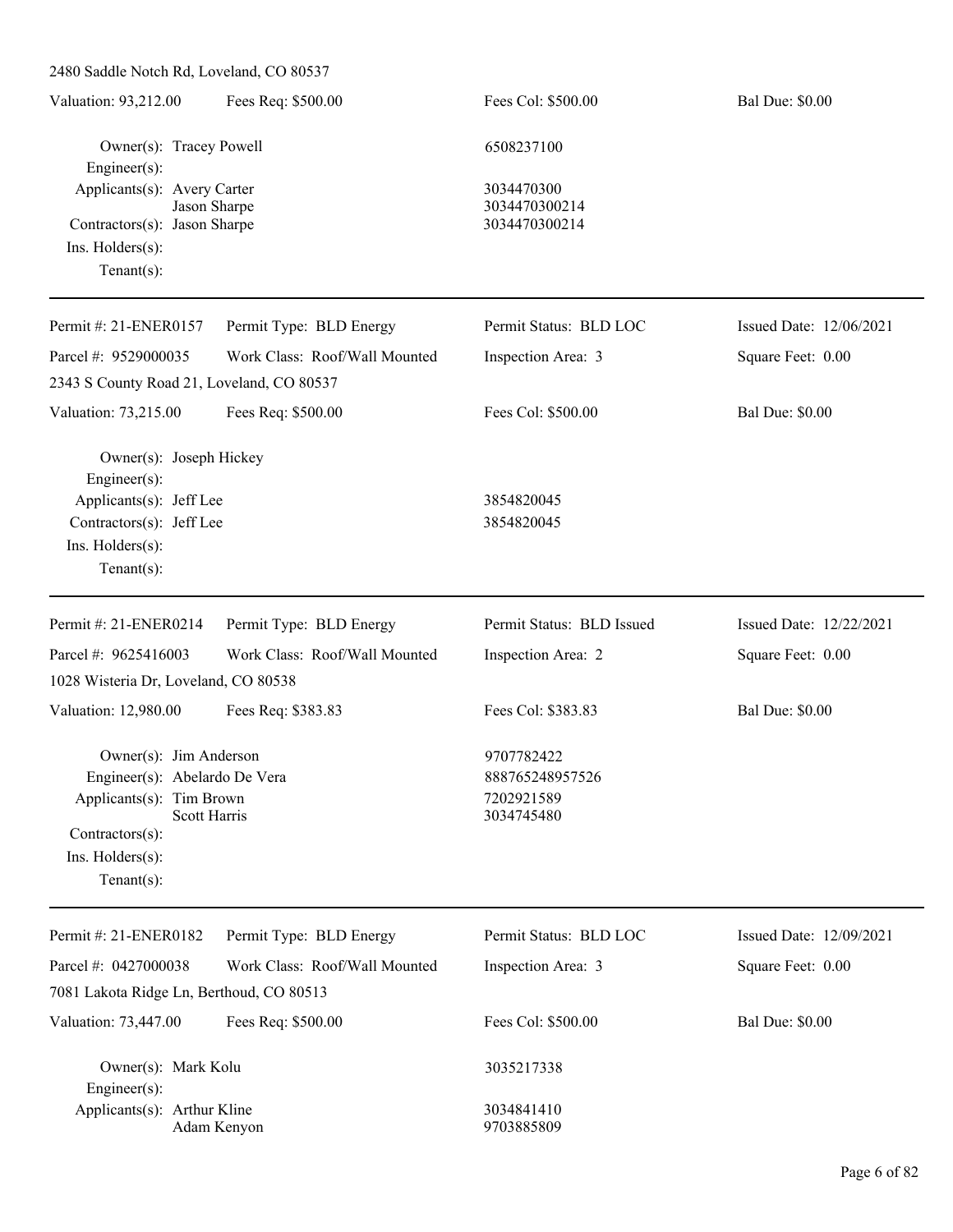Contractors(s): Ins. Holders(s): Tenant(s):

| Permit #: 21-ENER0217                                                                                                                           | Permit Type: BLD Energy       | Permit Status: BLD Issued              | Issued Date: 12/22/2021 |
|-------------------------------------------------------------------------------------------------------------------------------------------------|-------------------------------|----------------------------------------|-------------------------|
| Parcel #: 8712305008                                                                                                                            | Work Class: Roof/Wall Mounted | Inspection Area: 2                     | Square Feet: 0.00       |
| 301 Ridgewood Ct, Fort Collins, CO 80524                                                                                                        |                               |                                        |                         |
| Valuation: 39,178.29                                                                                                                            | Fees Req: \$500.00            | Fees Col: \$500.00                     | <b>Bal Due: \$0.00</b>  |
| Owner(s): Adrienne Richey<br>Engineer(s): Brandon Little<br>Applicants(s): Jeff Lee<br>Contractors(s):<br>Ins. Holders(s):<br>$Tenant(s)$ :     |                               | 9705560891<br>5308647055<br>3854820045 |                         |
| Permit #: 21-ENER0209                                                                                                                           | Permit Type: BLD Energy       | Permit Status: BLD LOC                 | Issued Date: 12/16/2021 |
| Parcel #: 9733424016<br>4217 Idledale Dr, Fort Collins, CO 80526                                                                                | Work Class: Roof/Wall Mounted | Inspection Area: 2                     | Square Feet: 0.00       |
| Valuation: 13,500.00                                                                                                                            | Fees Req: \$407.93            | Fees Col: \$407.93                     | <b>Bal Due: \$0.00</b>  |
| Owner(s): John Heer<br>Engineer(s): Vincent Mwumvaneza<br>Applicants(s): Robert Brooks<br>Contractors(s):<br>Ins. Holders(s):<br>Tenant $(s)$ : |                               | 9512545655<br>9702314230               |                         |
| Permit #: 21-ENER0208                                                                                                                           | Permit Type: BLD Energy       | Permit Status: BLD Issued              | Issued Date: 12/21/2021 |
| Parcel #: 8622139022                                                                                                                            | Work Class: Roof/Wall Mounted | Inspection Area: 2                     | Square Feet: 0.00       |
| 7814 Hathaway Ln, Fort Collins, CO 80528                                                                                                        |                               |                                        |                         |
| Valuation: 25,812.00                                                                                                                            | Fees Req: \$500.00            | Fees Col: \$500.00                     | <b>Bal Due: \$0.00</b>  |
| Owner(s): Nick Miller<br>$Engineering(s)$ :                                                                                                     |                               | 9702318872                             |                         |
| Applicants(s): Adrian Buck                                                                                                                      |                               | 5706876806                             |                         |
| Contractors(s): Adrian Buck<br>Ins. Holders(s):<br>Tenant $(s)$ :                                                                               |                               | 5706876806                             |                         |
| Permit #: 21-ENER0211                                                                                                                           | Permit Type: BLD Energy       | Permit Status: BLD Issued              | Issued Date: 12/23/2021 |
| Parcel #: 9636405078<br>4708 Holly Ct, Loveland, CO 80538                                                                                       | Work Class: Roof/Wall Mounted | Inspection Area: 2                     | Square Feet: 0.00       |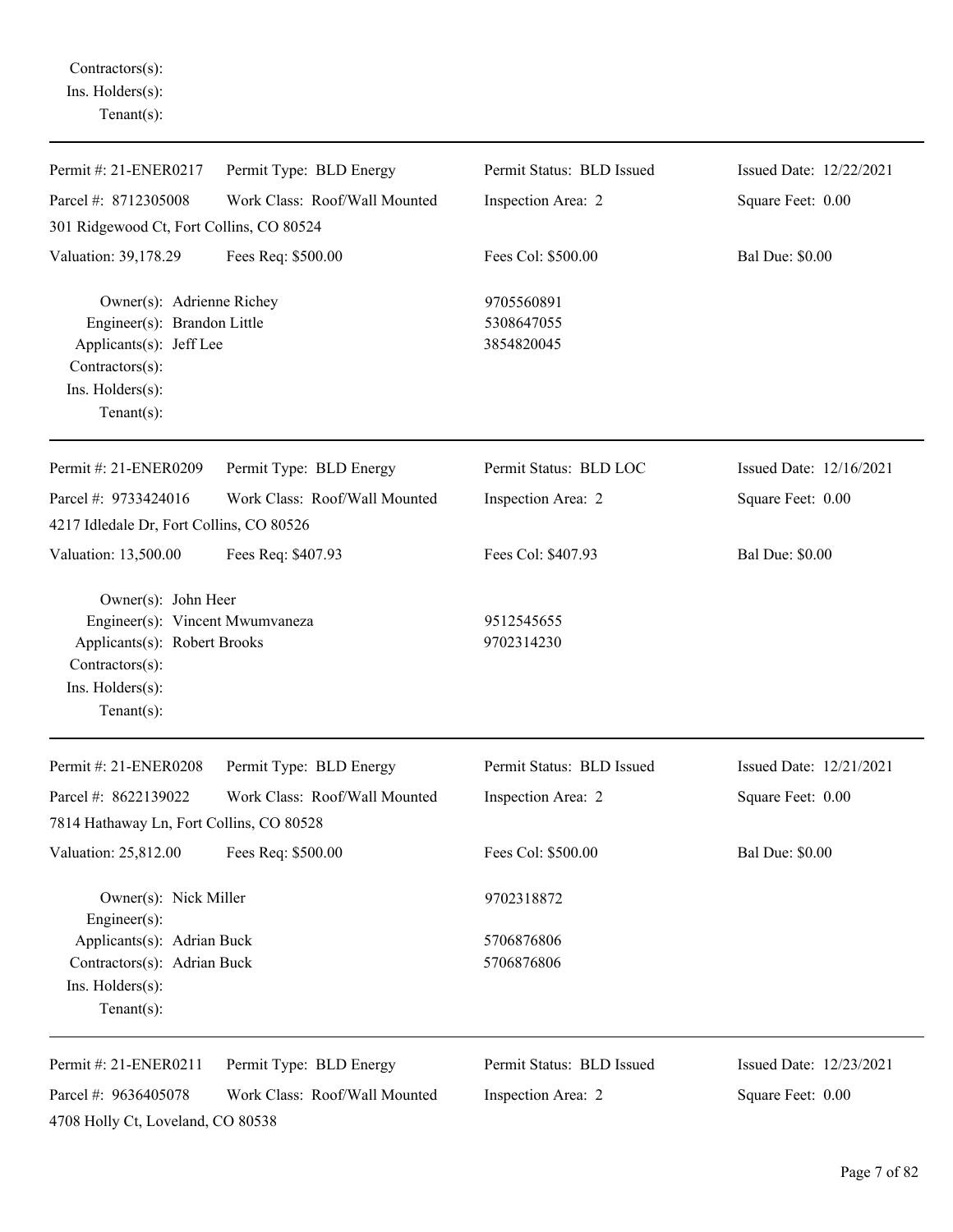| Valuation: 42,357.00                                                                                                                                                    | Fees Req: \$500.00            | Fees Col: \$500.00                     | <b>Bal Due: \$0.00</b>  |
|-------------------------------------------------------------------------------------------------------------------------------------------------------------------------|-------------------------------|----------------------------------------|-------------------------|
| Owner(s): Ward Westfall<br>$Engineering(s)$ :                                                                                                                           |                               | 9702228044                             |                         |
| Applicants(s): Jeff Lee<br>Contractors(s): Jeff Lee<br>Ins. Holders(s):<br>Tenant $(s)$ :                                                                               |                               | 3854820045<br>3854820045               |                         |
| Permit #: 21-ENER0158                                                                                                                                                   | Permit Type: BLD Energy       | Permit Status: BLD LOC                 | Issued Date: 12/03/2021 |
| Parcel #: 1709000015                                                                                                                                                    | Work Class: Roof/Wall Mounted | Inspection Area: 6                     | Square Feet: 0.00       |
| 134 Spencer Mountain Rd, Bellvue, CO 80512                                                                                                                              |                               |                                        |                         |
| Valuation: 30,000.00                                                                                                                                                    | Fees Req: \$500.00            | Fees Col: \$500.00                     | <b>Bal Due: \$0.00</b>  |
| Owner(s): William Lauenroth<br>Engineer(s): Eric Sumsion<br>Applicants(s): Michael Younghans<br>Contractors(s): Michael Younghans<br>Ins. Holders(s):<br>Tenant $(s)$ : |                               | 8019901775<br>9704812889<br>9704812889 |                         |
| Permit #: 21-ENER0201                                                                                                                                                   | Permit Type: BLD Energy       | Permit Status: BLD Issued              | Issued Date: 12/17/2021 |
| Parcel #: 1429409008<br>79 Nez Perces Ct, Lyons, CO 80540                                                                                                               | Work Class: Roof/Wall Mounted | Inspection Area: 4                     | Square Feet: 0.00       |
| Valuation: 31,740.00                                                                                                                                                    | Fees Req: \$500.00            | Fees Col: \$500.00                     | <b>Bal Due: \$0.00</b>  |
| Owner(s): Deanna Wright<br>Engineer(s): Ryan Atwell<br>Applicants(s): Scott Harris<br>Contractors(s): Daniel Knox<br>Ins. Holders(s):<br>Tenant $(s)$ :                 |                               | 5308647055<br>3034745480<br>3034745480 |                         |
| Permit #: 21-ENER0147                                                                                                                                                   | Permit Type: BLD Energy       | Permit Status: BLD Issued              | Issued Date: 12/29/2021 |
| Parcel #: 2936410162                                                                                                                                                    | Work Class: Roof/Wall Mounted | Inspection Area: 5                     | Square Feet: 0.00       |
| 62 Rabbit Ears Ct, Livermore, CO 80536                                                                                                                                  |                               |                                        |                         |
| Valuation: 43,319.44                                                                                                                                                    | Fees Req: \$500.00            | Fees Col: \$500.00                     | <b>Bal Due: \$0.00</b>  |
| Owner(s): James Jamison<br>$Engineering(s)$ :                                                                                                                           |                               | 9707753124                             |                         |
| Applicants(s): Skyline Solar<br>Contractors(s): Justin Bailey<br>Ins. Holders(s):<br>Tenant $(s)$ :                                                                     |                               | 8554759765<br>8554759765               |                         |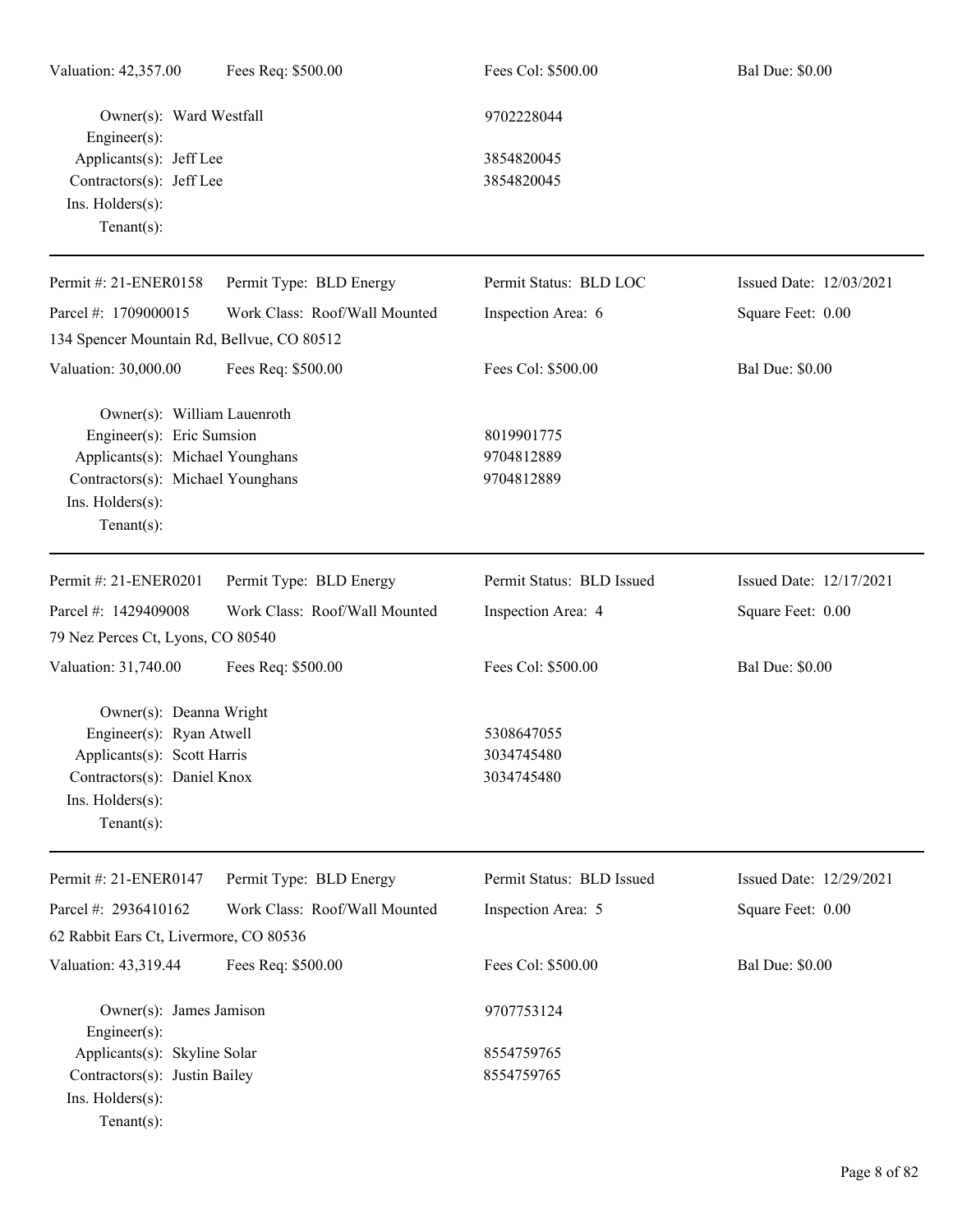| Permit #: 21-ENER0040                                                                                                                                        | Permit Type: BLD Energy       | Permit Status: BLD Issued                            | Issued Date: 12/07/2021 |
|--------------------------------------------------------------------------------------------------------------------------------------------------------------|-------------------------------|------------------------------------------------------|-------------------------|
| Parcel #: 0106000023                                                                                                                                         | Work Class: Roof/Wall Mounted | Inspection Area: 6                                   | Square Feet: 0.00       |
| 1847 Great Twins Rd, Livermore, CO 80536                                                                                                                     |                               |                                                      |                         |
| Valuation: 19,000.00                                                                                                                                         | Fees Req: \$500.00            | Fees Col: \$500.00                                   | <b>Bal Due: \$0.00</b>  |
| Owner(s): Gregory Lenderink                                                                                                                                  | Melinda Lenderink             | 9702229550                                           |                         |
| $Engineering(s)$ :<br>Applicants(s): Jason Wheeler<br>Contractors(s): Jake Dire<br>Ins. Holders(s):<br>$Tenant(s)$ :                                         |                               | 3036672538<br>5052500088                             |                         |
| Permit #: 21-ENER0204                                                                                                                                        | Permit Type: BLD Energy       | Permit Status: BLD Issued                            | Issued Date: 12/21/2021 |
| Parcel #: 8831340002                                                                                                                                         | Work Class: Roof/Wall Mounted | Inspection Area: 1                                   | Square Feet: 0.00       |
| 1556 Miramont Dr, Fort Collins, CO 80524                                                                                                                     |                               |                                                      |                         |
| Valuation: 16,532.00                                                                                                                                         | Fees Req: \$480.21            | Fees Col: \$480.21                                   | <b>Bal Due: \$0.00</b>  |
| Owner(s): Jenny Soong<br>Engineer(s):                                                                                                                        |                               | 4156524085                                           |                         |
| Applicants(s): Avery Carter                                                                                                                                  |                               | 3034470300                                           |                         |
| Contractors(s): Jason Sharpe                                                                                                                                 |                               | 3034470300214                                        |                         |
| Ins. Holders(s):<br>$Tenant(s)$ :                                                                                                                            |                               |                                                      |                         |
| Permit #: 21-ENER0190                                                                                                                                        | Permit Type: BLD Energy       | Permit Status: BLD Issued                            | Issued Date: 12/03/2021 |
| Parcel #: 9625413008                                                                                                                                         | Work Class: Roof/Wall Mounted | Inspection Area: 2                                   | Square Feet: 0.00       |
| 1016 Norfolk Pl, Loveland, CO 80538                                                                                                                          |                               |                                                      |                         |
| Valuation: 36,951.00                                                                                                                                         | Fees Req: \$500.00            | Fees Col: \$500.00                                   | <b>Bal Due: \$0.00</b>  |
| Owner(s): Diane Murray<br>Engineer(s): Scott Wyssling<br>Applicants(s): Thomas Porter<br>Contractors(s): Thomas Porter<br>Ins. Holders(s):<br>Tenant $(s)$ : |                               | 9704125314<br>2018743483<br>4802266769<br>4802266769 |                         |
| Permit #: 21-ENER0196                                                                                                                                        | Permit Type: BLD Energy       | Permit Status: BLD Issued                            | Issued Date: 12/08/2021 |
| Parcel #: 1435105008                                                                                                                                         | Work Class: Roof/Wall Mounted | Inspection Area: 4                                   | Square Feet: 0.00       |
| 1186 Spring Gulch Dr, Lyons, CO 80540                                                                                                                        |                               |                                                      |                         |
| Valuation: 15,500.00                                                                                                                                         | Fees Req: \$500.00            | Fees Col: \$500.00                                   | <b>Bal Due: \$0.00</b>  |

Owner(s): Stephen Kane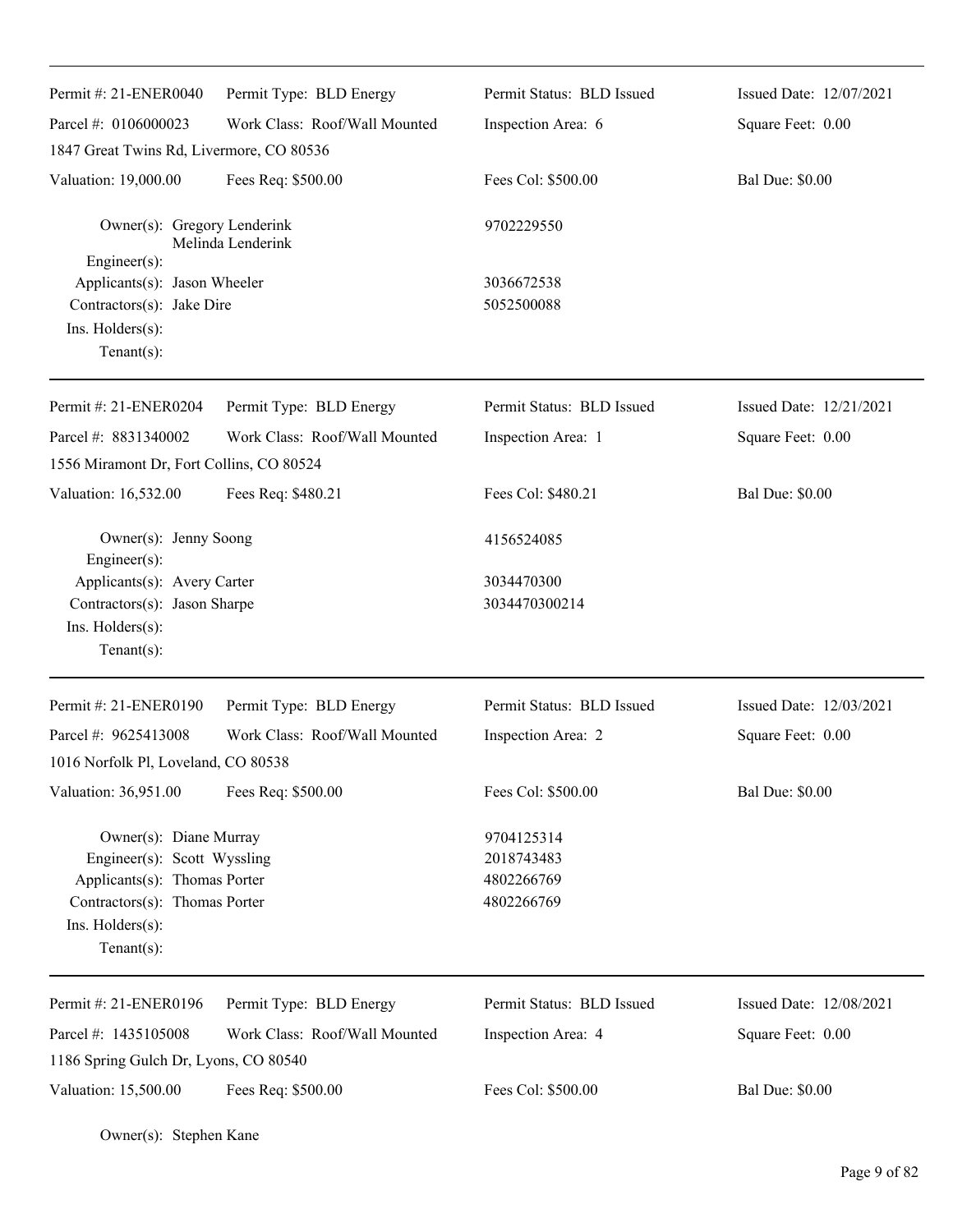Engineer(s): Ian Smith 303-447-2813 Applicants(s): Stephen Kane Contractors(s): Ins. Holders(s): Tenant(s):

| Permit #: 21-ENER0189                                                                                                                                 | Permit Type: BLD Energy                                                  | Permit Status: BLD Issued                            | Issued Date: 12/01/2021 |
|-------------------------------------------------------------------------------------------------------------------------------------------------------|--------------------------------------------------------------------------|------------------------------------------------------|-------------------------|
| Parcel #: 0501300045                                                                                                                                  | Work Class: Roof/Wall Mounted                                            | Inspection Area: 2                                   | Square Feet: 0.00       |
| 3110 Wildes Rd, Loveland, CO 80538                                                                                                                    |                                                                          |                                                      |                         |
| Valuation: 29,537.00                                                                                                                                  | Fees Req: \$500.00                                                       | Fees Col: \$500.00                                   | <b>Bal Due: \$0.00</b>  |
| Owner(s): Leonard Kellogg<br>Engineer(s): Arash Zandieh<br>Applicants(s): Sandbox Solar<br>Contractors(s): Andrew Lyle                                |                                                                          | 9705931964<br>9016920431<br>9703727665<br>9136608581 |                         |
| Ins. Holders(s):<br>Tenant $(s)$ :                                                                                                                    |                                                                          |                                                      |                         |
| Permit #: 21-ENER0184                                                                                                                                 | Permit Type: BLD Energy                                                  | Permit Status: BLD LOC                               | Issued Date: 12/07/2021 |
| Parcel #: 9704206070                                                                                                                                  | Work Class: Roof/Wall Mounted                                            | Inspection Area: 1                                   | Square Feet: 0.00       |
| 2720 Doubletree Dr, Fort Collins, CO 80521                                                                                                            |                                                                          |                                                      |                         |
| Valuation: 12,400.00                                                                                                                                  | Fees Req: \$383.83                                                       | Fees Col: \$383.83                                   | <b>Bal Due: \$0.00</b>  |
| Owner(s): Kevin Lewis<br>Engineer(s): John Calvert<br>Applicants(s): Jason Wheeler<br>Contractors(s): Jake Dire<br>Ins. Holders(s):<br>Tenant $(s)$ : |                                                                          | 9704165359<br>3034663014<br>3036672538<br>5052500088 |                         |
| Permit #: 21-MISC2740                                                                                                                                 | Permit Type: BLD Miscellaneous                                           | Permit Status: BLD LOC                               | Issued Date: 12/09/2021 |
| Parcel #: 0623205001                                                                                                                                  | Work Class: Boiler                                                       | Inspection Area: 2                                   | Square Feet: 0.00       |
| 8021 Thistle Ct, Loveland, CO 80538                                                                                                                   |                                                                          |                                                      |                         |
| Valuation: 20,000.00                                                                                                                                  | Fees Req: \$414.96                                                       | Fees Col: \$414.96                                   | <b>Bal Due: \$0.00</b>  |
| Owner(s): James Street<br>Engineer $(s)$ :                                                                                                            |                                                                          | $(970)$ 481-8176                                     |                         |
| Contractors(s): Jason Shivo<br>Ins. Holders(s):<br>Tenant $(s)$ :                                                                                     | Applicants(s): One Hour Heating & Air Conditioning dba Autl 970-663-4002 | 9707757005                                           |                         |
| Permit #: 21-MISC2777                                                                                                                                 | Permit Type: BLD Miscellaneous                                           | Permit Status: BLD Issued                            | Issued Date: 12/14/2021 |
| Parcel #: 8706143003                                                                                                                                  | Work Class: Boiler                                                       | Inspection Area: 1                                   | Square Feet: 0.00       |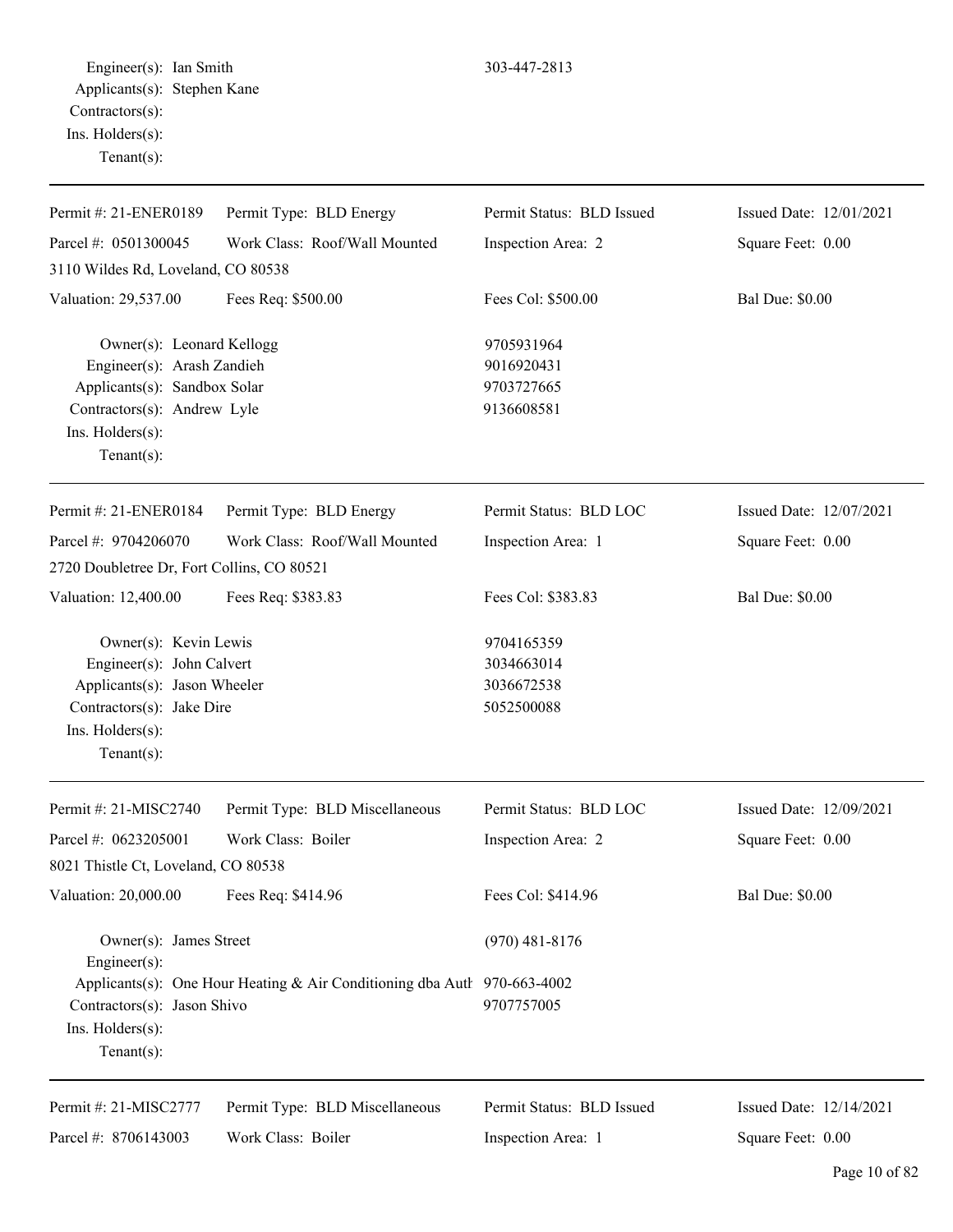| 1622 Adriel Cir, Fort Collins, CO 80524                                                         |                                                                   |                                        |                         |
|-------------------------------------------------------------------------------------------------|-------------------------------------------------------------------|----------------------------------------|-------------------------|
| Valuation: 11,120.95                                                                            | Fees Req: \$248.99                                                | Fees Col: \$248.99                     | <b>Bal Due: \$0.00</b>  |
| Owner(s): Tamera Stabler<br>Engineer(s):                                                        |                                                                   | $(970)$ 494-7632                       |                         |
| Contractors(s): Mark Lancaster<br>Ins. Holders(s):<br>$Tenant(s)$ :                             | Applicants(s): JMP Heat Inc dba Lion Home Service<br>Morgan Lopez | 9708972337<br>9702156539<br>9705560544 |                         |
| Permit #: 21-MISC2819                                                                           | Permit Type: BLD Miscellaneous                                    | Permit Status: BLD Issued              | Issued Date: 12/22/2021 |
| Parcel #: 9428205012<br>2601 Martingale Dr, Berthoud, CO 80513                                  | Work Class: Boiler                                                | Inspection Area: 3                     | Square Feet: 0.00       |
| Valuation: 2,300.00                                                                             | Fees Req: \$62.27                                                 | Fees Col: \$62.27                      | <b>Bal Due: \$0.00</b>  |
| Owner(s): Scott Kapala<br>Engineer(s):                                                          |                                                                   | 3038452159                             |                         |
| Applicants(s): Scott Kapala<br>Contractors(s):<br>Ins. Holders(s):<br>$Tenant(s)$ :             |                                                                   | 3038452159                             |                         |
| Permit #: 21-MISC2679                                                                           | Permit Type: BLD Miscellaneous                                    | Permit Status: BLD Issued              | Issued Date: 12/02/2021 |
| Parcel #: 8823205040                                                                            | Work Class: Boiler                                                | Inspection Area: 1                     | Square Feet: 0.00       |
| 4219 Taliesin Way, Fort Collins, CO 80524                                                       |                                                                   |                                        |                         |
| Valuation: 11,309.95                                                                            | Fees Req: \$248.99                                                | Fees Col: \$248.99                     | <b>Bal Due: \$0.00</b>  |
| Owner(s): Tammy Hearn<br>Engineer(s):                                                           |                                                                   | 3617395005                             |                         |
| Applicants(s): Glenn Frank<br>Contractors(s): Glenn Frank<br>Ins. Holders(s):<br>Tenant $(s)$ : |                                                                   | 970-484-4552<br>970-484-4552           |                         |
| Permit #: 21-MISC2686                                                                           | Permit Type: BLD Miscellaneous                                    | Permit Status: BLD Issued              | Issued Date: 12/06/2021 |
| Parcel #: 8706156144                                                                            | Work Class: Demolition                                            | Inspection Area: 1                     | Square Feet: 0.00       |
| 1704 Lindenwood Dr, Fort Collins, CO 80524                                                      |                                                                   |                                        |                         |
| Valuation: 15,000.00                                                                            | Fees Req: \$51.64                                                 | Fees Col: \$51.64                      | <b>Bal Due: \$0.00</b>  |
| Owner(s): Lynn Birdsong<br>Engineer(s):<br>Applicants(s): Jim Burczyk                           | Terry Birdsong                                                    | 9704925566<br>9704925566               |                         |
| Contractors(s): Sean Carson                                                                     |                                                                   | 9706899911                             |                         |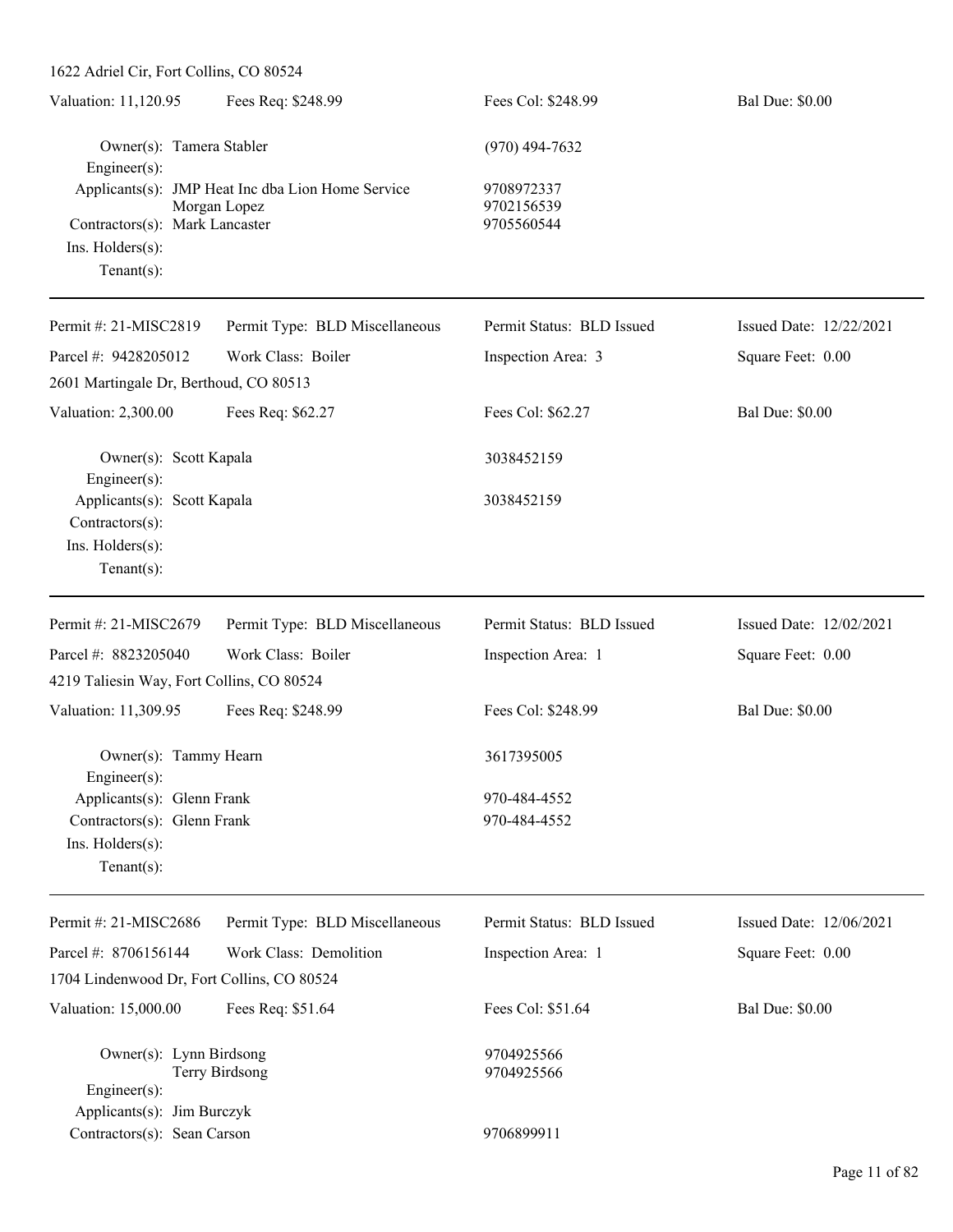Ins. Holders(s): Tenant(s):

| Permit #: 21-MISC2700                                                                   | Permit Type: BLD Miscellaneous | Permit Status: BLD Issued | Issued Date: 12/06/2021 |
|-----------------------------------------------------------------------------------------|--------------------------------|---------------------------|-------------------------|
| Parcel #: 9709206020                                                                    | Work Class: Demolition         | Inspection Area: 2        | Square Feet: 0.00       |
| 545 N Sunset St, Fort Collins, CO 80521                                                 |                                |                           |                         |
| Valuation: 75,000.00                                                                    | Fees Req: \$51.64              | Fees Col: \$51.64         | <b>Bal Due: \$0.00</b>  |
| Owner(s): Louis Reynolds<br>$Engineering(s)$ :                                          |                                | 9704705145                |                         |
| Applicants(s): Louis Reynolds<br>Contractors(s):                                        |                                | 9704705145                |                         |
| Ins. Holders(s):<br>Tenant $(s)$ :                                                      |                                |                           |                         |
| Permit #: 21-MISC2817                                                                   | Permit Type: BLD Miscellaneous | Permit Status: BLD Issued | Issued Date: 12/22/2021 |
| Parcel #: 9823000021<br>4200 N County Road 17, Fort Collins, CO 80524                   | Work Class: Electrical         | Inspection Area: 1        | Square Feet: 0.00       |
| Valuation: 650.00                                                                       | Fees Req: \$120.00             | Fees Col: \$120.00        | <b>Bal Due: \$0.00</b>  |
| Owner(s): Cynthia Melcher<br>Engineer(s):                                               |                                | 9702186591                |                         |
| Applicants(s): Stewart Williams<br>Contractors(s):<br>Ins. Holders(s):<br>$Tenant(s)$ : |                                | 9706916888                |                         |
| Permit #: 21-MISC2758                                                                   | Permit Type: BLD Miscellaneous | Permit Status: BLD Issued | Issued Date: 12/13/2021 |
| Parcel #: 9517100027                                                                    | Work Class: Electrical         | Inspection Area: 3        | Square Feet: 0.00       |
| 1212 Butte Rd 62, Loveland, CO 80537                                                    |                                |                           |                         |
| Valuation: 1,500.00                                                                     | Fees Req: \$120.00             | Fees Col: \$120.00        | <b>Bal Due: \$0.00</b>  |
| Owner(s): Michael Bappe<br>$Engineering(s)$ :                                           |                                | 9706673113                |                         |
| Applicants(s): Phaaron Riall<br>Contractors(s):<br>Ins. Holders(s):<br>$Tenant(s)$ :    |                                | 9703089969                |                         |
| Permit #: 21-MISC2811                                                                   | Permit Type: BLD Miscellaneous | Permit Status: BLD LOC    | Issued Date: 12/21/2021 |
| Parcel #: 1435305020                                                                    | Work Class: Electrical         | Inspection Area: 4        | Square Feet: 0.00       |
| 1960 Colard Ln, Lyons, CO 80540                                                         |                                |                           |                         |
| Valuation: 5,000.00                                                                     | Fees Req: \$219.00             | Fees Col: \$219.00        | <b>Bal Due: \$0.00</b>  |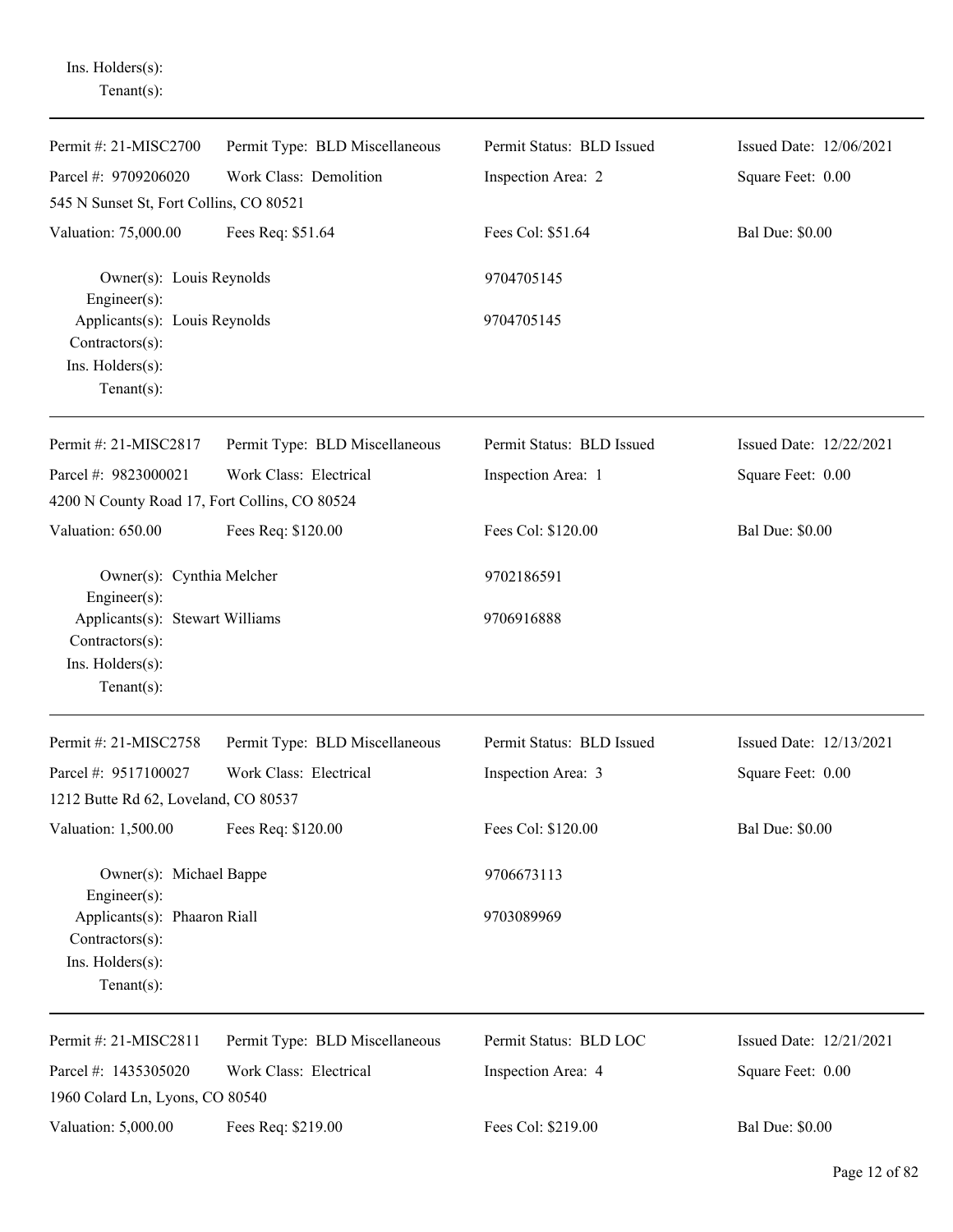| $Owner(s)$ :<br>Engineer(s):<br>Applicants(s): Rolland Coleman<br>Contractors(s):<br>Ins. Holders(s):<br>$Tenant(s)$ : | Norman Sands Revocable Trust                  | 3036426144<br>3073891495  |                         |
|------------------------------------------------------------------------------------------------------------------------|-----------------------------------------------|---------------------------|-------------------------|
| Permit #: 21-MISC2782                                                                                                  | Permit Type: BLD Miscellaneous                | Permit Status: BLD LOC    | Issued Date: 12/15/2021 |
| Parcel #: 2521313901                                                                                                   | Work Class: Electrical                        | Inspection Area: 4        | Square Feet: 0.00       |
| 63 Rock Canyon Rd, Drake, CO 80515                                                                                     |                                               |                           |                         |
| Valuation: 4,600.00                                                                                                    | Fees Req: \$164.16                            | Fees Col: \$164.16        | <b>Bal Due: \$0.00</b>  |
| Owner(s): Ernest Petrocine<br>Engineer(s):                                                                             |                                               | 9702328290                |                         |
| Applicants(s): Dean Lande<br>Contractors(s):<br>Ins. Holders(s):<br>$Tenant(s)$ :                                      |                                               | 970-586-0380              |                         |
| Permit #: 21-MISC2710                                                                                                  | Permit Type: BLD Miscellaneous                | Permit Status: BLD Issued | Issued Date: 12/07/2021 |
| Parcel #: 3516407008                                                                                                   | Work Class: Electrical                        | Inspection Area: 4        | Square Feet: 0.00       |
| 2760 Fall River Rd Unit 213, Estes Park, CO 80517                                                                      |                                               |                           |                         |
| Valuation: 2,000.00                                                                                                    | Fees Req: \$120.00                            | Fees Col: \$120.00        | <b>Bal Due: \$0.00</b>  |
| Owner(s): Susan Garden<br>Engineer(s):                                                                                 |                                               | $(111)$ 111-111           |                         |
| Applicants(s): Dean Lande<br>$Contractors(s)$ :<br>Ins. Holders(s):<br>$Tenant(s)$ :                                   |                                               | 970-586-0380              |                         |
| Permit #: 21-MISC2732                                                                                                  | Permit Type: BLD Miscellaneous                | Permit Status: BLD LOC    | Issued Date: 12/09/2021 |
| Parcel #: 0528000947                                                                                                   | Work Class: Electrical                        | Inspection Area: 3        | Square Feet: 0.00       |
| 2145 Chimney Hollow Rd, Loveland, CO 80537                                                                             |                                               |                           |                         |
| Valuation: 5,000.00                                                                                                    | Fees Req: \$60.00                             | Fees Col: \$60.00         | <b>Bal Due: \$0.00</b>  |
| Owner(s): Keelan Butler<br>$Engineering(s)$ :                                                                          | Windy Gap Firming Project Water Activity Ente | 2088199156                |                         |
| Applicants(s): RJ Roos<br>Contractors(s):<br>Ins. Holders(s):<br>Tenant $(s)$ :                                        |                                               | 7542240352                |                         |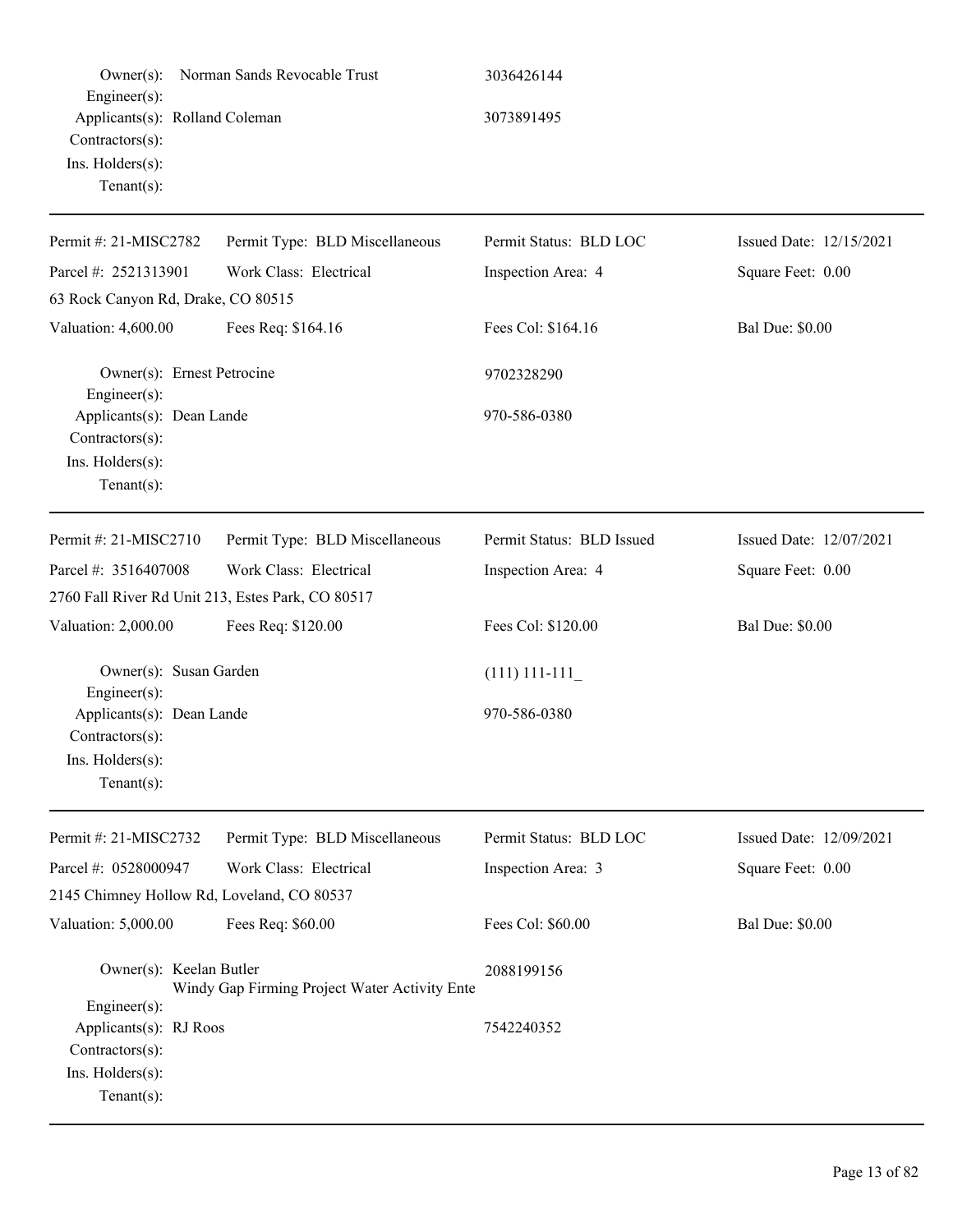| Permit #: 21-MISC2708                                                                                            | Permit Type: BLD Miscellaneous                    | Permit Status: BLD Issued | Issued Date: 12/07/2021 |
|------------------------------------------------------------------------------------------------------------------|---------------------------------------------------|---------------------------|-------------------------|
| Parcel #: 9824300005                                                                                             | Work Class: Electrical                            | Inspection Area: 1        | Square Feet: 0.00       |
| 412 E Douglas Rd, Fort Collins, CO 80524                                                                         |                                                   |                           |                         |
| Valuation: 1,000.00                                                                                              | Fees Req: \$120.00                                | Fees Col: \$120.00        | <b>Bal Due: \$0.00</b>  |
| Owner(s): Debra Sheaman<br>$Engineering(s)$ :                                                                    |                                                   | 9704937346                |                         |
| Applicants(s): Micah Schmidt                                                                                     | Debra Sheaman                                     | 9702220550<br>9704937346  |                         |
| Contractors(s):<br>Ins. Holders(s):<br>Tenant $(s)$ :                                                            |                                                   |                           |                         |
| Permit #: 21-MISC2798                                                                                            | Permit Type: BLD Miscellaneous                    | Permit Status: BLD LOC    | Issued Date: 12/17/2021 |
| Parcel #: 0701307011                                                                                             | Work Class: Electrical                            | Inspection Area: 1        | Square Feet: 0.00       |
| 6013 Poplar Ct, Bellvue, CO 80512                                                                                |                                                   |                           |                         |
| Valuation: 3,820.00                                                                                              | Fees Req: \$156.67                                | Fees Col: \$156.67        | <b>Bal Due: \$0.00</b>  |
| Owner(s): Jennifer Blakesly<br>Engineer(s):                                                                      |                                                   | (970) 219-9494            |                         |
| Applicants(s): Daniel Harber<br>Contractors(s):<br>Ins. Holders(s):<br>$Tenant(s)$ :                             |                                                   | 9708173159                |                         |
| Permit #: 21-MISC2715                                                                                            | Permit Type: BLD Miscellaneous                    | Permit Status: BLD LOC    | Issued Date: 12/07/2021 |
| Parcel #: 3410134002                                                                                             | Work Class: Electrical                            | Inspection Area: 4        | Square Feet: 0.00       |
| 3403 Eaglecliff Circle Dr, Estes Park, CO 80517                                                                  |                                                   |                           |                         |
| Valuation: 1,356.20                                                                                              | Fees Req: \$120.00                                | Fees Col: \$120.00        | <b>Bal Due: \$0.00</b>  |
| $Engineering(s)$ :<br>Applicants(s): Shannon Mclaughlin<br>Contractors(s):<br>Ins. Holders(s):<br>Tenant $(s)$ : | Owner(s): * Miller Michael R Declaration of Trust | 9706692464                |                         |
| Permit #: 21-MISC2828                                                                                            | Permit Type: BLD Miscellaneous                    | Permit Status: BLD Issued | Issued Date: 12/27/2021 |
| Parcel #: 9836123025                                                                                             | Work Class: Electrical                            | Inspection Area: 1        | Square Feet: 0.00       |
| 2417 Ridgecrest Rd, Fort Collins, CO 80524                                                                       |                                                   |                           |                         |
| Valuation: 5,000.00                                                                                              | Fees Req: \$168.00                                | Fees Col: \$168.00        | <b>Bal Due: \$0.00</b>  |
| Owner(s): William Ritchie<br>Engineer(s):                                                                        |                                                   | 970-980-5267              |                         |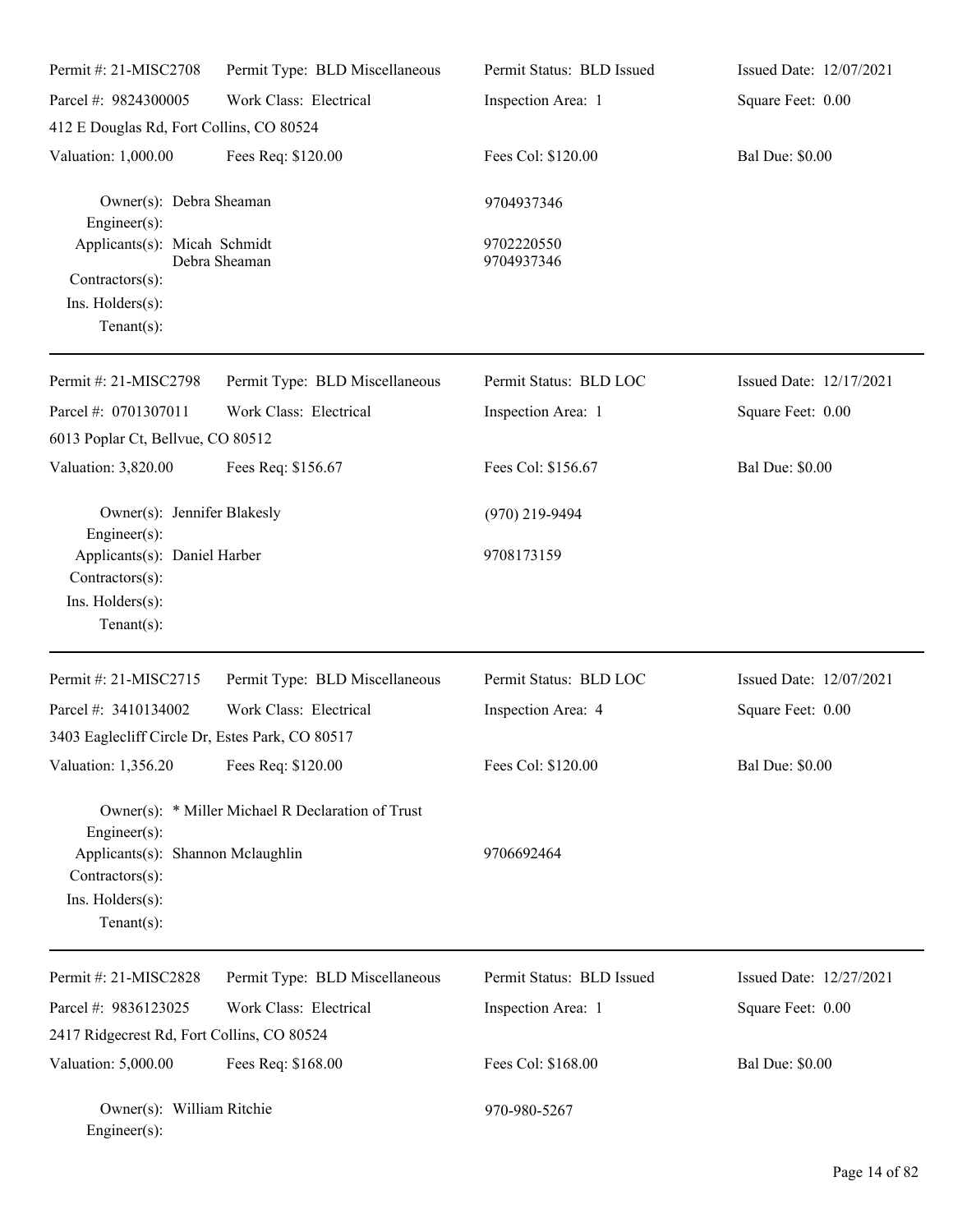| Permit #: 21-MISC2692                                                                                                          | Permit Type: BLD Miscellaneous | Permit Status: BLD LOC | Issued Date: 12/06/2021 |
|--------------------------------------------------------------------------------------------------------------------------------|--------------------------------|------------------------|-------------------------|
| Parcel #: 1502207011<br>Work Class: Electrical                                                                                 |                                | Inspection Area: 4     | Square Feet: 0.00       |
| 1523 W Highway 34 C, Loveland, CO 80537                                                                                        |                                |                        |                         |
| Valuation: 3,350.00                                                                                                            | Fees Req: \$152.16             | Fees Col: \$152.16     | <b>Bal Due: \$0.00</b>  |
| Owner(s): Richard Mckinney<br>Engineer(s):                                                                                     |                                | 9706352409             |                         |
| Applicants(s): Richard Mckinney<br>Contractors(s):<br>Ins. Holders(s):<br>$Tenant(s)$ :                                        |                                | 9706352409             |                         |
| Permit #: 21-MISC2668                                                                                                          | Permit Type: BLD Miscellaneous | Permit Status: BLD LOC | Issued Date: 12/02/2021 |
| Parcel #: 8831407015                                                                                                           | Work Class: Electrical         | Inspection Area: 1     | Square Feet: 0.00       |
| 2053 Sherell Dr, Fort Collins, CO 80524                                                                                        |                                |                        |                         |
| Valuation: 2,500.00                                                                                                            | Fees Req: \$144.00             | Fees Col: \$144.00     | <b>Bal Due: \$0.00</b>  |
| Owner(s): James Runnels<br>Engineer(s):<br>Applicants(s): Patrick Noel<br>Contractors(s):<br>Ins. Holders(s):<br>$Tenant(s)$ : |                                | 9702225097             |                         |
| Permit #: 21-MISC2770                                                                                                          | Permit Type: BLD Miscellaneous | Permit Status: BLD LOC | Issued Date: 12/14/2021 |
| Parcel #: 2407406008                                                                                                           | Work Class: Electrical         | Inspection Area: 4     | Square Feet: 0.00       |
| 1900 Moon Trailway, Estes Park, CO 80517                                                                                       |                                |                        |                         |
| Valuation: 900.00                                                                                                              | Fees Req: \$120.00             | Fees Col: \$120.00     | <b>Bal Due: \$0.00</b>  |
| Owner(s): Kevin Byrd<br>Engineer(s):                                                                                           |                                | 8582097368             |                         |
| Applicants(s): Rex Bond<br>Contractors(s):<br>Ins. Holders(s):                                                                 |                                | 9704120303             |                         |

Tenant(s):

Parcel #: 8501000009

Permit #: 21-MISC2680

Permit Type: BLD Miscellaneous Work Class: Electrical

Permit Status: BLD LOC

Inspection Area: 2

Issued Date: 12/02/2021 Square Feet: 0.00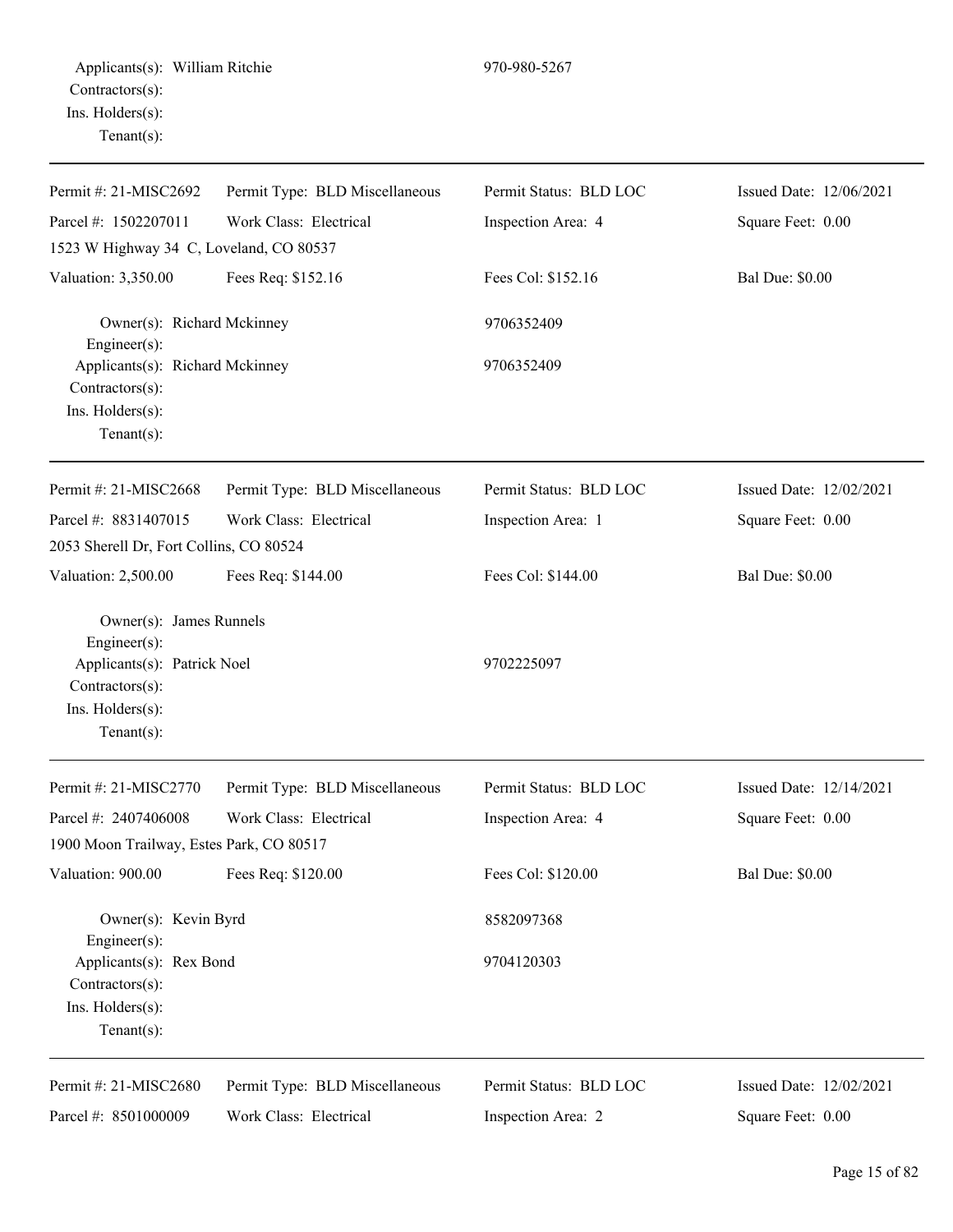| 4112 N County Road 3, Loveland, CO 80538                                                                                                   |                                |                            |                         |  |
|--------------------------------------------------------------------------------------------------------------------------------------------|--------------------------------|----------------------------|-------------------------|--|
| Valuation: 5,000.00                                                                                                                        | Fees Req: \$168.00             | Fees Col: \$168.00         | <b>Bal Due: \$0.00</b>  |  |
| Owner(s): Nichols Venture Llc<br>$Engineering(s)$ :<br>Applicants(s): Richard Hoffman<br>Contractors(s):<br>Ins. Holders(s):<br>Tenant(s): |                                | 9702279760                 |                         |  |
| Permit #: 21-MISC2787                                                                                                                      | Permit Type: BLD Miscellaneous | Permit Status: BLD Issued  | Issued Date: 12/16/2021 |  |
| Parcel #: 9812400011                                                                                                                       | Work Class: Electrical         | Inspection Area: 1         | Square Feet: 0.00       |  |
| 5407 N Highway 1, Fort Collins, CO 80524                                                                                                   |                                |                            |                         |  |
| Valuation: 100.00                                                                                                                          | Fees Req: \$120.00             | Fees Col: \$120.00         | <b>Bal Due: \$0.00</b>  |  |
| Owner(s): Randy Dionne<br>$Engineering(s)$ :                                                                                               |                                | 9704840888                 |                         |  |
| Applicants(s): Randy Dionne<br>Contractors(s):<br>Ins. Holders(s):<br>$Tenant(s)$ :                                                        |                                | 9704840888                 |                         |  |
| Permit #: 21-MISC2799                                                                                                                      | Permit Type: BLD Miscellaneous | Permit Status: BLD LOC     | Issued Date: 12/20/2021 |  |
| Parcel #: 9636200044                                                                                                                       | Work Class: Electrical         | Inspection Area: 2         | Square Feet: 0.00       |  |
| 420 E 57th St #115, Loveland, CO 80538                                                                                                     |                                |                            |                         |  |
| Valuation: 800.00                                                                                                                          | Fees Req: \$120.00             | Fees Col: \$120.00         | <b>Bal Due: \$0.00</b>  |  |
| Owner(s): Clayton Homes<br>Engineer(s):                                                                                                    |                                | 9708883371                 |                         |  |
| Applicants(s): CJ Myatt<br>Elisa Koonik<br>Contractors(s):<br>Ins. Holders(s):<br>Tenant $(s)$ :                                           |                                | 970-227-5336<br>9703395500 |                         |  |
| Permit #: 21-MISC2780                                                                                                                      | Permit Type: BLD Miscellaneous | Permit Status: BLD LOC     | Issued Date: 12/21/2021 |  |
| Parcel #: 0829000014                                                                                                                       | Work Class: Electrical         | Inspection Area: 1         | Square Feet: 0.00       |  |
| 375 Davis Ranch Rd, Bellvue, CO 80512                                                                                                      |                                |                            |                         |  |
| Valuation: 2,000.00                                                                                                                        | Fees Req: \$120.00             | Fees Col: \$120.00         | <b>Bal Due: \$0.00</b>  |  |
| Owner(s): Jesse Mielarczyk<br>$Engineering(s)$ :                                                                                           |                                | $(478)$ 361-0744           |                         |  |
| Applicants(s): Kevin Stamm<br>Contractors(s):<br>Ins. Holders(s):                                                                          |                                | 7209366892                 |                         |  |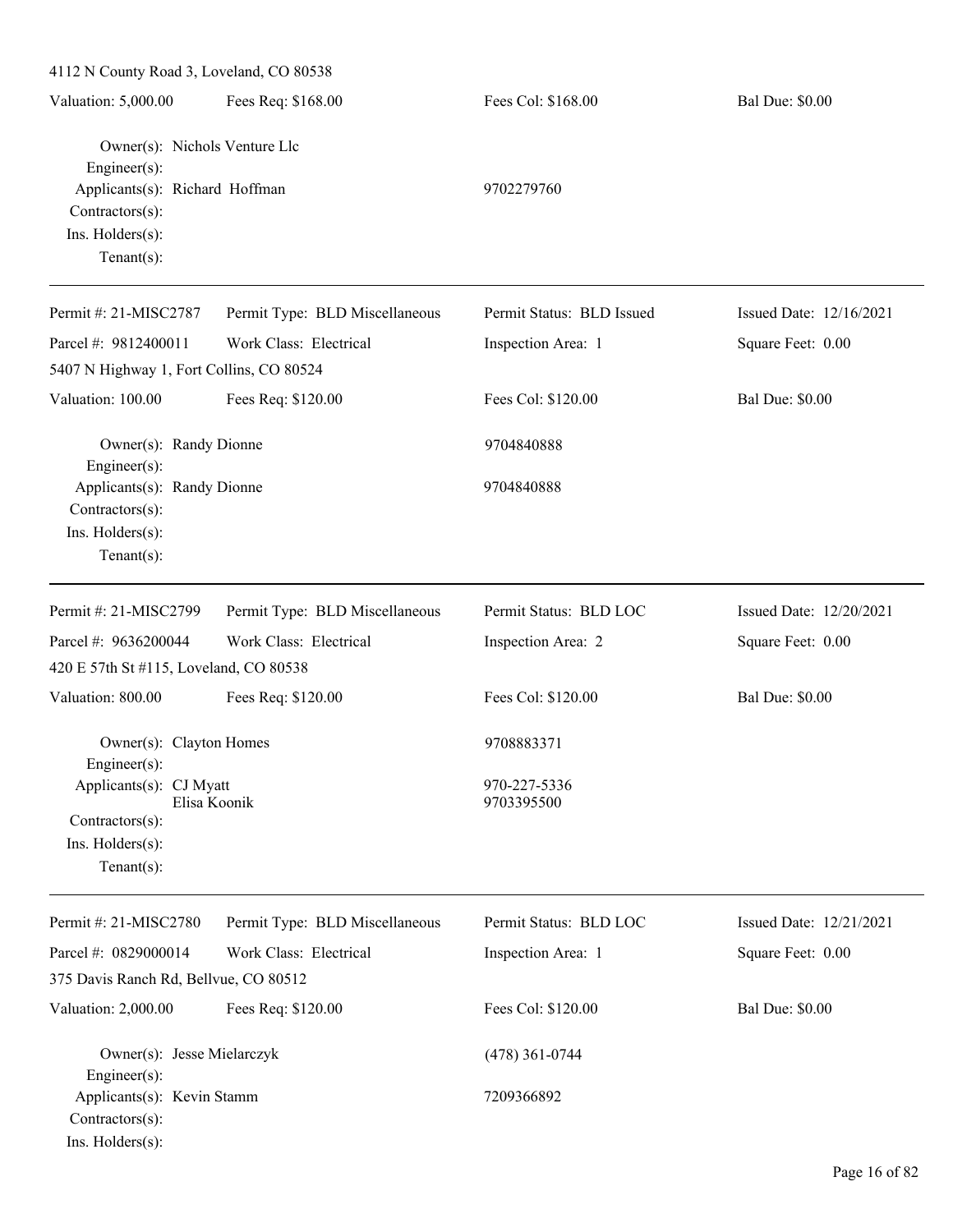| Permit #: 21-MISC2731                                                                                        | Permit Type: BLD Miscellaneous                          | Permit Status: BLD LOC    | Issued Date: 12/09/2021 |
|--------------------------------------------------------------------------------------------------------------|---------------------------------------------------------|---------------------------|-------------------------|
| Parcel #: 0528000947                                                                                         | Work Class: Electrical                                  | Inspection Area: 3        | Square Feet: 0.00       |
| 2145 Chimney Hollow Rd, Loveland, CO 80537                                                                   |                                                         |                           |                         |
| Valuation: 5,000.00                                                                                          | Fees Req: \$60.00                                       | Fees Col: \$60.00         | <b>Bal Due: \$0.00</b>  |
| $Engineering(s)$ :                                                                                           | Owner(s): Windy Gap Firming Project Water Activity Ente |                           |                         |
| Applicants(s): Keelan Butler<br>RJ Roos                                                                      |                                                         | 2088199156<br>7542240352  |                         |
| Contractors(s):                                                                                              |                                                         |                           |                         |
| Ins. Holders(s):<br>Tenant $(s)$ :                                                                           |                                                         |                           |                         |
| Permit #: 21-MISC2727                                                                                        | Permit Type: BLD Miscellaneous                          | Permit Status: BLD LOC    | Issued Date: 12/09/2021 |
| Parcel #: 1436204038                                                                                         | Work Class: Electrical                                  | Inspection Area: 4        | Square Feet: 0.00       |
| 201 Spring Gulch Dr, Lyons, CO 80540                                                                         |                                                         |                           |                         |
| Valuation: 2,500.00                                                                                          | Fees Req: \$144.00                                      | Fees Col: \$144.00        | <b>Bal Due: \$0.00</b>  |
| Owner(s): Sue Ann Belmont                                                                                    | Bryan Belmont                                           | 2067788759                |                         |
| $Engineering(s)$ :<br>Applicants(s): Leroy Forsgren<br>Contractors(s):<br>Ins. Holders(s):<br>Tenant $(s)$ : |                                                         | 3035983719                |                         |
| Permit #: 21-MISC2703                                                                                        | Permit Type: BLD Miscellaneous                          | Permit Status: BLD Issued | Issued Date: 12/06/2021 |
| Parcel #: 8529409701                                                                                         | Work Class: Electrical                                  | Inspection Area: 3        | Square Feet: 0.00       |
| 2017 S County Road 9, Loveland, CO 80537                                                                     |                                                         |                           |                         |
| Valuation: 4,000.00                                                                                          | Fees Req: \$158.40                                      | Fees Col: \$158.40        | <b>Bal Due: \$0.00</b>  |
| Owner(s): Donald Haggerty<br>$Engineering(s)$ :                                                              |                                                         | 9702271559                |                         |
| Applicants(s): Seth Clymer<br>Contractors(s):                                                                |                                                         | 9705341531                |                         |
| Ins. Holders(s):<br>Tenant $(s)$ :                                                                           |                                                         |                           |                         |
| Permit #: 21-MISC2759                                                                                        | Permit Type: BLD Miscellaneous                          | Permit Status: BLD Issued | Issued Date: 12/13/2021 |
| Parcel #: 9517100027                                                                                         | Work Class: Electrical                                  | Inspection Area: 3        | Square Feet: 0.00       |
| 1212 Butte Rd 61, Loveland, CO 80537                                                                         |                                                         |                           |                         |

Tenant(s):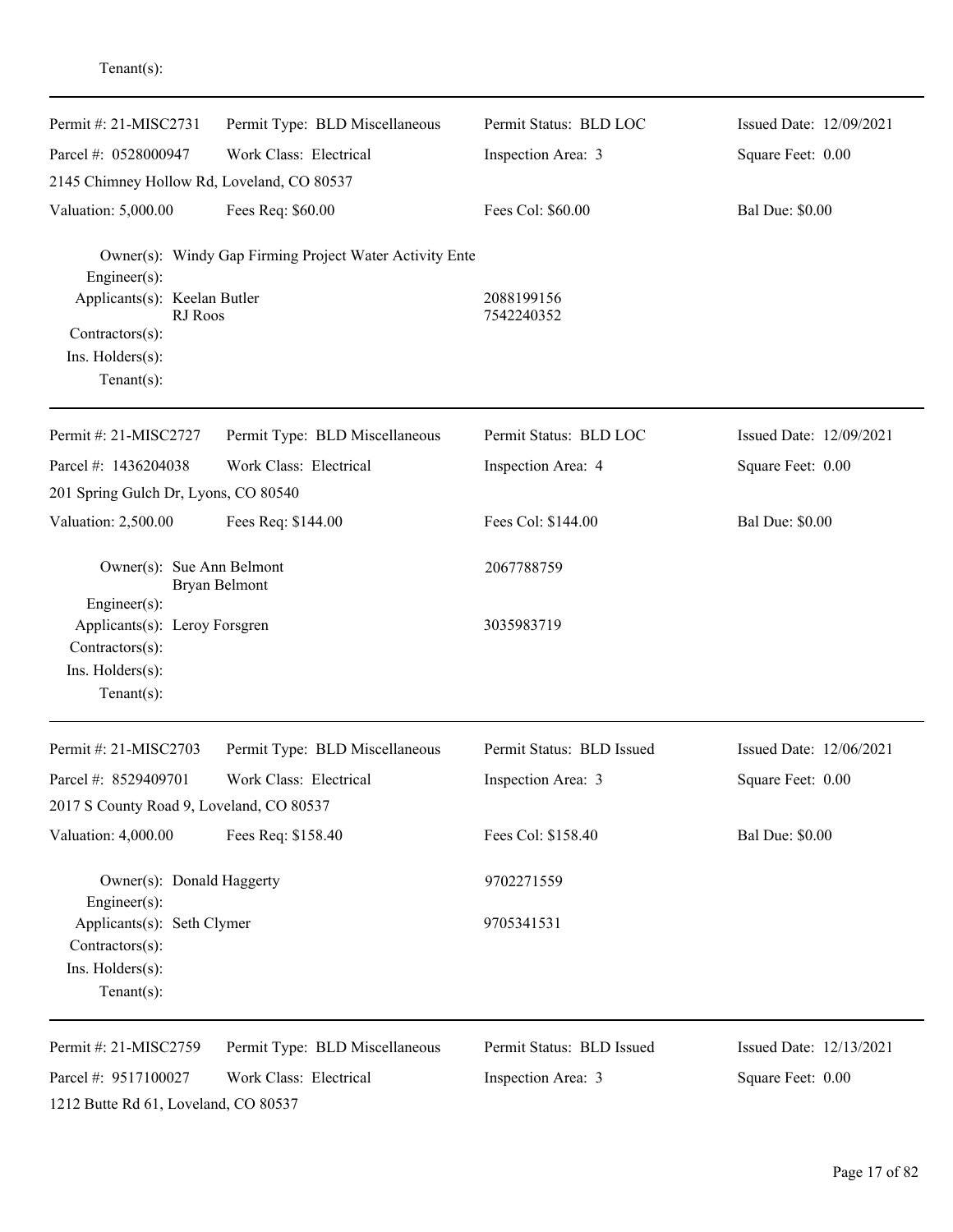| Valuation: 1,500.00                                                                                                            | Fees Req: \$120.00                               | Fees Col: \$120.00        | <b>Bal Due: \$0.00</b>  |
|--------------------------------------------------------------------------------------------------------------------------------|--------------------------------------------------|---------------------------|-------------------------|
| Owner(s): Michael Bappe<br>Engineer(s):                                                                                        |                                                  | 9706673113                |                         |
| Applicants(s): Phaaron Riall<br>Contractors(s):<br>Ins. Holders(s):<br>Tenant $(s)$ :                                          |                                                  | 9703089969                |                         |
| Permit #: 21-MISC2712                                                                                                          | Permit Type: BLD Miscellaneous                   | Permit Status: BLD LOC    | Issued Date: 12/07/2021 |
| Parcel #: 9609000902                                                                                                           | Work Class: Electrical                           | Inspection Area: 2        | Square Feet: 0.00       |
| 2260 W Trilby Rd, Fort Collins, CO 80526                                                                                       |                                                  |                           |                         |
| Valuation: 4,000.00                                                                                                            | Fees Req: \$218.40                               | Fees Col: \$218.40        | <b>Bal Due: \$0.00</b>  |
| Owner(s): Ken Cooper<br>Engineer(s):<br>Applicants(s): Dave Ruegsegger<br>Contractors(s):<br>Ins. Holders(s):<br>$Tenant(s)$ : |                                                  | 9707753782                |                         |
| Permit #: 21-MISC2767                                                                                                          | Permit Type: BLD Miscellaneous                   | Permit Status: BLD Issued | Issued Date: 12/13/2021 |
| Parcel #: 9428205012<br>2601 Martingale Dr, Berthoud, CO 80513                                                                 | Work Class: Electrical                           | Inspection Area: 3        | Square Feet: 0.00       |
| Valuation: 500.00                                                                                                              | Fees Req: \$120.00                               | Fees Col: \$120.00        | <b>Bal Due: \$0.00</b>  |
| Owner(s): Scott Kapala<br>Engineer(s):                                                                                         |                                                  | 3038452159                |                         |
| Applicants(s): Scott Kapala<br>Contractors(s):<br>Ins. Holders(s):<br>Tenant $(s)$ :                                           |                                                  | 3038452159                |                         |
| Permit #: 21-MISC2690                                                                                                          | Permit Type: BLD Miscellaneous                   | Permit Status: BLD Issued | Issued Date: 12/06/2021 |
| Parcel #: 3921000008                                                                                                           | Work Class: Electrical                           | Inspection Area: 5        | Square Feet: 0.00       |
|                                                                                                                                | 3040 County Road 69, Red Feather Lakes, CO 80545 |                           |                         |
| Valuation: 3,500.00                                                                                                            | Fees Req: \$153.60                               | Fees Col: \$153.60        | <b>Bal Due: \$0.00</b>  |
| Owner(s): Valerie Beltran<br>Engineer(s):                                                                                      |                                                  | 3033307022                |                         |
| Applicants(s): Juell Seidel<br>Contractors(s):<br>Ins. Holders(s):<br>$Tenant(s)$ :                                            |                                                  | 3035872049                |                         |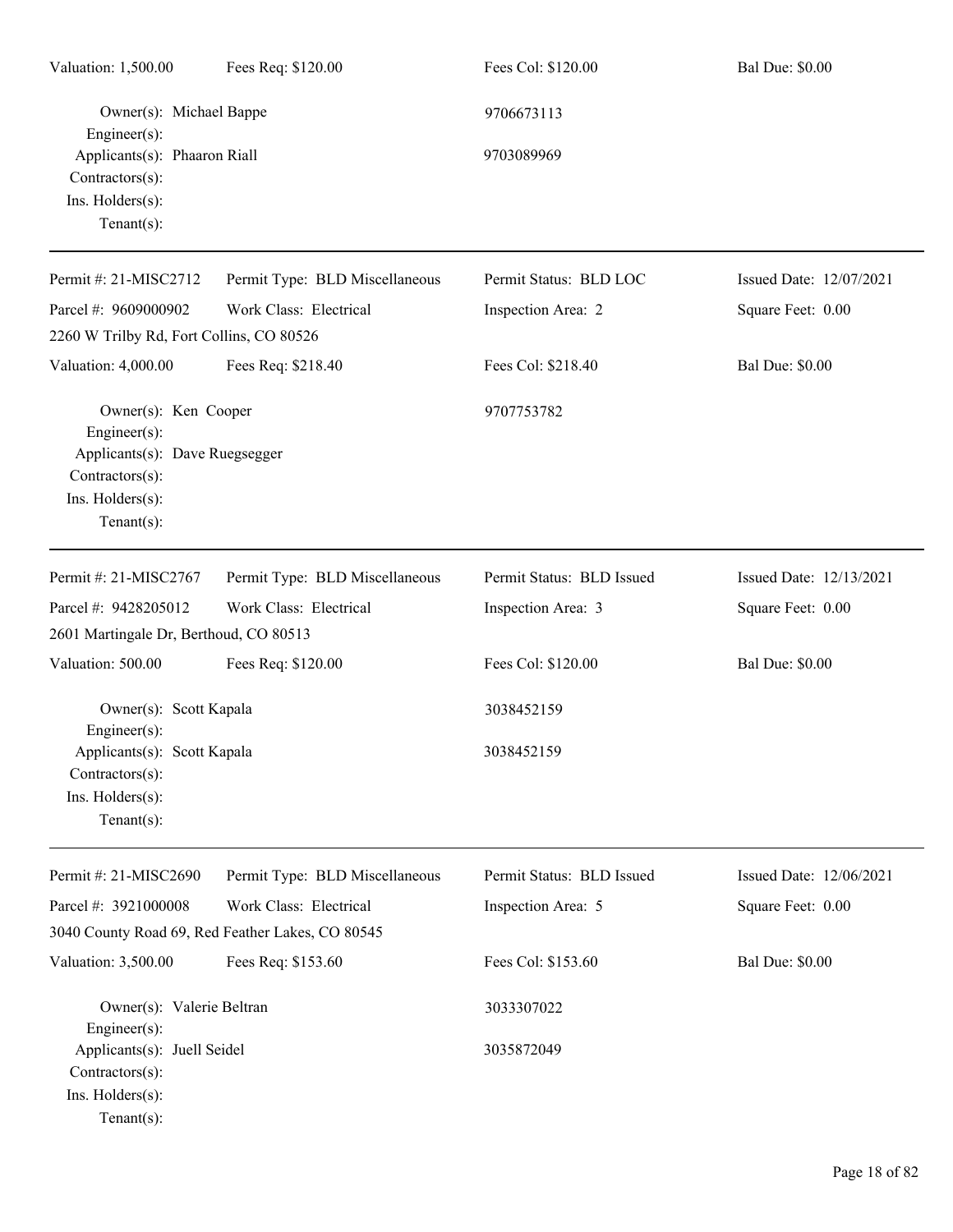| Permit #: 21-MISC2761<br>Parcel #: 3007406067<br>472 Ute Ct, Red Feather Lakes, CO 80545               | Permit Type: BLD Miscellaneous<br>Work Class: Electrical | Permit Status: BLD Issued<br>Inspection Area: 5 | Issued Date: 12/13/2021<br>Square Feet: 0.00 |
|--------------------------------------------------------------------------------------------------------|----------------------------------------------------------|-------------------------------------------------|----------------------------------------------|
| Valuation: 2,000.00<br>Owner(s): James Goar                                                            | Fees Req: \$120.00                                       | Fees Col: \$120.00<br>3035144775                | <b>Bal Due: \$0.00</b>                       |
| Engineer(s):<br>Applicants(s): Phaaron Riall<br>Contractors(s):<br>Ins. Holders(s):<br>Tenant $(s)$ :  |                                                          | 9703089969                                      |                                              |
| Permit #: 21-MISC2760                                                                                  | Permit Type: BLD Miscellaneous                           | Permit Status: BLD LOC                          | Issued Date: 12/13/2021                      |
| Parcel #: 9517100027                                                                                   | Work Class: Electrical                                   | Inspection Area: 3                              | Square Feet: 0.00                            |
| 1212 Butte Rd 52, Loveland, CO 80537                                                                   |                                                          |                                                 |                                              |
| Valuation: 1,500.00                                                                                    | Fees Req: \$120.00                                       | Fees Col: \$120.00                              | <b>Bal Due: \$0.00</b>                       |
| Owner(s): Michael Bappe                                                                                |                                                          | 9706673113                                      |                                              |
| Engineer(s):<br>Applicants(s): Phaaron Riall<br>Contractors(s):<br>Ins. Holders(s):<br>$Tenant(s)$ :   |                                                          | 9703089969                                      |                                              |
| Permit #: 21-MISC2662                                                                                  | Permit Type: BLD Miscellaneous                           | Permit Status: BLD LOC                          | Issued Date: 12/01/2021                      |
| Parcel #: 9429105001                                                                                   | Work Class: Electrical                                   | Inspection Area: 3                              | Square Feet: 0.00                            |
| 3512 Cottonwood Ln, Berthoud, CO 80513                                                                 |                                                          |                                                 |                                              |
| Valuation: 500.00                                                                                      | Fees Req: \$120.00                                       | Fees Col: \$120.00                              | <b>Bal Due: \$0.00</b>                       |
| Owner(s): Lyle Fenderson                                                                               |                                                          | 9704122687                                      |                                              |
| Engineer(s):<br>Applicants(s): Lyle Fenderson<br>Contractors(s):<br>Ins. Holders(s):<br>Tenant $(s)$ : |                                                          | 9704122687                                      |                                              |
| Permit #: 21-MISC2709                                                                                  | Permit Type: BLD Miscellaneous                           | Permit Status: BLD Issued                       | Issued Date: 12/07/2021                      |
| Parcel #: 9824300005                                                                                   | Work Class: Electrical                                   | Inspection Area: 1                              | Square Feet: 0.00                            |
| 414 E Douglas Rd, Fort Collins, CO 80524                                                               |                                                          |                                                 |                                              |
| Valuation: 1,000.00                                                                                    | Fees Req: \$120.00                                       | Fees Col: \$120.00                              | <b>Bal Due: \$0.00</b>                       |
| Owner(s): Debra Sheaman<br>Engineer(s):                                                                |                                                          | 9704937346                                      |                                              |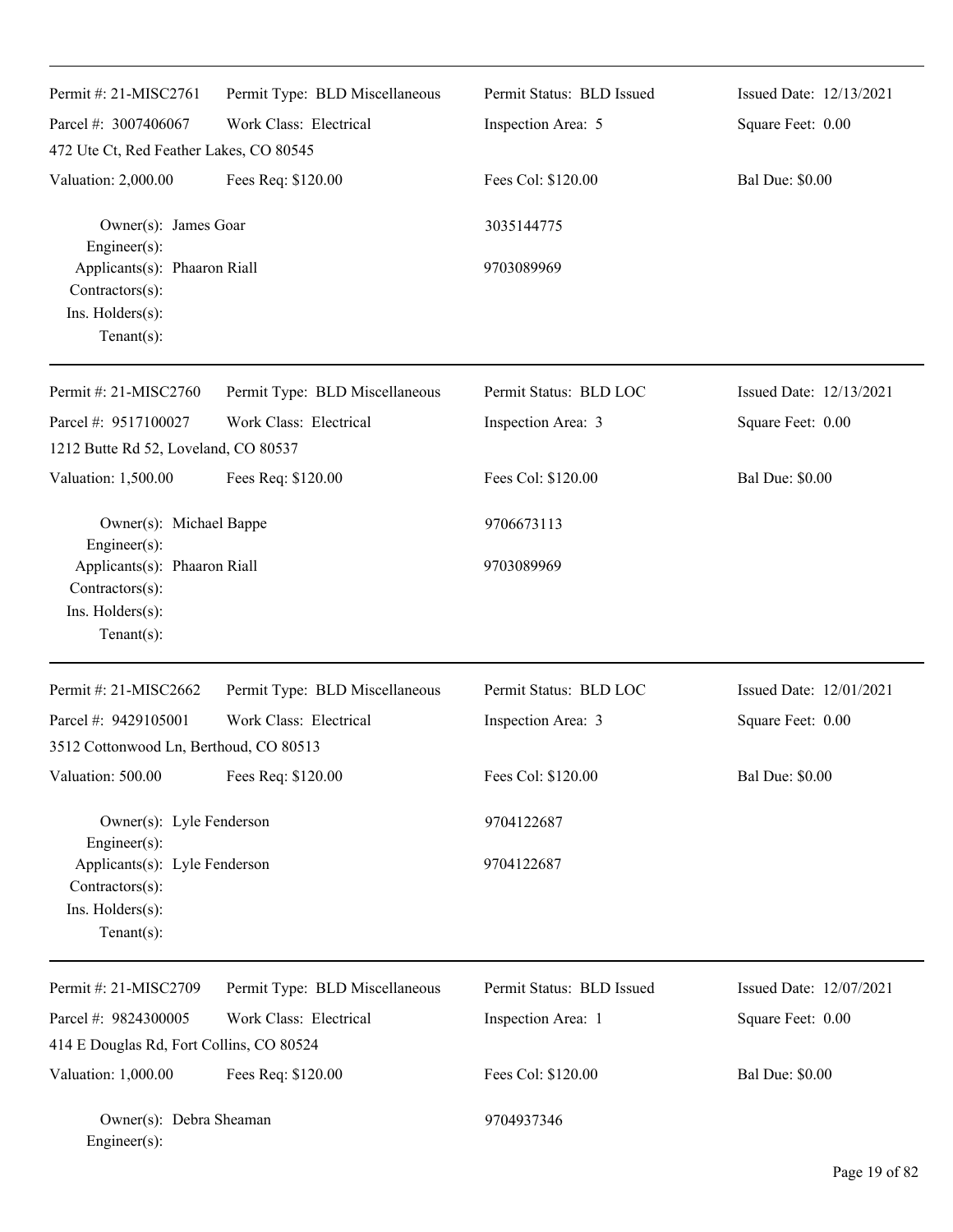| Permit #: 21-MISC2816                                                                                                                       | Permit Type: BLD Miscellaneous                                                  | Permit Status: BLD LOC       | Issued Date: 12/22/2021 |
|---------------------------------------------------------------------------------------------------------------------------------------------|---------------------------------------------------------------------------------|------------------------------|-------------------------|
| Parcel #: 8706214051                                                                                                                        | Work Class: Gas Fireplace or Stove/Lo; Inspection Area: 1<br>Insert             |                              | Square Feet: 0.00       |
| 1509 Ascot Ct, Fort Collins, CO 80524                                                                                                       |                                                                                 |                              |                         |
| Valuation: 4,987.20                                                                                                                         | Fees Req: \$163.77                                                              | Fees Col: \$163.77           | <b>Bal Due: \$0.00</b>  |
| Owner(s): Nancy Peters<br>Engineer(s):                                                                                                      |                                                                                 | $(970)$ 494-7632             |                         |
| Applicants(s): Western Fireplace Supply<br>Contractors(s): Chris Tenan<br>Ins. Holders(s):<br>Tenant $(s)$ :                                |                                                                                 | 97049896793<br>970-498-9679  |                         |
| Permit #: 21-MISC2657                                                                                                                       | Permit Type: BLD Miscellaneous                                                  | Permit Status: BLD LOC       | Issued Date: 12/01/2021 |
| Parcel #: 3027306011                                                                                                                        | Work Class: Gas Fireplace or Stove/Lo <sub>1</sub> Inspection Area: 5<br>Insert |                              | Square Feet: 0.00       |
| 50 Little Raven Ln, Red Feather Lakes, CO 80545                                                                                             |                                                                                 |                              |                         |
| Valuation: 5,670.20                                                                                                                         | Fees Req: \$124.51                                                              | Fees Col: \$124.51           | <b>Bal Due: \$0.00</b>  |
| Owner(s): Terry Sterling<br>Engineer(s):<br>Applicants(s): Chris Tenan<br>Contractors(s): Chris Tenan<br>Ins. Holders(s):<br>Tenant $(s)$ : |                                                                                 | 970-498-9679<br>970-498-9679 |                         |
| Permit #: 21-MISC2842                                                                                                                       | Permit Type: BLD Miscellaneous                                                  | Permit Status: BLD Issued    | Issued Date: 12/30/2021 |
| Parcel #: 0020000012                                                                                                                        | Work Class: Gas Fireplace or Stove/Lo <sub>1</sub> Inspection Area: 5<br>Insert |                              | Square Feet: 0.00       |
| 20609 N Highway 287, Livermore, CO 80536                                                                                                    |                                                                                 |                              |                         |
| Valuation: 5,367.58                                                                                                                         | Fees Req: \$124.51                                                              | Fees Col: \$124.51           | <b>Bal Due: \$0.00</b>  |
| Owner(s): Anne Peterson<br>Engineer(s):                                                                                                     |                                                                                 | 9702902052                   |                         |
| Applicants(s): Western Fireplace Supply                                                                                                     |                                                                                 | 97049896793                  |                         |
| Contractors(s): Chris Tenan<br>Ins. Holders(s):<br>$Tenant(s)$ :                                                                            |                                                                                 | 970-498-9679                 |                         |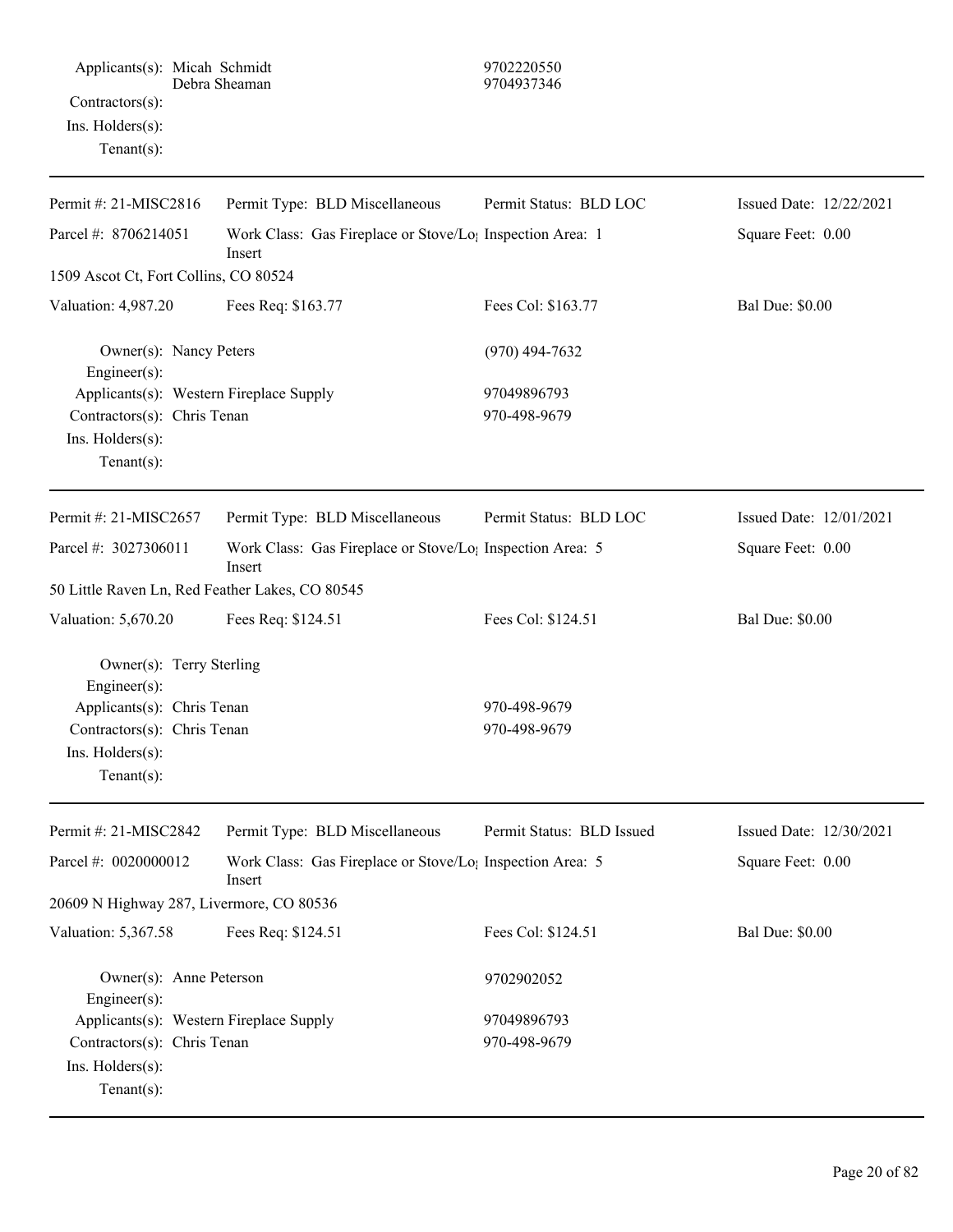| Permit #: 21-MISC2675                                                                | Permit Type: BLD Miscellaneous                                                  | Permit Status: BLD Issued | Issued Date: 12/06/2021 |
|--------------------------------------------------------------------------------------|---------------------------------------------------------------------------------|---------------------------|-------------------------|
| Parcel #: 9826115003                                                                 | Work Class: Gas Fireplace or Stove/Lo <sub>1</sub> Inspection Area: 1<br>Insert |                           | Square Feet: 0.00       |
| 3604 Terry Point Dr, Fort Collins, CO 80524                                          |                                                                                 |                           |                         |
| Valuation: 8,552.14                                                                  | Fees Req: \$246.75                                                              | Fees Col: \$246.75        | <b>Bal Due: \$0.00</b>  |
| Owner(s): Allan Metzger<br>Engineer $(s)$ :                                          |                                                                                 | $(303) 883 - 2499$        |                         |
| Applicants(s): Alan Erps<br>$Contractors(s)$ :<br>Ins. Holders(s):<br>Tenant $(s)$ : |                                                                                 | 970-690-5969              |                         |
| Permit #: 21-MISC2664                                                                | Permit Type: BLD Miscellaneous                                                  | Permit Status: BLD Issued | Issued Date: 12/01/2021 |
| Parcel #: 9430306008                                                                 | Work Class: Gas Fireplace or Stove/Lo <sub>1</sub> Inspection Area: 3<br>Insert |                           | Square Feet: 0.00       |
| 4808 Meining Rd, Berthoud, CO 80513                                                  |                                                                                 |                           |                         |
| Valuation: 4,600.00                                                                  | Fees Req: \$103.77                                                              | Fees Col: \$103.77        | <b>Bal Due: \$0.00</b>  |
| Owner(s): Jeanne Sherman<br>$Engineering(s)$ :                                       |                                                                                 | 9708898339                |                         |
| Applicants(s): Catherina Reynolds                                                    |                                                                                 | 9702137962                |                         |
| Contractors(s): Jeffrey Reynolds<br>Ins. Holders(s):<br>$Tenant(s)$ :                |                                                                                 | 970-213-7962              |                         |
| Permit #: 21-MISC2794                                                                | Permit Type: BLD Miscellaneous                                                  | Permit Status: BLD Issued | Issued Date: 12/17/2021 |
| Parcel #: 0805206006                                                                 | Work Class: Gas Fireplace or Stove/Lo; Inspection Area: 1<br>Insert             |                           | Square Feet: 0.00       |
| 41 Smith Bridge Rd, Bellvue, CO 80512                                                |                                                                                 |                           |                         |
| Valuation: 2,200.00                                                                  | Fees Req: \$62.27                                                               | Fees Col: \$62.27         | <b>Bal Due: \$0.00</b>  |
| Owner(s): Tyson Powell<br>Engineer(s):<br>Applicants(s): Tyson Powell                |                                                                                 |                           |                         |
| Contractors(s):                                                                      |                                                                                 |                           |                         |
| Ins. Holders(s):                                                                     |                                                                                 |                           |                         |
| Tenant $(s)$ :                                                                       |                                                                                 |                           |                         |
| Permit #: 21-MISC2822                                                                | Permit Type: BLD Miscellaneous                                                  | Permit Status: BLD Issued | Issued Date: 12/27/2021 |
| Parcel #: 9733422003                                                                 | Work Class: Gas Fireplace or Stove/Lo <sub>1</sub> Inspection Area: 2<br>Insert |                           | Square Feet: 0.00       |
| 4217 Wellington Dr, Fort Collins, CO 80526                                           |                                                                                 |                           |                         |
| Valuation: 9,500.00                                                                  | Fees Req: \$267.50                                                              | Fees Col: \$267.50        | <b>Bal Due: \$0.00</b>  |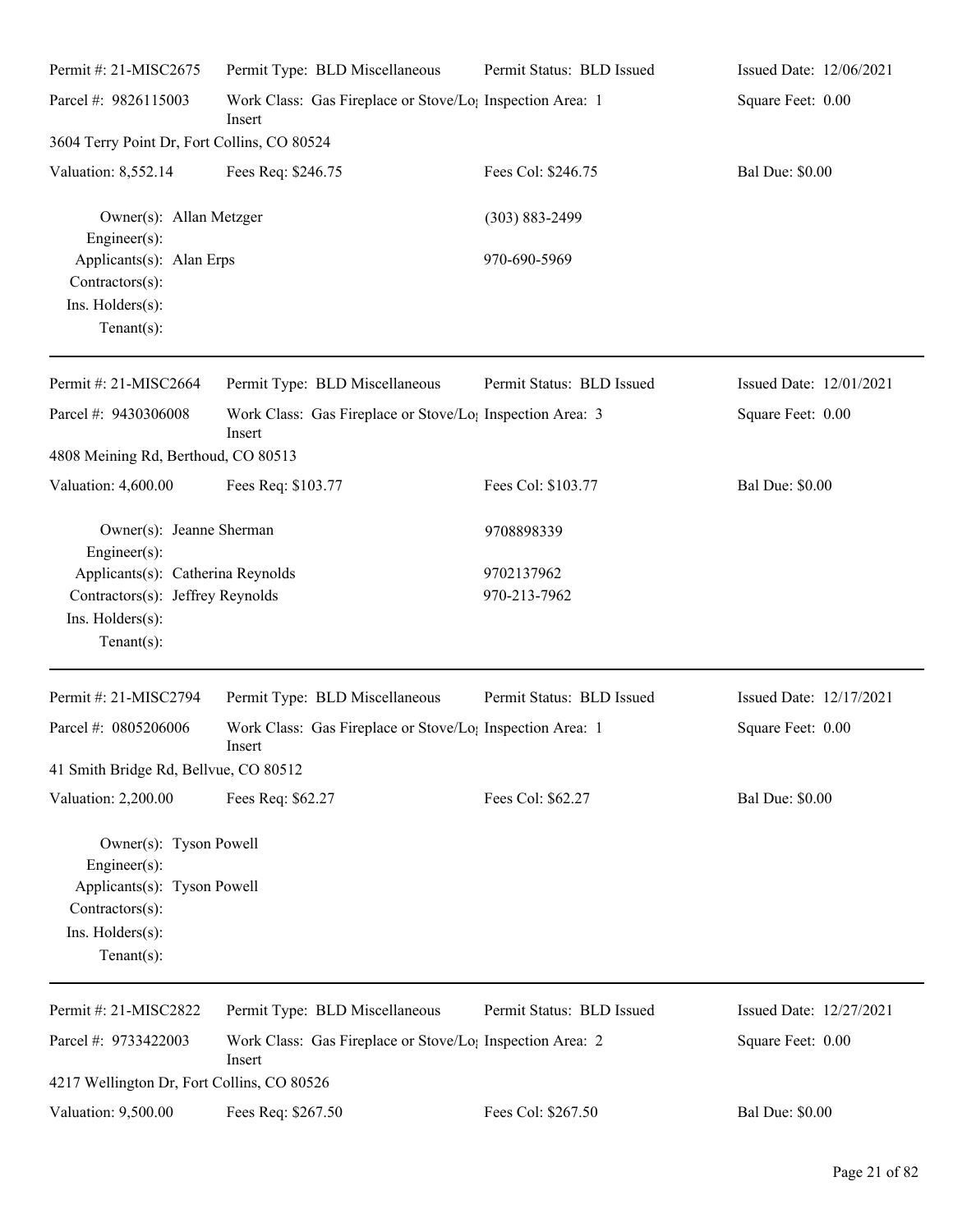|                        | Owner(s): Chuck Drebing           | $(774)$ 217-022 |
|------------------------|-----------------------------------|-----------------|
| $Engineer(s)$ :        |                                   |                 |
|                        | Applicants(s): Catherina Reynolds | 9702137962      |
|                        | Contractors(s): Jeffrey Reynolds  | 970-213-7962    |
| $Ins.$ Holders $(s)$ : |                                   |                 |
| Tenant $(s)$ :         |                                   |                 |

### $(774)$  217-0221

# $\frac{1}{5}$  9702137962

| Permit #: 21-MISC2800                                                                                   | Permit Type: BLD Miscellaneous                                                  | Permit Status: BLD LOC    | Issued Date: 12/20/2021 |
|---------------------------------------------------------------------------------------------------------|---------------------------------------------------------------------------------|---------------------------|-------------------------|
| Work Class: Gas Fireplace or Stove/Lo <sub>1</sub> Inspection Area: 2<br>Parcel #: 9508407020<br>Insert |                                                                                 |                           | Square Feet: 0.00       |
| 1612 Cliff Side Dr, Loveland, CO 80538                                                                  |                                                                                 |                           |                         |
| Valuation: 2,000.00                                                                                     | Fees Req: \$53.93                                                               | Fees Col: \$53.93         | <b>Bal Due: \$0.00</b>  |
| Owner(s): Colton Pinto<br>Engineer(s):                                                                  |                                                                                 | 303-916-9302              |                         |
| Applicants(s): Colton Pinto<br>Contractors(s):<br>Ins. Holders(s):<br>Tenant $(s)$ :                    |                                                                                 | 303-916-9302              |                         |
| Permit #: 21-MISC2666                                                                                   | Permit Type: BLD Miscellaneous                                                  | Permit Status: BLD Issued | Issued Date: 12/02/2021 |
| Parcel #: 8520000027                                                                                    | Work Class: Gas Fireplace or Stove/Lo <sub>1</sub> Inspection Area: 3<br>Insert |                           | Square Feet: 0.00       |
| 3030 E 1st St, Loveland, CO 80537                                                                       |                                                                                 |                           |                         |
| Valuation: 8,300.00                                                                                     | Fees Req: \$186.75                                                              | Fees Col: \$186.75        | <b>Bal Due: \$0.00</b>  |
| Owner(s): Travis Erion<br>Engineer $(s)$ :                                                              |                                                                                 | $(970)$ 443-5003          |                         |
| Applicants(s): Catherina Reynolds                                                                       |                                                                                 | 9702137962                |                         |
| Contractors(s): Jeffrey Reynolds<br>Ins. Holders(s):<br>$Tenant(s)$ :                                   |                                                                                 | 970-213-7962              |                         |
| Permit #: 21-MISC2756                                                                                   | Permit Type: BLD Miscellaneous                                                  | Permit Status: BLD LOC    | Issued Date: 12/13/2021 |
| Parcel #: 2926207024                                                                                    | Work Class: Gas Fireplace or Stove/Lo <sub>1</sub> Inspection Area: 5<br>Insert |                           | Square Feet: 0.00       |
| 285 Guardian Peak Dr, Livermore, CO 80536                                                               |                                                                                 |                           |                         |
| Valuation: 6,000.00                                                                                     | Fees Req: \$124.51                                                              | Fees Col: \$124.51        | <b>Bal Due: \$0.00</b>  |
| Owner(s): Jim McCarthy<br>Engineer(s):                                                                  |                                                                                 | 3039461994                |                         |
| Applicants(s): Larry James<br>Contractors(s):<br>Ins. Holders(s):<br>Tenant(s):                         |                                                                                 | 307-745-4488              |                         |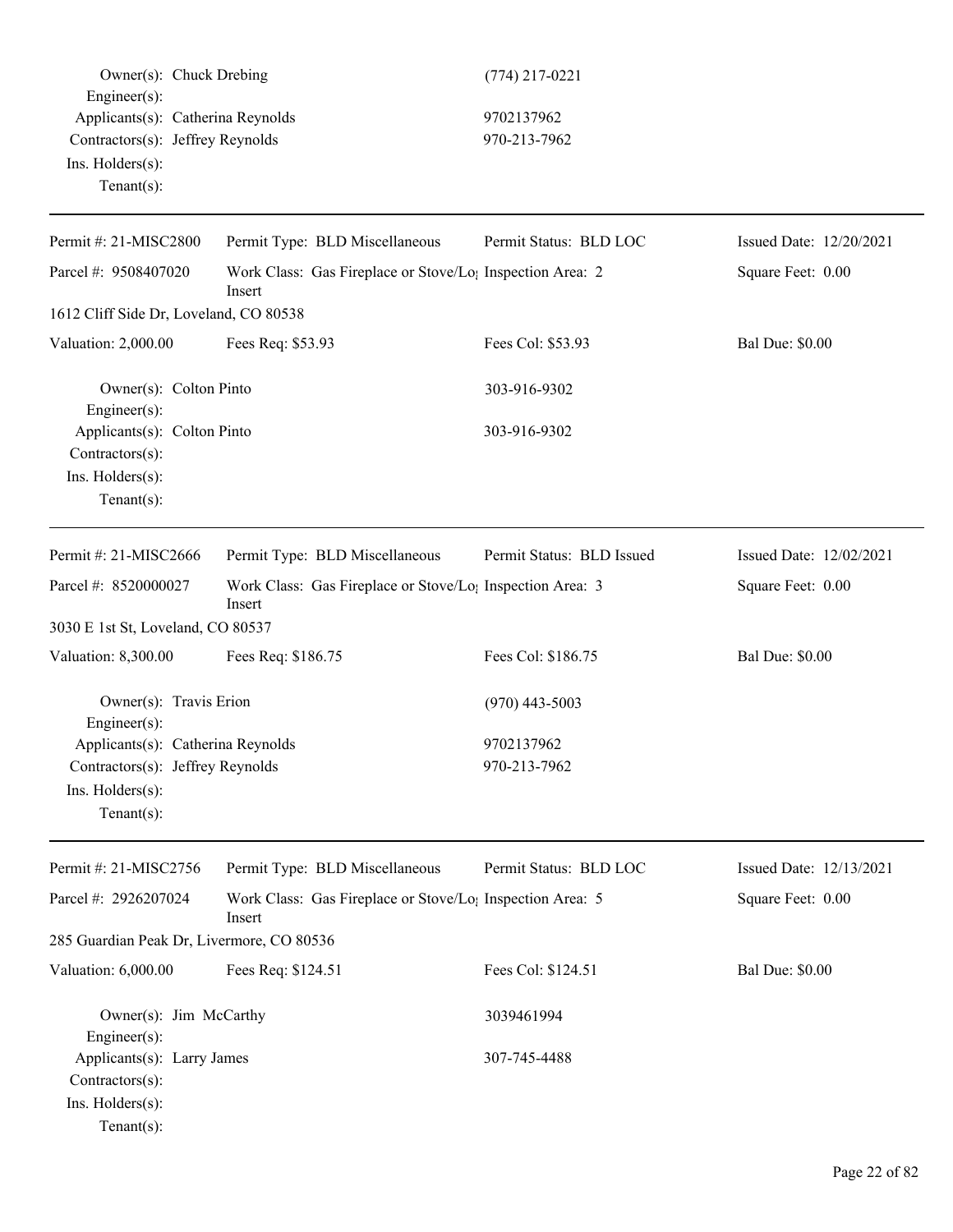| Permit #: 21-MISC2719                                                                              | Permit Type: BLD Miscellaneous                                                  | Permit Status: BLD Issued    | Issued Date: 12/09/2021 |
|----------------------------------------------------------------------------------------------------|---------------------------------------------------------------------------------|------------------------------|-------------------------|
| Parcel #: 9733118010                                                                               | Work Class: Gas Fireplace or Stove/Lo <sub>1</sub> Inspection Area: 2<br>Insert |                              | Square Feet: 0.00       |
| 3714 Platte Dr, Fort Collins, CO 80526                                                             |                                                                                 |                              |                         |
| Valuation: 6,905.26                                                                                | Fees Req: \$145.26                                                              | Fees Col: \$145.26           | <b>Bal Due: \$0.00</b>  |
| Owner(s): James Schreckengast<br>Engineer(s):                                                      |                                                                                 | 9702174455                   |                         |
| Applicants(s): Chris Tenan<br>Contractors(s): Chris Tenan<br>Ins. Holders(s):<br>$Tenant(s)$ :     |                                                                                 | 970-498-9679<br>970-498-9679 |                         |
| Permit #: 21-MISC2769                                                                              | Permit Type: BLD Miscellaneous                                                  | Permit Status: BLD Issued    | Issued Date: 12/14/2021 |
| Parcel #: 9709207005                                                                               | Work Class: Gas Fireplace or Stove/Lo <sub>1</sub> Inspection Area: 2<br>Insert |                              | Square Feet: 0.00       |
| 232 N Hollywood St, Fort Collins, CO 80521                                                         |                                                                                 |                              |                         |
| Valuation: 4,000.00                                                                                | Fees Req: \$83.02                                                               | Fees Col: \$83.02            | <b>Bal Due: \$0.00</b>  |
| Owner(s): Dana Guber<br>Engineer(s):                                                               |                                                                                 | 3035174031                   |                         |
| Applicants(s): Mark Humphrey<br>Contractors(s): Mark Humphrey<br>Ins. Holders(s):<br>$Tenant(s)$ : |                                                                                 | 7194828599<br>7194828599     |                         |
| Permit #: 21-MISC2669                                                                              | Permit Type: BLD Miscellaneous                                                  | Permit Status: BLD Issued    | Issued Date: 12/06/2021 |
| Parcel #: 9709106005                                                                               | Work Class: Gas Fireplace or Stove/Lo <sub>1</sub> Inspection Area: 2<br>Insert |                              | Square Feet: 0.00       |
| 517 Sunrise Ln, Fort Collins, CO 80521                                                             |                                                                                 |                              |                         |
| Valuation: 5,316.85                                                                                | Fees Req: \$124.51                                                              | Fees Col: \$124.51           | <b>Bal Due: \$0.00</b>  |
| Owner(s): Jonathan Guerdrum<br>Engineer(s):                                                        |                                                                                 | 5059741593                   |                         |
| Applicants(s): Alan Erps<br>Contractors(s):<br>Ins. Holders(s):<br>$Tenant(s)$ :                   |                                                                                 | 970-690-5969                 |                         |
| Permit #: 21-MISC2814                                                                              | Permit Type: BLD Miscellaneous                                                  | Permit Status: BLD Issued    | Issued Date: 12/21/2021 |
| Parcel #: 9825217001                                                                               | Work Class: Gas Fireplace or Stove/Lo <sub>1</sub> Inspection Area: 1<br>Insert |                              | Square Feet: 0.00       |

3607 Woodridge Rd, Fort Collins, CO 80524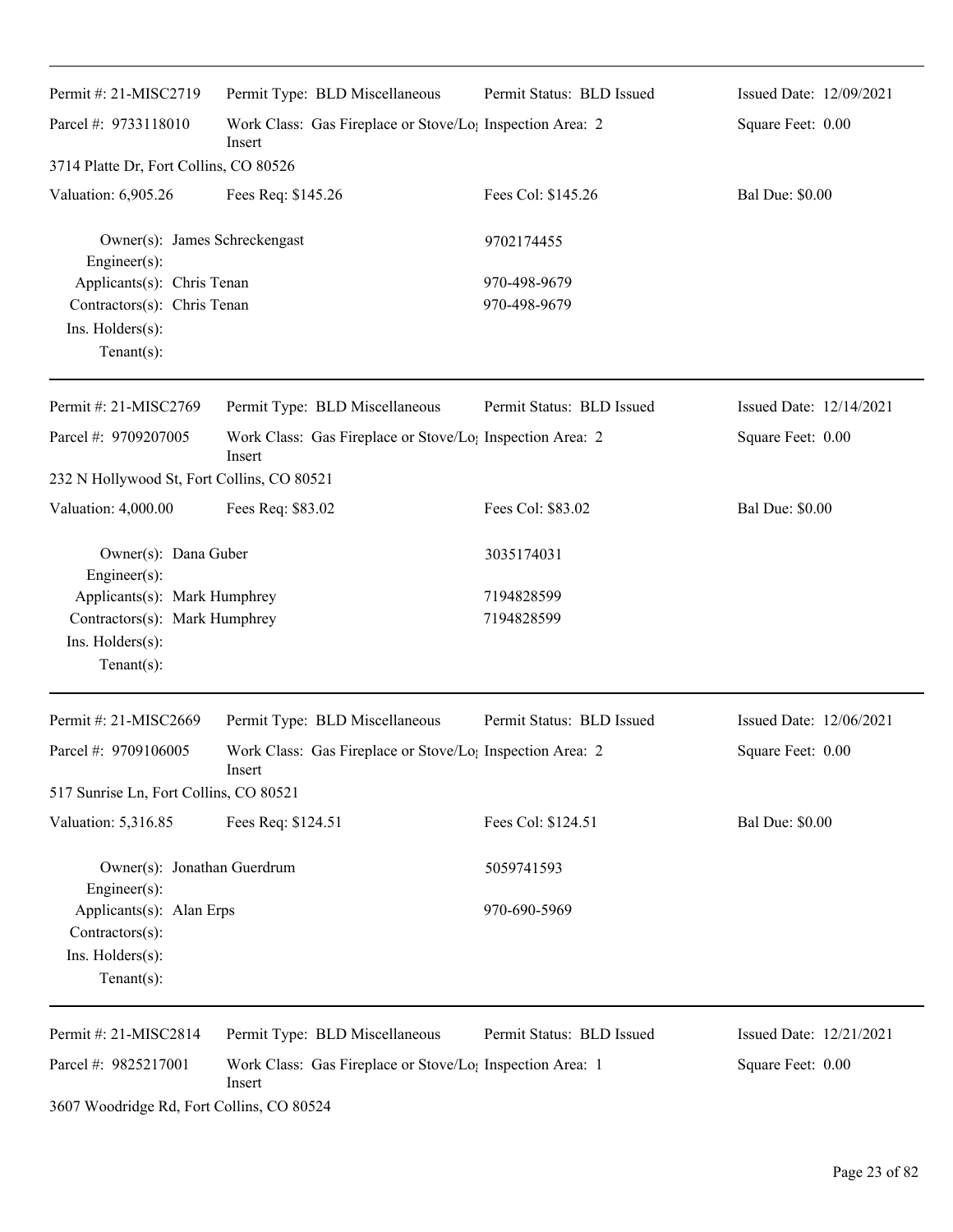| Valuation: 5,484.91                                                                                          | Fees Req: \$184.51                                                              | Fees Col: \$184.51          | <b>Bal Due: \$0.00</b>  |
|--------------------------------------------------------------------------------------------------------------|---------------------------------------------------------------------------------|-----------------------------|-------------------------|
| Owner(s): Charmaine Stavedahl<br>Engineer(s):                                                                |                                                                                 | 9704168350                  |                         |
| Applicants(s): Western Fireplace Supply<br>Contractors(s): Chris Tenan<br>Ins. Holders(s):<br>Tenant $(s)$ : |                                                                                 | 97049896793<br>970-498-9679 |                         |
| Permit #: 21-MISC2813                                                                                        | Permit Type: BLD Miscellaneous                                                  | Permit Status: BLD LOC      | Issued Date: 12/21/2021 |
| Parcel #: 2926107001                                                                                         | Work Class: Gas Fireplace or Stove/Lo <sub>1</sub> Inspection Area: 5<br>Insert |                             | Square Feet: 0.00       |
| 89 Arikaree Peak Dr, Livermore, CO 80536                                                                     |                                                                                 |                             |                         |
| Valuation: 6,877.20                                                                                          | Fees Req: \$145.26                                                              | Fees Col: \$145.26          | <b>Bal Due: \$0.00</b>  |
| Owner(s): Peter Henderson<br>Engineer(s):                                                                    |                                                                                 | $(970)$ 402-4286            |                         |
| Applicants(s): Western Fireplace Supply<br>Contractors(s): Chris Tenan<br>Ins. Holders(s):<br>$Tenant(s)$ :  |                                                                                 | 97049896793<br>970-498-9679 |                         |
| Permit #: 21-MISC2722                                                                                        | Permit Type: BLD Miscellaneous                                                  | Permit Status: BLD LOC      | Issued Date: 12/08/2021 |
| Parcel #: 0708000056                                                                                         | Work Class: Gas Fireplace or Stove/Lo <sub>1</sub> Inspection Area: 2<br>Insert |                             | Square Feet: 0.00       |
| 17756 Laurence Creek Ln, Loveland, CO 80538                                                                  |                                                                                 |                             |                         |
| Valuation: 5,000.00                                                                                          | Fees Req: \$103.77                                                              | Fees Col: \$103.77          | <b>Bal Due: \$0.00</b>  |
| Owner(s): Alan Franklin<br>Engineer(s):                                                                      |                                                                                 | 9702041040                  |                         |
| Applicants(s): Catherina Reynolds<br>Contractors(s): Jeffrey Reynolds<br>Ins. Holders(s):<br>Tenant $(s)$ :  |                                                                                 | 9702137962<br>970-213-7962  |                         |
| Permit #: 21-MISC2783                                                                                        | Permit Type: BLD Miscellaneous                                                  | Permit Status: BLD Issued   | Issued Date: 12/15/2021 |
| Parcel #: 3534332019                                                                                         | Work Class: Gas Fireplace or Stove/Lo <sub>!</sub> Inspection Area: 4<br>Insert |                             | Square Feet: 0.00       |
| 2399 Wild Bear Way, Estes Park, CO 80517                                                                     |                                                                                 |                             |                         |
| Valuation: 7,022.87                                                                                          | Fees Req: \$166.00                                                              | Fees Col: \$166.00          | <b>Bal Due: \$0.00</b>  |
| Owner(s): Michael Vanbrunt<br>Engineer(s):                                                                   |                                                                                 | 9705771670                  |                         |
| Applicants(s): Western Fireplace Supply<br>Contractors(s): Chris Tenan<br>Ins. Holders(s):                   |                                                                                 | 97049896793<br>970-498-9679 |                         |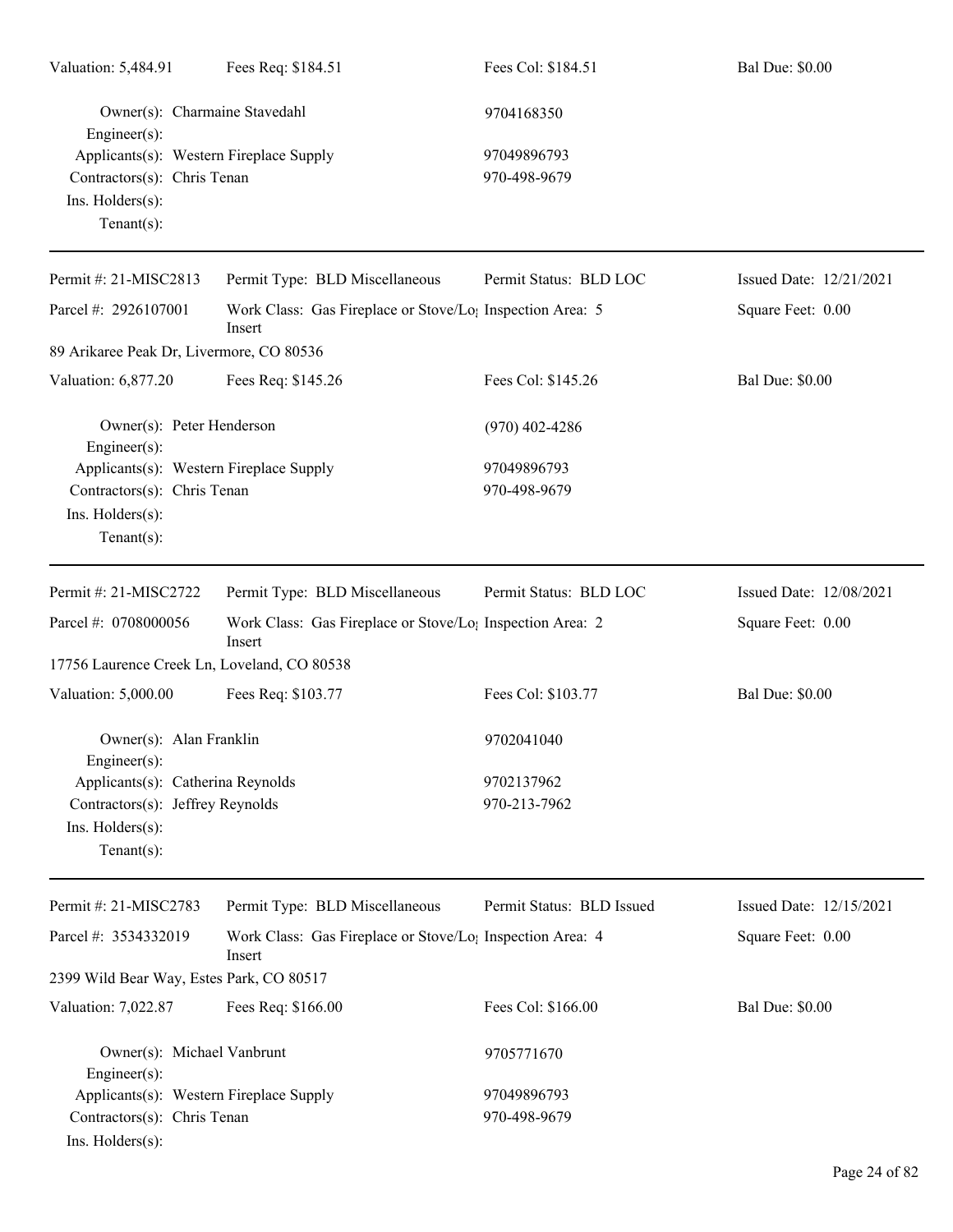| Permit #: 21-MISC2724                                                                                       | Permit Type: BLD Miscellaneous                                                  | Permit Status: BLD LOC     | Issued Date: 12/08/2021 |
|-------------------------------------------------------------------------------------------------------------|---------------------------------------------------------------------------------|----------------------------|-------------------------|
| Parcel #: 0636205033                                                                                        | Work Class: Gas Fireplace or Stove/Lo <sub>1</sub> Inspection Area: 2<br>Insert |                            | Square Feet: 0.00       |
| 5201 Glade Rd, Loveland, CO 80538                                                                           |                                                                                 |                            |                         |
| Valuation: 7,500.00                                                                                         | Fees Req: \$166.00                                                              | Fees Col: \$166.00         | <b>Bal Due: \$0.00</b>  |
| Owner(s): Lawrence Orto<br>Engineer(s):                                                                     |                                                                                 | $(970)$ 663-9178           |                         |
| Applicants(s): Catherina Reynolds<br>Contractors(s): Jeffrey Reynolds<br>Ins. Holders(s):<br>Tenant $(s)$ : |                                                                                 | 9702137962<br>970-213-7962 |                         |
| Permit #: 21-MISC2818                                                                                       | Permit Type: BLD Miscellaneous                                                  | Permit Status: BLD Issued  | Issued Date: 12/22/2021 |
| Parcel #: 9428205012                                                                                        | Work Class: Gas Piping                                                          | Inspection Area: 3         | Square Feet: 0.00       |
| 2601 Martingale Dr, Berthoud, CO 80513                                                                      |                                                                                 |                            |                         |
| Valuation: 200.00                                                                                           | Fees Req: \$53.93                                                               | Fees Col: \$53.93          | <b>Bal Due: \$0.00</b>  |
| Owner(s): Scott Kapala<br>Engineer(s):                                                                      |                                                                                 | 3038452159                 |                         |
| Applicants(s): Scott Kapala<br>Contractors(s):<br>Ins. Holders(s):<br>$Tenant(s)$ :                         |                                                                                 | 3038452159                 |                         |
| Permit #: 21-MISC2764                                                                                       | Permit Type: BLD Miscellaneous                                                  | Permit Status: BLD Issued  | Issued Date: 12/13/2021 |
| Parcel #: 8932000012                                                                                        | Work Class: Gas Piping                                                          | Inspection Area: 1         | Square Feet: 0.00       |
| 7725 Windwood Ln, Wellington, CO 80549                                                                      |                                                                                 |                            |                         |
| Valuation: 1,485.00                                                                                         | Fees Req: \$53.93                                                               | Fees Col: \$53.93          | <b>Bal Due: \$0.00</b>  |
| Owner(s): Rodney Smith<br>Engineer(s):                                                                      |                                                                                 | $(970)$ 217-8882           |                         |
| Contractors(s): Paul Kisselbach<br>Ins. Holders(s):<br>Tenant $(s)$ :                                       | Applicants(s): Pauls Plumbing And Heating                                       | 9706696555<br>9702277718   |                         |
| Permit #: 21-MISC2742                                                                                       | Permit Type: BLD Miscellaneous                                                  | Permit Status: BLD Issued  | Issued Date: 12/09/2021 |
| Parcel #: 1428314038<br>80 Lookout Dr, Lyons, CO 80540                                                      | Work Class: Gas Piping                                                          | Inspection Area: 4         | Square Feet: 0.00       |
| Valuation: 500.00                                                                                           | Fees Req: \$105.57                                                              | Fees Col: \$105.57         | <b>Bal Due: \$0.00</b>  |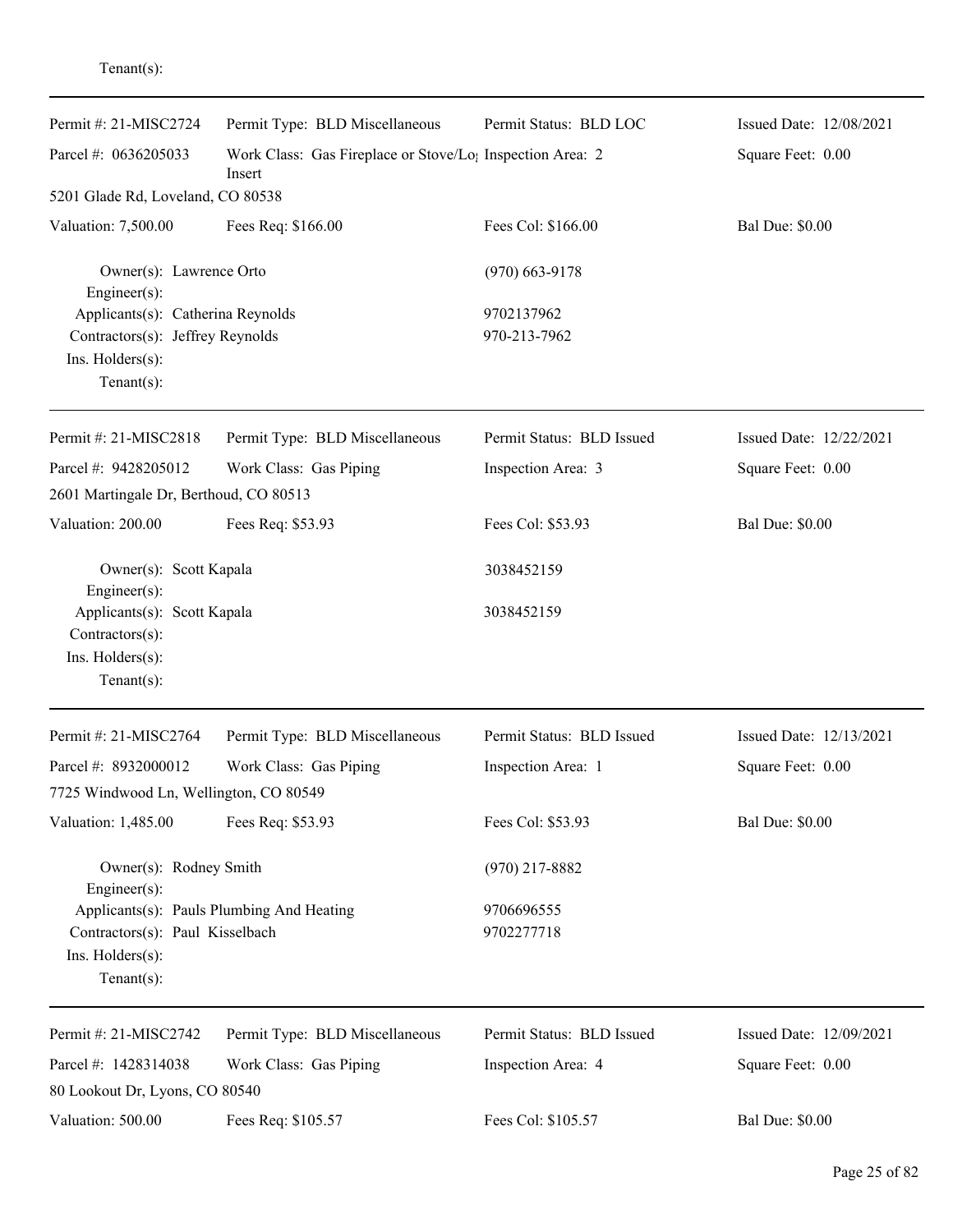| Owner(s): Evan Gaertner                                                                                      |                                | 8045439182                     |                         |
|--------------------------------------------------------------------------------------------------------------|--------------------------------|--------------------------------|-------------------------|
| $Engineering(s)$ :<br>Applicants(s): Leroy Forsgren<br>Contractors(s):<br>Ins. Holders(s):<br>Tenant $(s)$ : |                                | 3035983719                     |                         |
| Permit #: 21-MISC2667                                                                                        | Permit Type: BLD Miscellaneous | Permit Status: BLD Issued      | Issued Date: 12/01/2021 |
| Parcel #: 0823000018<br>6220 W County Road 54e, Bellvue, CO 80512                                            | Work Class: Gas Piping         | Inspection Area: 1             | Square Feet: 0.00       |
| Valuation: 4,000.00                                                                                          | Fees Req: \$83.02              | Fees Col: \$83.02              | <b>Bal Due: \$0.00</b>  |
| Owner(s): Robert Schleppy<br>Engineer $(s)$ :                                                                | Kim Schleppy                   | 9702130856<br>$(970)$ 213-0856 |                         |
| Applicants(s): Aggie Plumbing & Services<br>Contractors(s): Craig Unter<br>Ins. Holders(s):<br>$Tenant(s)$ : |                                | 970-226-9979                   |                         |
| Permit #: 21-MISC2702                                                                                        | Permit Type: BLD Miscellaneous | Permit Status: BLD Issued      | Issued Date: 12/06/2021 |
| Parcel #: 9812105003                                                                                         | Work Class: Gas Piping         | Inspection Area: 1             | Square Feet: 0.00       |
| 633 Gait Cir, Fort Collins, CO 80524                                                                         |                                |                                |                         |
| Valuation: 6,500.00                                                                                          | Fees Req: \$145.26             | Fees Col: \$145.26             | <b>Bal Due: \$0.00</b>  |
| Owner(s): Milton Brown<br>$Engineering(s)$ :                                                                 |                                | 9704127674                     |                         |
| Applicants(s): Milton Brown<br>$Contractors(s)$ :<br>Ins. Holders(s):<br>Tenant $(s)$ :                      |                                | 9704127674                     |                         |
| Permit #: 21-MISC2752                                                                                        | Permit Type: BLD Miscellaneous | Permit Status: BLD Issued      | Issued Date: 12/27/2021 |
| Parcel #: 1436204038                                                                                         | Work Class: Gas Piping         | Inspection Area: 4             | Square Feet: 0.00       |
| 201 Spring Gulch Dr, Lyons, CO 80540                                                                         |                                |                                |                         |
| Valuation: 500.00                                                                                            | Fees Req: \$113.93             | Fees Col: \$113.93             | <b>Bal Due: \$0.00</b>  |
| Owner(s): Sue Ann Belmont<br>Engineer $(s)$ :                                                                |                                | 2067788759                     |                         |
| Applicants(s): Leroy Forsgren<br>Contractors(s):<br>Ins. Holders(s):<br>Tenant $(s)$ :                       |                                | 3035983719                     |                         |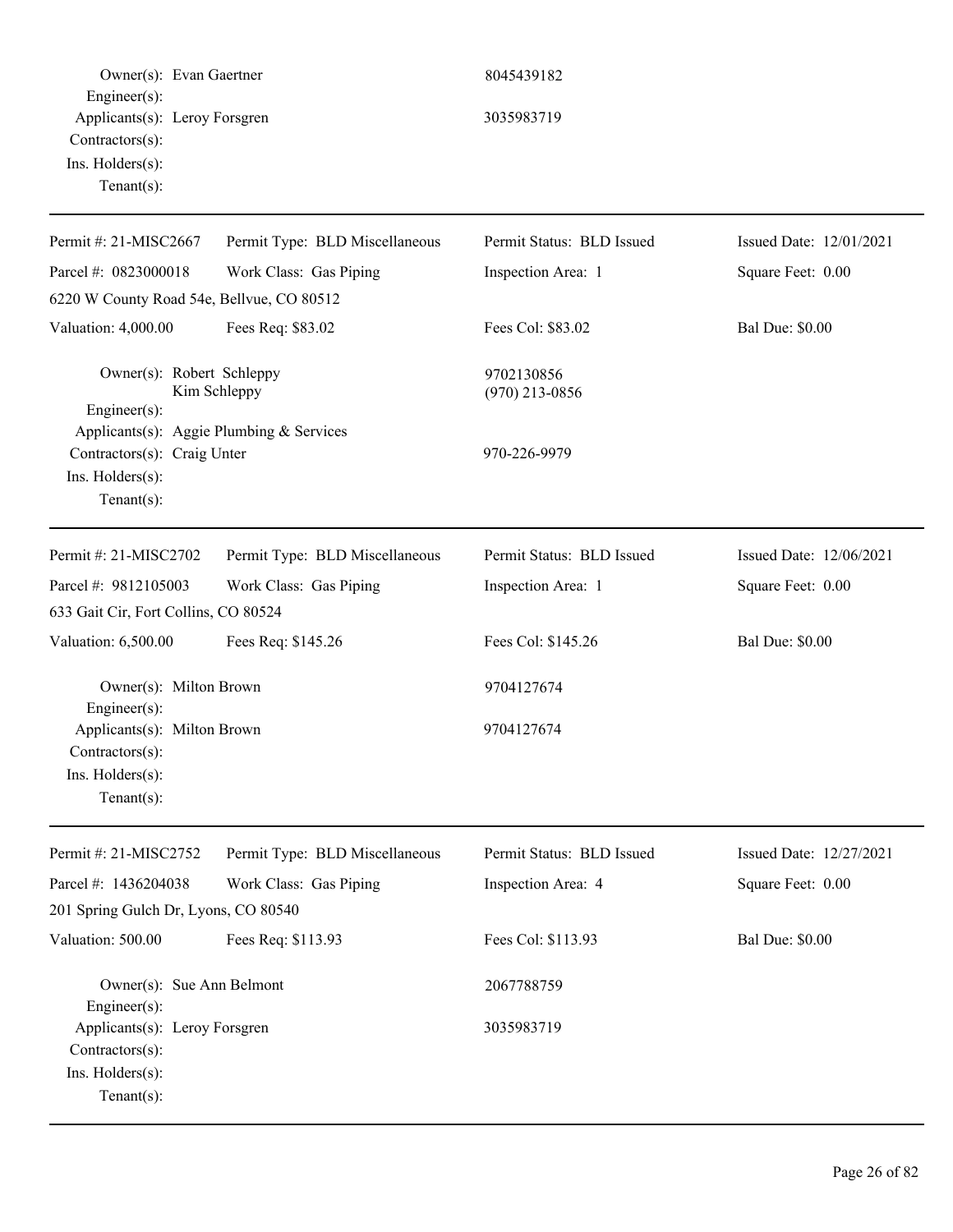| Permit #: 21-MISC2753                                                                            | Permit Type: BLD Miscellaneous                                 | Permit Status: BLD Issued | Issued Date: 12/10/2021 |
|--------------------------------------------------------------------------------------------------|----------------------------------------------------------------|---------------------------|-------------------------|
| Parcel #: 9536311024                                                                             | Work Class: Gas Piping                                         | Inspection Area: 3        | Square Feet: 0.00       |
| 3715 Valley View Ct, Loveland, CO 80537                                                          |                                                                |                           |                         |
| Valuation: 1,000.00                                                                              | Fees Req: \$53.93                                              | Fees Col: \$53.93         | <b>Bal Due: \$0.00</b>  |
| Owner(s): Travis Olson<br>Engineer $(s)$ :                                                       |                                                                | 3034576992                |                         |
| Applicants(s): Travis Olson<br>Contractors(s):<br>Ins. Holders(s):<br>Tenant $(s)$ :             |                                                                | 3034576992                |                         |
| Permit #: 21-MISC2720                                                                            | Permit Type: BLD Miscellaneous                                 | Permit Status: BLD LOC    | Issued Date: 12/08/2021 |
| Parcel #: 4013109070                                                                             | Work Class: Gas Piping                                         | Inspection Area: 5        | Square Feet: 0.00       |
| 106 Beartrap Rd, Red Feather Lakes, CO 80545                                                     |                                                                |                           |                         |
| Valuation: 13,268.00                                                                             | Fees Req: \$350.48                                             | Fees Col: \$350.48        | <b>Bal Due: \$0.00</b>  |
| Owner(s): Christopher Morse<br>Engineer(s):                                                      |                                                                | $(231)$ 357-0220          |                         |
| Applicants(s): Douglas Medina<br>Contractors(s):<br>Ins. Holders(s):<br>Tenant $(s)$ :           |                                                                | 970-658-6759              |                         |
| Permit #: 21-MISC2843                                                                            | Permit Type: BLD Miscellaneous                                 | Permit Status: BLD Issued | Issued Date: 12/30/2021 |
| Parcel #: 8805006704                                                                             | Work Class: Gas Piping                                         | Inspection Area: 1        | Square Feet: 0.00       |
| 7403 Glenstorm Rd, Wellington, CO 80549                                                          |                                                                |                           |                         |
| Valuation: 1,000.00 Fees Req: \$53.93                                                            |                                                                | Fees Col: \$53.93         | <b>Bal Due: \$0.00</b>  |
| Owner(s): Bryan Prouty<br>$Engineering(s)$ :                                                     |                                                                | 9704206733                |                         |
| Applicants(s): William Howe<br>Contractors(s): William Howe<br>Ins. Holders(s):<br>$Tenant(s)$ : |                                                                | 9703080276<br>9703080276  |                         |
| Permit #: 21-MISC2827                                                                            | Permit Type: BLD Miscellaneous                                 | Permit Status: BLD Issued | Issued Date: 12/27/2021 |
| Parcel #: 9615000002                                                                             | Work Class: Inspect Perm Foundation - Inspection Area: 2<br>МH |                           | Square Feet: 0.00       |
| 7315 S Shields St, Fort Collins, CO 80526                                                        |                                                                |                           |                         |
| Valuation: 100.00                                                                                | Fees Req: \$51.64                                              | Fees Col: \$51.64         | <b>Bal Due: \$0.00</b>  |
| Owner(s): Jennifer Moneypenny                                                                    | Ronald Moneypenny                                              | 3603908885                |                         |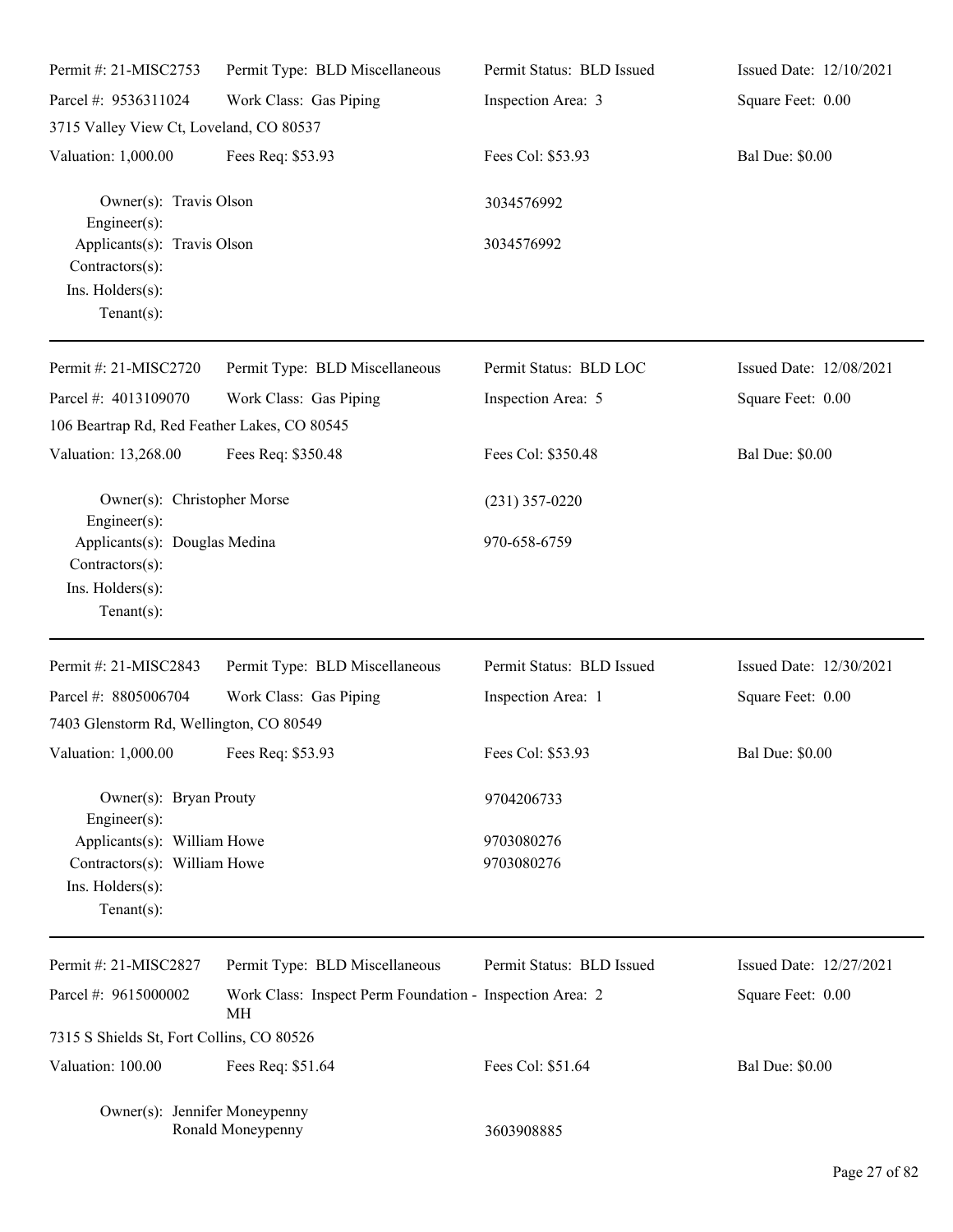Engineer(s): Applicants(s): Ramona King 9702266587 Contractors(s): Ins. Holders(s): Tenant(s):

Permit #: 21-MISC2670 Parcel #: 9636405004 Permit Type: BLD Miscellaneous Work Class: Mechanical Permit Status: BLD LOC Inspection Area: 2 Issued Date: 12/01/2021 Square Feet: 0.00 706 Engleman Pl, Loveland, CO 80538 Valuation: 5,984.50 Fees Req: \$124.51 Fees Col: \$124.51 Bal Due: \$0.00 Owner(s): Joe Hall (970) 669-2724 Engineer(s): Applicants(s): Tim Swan 970-215-5870  $Contractors(s):$  Tim Swan 970-215-5870 Ins. Holders(s): Tenant(s): Permit #: 21-MISC2821 Parcel #: 9710200040 Permit Type: BLD Miscellaneous Work Class: Mechanical Permit Status: BLD Issued Inspection Area: 2 Issued Date: 12/22/2021 Square Feet: 0.00 1700 Laporte Ave Unit 48, Fort Collins, CO 80521 Valuation: 5,000.00 Fees Req: \$103.77 Fees Col: \$103.77 Bal Due: \$0.00 Owner(s): James White (919) 539-0145 Engineer(s): Applicants(s): Jesse Trout 970-573-8450 Jesse Trout 970-573-8450 Contractors(s): Jesse Trout 970-573-8450 Ins. Holders(s): Tenant(s): Permit #: 21-MISC2746 Parcel #: 1514000021 Permit Type: BLD Miscellaneous Work Class: Mechanical Permit Status: BLD LOC Inspection Area: 3 Issued Date: 12/09/2021 Square Feet: 0.00 2236 Saddle Notch Rd, Loveland, CO 80537 Valuation: 4,069.50 Fees Req: \$103.77 Fees Col: \$103.77 Bal Due: \$0.00 Owner(s): Robert Buehler (210) 823-1723 Engineer(s): Applicants(s): Tim Swan  $970-215-5870$  $Contractors(s):$  Tim Swan 970-215-5870

Ins. Holders(s):

Tenant(s):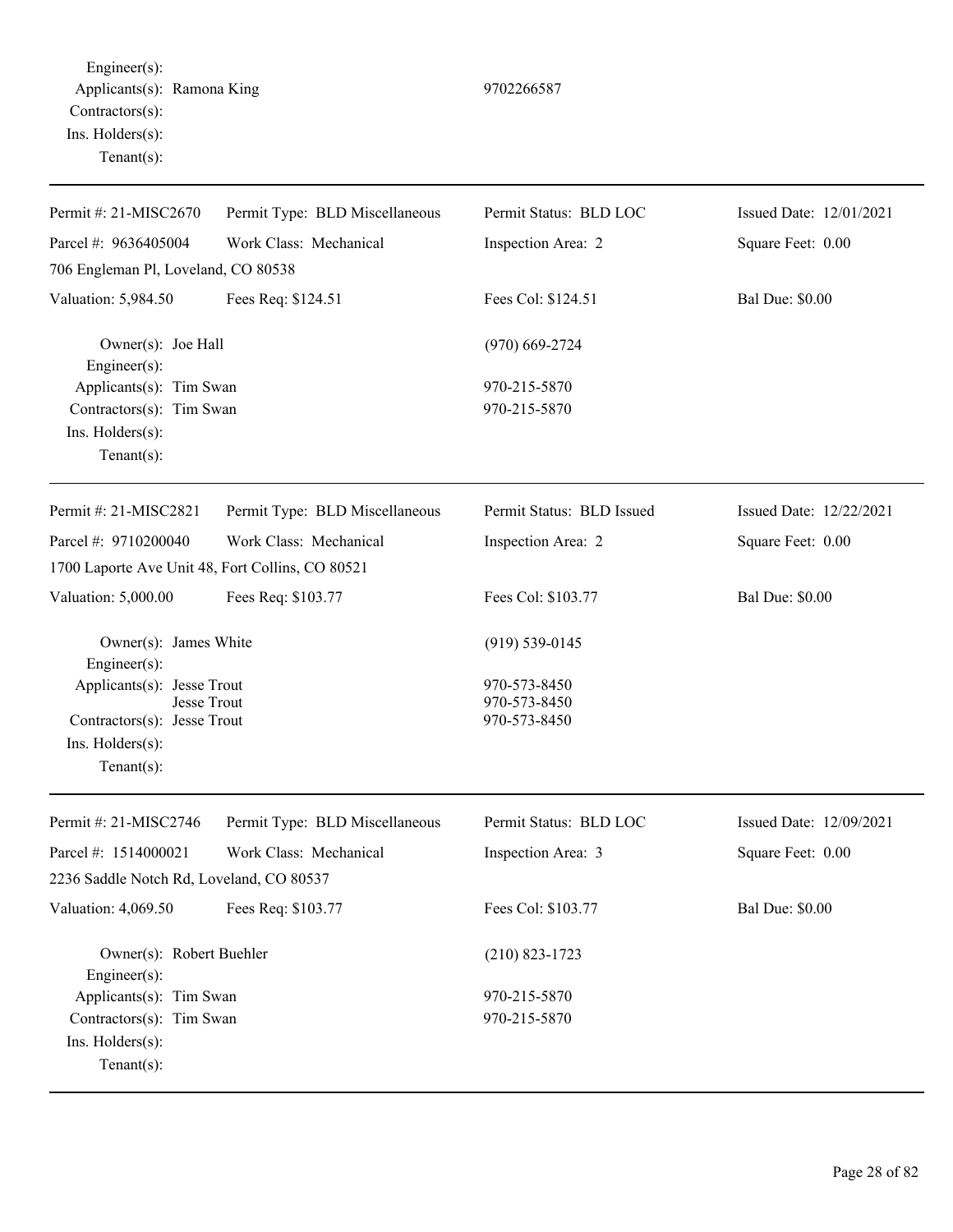| Permit #: 21-MISC2815                                              | Permit Type: BLD Miscellaneous                          | Permit Status: BLD Issued | Issued Date: 12/22/2021 |  |
|--------------------------------------------------------------------|---------------------------------------------------------|---------------------------|-------------------------|--|
| Parcel #: 9706000905                                               | Work Class: Mechanical                                  | Inspection Area: 2        | Square Feet: 0.00       |  |
| 4330 Laporte Ave, Fort Collins, CO 80521                           |                                                         |                           |                         |  |
| Valuation: 5,583.97                                                | Fees Req: \$124.51                                      | Fees Col: \$124.51        | <b>Bal Due: \$0.00</b>  |  |
| Engineer(s):                                                       | Owner(s): Colorado Division of Parks & Wildlife - North | 9704724300                |                         |  |
| Applicants(s): Glenn Frank<br>Contractors(s):                      |                                                         | 970-484-4552              |                         |  |
| Ins. Holders(s):<br>$Tenant(s)$ :                                  |                                                         |                           |                         |  |
| Permit #: 21-MISC2763                                              | Permit Type: BLD Miscellaneous                          | Permit Status: BLD Issued | Issued Date: 12/13/2021 |  |
| Parcel #: 9825314045<br>2825 Terry Lake Rd, Fort Collins, CO 80524 | Work Class: Mechanical                                  | Inspection Area: 1        | Square Feet: 0.00       |  |
| Valuation: 23,475.00                                               | Fees Req: \$557.94                                      | Fees Col: \$557.94        | <b>Bal Due: \$0.00</b>  |  |
| Owner(s): John Carlisle<br>Engineer(s):                            |                                                         | 970-494-7632              |                         |  |
| Applicants(s): Mike Ducett                                         |                                                         | 970-484-4841              |                         |  |
| Contractors(s): Mike Ducett                                        |                                                         | 970-484-4841              |                         |  |
| Ins. Holders(s):<br>$Tenant(s)$ :                                  |                                                         |                           |                         |  |
| Permit #: 21-MISC2806                                              | Permit Type: BLD Miscellaneous                          | Permit Status: BLD Issued | Issued Date: 12/20/2021 |  |
| Parcel #: 3404113009                                               | Work Class: Mechanical                                  | Inspection Area: 4        | Square Feet: 0.00       |  |
| 2291 Aspen Knoll Dr, Estes Park, CO 80517                          |                                                         |                           |                         |  |
| Valuation: 6,000.00                                                | Fees Req: \$184.51                                      | Fees Col: \$124.51        | Bal Due: \$60.00        |  |
| $Owner(s)$ :<br>Engineer(s):                                       | Harrold Family Wealth Trust                             | 9135156922                |                         |  |
| Applicants(s): Nicholas Somerville                                 |                                                         | 9702170132                |                         |  |
| Contractors(s): Nicholas Somerville                                |                                                         | 9702170132                |                         |  |
| Ins. Holders(s):<br>Tenant $(s)$ :                                 |                                                         |                           |                         |  |
| Permit #: 21-MISC2730                                              | Permit Type: BLD Miscellaneous                          | Permit Status: BLD LOC    | Issued Date: 12/09/2021 |  |
| Parcel #: 8623111043                                               | Work Class: Mechanical                                  | Inspection Area: 2        | Square Feet: 0.00       |  |
| 8020 Park Hill Dr, Fort Collins, CO 80528                          |                                                         |                           |                         |  |
| Valuation: 14,000.00                                               | Fees Req: \$350.48                                      | Fees Col: \$350.48        | <b>Bal Due: \$0.00</b>  |  |
| Owner(s): Fran Gillis<br>Engineer(s):                              |                                                         | 9702252001                |                         |  |
| Applicants(s): Jim Birdwell                                        |                                                         | 970-686-6086              |                         |  |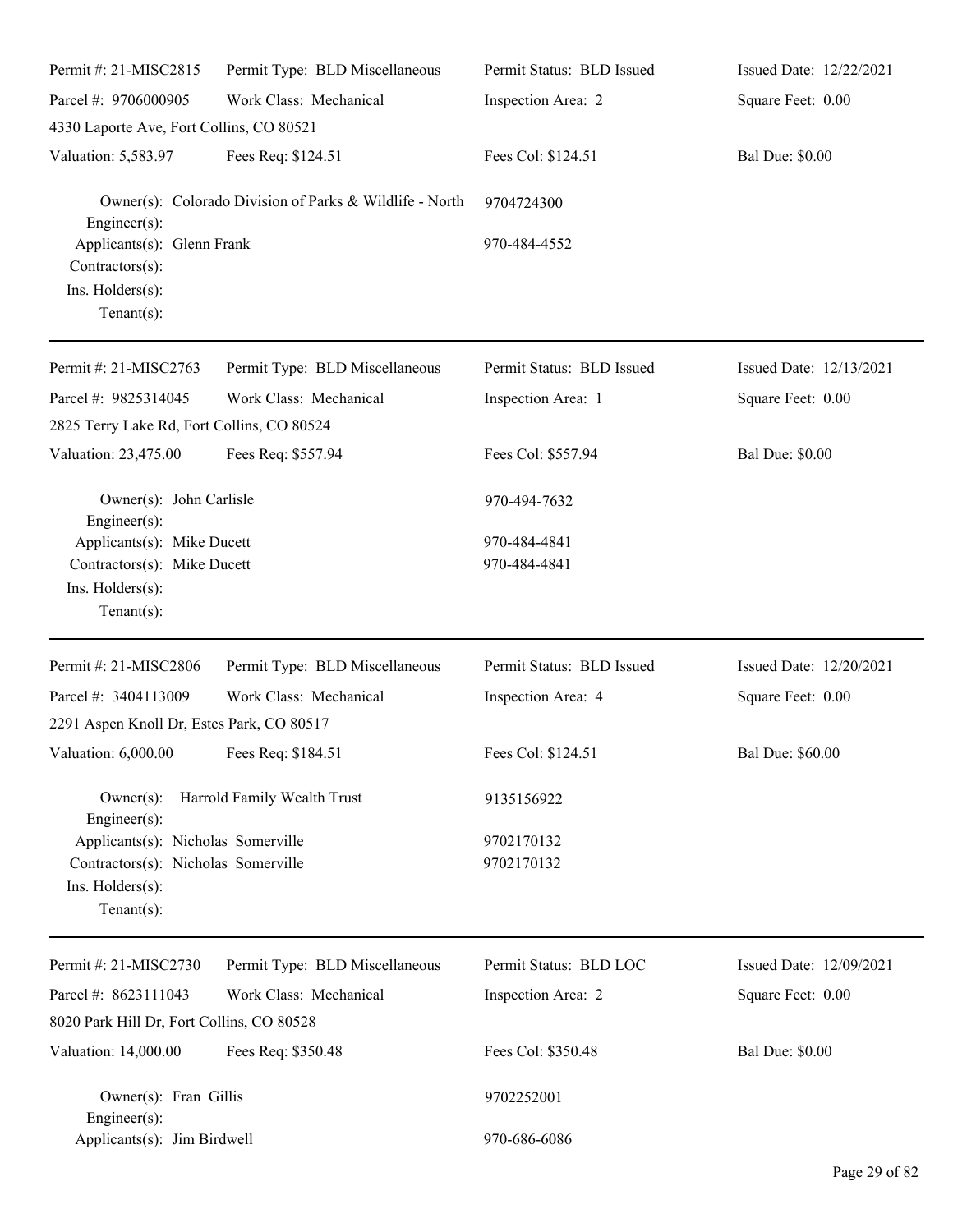| Permit #: 21-MISC2718                                              | Permit Type: BLD Miscellaneous                                    | Permit Status: BLD Issued              | Issued Date: 12/08/2021 |
|--------------------------------------------------------------------|-------------------------------------------------------------------|----------------------------------------|-------------------------|
| Parcel #: 8631000025                                               | Work Class: Mechanical                                            | Inspection Area: 2                     | Square Feet: 0.00       |
| 4833 N County Road 11c, Loveland, CO 80538                         |                                                                   |                                        |                         |
| Valuation: 4,000.00                                                | Fees Req: \$143.02                                                | Fees Col: \$143.02                     | <b>Bal Due: \$0.00</b>  |
| Owner(s): Joseph Goode Jr<br>Engineer(s):                          |                                                                   | 7196600841                             |                         |
| Applicants(s): Joseph Goode Jr<br>$Contractors(s)$ :               |                                                                   | 7196600841                             |                         |
| Ins. Holders(s):<br>Tenant $(s)$ :                                 |                                                                   |                                        |                         |
| Permit #: 21-MISC2779                                              | Permit Type: BLD Miscellaneous                                    | Permit Status: BLD Issued              | Issued Date: 12/14/2021 |
| Parcel #: 9703300010<br>840 N Taft Hill Rd, Fort Collins, CO 80521 | Work Class: Mechanical                                            | Inspection Area: 1                     | Square Feet: 0.00       |
| Valuation: 1,760.55                                                | Fees Req: \$53.93                                                 | Fees Col: \$53.93                      | <b>Bal Due: \$0.00</b>  |
| Owner(s): Philip Campbell<br>Engineer(s):                          |                                                                   | $(352)$ 359-1877                       |                         |
| Contractors(s): Mark Lancaster<br>Ins. $H$ olders $(s)$ :          | Applicants(s): JMP Heat Inc dba Lion Home Service<br>Morgan Lopez | 9708972337<br>9702156539<br>9705560544 |                         |
| Tenant $(s)$ :                                                     |                                                                   |                                        |                         |
| Permit #: 21-MISC2768                                              | Permit Type: BLD Miscellaneous                                    | Permit Status: BLD Issued              | Issued Date: 12/20/2021 |
| Parcel #: 4012110085                                               | Work Class: Mechanical                                            | Inspection Area: 5                     | Square Feet: 0.00       |
| 357 Navajo Rd, Red Feather Lakes, CO 80545                         |                                                                   |                                        |                         |
| Valuation: 10,602.00                                               | Fees Req: \$228.24                                                | Fees Col: \$228.24                     | <b>Bal Due: \$0.00</b>  |
| Owner(s): Ken Boivin<br>Engineer(s):                               |                                                                   | $(414)$ 573-8566                       |                         |
| Applicants(s): Gary Hooley Heating & Air                           |                                                                   | 970-493-3272                           |                         |
| Contractors(s): Dennis Shortridge<br>Ins. $H$ olders $(s)$ :       | Gary Hooley Heating & Air                                         | 970-493-3272<br>970-493-3272           |                         |
| Tenant $(s)$ :                                                     |                                                                   |                                        |                         |
| Permit #: 21-MISC2833                                              | Permit Type: BLD Miscellaneous                                    | Permit Status: BLD Issued              | Issued Date: 12/27/2021 |
| Parcel #: 8716308007                                               | Work Class: Mechanical                                            | Inspection Area: 2                     | Square Feet: 0.00       |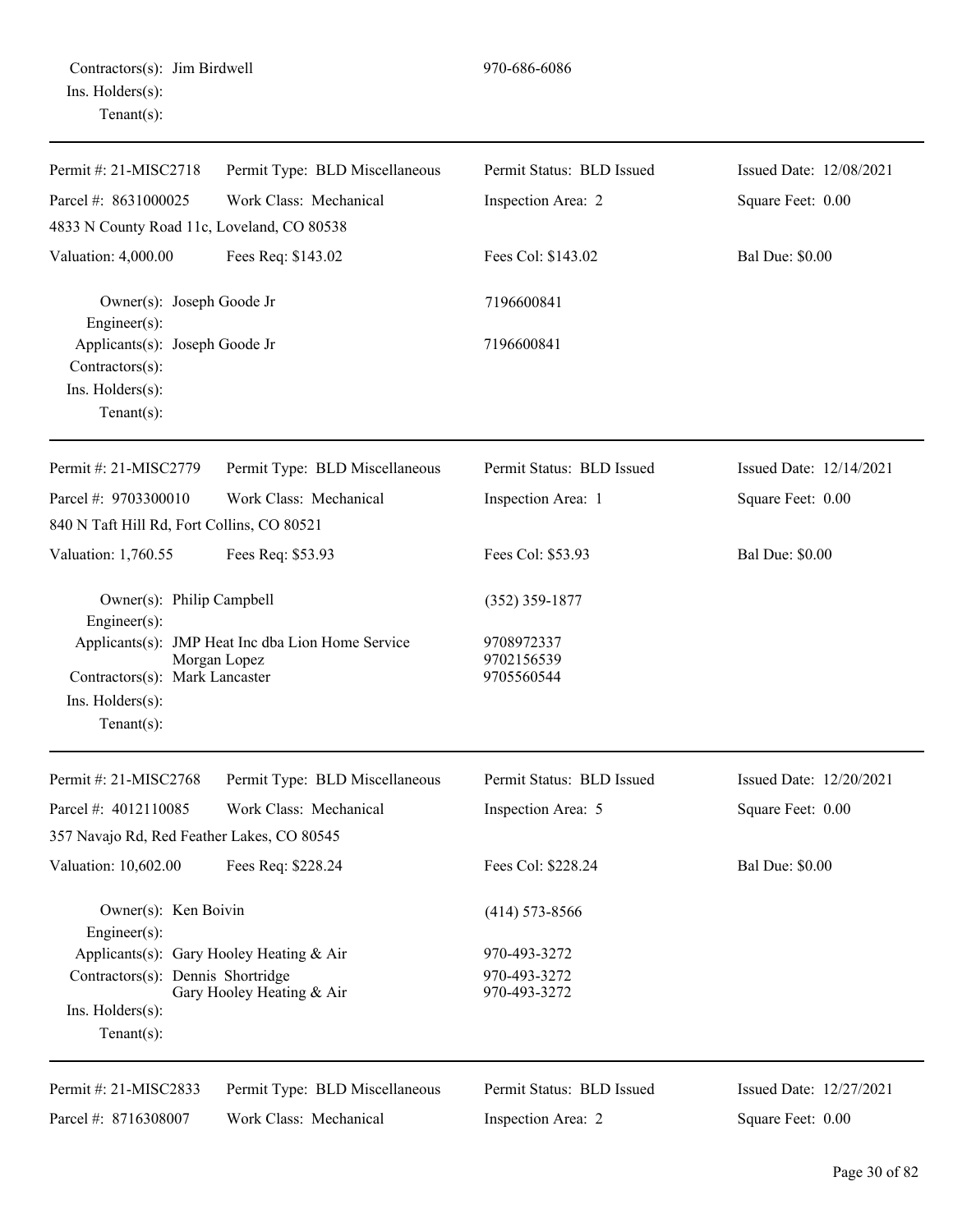3418 Boxelder Dr, Fort Collins, CO 80524

Tenant(s):

| Fees Req: \$186.75<br>Valuation: 8,774.00 | Fees Col: \$186.75 | <b>Bal Due: \$0.00</b> |
|-------------------------------------------|--------------------|------------------------|
| Owner(s): Gerritt Newton                  | 9702182882         |                        |
| $Engineering(s)$ :                        |                    |                        |
| Applicants(s): Air Comfort Inc            | 970-490-1458       |                        |
| Contractors(s): Marc Rohloff              | 970-490-1458       |                        |
| $Ins.$ Holders $(s)$ :                    |                    |                        |
| Tenant $(s)$ :                            |                    |                        |

| Permit #: $21-MISC2802$                  | Permit Type: BLD Miscellaneous | Permit Status: BLD Issued | Issued Date: 12/20/2021 |
|------------------------------------------|--------------------------------|---------------------------|-------------------------|
| Parcel #: $9624105026$                   | Work Class: Mechanical         | Inspection Area: 2        | Square Feet: 0.00       |
| 7710 Emerald Ave, Fort Collins, CO 80525 |                                |                           |                         |
| Valuation: 14,317.00                     | Fees Req: \$311.23             | Fees Col: \$311.23        | <b>Bal Due: \$0.00</b>  |
| Owner(s): $*$ A and J Trust              |                                |                           |                         |
| $Engineering(s)$ :                       |                                |                           |                         |
| Applicants(s): Mike Ducett               |                                | 970-484-4841              |                         |
| Contractors(s): Mike Ducett              |                                | 970-484-4841              |                         |
| $Ins.$ Holders $(s)$ :                   |                                |                           |                         |
| Tenant $(s)$ :                           |                                |                           |                         |
| Permit #: 21-MISC2725                    | Permit Type: BLD Miscellaneous | Permit Status: BLD LOC    | Issued Date: 12/08/2021 |
| Parcel #: $9613305019$                   | Work Class: Mechanical         | Inspection Area: 2        | Square Feet: 0.00       |

| 505 Victoria Dr, Fort Collins, CO 80525         |                   |                        |
|-------------------------------------------------|-------------------|------------------------|
| Fees Req: \$83.02<br>Valuation: 3,155.00        | Fees Col: \$83.02 | <b>Bal Due: \$0.00</b> |
| Owner(s): Paul Kohler                           | 9706672755        |                        |
| Engineer $(s)$ :<br>Applicants(s): Michael Culp | 970-203-9954      |                        |
| Michael Culp<br>$Contractors(s)$ :              | 970-203-9954      |                        |
| $Ins.$ Holders $(s)$ :                          |                   |                        |

| Permit #: 21-MISC2792                      | Permit Type: BLD Miscellaneous       | Permit Status: BLD Issued | Issued Date: 12/17/2021 |
|--------------------------------------------|--------------------------------------|---------------------------|-------------------------|
| Parcel #: 9613305007                       | Work Class: Mechanical               | Inspection Area: 2        | Square Feet: 0.00       |
| 7400 S College Ave, Fort Collins, CO 80525 |                                      |                           |                         |
| Valuation: 5,258.00                        | Fees Req: \$124.51                   | Fees Col: \$124.51        | <b>Bal Due: \$0.00</b>  |
|                                            | Owner(s): * Crowley Fam Holdings LLC |                           |                         |
| $Engineering(s)$ :                         |                                      |                           |                         |
| Applicants(s): Skyler Alps                 |                                      | 9702158946                |                         |
| Contractors(s): Skyler Alps                |                                      | 9702158946                |                         |
| $Ins.$ Holders $(s)$ :                     |                                      |                           |                         |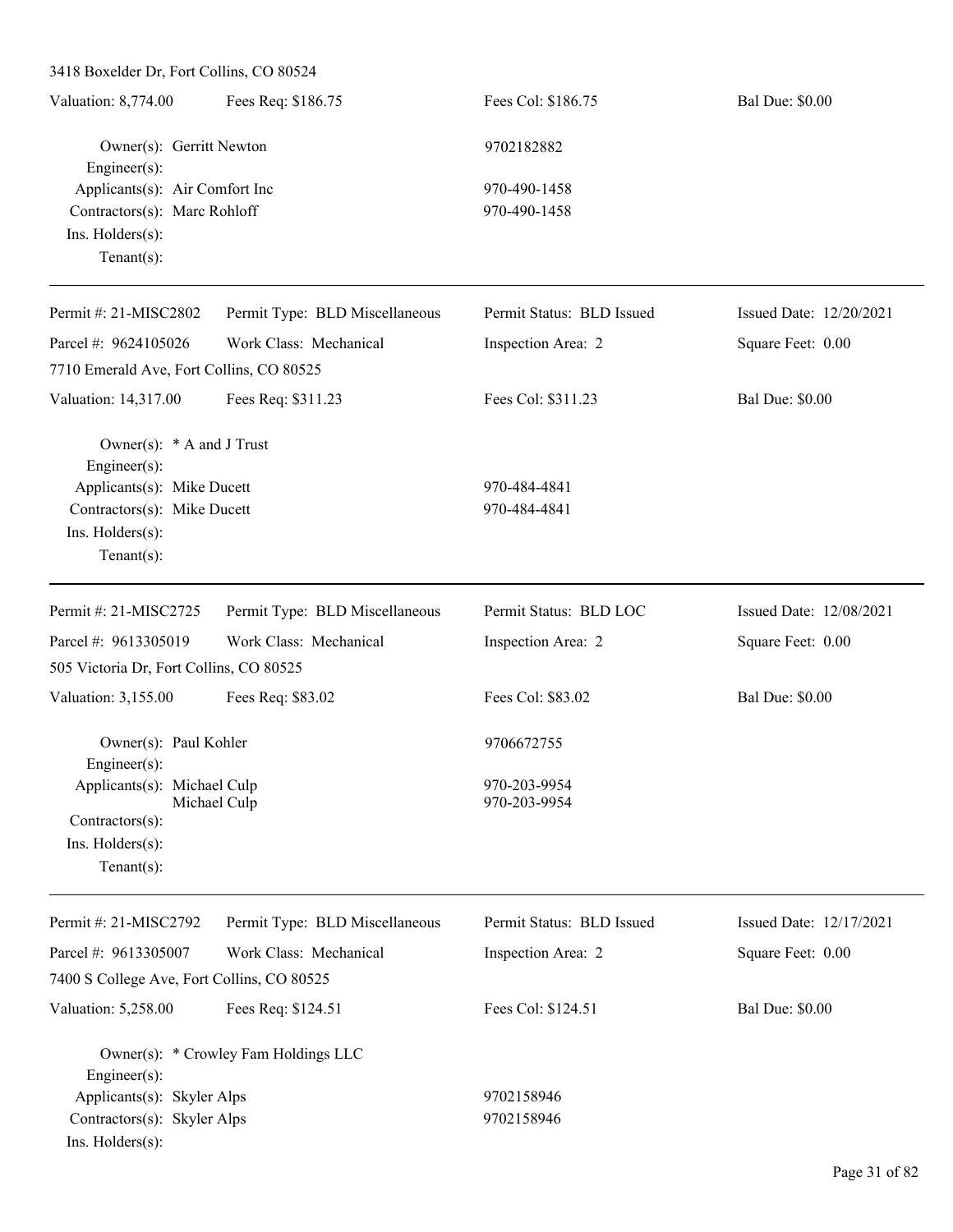| Permit #: 21-MISC2728                                                                         | Permit Type: BLD Miscellaneous | Permit Status: BLD Issued    | Issued Date: 12/09/2021 |
|-----------------------------------------------------------------------------------------------|--------------------------------|------------------------------|-------------------------|
| Parcel #: 9814405023                                                                          | Work Class: Mechanical         | Inspection Area: 1           | Square Feet: 0.00       |
| 4953 Eagle Lake Dr, Fort Collins, CO 80524                                                    |                                |                              |                         |
| Valuation: 14,417.50                                                                          | Fees Req: \$311.23             | Fees Col: \$311.23           | <b>Bal Due: \$0.00</b>  |
| Owner(s): Mark Pelloquin<br>Amy Pelloquin Revocable Trust<br>$Engineering(s)$ :               |                                | 9703249504<br>5019447448     |                         |
| Applicants(s): Ken Bean<br>Contractors(s): Marc Rohloff<br>Ins. Holders(s):<br>Tenant $(s)$ : |                                | 970-490-1458                 |                         |
| Permit #: 21-MISC2656                                                                         | Permit Type: BLD Miscellaneous | Permit Status: BLD LOC       | Issued Date: 12/06/2021 |
| Parcel #: 2407406010<br>3825 Star Way, Estes Park, CO 80517                                   | Work Class: Mechanical         | Inspection Area: 4           | Square Feet: 0.00       |
| Valuation: 11,815.00                                                                          | Fees Req: \$248.99             | Fees Col: \$248.99           | <b>Bal Due: \$0.00</b>  |
| Owner(s): Louie Gratz<br>Engineer $(s)$ :                                                     |                                | 3038887377                   |                         |
| Applicants(s): Karen Arnold                                                                   |                                | 9704844440                   |                         |
| Contractors(s): William Kusmik                                                                |                                | 9705670184                   |                         |
| Ins. Holders(s):<br>Tenant $(s)$ :                                                            |                                |                              |                         |
| Permit #: 21-MISC2683                                                                         | Permit Type: BLD Miscellaneous | Permit Status: BLD LOC       | Issued Date: 12/02/2021 |
| Parcel #: 8710405039                                                                          | Work Class: Mechanical         | Inspection Area: 2           | Square Feet: 0.00       |
| 4813 Springer Dr, Fort Collins, CO 80524                                                      |                                |                              |                         |
| Valuation: 7,612.50                                                                           | Fees Req: \$166.00             | Fees Col: \$166.00           | <b>Bal Due: \$0.00</b>  |
| Owner(s): Jennifer Sheahan<br>Engineer $(s)$ :                                                |                                | 8313450135                   |                         |
| Applicants(s): Tim Swan<br>Contractors(s): Tim Swan<br>Ins. Holders(s):<br>Tenant $(s)$ :     |                                | 970-215-5870<br>970-215-5870 |                         |
| Permit #: 21-MISC2766                                                                         | Permit Type: BLD Miscellaneous | Permit Status: BLD Issued    | Issued Date: 12/13/2021 |
| Parcel #: 9836406002<br>2106 Westview Rd, Fort Collins, CO 80524                              | Work Class: Mechanical         | Inspection Area: 1           | Square Feet: 0.00       |
| Valuation: 6,865.00                                                                           | Fees Req: \$145.26             | Fees Col: \$145.26           | <b>Bal Due: \$0.00</b>  |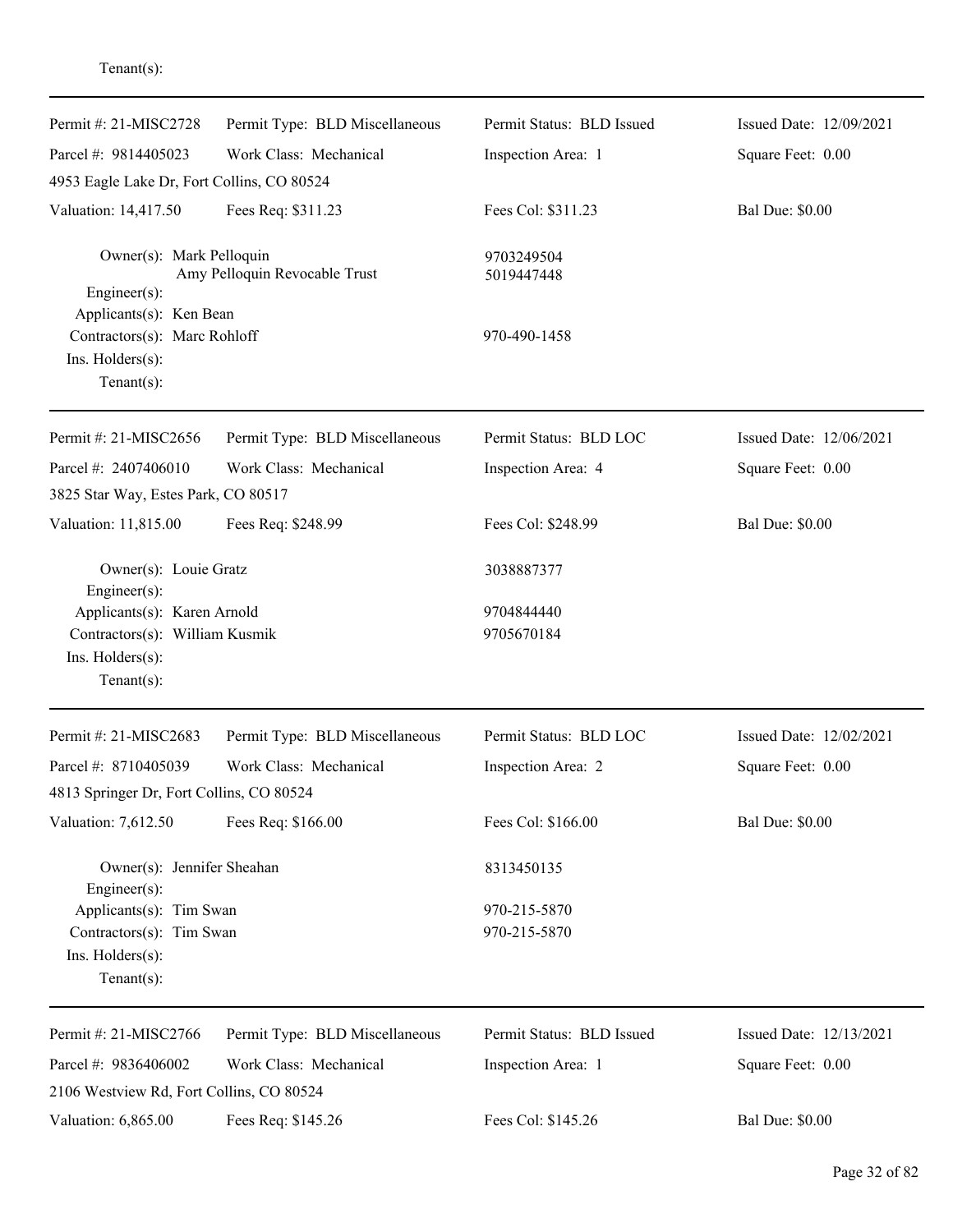| Owner(s): Susan Kraft<br>Engineer(s):<br>Applicants(s): Northern Colorado Air Inc |                                | 9703917027                   |                         |
|-----------------------------------------------------------------------------------|--------------------------------|------------------------------|-------------------------|
|                                                                                   |                                | 970-223-8873<br>970-223-8873 |                         |
| Contractors(s): Jeff Richard<br>Ins. Holders(s):                                  |                                |                              |                         |
| Tenant $(s)$ :                                                                    |                                |                              |                         |
|                                                                                   |                                |                              |                         |
| Permit #: 21-MISC2809                                                             | Permit Type: BLD Miscellaneous | Permit Status: BLD LOC       | Issued Date: 12/21/2021 |
| Parcel #: 9535424003                                                              | Work Class: Mechanical         | Inspection Area: 3           | Square Feet: 0.00       |
| 255 42nd St SW C, Loveland, CO 80537                                              |                                |                              |                         |
| Valuation: 6,000.00                                                               | Fees Req: \$124.51             | Fees Col: \$124.51           | <b>Bal Due: \$0.00</b>  |
| Owner(s): Flywheel Campion LLC<br>Britni Heath                                    |                                | 7203522611<br>7203522611     |                         |
| Engineer(s):<br>Applicants(s): Daniel Carlson                                     |                                | 970-692-6792                 |                         |
| Contractors(s): Daniel Carlson                                                    |                                | 970-692-6792                 |                         |
| Ins. Holders(s):                                                                  |                                |                              |                         |
| Tenant $(s)$ :                                                                    |                                |                              |                         |
| Permit #: 21-MISC2749                                                             | Permit Type: BLD Miscellaneous | Permit Status: BLD Issued    | Issued Date: 12/10/2021 |
| Parcel #: 9836118009                                                              | Work Class: Mechanical         | Inspection Area: 1           | Square Feet: 0.00       |
|                                                                                   |                                |                              |                         |
| 800 E Ridgecrest Rd, Fort Collins, CO 80524                                       |                                |                              |                         |
| Valuation: 10,020.00                                                              | Fees Req: \$228.24             | Fees Col: \$228.24           | <b>Bal Due: \$0.00</b>  |
| Owner(s): Ryan Miller                                                             |                                | $(970)$ 494-7632             |                         |
| $Enginer(s)$ :                                                                    |                                |                              |                         |
| Applicants(s): Mike Ducett                                                        |                                | 970-484-4841                 |                         |
| Contractors(s): Mike Ducett                                                       |                                | 970-484-4841                 |                         |
| Ins. Holders(s):                                                                  |                                |                              |                         |
| Tenant $(s)$ :                                                                    |                                |                              |                         |
| Permit #: 21-MISC2699                                                             | Permit Type: BLD Miscellaneous | Permit Status: BLD LOC       | Issued Date: 12/06/2021 |
| Parcel #: 9432000016                                                              | Work Class: Mechanical         | Inspection Area: 3           | Square Feet: 0.00       |
| 2121 S County Road 21, Berthoud, CO 80513                                         |                                |                              |                         |
| Valuation: 3,270.50                                                               | Fees Req: \$83.02              | Fees Col: \$83.02            | <b>Bal Due: \$0.00</b>  |
| Owner(s): Ronald Kenner<br>Engineer(s):                                           |                                |                              |                         |
| Applicants(s): Tim Swan                                                           |                                | 970-215-5870                 |                         |
| Contractors(s): Tim Swan                                                          |                                | 970-215-5870                 |                         |
| Ins. Holders(s):                                                                  |                                |                              |                         |
| $Tenant(s)$ :                                                                     |                                |                              |                         |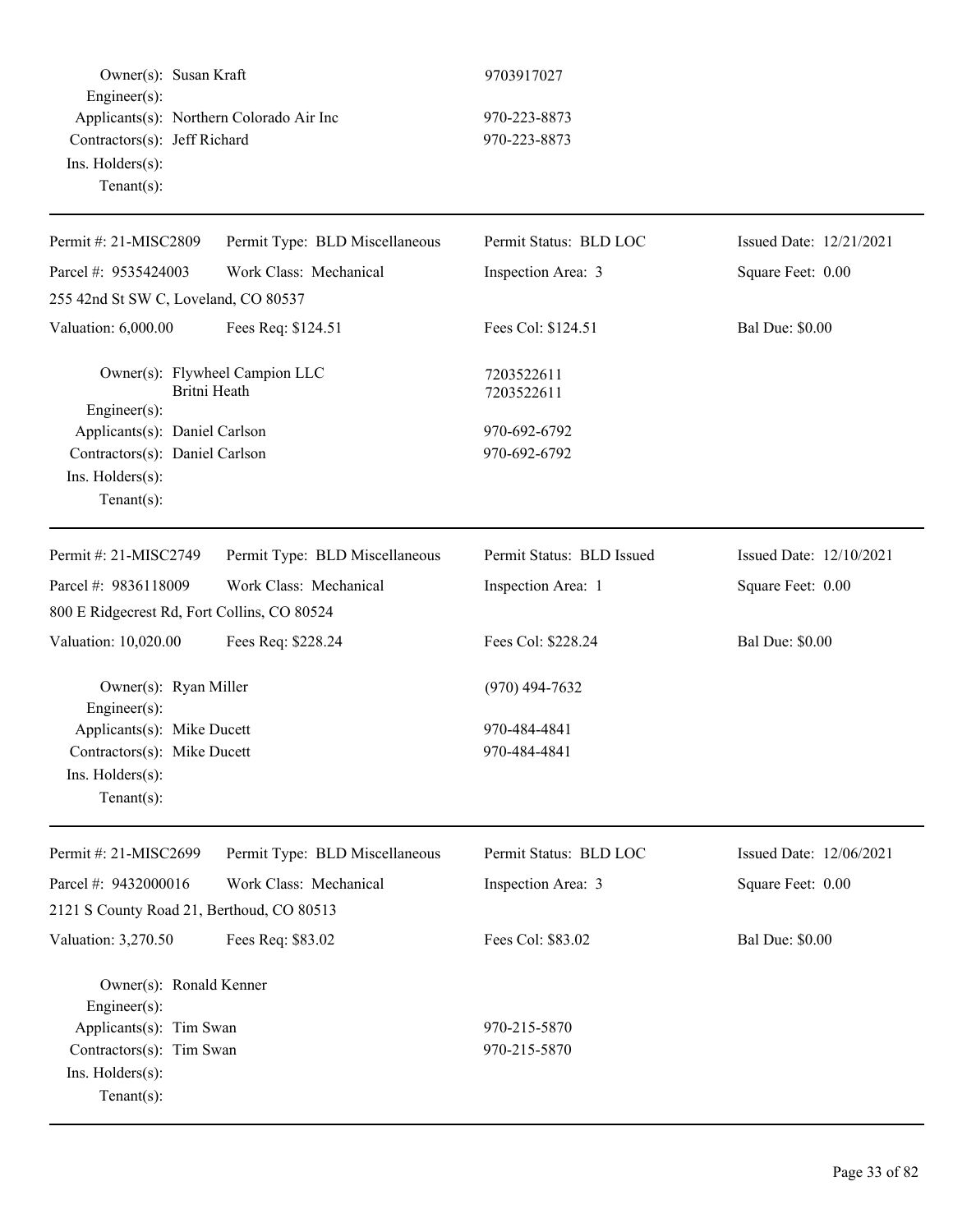| Permit #: 21-MISC2773                                                                                                                                                              | Permit Type: BLD Miscellaneous                                    | Permit Status: BLD Issued                | Issued Date: 12/14/2021 |
|------------------------------------------------------------------------------------------------------------------------------------------------------------------------------------|-------------------------------------------------------------------|------------------------------------------|-------------------------|
| Parcel #: 8716211010                                                                                                                                                               | Work Class: Mechanical                                            | Inspection Area: 2                       | Square Feet: 0.00       |
| 3327 E Locust St, Fort Collins, CO 80524                                                                                                                                           |                                                                   |                                          |                         |
| Valuation: 3,591.86                                                                                                                                                                | Fees Req: \$83.02                                                 | Fees Col: \$83.02                        | <b>Bal Due: \$0.00</b>  |
| Owner(s): Kevin Abele<br>Engineer(s):<br>Applicants(s): JMP Heat Inc dba Lion Home Service<br>Morgan Lopez<br>Contractors(s): Mark Lancaster<br>Ins. Holders(s):<br>Tenant $(s)$ : |                                                                   | 970-231-5954                             |                         |
|                                                                                                                                                                                    |                                                                   | 9708972337<br>9702156539<br>9705560544   |                         |
| Permit #: 21-MISC2778                                                                                                                                                              | Permit Type: BLD Miscellaneous                                    | Permit Status: BLD Issued                | Issued Date: 12/14/2021 |
| Parcel #: 9734210004                                                                                                                                                               | Work Class: Mechanical                                            | Inspection Area: 2                       | Square Feet: 0.00       |
| 3924 Goodell Ln, Fort Collins, CO 80526                                                                                                                                            |                                                                   |                                          |                         |
| Valuation: 3,853.79                                                                                                                                                                | Fees Req: \$83.02                                                 | Fees Col: \$83.02                        | <b>Bal Due: \$0.00</b>  |
| Owner(s): Howard Franklin<br>Engineer(s):                                                                                                                                          |                                                                   | 9702261384                               |                         |
| Contractors(s): Mark Lancaster<br>Ins. Holders(s):<br>Tenant $(s)$ :                                                                                                               | Applicants(s): JMP Heat Inc dba Lion Home Service<br>Morgan Lopez | 9708972337<br>9702156539<br>9705560544   |                         |
| Permit #: 21-MISC2793                                                                                                                                                              | Permit Type: BLD Miscellaneous                                    | Permit Status: BLD Issued                | Issued Date: 12/27/2021 |
| Parcel #: 9823000021<br>4200 N County Road 17, Fort Collins, CO 80524                                                                                                              | Work Class: Mechanical                                            | Inspection Area: 1                       | Square Feet: 0.00       |
| Valuation: 23,185.00                                                                                                                                                               | Fees Req: \$497.94                                                | Fees Col: \$497.94                       | <b>Bal Due: \$0.00</b>  |
| Owner(s): Cynthia Melcher<br>Engineer(s):                                                                                                                                          |                                                                   | 9702186591                               |                         |
| Applicants(s): Balance Point Heating & A/C<br>Karen Arnold<br>Contractors(s): William Kusmik<br>Ins. Holders(s):<br>Tenant $(s)$ :                                                 |                                                                   | 970-484-4440<br>9704844440<br>9705670184 |                         |
| Permit #: 21-MISC2772                                                                                                                                                              | Permit Type: BLD Miscellaneous                                    | Permit Status: BLD Issued                | Issued Date: 12/14/2021 |
| Parcel #: 9804407005                                                                                                                                                               | Work Class: Mechanical                                            | Inspection Area: 1                       | Square Feet: 0.00       |
| 7101 N County Road 19, Fort Collins, CO 80524                                                                                                                                      |                                                                   |                                          |                         |
| Valuation: 4,022.70                                                                                                                                                                | Fees Req: \$103.77                                                | Fees Col: \$103.77                       | <b>Bal Due: \$0.00</b>  |

Owner(s): Bruce Cummings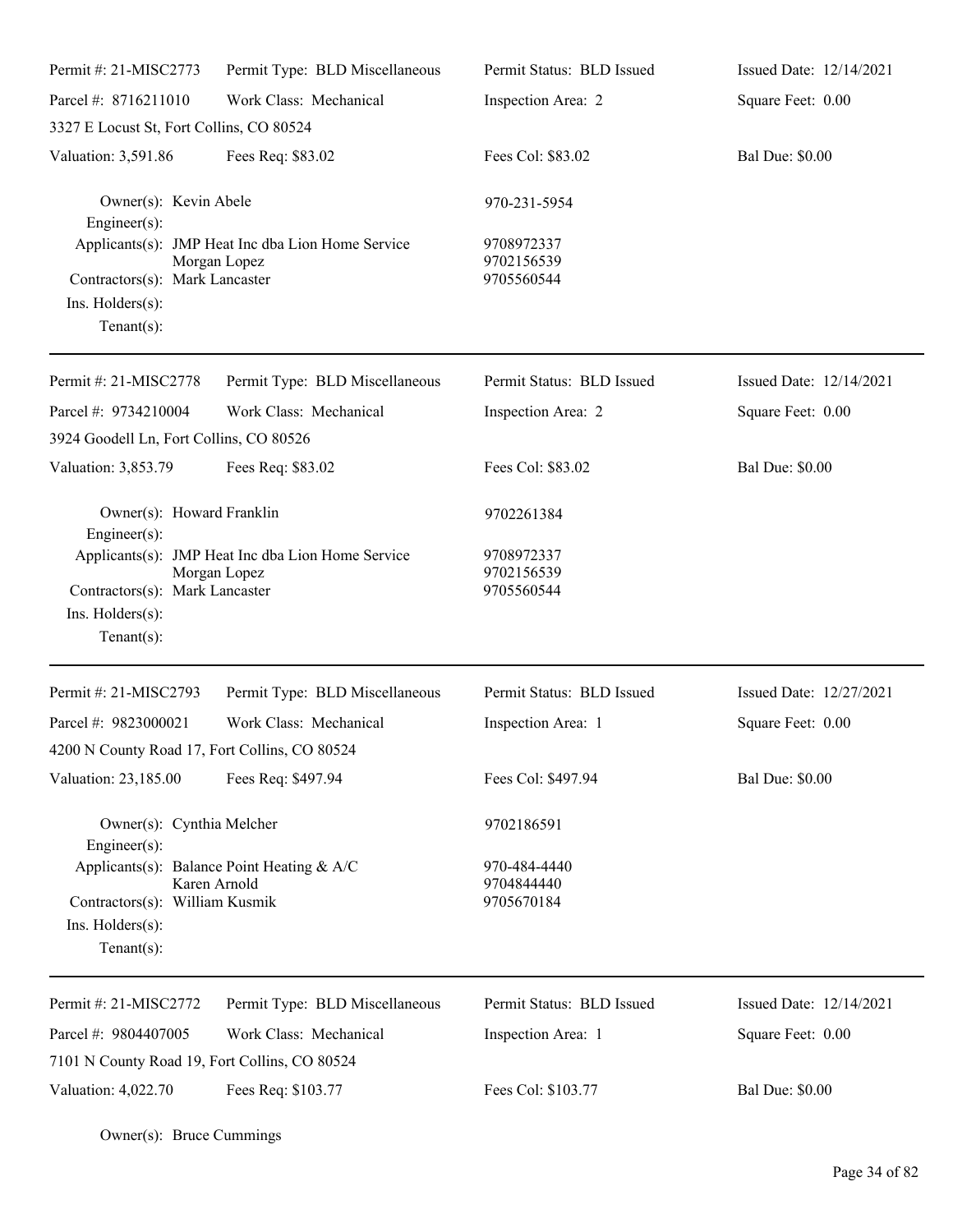| Engineer(s):<br>Contractors(s): Mark Lancaster<br>Ins. Holders(s):<br>$Tenant(s)$ :                                                    | Applicants(s): JMP Heat Inc dba Lion Home Service<br>Morgan Lopez | 9708972337<br>9702156539<br>9705560544 |                         |
|----------------------------------------------------------------------------------------------------------------------------------------|-------------------------------------------------------------------|----------------------------------------|-------------------------|
| Permit #: 21-MISC2743                                                                                                                  | Permit Type: BLD Miscellaneous                                    | Permit Status: BLD LOC                 | Issued Date: 12/09/2021 |
| Parcel #: 9704410027                                                                                                                   | Work Class: Mechanical                                            | Inspection Area: 1                     | Square Feet: 0.00       |
| 2117 Stonecrest Dr, Fort Collins, CO 80521                                                                                             |                                                                   |                                        |                         |
| Valuation: 9,649.00                                                                                                                    | Fees Req: \$207.50                                                | Fees Col: \$207.50                     | <b>Bal Due: \$0.00</b>  |
| Owner(s): Mary Ann Moore<br>Engineer $(s)$ :                                                                                           |                                                                   | 970-221-3698                           |                         |
| Applicants(s): Mike Ducett<br>Contractors(s): Mike Ducett<br>Ins. Holders(s):<br>$Tenant(s)$ :                                         |                                                                   | 970-484-4841<br>970-484-4841           |                         |
| Permit #: 21-MISC2803                                                                                                                  | Permit Type: BLD Miscellaneous                                    | Permit Status: BLD Issued              | Issued Date: 12/20/2021 |
| Parcel #: 9836406004                                                                                                                   | Work Class: Mechanical                                            | Inspection Area: 1                     | Square Feet: 0.00       |
| 2005 Westview Rd, Fort Collins, CO 80524                                                                                               |                                                                   |                                        |                         |
| Valuation: 7,388.98                                                                                                                    | Fees Req: \$166.00                                                | Fees Col: \$166.00                     | <b>Bal Due: \$0.00</b>  |
| Owner(s): Erik Perschau<br>Engineer(s):<br>Applicants(s): Glenn Frank<br>Contractors(s): Glenn Frank<br>Ins. Holders(s):<br>Tenant(s): |                                                                   | 970-484-4552<br>970-484-4552           |                         |
| Permit #: 21-MISC2714                                                                                                                  | Permit Type: BLD Miscellaneous                                    | Permit Status: BLD Issued              | Issued Date: 12/07/2021 |
| Parcel #: 8831336045                                                                                                                   | Work Class: Mechanical                                            | Inspection Area: 1                     | Square Feet: 0.00       |
| 1513 Hillside Dr, Fort Collins, CO 80524                                                                                               |                                                                   |                                        |                         |
| Valuation: 1,549.72                                                                                                                    | Fees Req: \$53.93                                                 | Fees Col: \$53.93                      | <b>Bal Due: \$0.00</b>  |
| Owner(s): Rich Powers<br>Engineer(s):                                                                                                  |                                                                   | $(970)$ 493-6731                       |                         |
| Applicants(s): Poudre Valley Air<br>Contractors(s): Robert Weisser<br>Ins. Holders(s):<br>$Tenant(s)$ :                                |                                                                   | 970-493-2050<br>970-493-2050           |                         |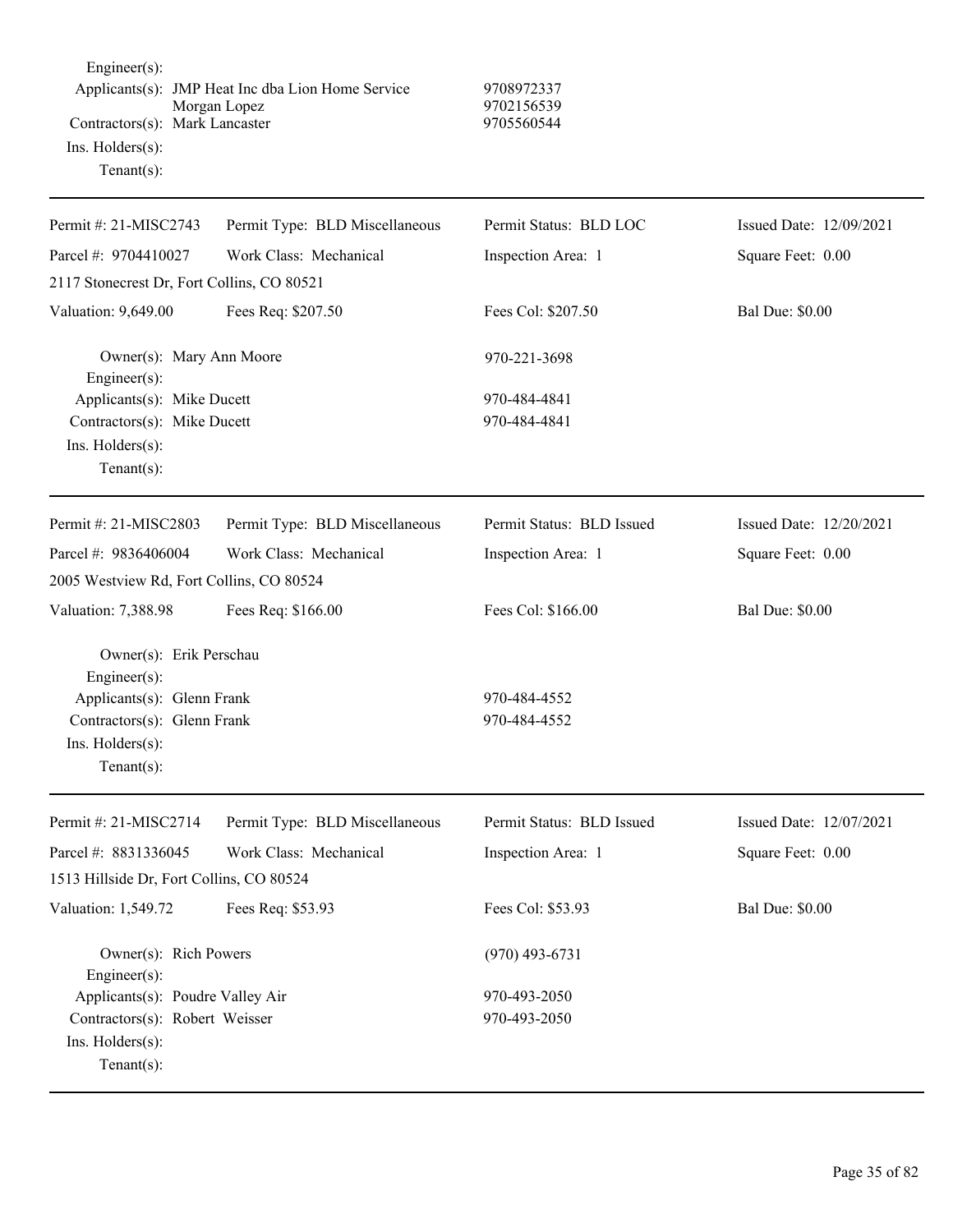| Permit #: 21-MISC2726                                                                                               | Permit Type: BLD Miscellaneous | Permit Status: BLD Issued    | Issued Date: 12/08/2021 |
|---------------------------------------------------------------------------------------------------------------------|--------------------------------|------------------------------|-------------------------|
| Parcel #: 2522100002                                                                                                | Work Class: Mechanical         | Inspection Area: 4           | Square Feet: 0.00       |
| 163 Big Pine Ln, Drake, CO 80515                                                                                    |                                |                              |                         |
| Valuation: 1,200.00                                                                                                 | Fees Req: \$53.93              | Fees Col: \$53.93            | <b>Bal Due: \$0.00</b>  |
| Owner(s): David Bortnem<br>$Engineering(s)$ :<br>Applicants(s): David Bortnem<br>Contractors(s):                    |                                | 3039026576                   |                         |
|                                                                                                                     |                                | 3039026576                   |                         |
| Ins. Holders(s):<br>Tenant $(s)$ :                                                                                  |                                |                              |                         |
| Permit #: 21-MISC2830                                                                                               | Permit Type: BLD Miscellaneous | Permit Status: BLD Issued    | Issued Date: 12/27/2021 |
| Parcel #: 8831305009                                                                                                | Work Class: Mechanical         | Inspection Area: 1           | Square Feet: 0.00       |
| 1423 Country Club Rd, Fort Collins, CO 80524                                                                        |                                |                              |                         |
| Valuation: 16,454.00                                                                                                | Fees Req: \$412.72             | Fees Col: \$412.72           | <b>Bal Due: \$0.00</b>  |
| Owner(s): Victoria McCarthy<br>$Engineering(s)$ :                                                                   |                                | 970-946-7767                 |                         |
| Applicants(s): Mike Ducett                                                                                          |                                | 970-484-4841                 |                         |
| Contractors(s): Mike Ducett<br>Ins. Holders(s):<br>Tenant $(s)$ :                                                   |                                | 970-484-4841                 |                         |
| Permit #: 21-MISC2755                                                                                               | Permit Type: BLD Miscellaneous | Permit Status: BLD LOC       | Issued Date: 12/13/2021 |
| Parcel #: 8706205038                                                                                                | Work Class: Mechanical         | Inspection Area: 1           | Square Feet: 0.00       |
| 1228 Forest Hills Ln, Fort Collins, CO 80524                                                                        |                                |                              |                         |
| Valuation: 15,150.00 Fees Req: \$331.97                                                                             |                                | Fees Col: \$331.97           | <b>Bal Due: \$0.00</b>  |
| Owner(s): Gail Maloney                                                                                              |                                | 3033243325                   |                         |
| Engineer $(s)$ :<br>Applicants(s): Mike Ducett<br>Contractors(s): Mike Ducett<br>Ins. Holders(s):<br>Tenant $(s)$ : |                                | 970-484-4841<br>970-484-4841 |                         |
| Permit #: 21-MISC2775                                                                                               | Permit Type: BLD Miscellaneous | Permit Status: BLD Issued    | Issued Date: 12/14/2021 |
| Parcel #: 9636122701                                                                                                | Work Class: Mechanical         | Inspection Area: 2           | Square Feet: 0.00       |
| 5502 N Monroe Ave, Loveland, CO 80538                                                                               |                                |                              |                         |
| Valuation: 4,182.83                                                                                                 | Fees Req: \$103.77             | Fees Col: \$103.77           | <b>Bal Due: \$0.00</b>  |
| Owner(s): Ralph Immeke<br>Engineer(s):                                                                              |                                | 9706678500                   |                         |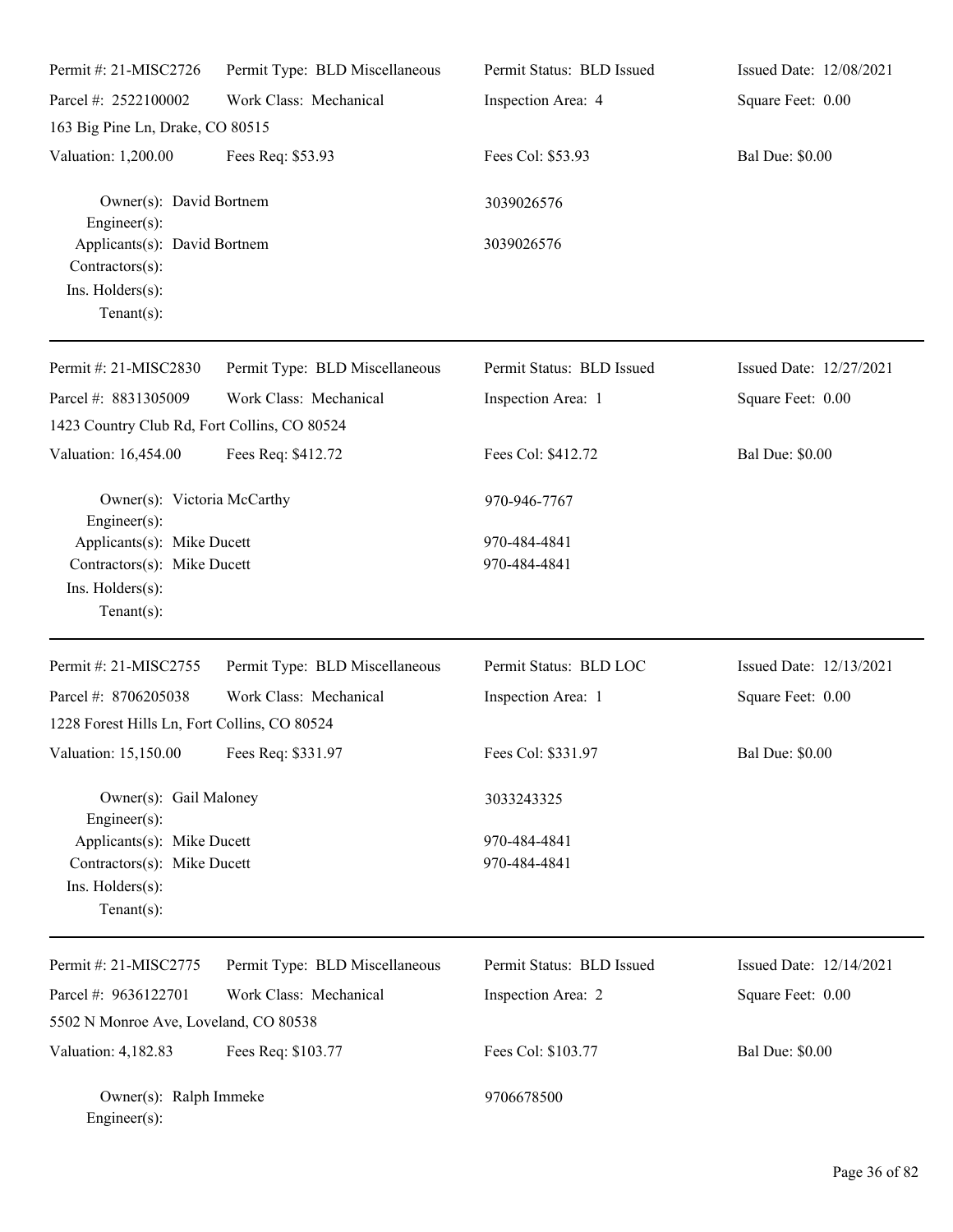| Contractors(s): Mark Lancaster<br>Ins. Holders(s):<br>Tenant $(s)$ :                                                 | Applicants(s): JMP Heat Inc dba Lion Home Service<br>Morgan Lopez | 9708972337<br>9702156539<br>9705560544 |                         |
|----------------------------------------------------------------------------------------------------------------------|-------------------------------------------------------------------|----------------------------------------|-------------------------|
| Permit #: 21-MISC2807                                                                                                | Permit Type: BLD Miscellaneous                                    | Permit Status: BLD Issued              | Issued Date: 12/21/2021 |
| Parcel #: 9509407012                                                                                                 | Work Class: Mechanical                                            | Inspection Area: 2                     | Square Feet: 0.00       |
| 1501 Village Ave, Loveland, CO 80538                                                                                 |                                                                   |                                        |                         |
| Valuation: 5,609.39                                                                                                  | Fees Req: \$124.51                                                | Fees Col: \$124.51                     | <b>Bal Due: \$0.00</b>  |
| Owner(s): Glenn Pease<br>Engineer(s):                                                                                |                                                                   | $(970)$ 373-6999                       |                         |
| Applicants(s): Glenn Frank                                                                                           |                                                                   | 970-484-4552                           |                         |
| Contractors(s): Glenn Frank                                                                                          |                                                                   | 970-484-4552                           |                         |
| Ins. Holders(s):<br>$Tenant(s)$ :                                                                                    |                                                                   |                                        |                         |
| Permit #: 21-MISC2774                                                                                                | Permit Type: BLD Miscellaneous                                    | Permit Status: BLD Issued              | Issued Date: 12/14/2021 |
| Parcel #: 0806100031                                                                                                 | Work Class: Mechanical                                            | Inspection Area: 1                     | Square Feet: 0.00       |
| 174 Manners Ln, Bellvue, CO 80512                                                                                    |                                                                   |                                        |                         |
| Valuation: 6,751.73                                                                                                  | Fees Req: \$145.26                                                | Fees Col: \$145.26                     | <b>Bal Due: \$0.00</b>  |
| Owner(s): Gary Starkey<br>Engineer $(s)$ :<br>Contractors(s): Mark Lancaster<br>$Ins.$ Holders $(s)$ :<br>Tenant(s): | Applicants(s): JMP Heat Inc dba Lion Home Service<br>Morgan Lopez | 9708972337<br>9702156539<br>9705560544 |                         |
| Permit #: 21-MISC2745                                                                                                | Permit Type: BLD Miscellaneous                                    | Permit Status: BLD LOC                 | Issued Date: 12/09/2021 |
| Parcel #: 0601105132                                                                                                 | Work Class: Mechanical                                            | Inspection Area: 2                     | Square Feet: 0.00       |
| 4912 Overhill Dr, Fort Collins, CO 80526                                                                             |                                                                   |                                        |                         |
| Valuation: 8,497.50                                                                                                  | Fees Req: \$186.75                                                | Fees Col: \$186.75                     | <b>Bal Due: \$0.00</b>  |
| Owner(s): Jon Limbird<br>Engineer(s):                                                                                |                                                                   | $(678)$ 451-3528                       |                         |
| Applicants(s): Tim Swan                                                                                              |                                                                   | 970-215-5870                           |                         |
| Contractors(s): Tim Swan<br>Ins. Holders(s):<br>Tenant $(s)$ :                                                       |                                                                   | 970-215-5870                           |                         |

Permit #: 21-MISC2804 Parcel #: 8715000005 Permit Type: BLD Miscellaneous Work Class: Mechanical

Permit Status: BLD Issued

Inspection Area: 2

Issued Date: 12/20/2021 Square Feet: 0.00

L.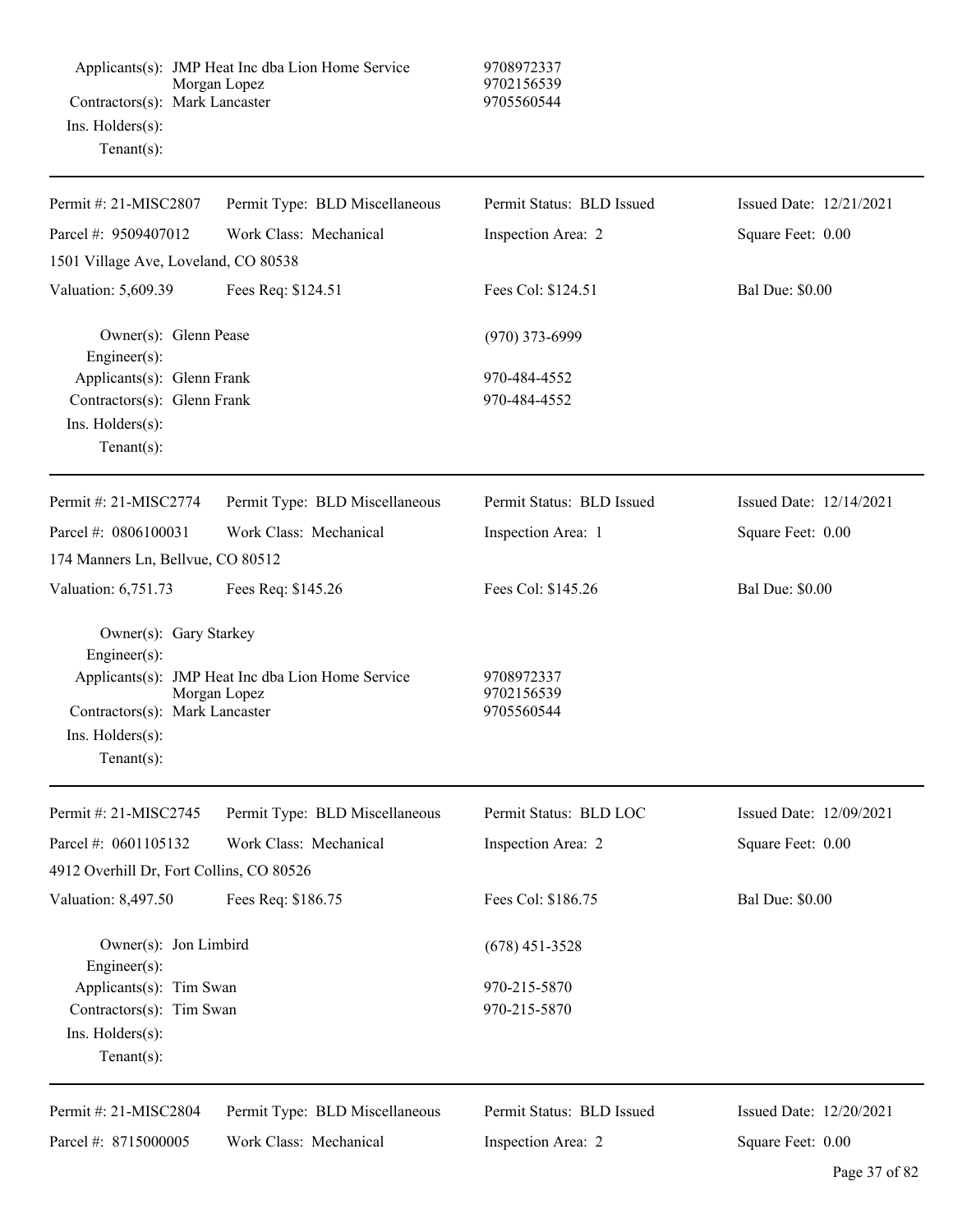857 Sunchase Dr, Fort Collins, CO 80524 Valuation: 11,624.00 Fees Req: \$248.99 Fees Col: \$248.99 Bal Due: \$0.00 Owner(s): Gerald Richardson (970) 494-7632 Engineer(s): Applicants(s): Mike Ducett 970-484-4841 Contractors(s): Mike Ducett 970-484-4841 Ins. Holders(s): Tenant(s): Permit #: 21-MISC2711 Parcel #: 9733426003 Permit Type: BLD Miscellaneous Work Class: Mechanical Permit Status: BLD Issued Inspection Area: 2 Issued Date: 12/07/2021 Square Feet: 0.00 4313 Idledale Dr, Fort Collins, CO 80526 Valuation: 22,400.00 Fees Req: \$477.20 Fees Col: \$477.20 Bal Due: \$0.00 Owner(s): Francis Connor (970) 266-9227 Engineer(s): Applicants(s): One Hour Heating & Air Conditioning dba Authorhority 970-663-4002 Contractors(s): Jason Shivo 9707757005 Ins. Holders(s): Tenant(s): Permit #: 21-MISC2685 Parcel #: 9524244001 Permit Type: BLD Miscellaneous Work Class: Mechanical Permit Status: BLD Issued Inspection Area: 3 Issued Date: 12/02/2021 Square Feet: 0.00 405 8th St SE #1, Loveland, CO 80537 Valuation: 13,013.00 Fees Req: \$290.48 Fees Col: \$290.48 Bal Due: \$0.00 Owner(s): \* Sheree 9706632330 Quaint Gallery Investments LLC Engineer(s): Applicants(s): Meiers Mechanical 720-366-1512 Contractors(s): Eric Meiers 720-366-1512 Ins. Holders(s): Tenant(s): Permit #: 21-MISC2808 Parcel #: 8707106099 Permit Type: BLD Miscellaneous Work Class: Mechanical Permit Status: BLD LOC Inspection Area: 2 Issued Date: 12/21/2021 Square Feet: 0.00 128 Racquette Dr, Fort Collins, CO 80524 Valuation: 11,472.05 Fees Req: \$308.99 Fees Col: \$308.99 Bal Due: \$0.00 Owner(s): Schrader Oil Co 970-484-1225 Engineer(s):

Contractors(s): Glenn Frank 970-484-4552 Ins. Holders(s):

Applicants(s): Glenn Frank 970-484-4552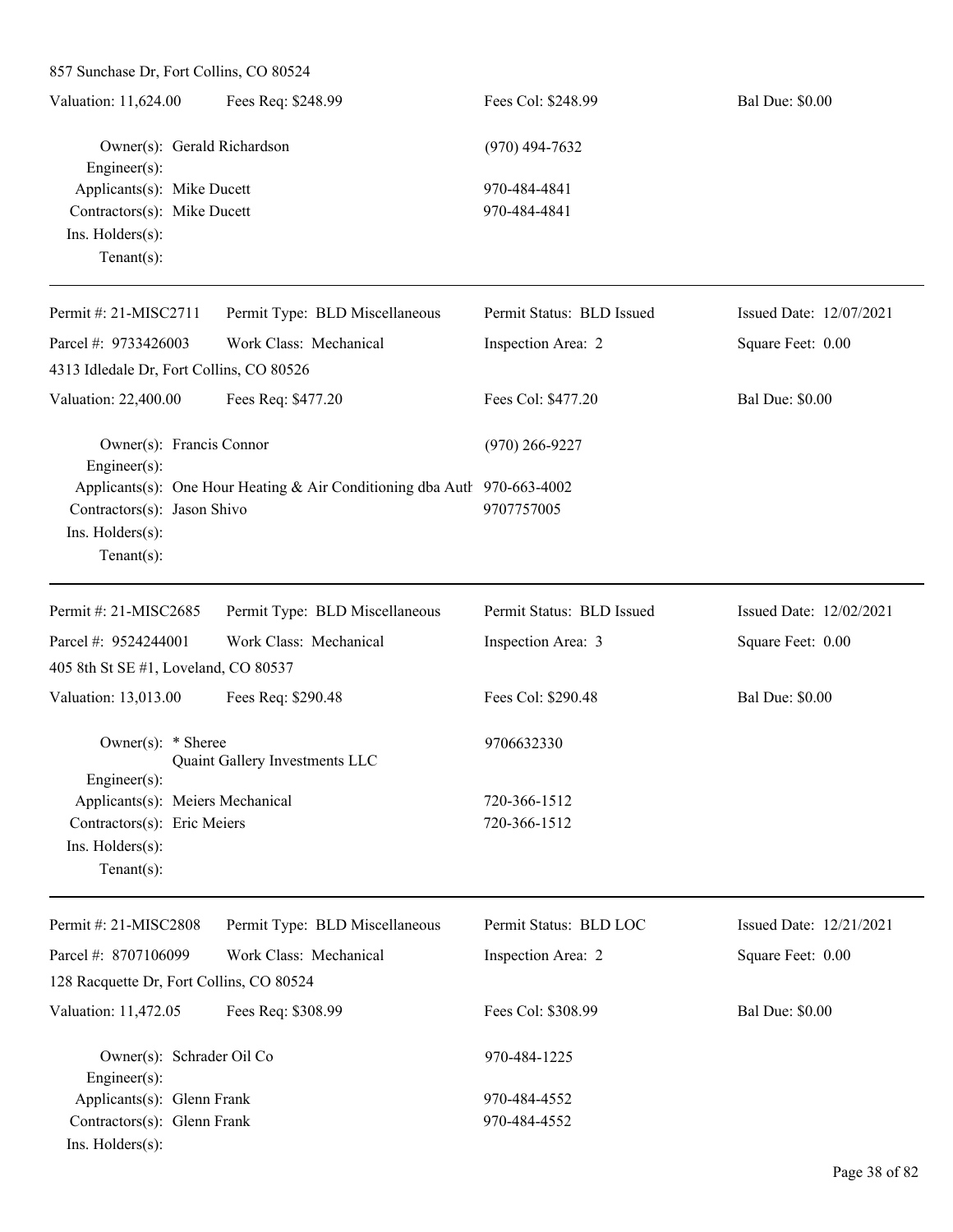| Permit #: 21-MISC2717                                                | Permit Type: BLD Miscellaneous | Permit Status: BLD LOC    | Issued Date: 12/07/2021 |
|----------------------------------------------------------------------|--------------------------------|---------------------------|-------------------------|
| Parcel #: 9625419003                                                 | Work Class: Mechanical         | Inspection Area: 2        | Square Feet: 0.00       |
| 808 Wisteria Dr, Loveland, CO 80538                                  |                                |                           |                         |
| Valuation: 4,258.00                                                  | Fees Req: \$103.77             | Fees Col: \$103.77        | <b>Bal Due: \$0.00</b>  |
| Owner(s): Pam Thompson<br>Engineer $(s)$ :                           |                                | $(970)$ 481-1476          |                         |
| Applicants(s): Poudre Valley Air                                     |                                | 970-493-2050              |                         |
| Contractors(s): Robert Weisser<br>Ins. Holders(s):<br>Tenant $(s)$ : |                                | 970-493-2050              |                         |
| Permit #: 21-MISC2832                                                | Permit Type: BLD Miscellaneous | Permit Status: BLD Issued | Issued Date: 12/27/2021 |
| Parcel #: 9733426006                                                 | Work Class: Mechanical         |                           |                         |
| 4409 Idledale Dr, Fort Collins, CO 80526                             |                                | Inspection Area: 2        | Square Feet: 0.00       |
| Valuation: 3,658.00                                                  | Fees Req: \$83.02              | Fees Col: \$83.02         | <b>Bal Due: \$0.00</b>  |
| Owner(s): Jeffrey Wierenga<br>Engineer(s):                           |                                |                           |                         |
| Applicants(s): Air Comfort Inc                                       |                                | 970-490-1458              |                         |
| Contractors(s): Marc Rohloff<br>Ins. Holders(s):<br>$Tenant(s)$ :    |                                | 970-490-1458              |                         |
| Permit #: 21-MISC2694                                                | Permit Type: BLD Miscellaneous | Permit Status: BLD Issued | Issued Date: 12/06/2021 |
| Parcel #: 8714205002                                                 | Work Class: Mechanical         | Inspection Area: 2        | Square Feet: 0.00       |
| 609 Boulder Cir, Fort Collins, CO 80524                              |                                |                           |                         |
| Valuation: 21,385.00                                                 | Fees Req: \$456.45             | Fees Col: \$456.45        | <b>Bal Due: \$0.00</b>  |
| Owner(s): Dave Keller<br>Engineer(s):                                |                                | 9702243914                |                         |
| Applicants(s): William Kusmik                                        |                                | 9705670184                |                         |
| Contractors(s): William Kusmik                                       |                                | 9705670184                |                         |
| Ins. Holders(s):<br>Tenant $(s)$ :                                   |                                |                           |                         |
| Permit #: 21-MISC2697                                                | Permit Type: BLD Miscellaneous | Permit Status: BLD Issued | Issued Date: 12/06/2021 |
| Parcel #: 9536300054<br>4040 S Garfield Ave, Loveland, CO 80537      | Work Class: Mechanical         | Inspection Area: 3        | Square Feet: 0.00       |
| Valuation: 22,200.00                                                 | Fees Req: \$477.20             | Fees Col: \$477.20        | <b>Bal Due: \$0.00</b>  |
|                                                                      |                                |                           |                         |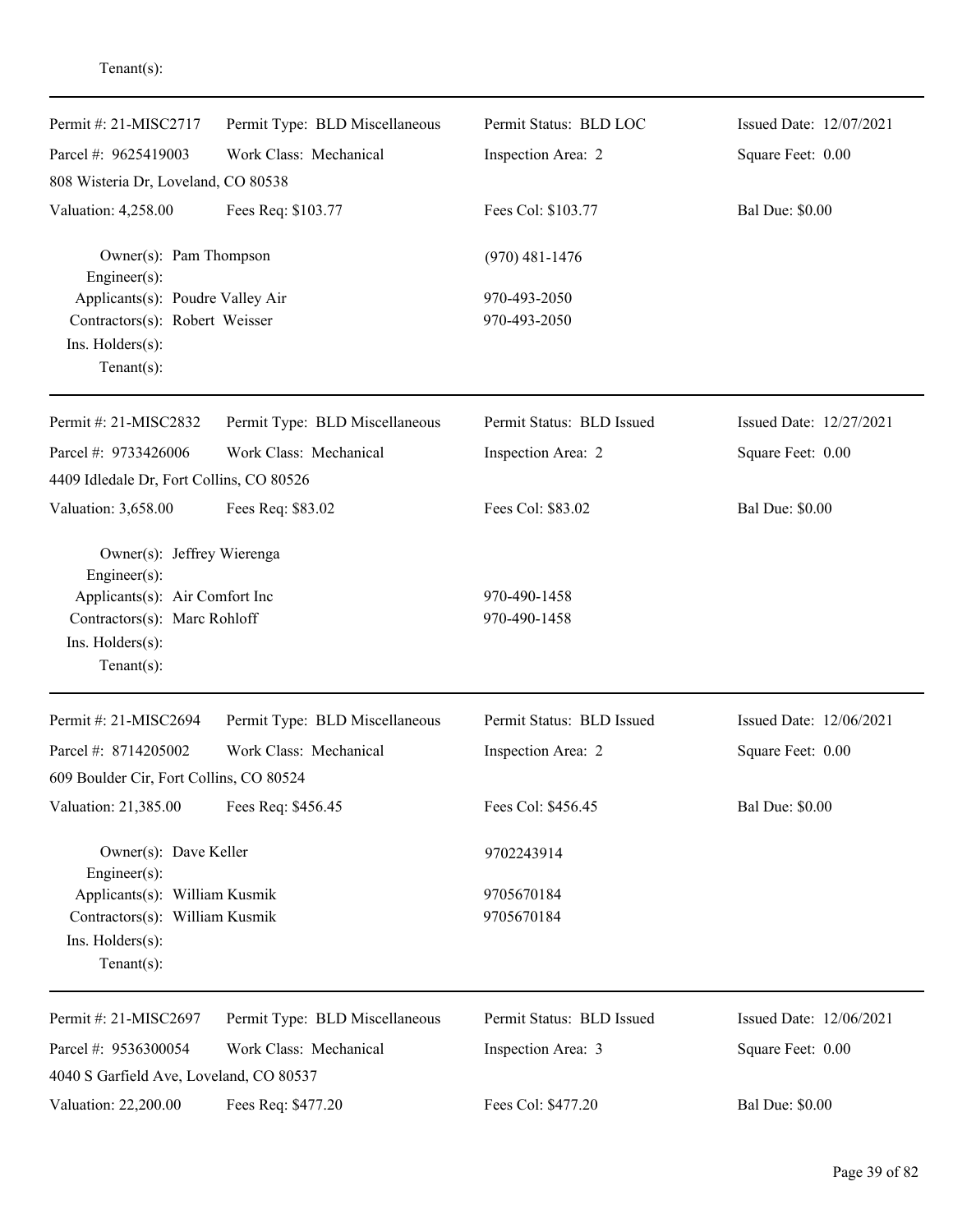Owner(s): Kim Oseland 7205341967 Engineer(s): Applicants(s): Jason Shivo 9707757005 Contractors(s): Jason Shivo 9707757005 Ins. Holders(s): Tenant(s): Permit #: 21-MISC2812 Parcel #: 9519205009 Permit Type: BLD Miscellaneous Work Class: Mechanical Permit Status: BLD LOC Inspection Area: 3 Issued Date: 12/21/2021 Square Feet: 0.00 715 Grove Ct, Loveland, CO 80537 Valuation: 7,685.00 Fees Req: \$166.00 Fees Col: \$166.00 Bal Due: \$0.00 Owner(s): Gilbert Baker Engineer(s): Applicants(s): Tim Swan 970-215-5870  $Contractors(s):$  Tim Swan  $970-215-5870$ Ins. Holders(s): Tenant(s): Permit #: 21-MISC2771 Parcel #: 9733417018 Permit Type: BLD Miscellaneous Work Class: Mechanical Permit Status: BLD Issued Inspection Area: 2 Issued Date: 12/14/2021 Square Feet: 0.00 4409 Picadilly Dr, Fort Collins, CO 80526 Valuation: 4,238.85 Fees Req: \$103.77 Fees Col: \$103.77 Bal Due: \$0.00 Owner(s): Tom Vosburg (970) 290-7800 Engineer(s): Applicants(s): JMP Heat Inc dba Lion Home Service 9708972337 Morgan Lopez 9702156539 Contractors(s): Mark Lancaster 9705560544 Ins. Holders(s): Tenant(s): Permit #: 21-MISC2765 Parcel #: 8808105009 Permit Type: BLD Miscellaneous Work Class: Mechanical Permit Status: BLD Issued Inspection Area: 1 Issued Date: 12/13/2021 Square Feet: 0.00 6509 Cottonwood Shores Dr, Wellington, CO 80549 Valuation: 2,503.00 Fees Req: \$62.27 Fees Col: \$62.27 Bal Due: \$0.00 Owner(s): Tim Kerbs 9704437285 Engineer(s): Applicants(s): Northern Colorado Air Inc 970-223-8873 Contractors(s): Jeff Richard 970-223-8873 Ins. Holders(s): Tenant(s):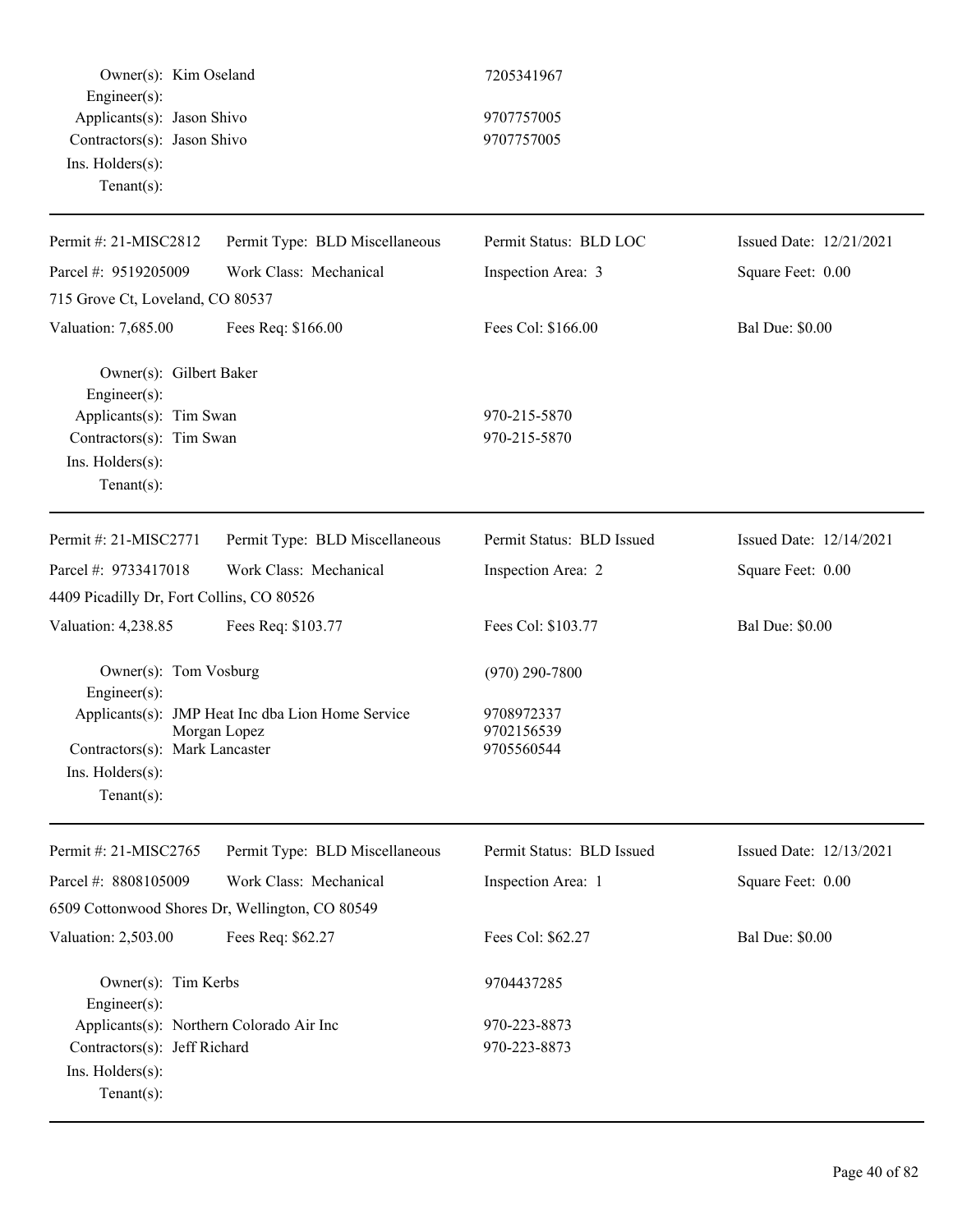| Permit #: 21-MISC2786                                                                           | Permit Type: BLD Miscellaneous | Permit Status: BLD LOC       | Issued Date: 12/16/2021 |
|-------------------------------------------------------------------------------------------------|--------------------------------|------------------------------|-------------------------|
| Parcel #: 9829330003                                                                            | Work Class: Mechanical         | Inspection Area: 1           | Square Feet: 0.00       |
| 2721 Mcconnell Dr, Laporte, CO 80535                                                            |                                |                              |                         |
| Valuation: 7,267.00                                                                             | Fees Req: \$166.00             | Fees Col: \$166.00           | <b>Bal Due: \$0.00</b>  |
| Owner(s): Richard Speer<br>Engineer $(s)$ :                                                     |                                | 9704947632                   |                         |
| Applicants(s): Mike Ducett<br>Contractors(s): Mike Ducett<br>Ins. Holders(s):<br>Tenant $(s)$ : |                                | 970-484-4841<br>970-484-4841 |                         |
| Permit #: 21-MISC2689                                                                           | Permit Type: BLD Miscellaneous | Permit Status: BLD LOC       | Issued Date: 12/06/2021 |
| Parcel #: 9520407010<br>1119 Eastlake Ct, Loveland, CO 80537                                    | Work Class: Mechanical         | Inspection Area: 3           | Square Feet: 0.00       |
| Valuation: 3,840.50                                                                             | Fees Req: \$83.02              | Fees Col: \$83.02            | <b>Bal Due: \$0.00</b>  |
| Owner(s): Dewayne Kirk<br>$Engineering(s)$ :                                                    |                                | 9706636112                   |                         |
| Applicants(s): Tim Swan<br>Contractors(s): Tim Swan<br>Ins. Holders(s):<br>Tenant $(s)$ :       |                                | 970-215-5870<br>970-215-5870 |                         |
| Permit #: 21-MISC2704                                                                           | Permit Type: BLD Miscellaneous | Permit Status: BLD Issued    | Issued Date: 12/06/2021 |
| Parcel #: 1827000008<br>15855 Rist Canyon Rd, Bellvue, CO 80512                                 | Work Class: Mechanical         | Inspection Area: 1           | Square Feet: 0.00       |
| Valuation: 10,163.34 Fees Req: \$228.24                                                         |                                | Fees Col: \$228.24           | <b>Bal Due: \$0.00</b>  |
| Owner(s): Leslie Paris<br>Engineer $(s)$ :                                                      |                                | 9702313916                   |                         |
| Applicants(s): Glenn Frank<br>Contractors(s): Glenn Frank<br>Ins. Holders(s):<br>Tenant $(s)$ : |                                | 970-484-4552<br>970-484-4552 |                         |
| Permit #: 21-MISC2716                                                                           | Permit Type: BLD Miscellaneous | Permit Status: BLD Issued    | Issued Date: 12/07/2021 |
| Parcel #: 9526400051                                                                            | Work Class: Mechanical         | Inspection Area: 3           | Square Feet: 0.00       |
| 401 W County Road 16, Loveland, CO 80537                                                        |                                |                              |                         |
| Valuation: 5,800.00                                                                             | Fees Req: \$124.51             | Fees Col: \$124.51           | <b>Bal Due: \$0.00</b>  |
| Owner(s): Marty Bonser<br>Engineer $(s)$ :                                                      |                                | $(970)$ 218-7227             |                         |
| Applicants(s): Zach Parriott                                                                    |                                | 4025172217                   |                         |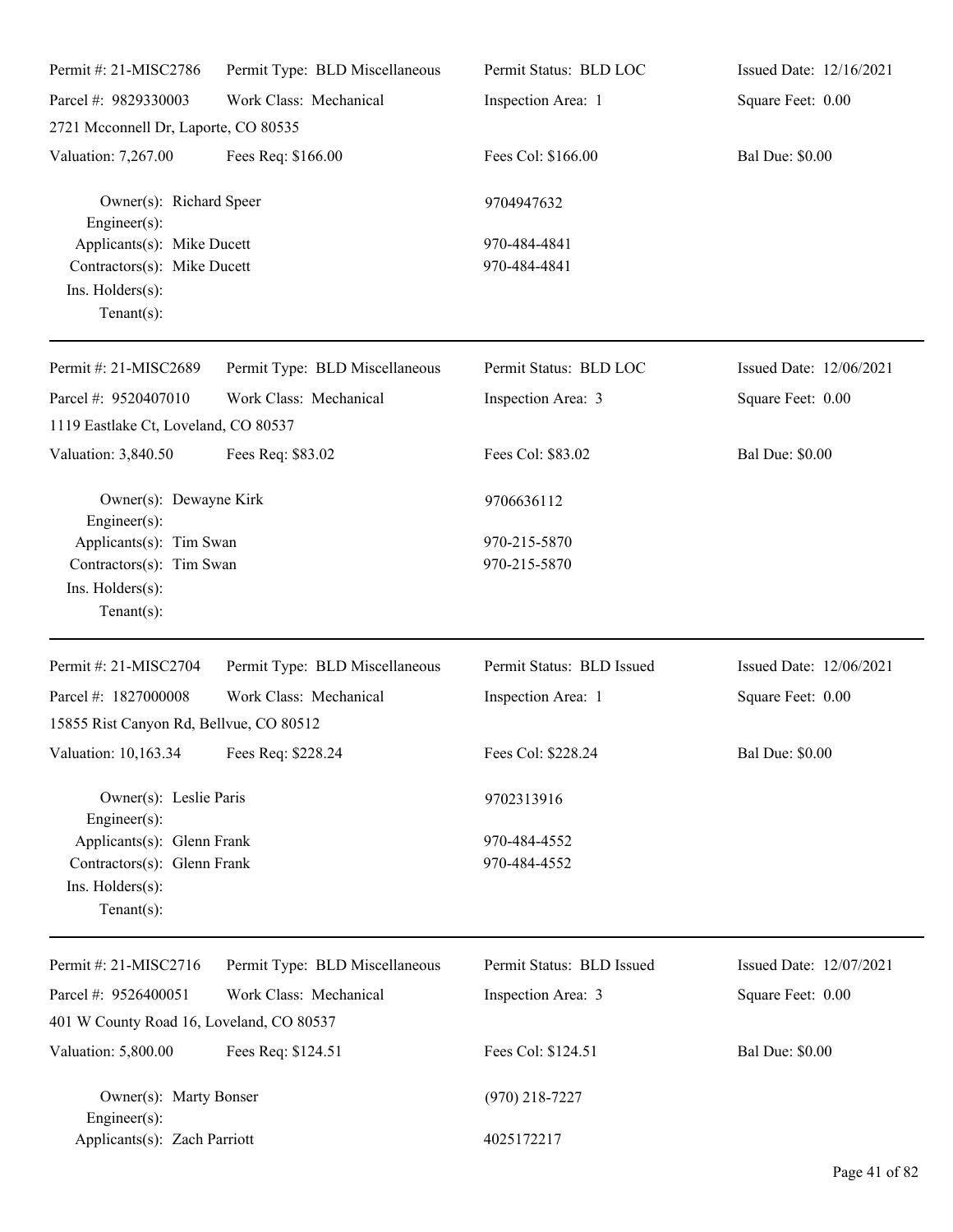| Permit #: 21-MISC2841                                                                           | Permit Type: BLD Miscellaneous | Permit Status: BLD LOC       | Issued Date: 12/29/2021 |
|-------------------------------------------------------------------------------------------------|--------------------------------|------------------------------|-------------------------|
| Parcel #: 8805000021                                                                            | Work Class: Mechanical         | Inspection Area: 1           | Square Feet: 0.00       |
| 2331 E County Road 62, Wellington, CO 80549                                                     |                                |                              |                         |
| Valuation: 2,089.53                                                                             | Fees Req: \$62.27              | Fees Col: \$62.27            | <b>Bal Due: \$0.00</b>  |
| Owner(s): Bernard Giefer<br>$Engineering(s)$ :                                                  |                                | $(970)$ 568-3301             |                         |
| Applicants(s): Poudre Valley Air                                                                |                                | 970-493-2050                 |                         |
| Contractors(s): Robert Weisser<br>Ins. Holders(s):<br>Tenant $(s)$ :                            |                                | 970-493-2050                 |                         |
| Permit #: 21-MISC2826                                                                           | Permit Type: BLD Miscellaneous | Permit Status: BLD Issued    | Issued Date: 12/27/2021 |
| Parcel #: 9625300010<br>6056 Meadow Haven Ct, Loveland, CO 80538                                | Work Class: Mechanical         | Inspection Area: 2           | Square Feet: 0.00       |
| Valuation: 4,698.10                                                                             | Fees Req: \$103.77             | Fees Col: \$103.77           | <b>Bal Due: \$0.00</b>  |
| Owner(s): William Zitek<br>$Engineering(s)$ :                                                   |                                | $(970)$ 286-1402             |                         |
| Applicants(s): Glenn Frank<br>Contractors(s): Glenn Frank<br>Ins. Holders(s):<br>Tenant $(s)$ : |                                | 970-484-4552<br>970-484-4552 |                         |
| Permit #: 21-MISC2747                                                                           | Permit Type: BLD Miscellaneous | Permit Status: BLD Issued    | Issued Date: 12/09/2021 |
| Parcel #: 3526310010                                                                            | Work Class: Mechanical         | Inspection Area: 4           | Square Feet: 0.00       |
| 1271 Range View Rd, Estes Park, CO 80517                                                        |                                |                              |                         |
| Valuation: 6,300.00                                                                             | Fees Req: \$145.26             | Fees Col: \$145.26           | <b>Bal Due: \$0.00</b>  |
| Owner(s): Cindy Peterson<br>Engineer $(s)$ :                                                    |                                | $(308)$ 384-1172             |                         |
| Applicants(s): Gary Lee                                                                         |                                | 970-586-1085                 |                         |
| Contractors(s): Gary Lee<br>Ins. Holders(s):<br>Tenant $(s)$ :                                  |                                | 970-586-1085                 |                         |
| Permit #: 21-MISC2738                                                                           | Permit Type: BLD Miscellaneous | Permit Status: BLD Issued    | Issued Date: 12/09/2021 |
| Parcel #: 0601105192<br>4925 Overhill Dr, Fort Collins, CO 80526                                | Work Class: Mechanical         | Inspection Area: 2           | Square Feet: 0.00       |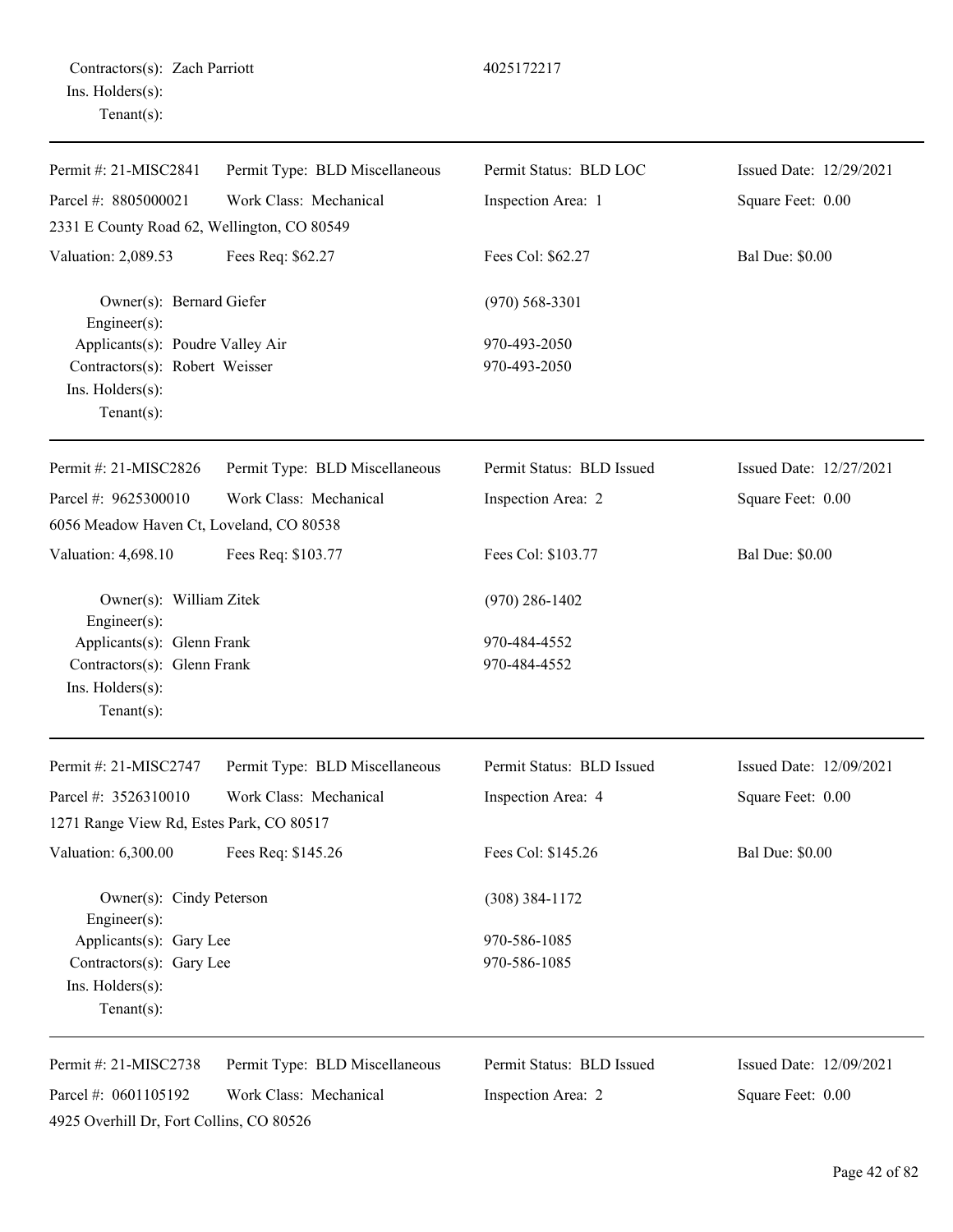| Valuation: 4,753.00                                                | Fees Req: \$103.77                                   | Fees Col: \$103.77        | <b>Bal Due: \$0.00</b>  |
|--------------------------------------------------------------------|------------------------------------------------------|---------------------------|-------------------------|
| Owner(s): Lee Backes<br>$Engineer(s)$ :<br>Applicants(s): Tim Swan |                                                      | $(970)$ 776-6957          |                         |
|                                                                    |                                                      | 970-215-5870              |                         |
| Contractors(s): Tim Swan                                           |                                                      | 970-215-5870              |                         |
| Ins. Holders(s):<br>$Tenant(s)$ :                                  |                                                      |                           |                         |
|                                                                    |                                                      |                           |                         |
| Permit #: 21-MISC2762                                              | Permit Type: BLD Miscellaneous                       | Permit Status: BLD LOC    | Issued Date: 12/13/2021 |
| Parcel #: 9604205010                                               | Work Class: Mechanical                               | Inspection Area: 2        | Square Feet: 0.00       |
| 2715 High Plains Ct, Fort Collins, CO 80526                        |                                                      |                           |                         |
| Valuation: 15,766.00                                               | Fees Req: \$391.97                                   | Fees Col: \$391.97        | <b>Bal Due: \$0.00</b>  |
| Owner(s): Mark Branson<br>Engineer $(s)$ :                         |                                                      | 970-493-4644              |                         |
| Applicants(s): Mike Ducett                                         |                                                      | 970-484-4841              |                         |
| Contractors(s): Mike Ducett                                        |                                                      | 970-484-4841              |                         |
| Ins. Holders(s):                                                   |                                                      |                           |                         |
| Tenant $(s)$ :                                                     |                                                      |                           |                         |
| Permit #: 21-MISC2790                                              | Permit Type: BLD Miscellaneous                       | Permit Status: BLD Issued | Issued Date: 12/17/2021 |
| Parcel #: 9406000015                                               | Work Class: Mechanical                               | Inspection Area: 3        | Square Feet: 0.00       |
| 6000 Liberty Ln, Loveland, CO 80537                                |                                                      |                           |                         |
| Valuation: 2,000.00                                                | Fees Req: \$113.93                                   | Fees Col: \$113.93        | <b>Bal Due: \$0.00</b>  |
| Owner(s): David Page<br>Engineer(s):                               |                                                      | 3035233282                |                         |
| Applicants(s): David Page                                          |                                                      | 3035233282                |                         |
| $Contractors(s)$ :                                                 |                                                      |                           |                         |
| Ins. Holders(s):                                                   |                                                      |                           |                         |
| Tenant $(s)$ :                                                     |                                                      |                           |                         |
| Permit #: 21-MISC2796                                              | Permit Type: BLD Miscellaneous                       | Permit Status: BLD Issued | Issued Date: 12/17/2021 |
| Parcel #: 8710000014                                               | Work Class: Mechanical                               | Inspection Area: 2        | Square Feet: 0.00       |
|                                                                    | 4412 E Mullberry St Unit 365, Fort Collins, CO 80524 |                           |                         |
| Valuation: 4,988.89                                                | Fees Req: \$103.77                                   | Fees Col: \$103.77        | <b>Bal Due: \$0.00</b>  |
| Owner(s): Marie Wilson<br>Engineer $(s)$ :                         |                                                      | $(970)$ 980-6753          |                         |
| Applicants(s): Glenn Frank                                         |                                                      | 970-484-4552              |                         |
| Contractors(s): Glenn Frank                                        |                                                      | 970-484-4552              |                         |
| Ins. Holders(s):                                                   |                                                      |                           |                         |
| Tenant $(s)$ :                                                     |                                                      |                           |                         |
|                                                                    |                                                      |                           |                         |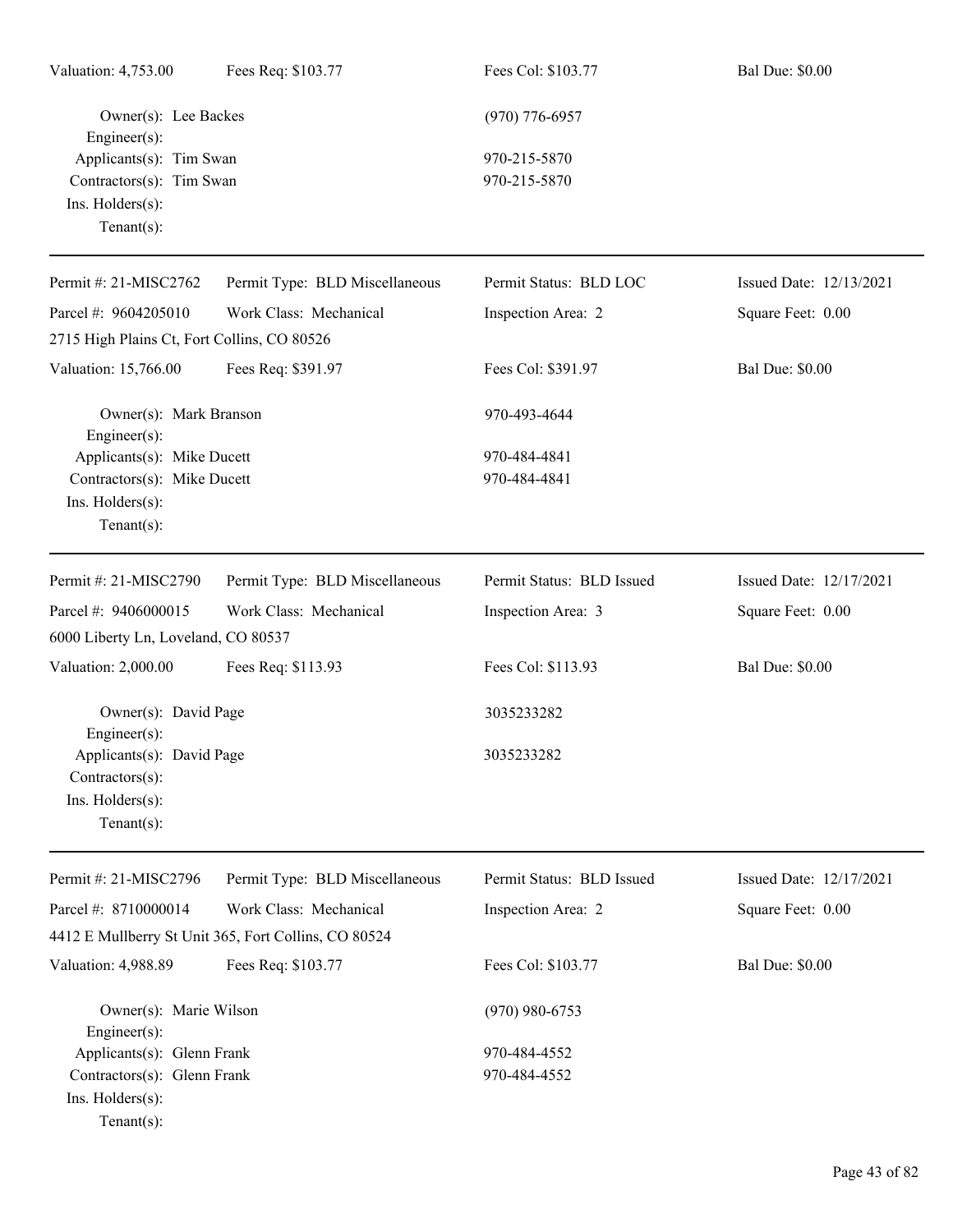| Permit #: 21-MISC2837                                                                                                               | Permit Type: BLD Miscellaneous | Permit Status: BLD Issued      | Issued Date: 12/28/2021 |
|-------------------------------------------------------------------------------------------------------------------------------------|--------------------------------|--------------------------------|-------------------------|
| Parcel #: 0610434023                                                                                                                | Work Class: Mechanical         | Inspection Area: 2             | Square Feet: 0.00       |
| 9971 Horsetail Way, Loveland, CO 80537                                                                                              |                                |                                |                         |
| Valuation: 15,370.00                                                                                                                | Fees Req: \$331.97             | Fees Col: \$331.97             | <b>Bal Due: \$0.00</b>  |
| Owner(s): Michael Huff<br>Engineer(s):<br>Applicants(s): Air Comfort Inc<br>$Contractors(s)$ :<br>Ins. Holders(s):<br>$Tenant(s)$ : |                                | 970-490-1458                   |                         |
| Permit #: 21-MISC2693                                                                                                               | Permit Type: BLD Miscellaneous | Permit Status: BLD LOC         | Issued Date: 12/06/2021 |
| Parcel #: 2407406013                                                                                                                | Work Class: Mechanical         | Inspection Area: 4             | Square Feet: 0.00       |
| 3855 Star Way, Estes Park, CO 80517                                                                                                 |                                |                                |                         |
| Valuation: 11,835.00                                                                                                                | Fees Req: \$308.99             | Fees Col: \$308.99             | <b>Bal Due: \$0.00</b>  |
| Owner(s): Andrew Glasgow<br>Engineer(s):                                                                                            |                                | 5853293954                     |                         |
| Applicants(s): Karen Arnold                                                                                                         |                                | 9704844440                     |                         |
| Contractors(s): William Kusmik<br>Ins. Holders(s):<br>$Tenant(s)$ :                                                                 |                                | 9705670184                     |                         |
| Permit #: 21-MISC2713                                                                                                               | Permit Type: BLD Miscellaneous | Permit Status: BLD Issued      | Issued Date: 12/07/2021 |
| Parcel #: 8718244701                                                                                                                | Work Class: Mechanical         | Inspection Area: 2             | Square Feet: 0.00       |
| 1513 E Mulberry St, Fort Collins, CO 80524                                                                                          |                                |                                |                         |
| Valuation: 32,779.85                                                                                                                | Fees Req: \$684.66             | Fees Col: \$684.66             | <b>Bal Due: \$0.00</b>  |
| Owner(s): Chris Gottlinger<br>Engineer(s):                                                                                          | Fun Fortress LLC               | $(970)$ 443-2136<br>9703136866 |                         |
| Applicants(s): Glenn Frank<br>Contractors(s): Glenn Frank<br>Ins. Holders(s):<br>$Tenant(s)$ :                                      |                                | 970-484-4552<br>970-484-4552   |                         |
| Permit #: 21-MISC2795                                                                                                               | Permit Type: BLD Miscellaneous | Permit Status: BLD LOC         | Issued Date: 12/17/2021 |
| Parcel #: 9629000005                                                                                                                | Work Class: Mechanical         | Inspection Area: 2             | Square Feet: 0.00       |
| 7121 Spring Glade Rd, Loveland, CO 80538                                                                                            |                                |                                |                         |
| Valuation: 10,097.00                                                                                                                | Fees Req: \$228.24             | Fees Col: \$228.24             | <b>Bal Due: \$0.00</b>  |
| Owner(s): John McDermid                                                                                                             |                                | 9706671870                     |                         |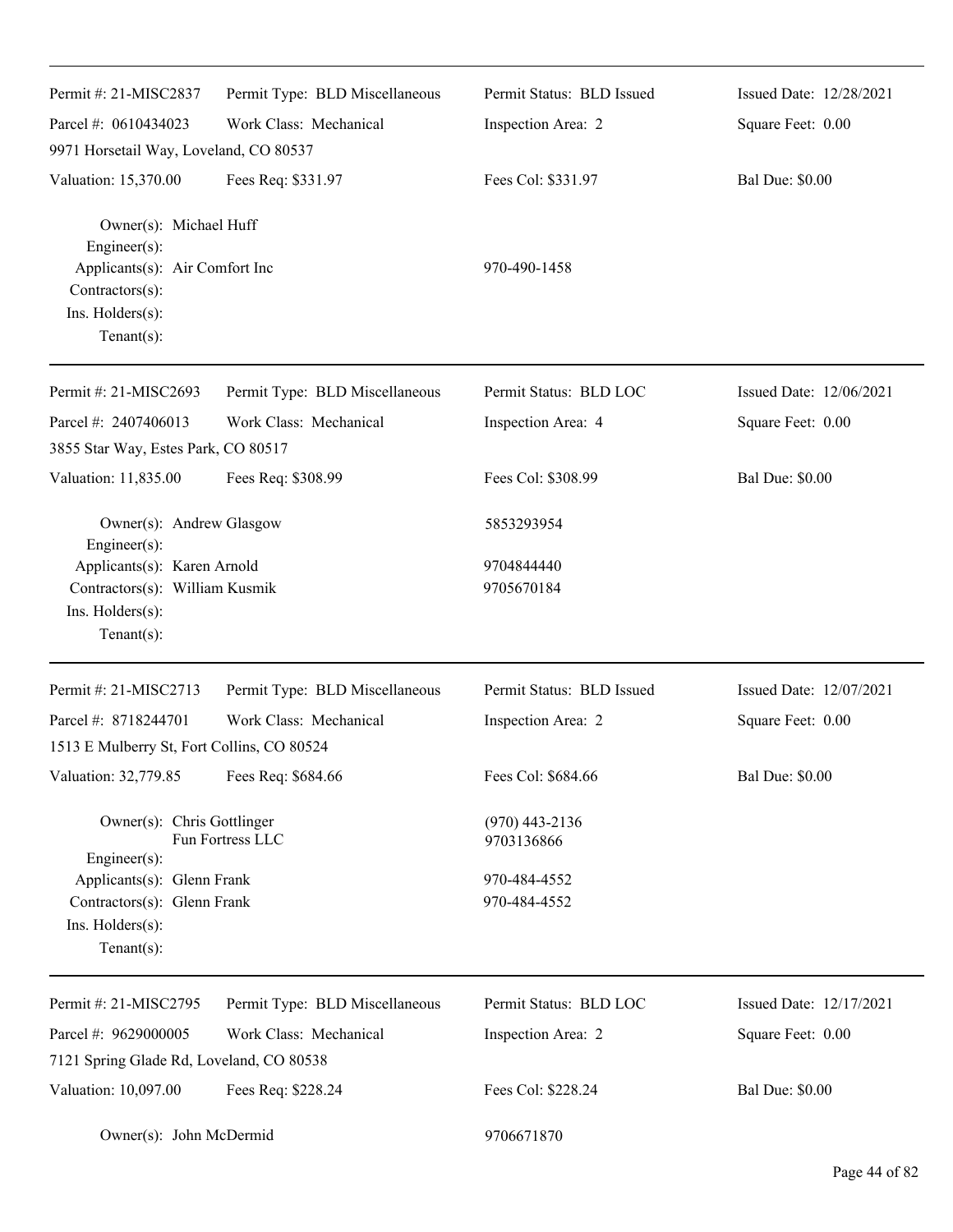Engineer(s): Applicants(s): Mike Ducett 970-484-4841 Contractors(s): Mike Ducett 970-484-4841 Ins. Holders(s): Tenant(s):

| Permit #: 21-MISC2721                                                                                   | Permit Type: BLD Miscellaneous | Permit Status: BLD Issued    | Issued Date: 12/08/2021 |
|---------------------------------------------------------------------------------------------------------|--------------------------------|------------------------------|-------------------------|
| Parcel #: 8707449001                                                                                    | Work Class: Mechanical         | Inspection Area: 2           | Square Feet: 0.00       |
| 1941 Heath Pkwy 2, Fort Collins, CO 80524                                                               |                                |                              |                         |
| Valuation: 20,826.27                                                                                    | Fees Req: \$495.71             | Fees Col: \$495.71           | <b>Bal Due: \$0.00</b>  |
| Owner(s): Republic Services<br>Engineer(s):                                                             |                                | $(970) 829 - 9776$           |                         |
| Applicants(s): Glenn Frank<br>Contractors(s): Glenn Frank<br>Ins. Holders(s):<br>$Tenant(s)$ :          |                                | 970-484-4552<br>970-484-4552 |                         |
| Permit #: 21-MISC2788                                                                                   | Permit Type: BLD Miscellaneous | Permit Status: BLD Issued    | Issued Date: 12/16/2021 |
| Parcel #: 8630200002                                                                                    | Work Class: Mechanical         | Inspection Area: 2           | Square Feet: 0.00       |
| 6664 N County Road 13, Loveland, CO 80538                                                               |                                |                              |                         |
| Valuation: 8,376.79                                                                                     | Fees Req: \$186.75             | Fees Col: \$186.75           | <b>Bal Due: \$0.00</b>  |
| Owner(s): Cody Phelps<br>Engineer(s):                                                                   |                                | $(303)$ 827-9003             |                         |
| Applicants(s): Poudre Valley Air<br>Contractors(s): Robert Weisser<br>Ins. Holders(s):<br>$Tenant(s)$ : |                                | 970-493-2050<br>970-493-2050 |                         |
| Permit #: 21-MISC2687                                                                                   | Permit Type: BLD Miscellaneous | Permit Status: BLD Issued    | Issued Date: 12/06/2021 |
| Parcel #: 8831405003                                                                                    | Work Class: Mechanical         | Inspection Area: 1           | Square Feet: 0.00       |
| 1831 Country Club Rd, Fort Collins, CO 80524                                                            |                                |                              |                         |
| Valuation: 1,391.00                                                                                     | Fees Req: \$53.93              | Fees Col: \$53.93            | <b>Bal Due: \$0.00</b>  |
| Owner(s): Dale Leidheiser<br>Engineer(s):                                                               |                                | 9702181373                   |                         |
| Applicants(s): Jeff Richard                                                                             |                                | 970-223-8873                 |                         |
| Contractors(s): Jeff Richard<br>Ins. Holders(s):<br>Tenant $(s)$ :                                      |                                | 970-223-8873                 |                         |
| Permit #: 21-MISC2754                                                                                   | Permit Type: BLD Miscellaneous | Permit Status: BLD Issued    | Issued Date: 12/13/2021 |
| Parcel #: 9536311024                                                                                    | Work Class: Mechanical         | Inspection Area: 3           | Square Feet: 0.00       |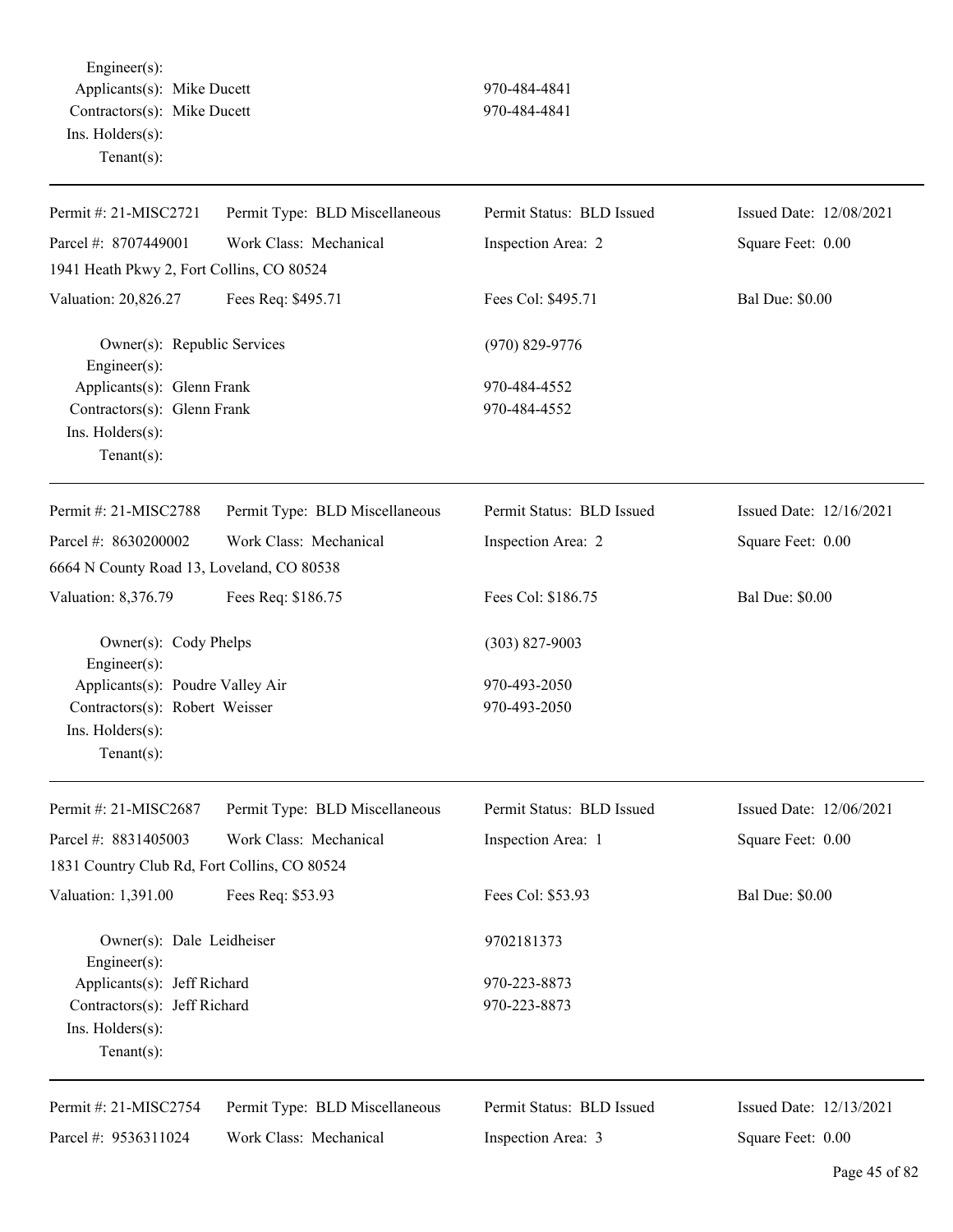3716 Valley View Ct, Loveland, CO 80537 Valuation: 2,500.00 Fees Req: \$62.27 Fees Col: \$62.27 Bal Due: \$0.00 Owner(s): Travis Olson 3034576992 Engineer(s): Applicants(s): Travis Olson 3034576992 Contractors(s): Ins. Holders(s): Tenant(s): Permit #: 21-MISC2701 Parcel #: 9836405002 Permit Type: BLD Miscellaneous Work Class: Plumbing Permit Status: BLD Issued Inspection Area: 1 Issued Date: 12/06/2021 Square Feet: 0.00 1833 Lowell Ln, Fort Collins, CO 80524 Valuation: 854.04 Fees Req: \$53.93 Fees Col: \$53.93 Bal Due: \$0.00 Owner(s): Thomas Jordan 9709629972 Engineer(s): Applicants(s): Hahn Plumbing & Heating Inc 970-484-7668 Contractors(s): Ins. Holders(s): Tenant(s): Permit #: 21-MISC2776 Parcel #: 9629000008 Permit Type: BLD Miscellaneous Work Class: Plumbing Permit Status: BLD LOC Inspection Area: 2 Issued Date: 12/14/2021 Square Feet: 0.00 7090 Spring Glade Rd, Loveland, CO 80538 Valuation: 3,712.13 Fees Req: \$83.02 Fees Col: \$83.02 Bal Due: \$0.00 Owner(s): Nancy Burnham 9704129561 Engineer(s): Applicants(s): JMP Heat Inc dba Lion Home Service 9708972337 Morgan Lopez 9702156539 Contractors(s): Mark Lancaster 9705560544 Ins. Holders(s): Tenant(s): Permit #: 21-MISC2801 Parcel #: 9836400013 Permit Type: BLD Miscellaneous Work Class: Plumbing Permit Status: BLD Issued Inspection Area: 1 Issued Date: 12/20/2021 Square Feet: 0.00 733 Country Club Rd, Fort Collins, CO 80524 Valuation: 16,514.00 Fees Req: \$352.72 Fees Col: \$352.72 Bal Due: \$0.00 Owner(s): Haywood Bartlett 7208100970 Engineer(s): Applicants(s): Mike Ducett 970-484-4841 Contractors(s): Mike Ducett 970-484-4841

Ins. Holders(s):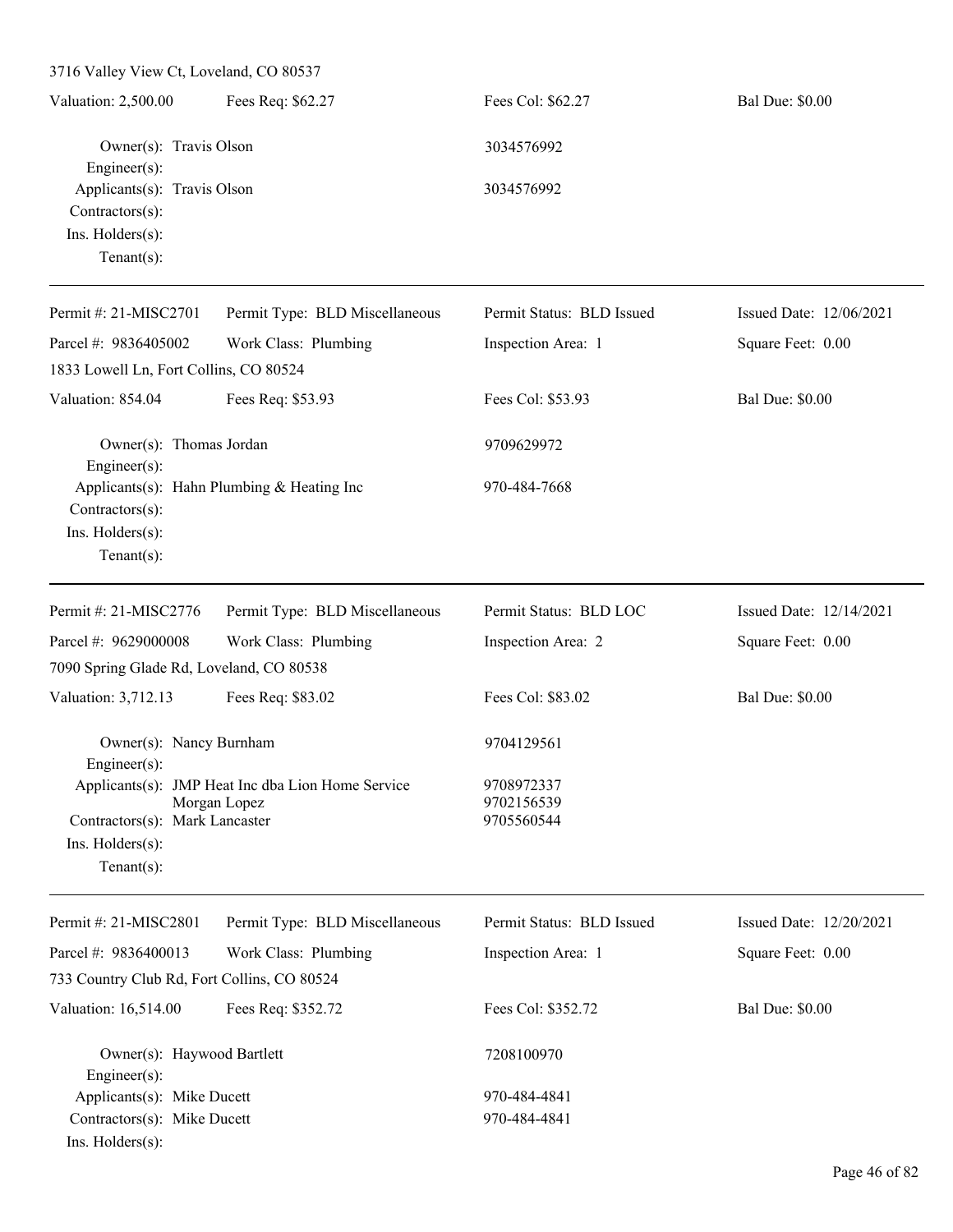| Permit #: 21-MISC2825                             | Permit Type: BLD Miscellaneous | Permit Status: BLD Issued | Issued Date: 12/23/2021 |
|---------------------------------------------------|--------------------------------|---------------------------|-------------------------|
| Parcel #: 9836300044                              | Work Class: Plumbing           | Inspection Area: 1        | Square Feet: 0.00       |
| 238 Spaulding Ln 2, Fort Collins, CO 80524        |                                |                           |                         |
| Valuation: 3,160.00                               | Fees Req: \$83.02              | Fees Col: \$83.02         | <b>Bal Due: \$0.00</b>  |
| Owner(s): Robert Barra<br>Engineer $(s)$ :        |                                | $(970)$ 494-7632          |                         |
| Applicants(s): Mike Ducett                        |                                | 970-484-4841              |                         |
| Contractors(s): Mike Ducett                       |                                | 970-484-4841              |                         |
| Ins. Holders(s):                                  |                                |                           |                         |
| $Tenant(s)$ :                                     |                                |                           |                         |
| Permit #: 21-MISC2660                             | Permit Type: BLD Miscellaneous | Permit Status: BLD LOC    | Issued Date: 12/01/2021 |
| Parcel #: 0501107002                              | Work Class: Plumbing           | Inspection Area: 2        | Square Feet: 0.00       |
| 6724 Ridge Valley Ct, Loveland, CO 80538          |                                |                           |                         |
| Valuation: 13,000.00                              | Fees Req: \$269.74             | Fees Col: \$269.74        | <b>Bal Due: \$0.00</b>  |
| Owner(s): Steven Zulauf<br>Engineer(s):           |                                |                           |                         |
| Applicants(s): Ace Hi Plumbing<br>Contractors(s): |                                | 970-667-0300              |                         |
| Ins. Holders(s):                                  |                                |                           |                         |
| $Tenant(s)$ :                                     |                                |                           |                         |
| Permit #: 21-MISC2677                             | Permit Type: BLD Miscellaneous | Permit Status: BLD LOC    | Issued Date: 12/02/2021 |
| Parcel #: 8706160011                              | Work Class: Plumbing           | Inspection Area: 1        | Square Feet: 0.00       |
| 1963 Adriel Dr, Fort Collins, CO 80524            |                                |                           |                         |
| Valuation: 6,061.00                               | Fees Req: \$145.26             | Fees Col: \$145.26        | <b>Bal Due: \$0.00</b>  |
| Owner(s): Alan Sneider<br>Engineer(s):            |                                | 970-472-0231              |                         |
| Applicants(s): Mike Ducett                        |                                | 970-484-4841              |                         |
| Contractors(s): Mike Ducett                       |                                | 970-484-4841              |                         |
| Ins. Holders(s):                                  |                                |                           |                         |
| $Tenant(s)$ :                                     |                                |                           |                         |
| Permit #: 21-MISC2829                             | Permit Type: BLD Miscellaneous | Permit Status: BLD Issued | Issued Date: 12/27/2021 |
| Parcel #: 9836123025                              | Work Class: Plumbing           | Inspection Area: 1        | Square Feet: 0.00       |
| 2417 Ridgecrest Rd, Fort Collins, CO 80524        |                                |                           |                         |
| Valuation: 15,000.00                              | Fees Req: \$311.23             | Fees Col: \$311.23        | <b>Bal Due: \$0.00</b>  |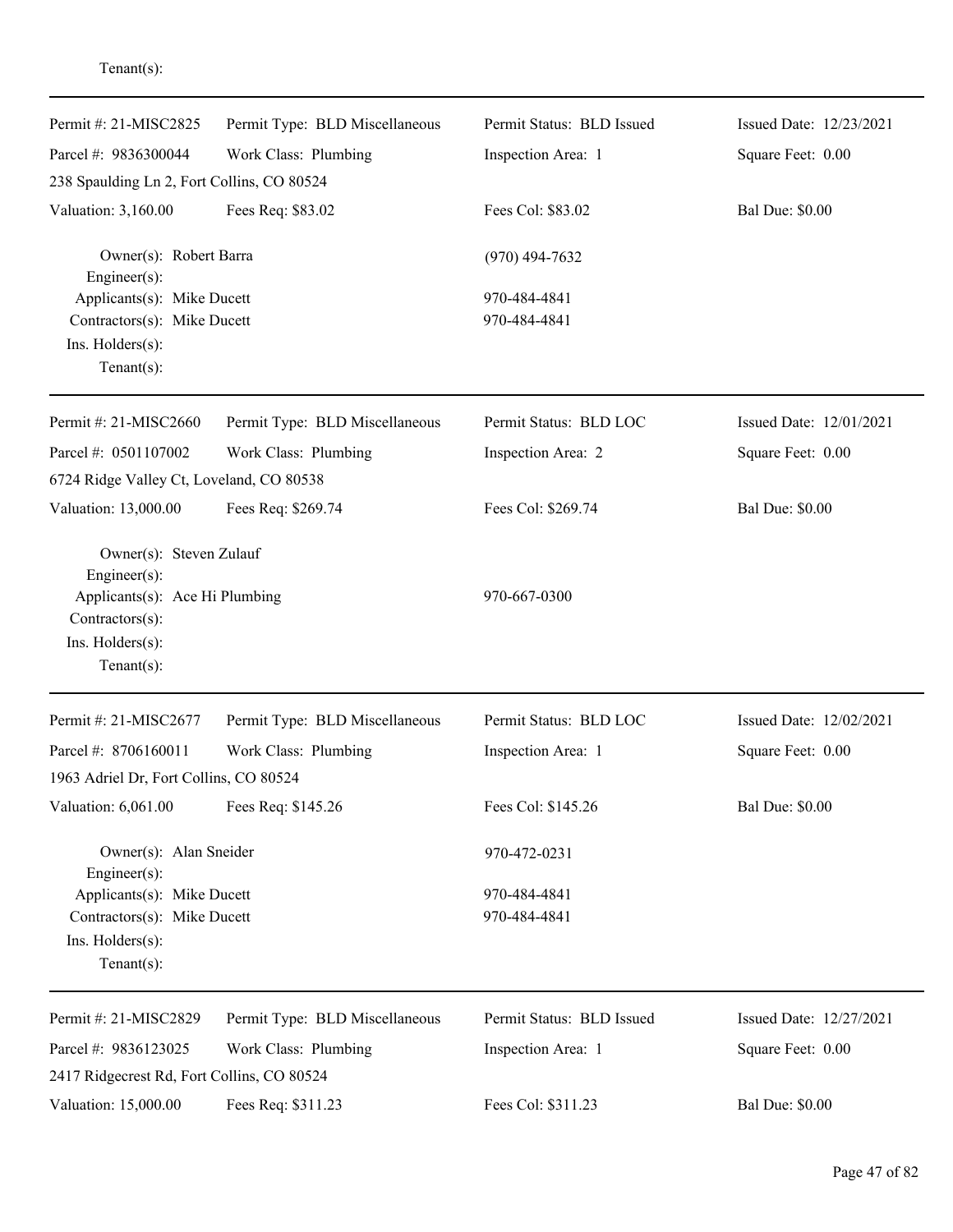| Owner(s): William Ritchie                                                                                                                      |                                                    | 970-980-5267                 |                         |
|------------------------------------------------------------------------------------------------------------------------------------------------|----------------------------------------------------|------------------------------|-------------------------|
| Engineer(s):<br>Applicants(s): William Ritchie<br>Contractors(s):<br>Ins. Holders(s):<br>Tenant $(s)$ :                                        |                                                    | 970-980-5267                 |                         |
| Permit #: 21-MISC2836                                                                                                                          | Permit Type: BLD Miscellaneous                     | Permit Status: BLD Issued    | Issued Date: 12/28/2021 |
| Parcel #: 0825300015                                                                                                                           | Work Class: Plumbing                               | Inspection Area: 1           | Square Feet: 0.00       |
| 5829 Rist Canyon Rd, Bellvue, CO 80512                                                                                                         |                                                    |                              |                         |
| Valuation: 1,959.16                                                                                                                            | Fees Req: \$53.93                                  | Fees Col: \$53.93            | <b>Bal Due: \$0.00</b>  |
| Owner(s): Robert Greeley<br>Engineer(s):                                                                                                       |                                                    | 9704021994                   |                         |
| Applicants(s): Glenn Frank<br>Contractors(s): Glenn Frank<br>Ins. Holders(s):<br>Tenant $(s)$ :                                                |                                                    | 970-484-4552<br>970-484-4552 |                         |
| Permit #: 21-MISC2707                                                                                                                          | Permit Type: BLD Miscellaneous                     | Permit Status: BLD Issued    | Issued Date: 12/06/2021 |
| Parcel #: 9733100030                                                                                                                           | Work Class: Plumbing                               | Inspection Area: 2           | Square Feet: 0.00       |
|                                                                                                                                                | 2300 W County Road 38e 15A, Fort Collins, CO 80526 |                              |                         |
| Valuation: 1,532.09                                                                                                                            | Fees Req: \$53.93                                  | Fees Col: \$53.93            | <b>Bal Due: \$0.00</b>  |
| Owner(s): John Pruitt<br>$Engineering(s)$ :<br>Applicants(s): Glenn Frank<br>Contractors(s): Glenn Frank<br>Ins. Holders(s):<br>Tenant $(s)$ : |                                                    | 970-484-4552<br>970-484-4552 |                         |
| Permit #: 21-MISC2723                                                                                                                          | Permit Type: BLD Miscellaneous                     | Permit Status: BLD Issued    | Issued Date: 12/08/2021 |
| Parcel #: 0825300040                                                                                                                           | Work Class: Plumbing                               | Inspection Area: 1           | Square Feet: 0.00       |
| 6001 Rist Canyon Rd, Bellvue, CO 80512                                                                                                         |                                                    |                              |                         |
| Valuation: 1,771.00                                                                                                                            | Fees Req: \$53.93                                  | Fees Col: \$53.93            | <b>Bal Due: \$0.00</b>  |
| Owner(s): Kathryn Beavers<br>Engineer $(s)$ :                                                                                                  |                                                    | 9705563802                   |                         |
| Applicants(s): Glenn Frank                                                                                                                     |                                                    | 970-484-4552                 |                         |
| Contractors(s): Glenn Frank<br>Ins. Holders(s):<br>Tenant $(s)$ :                                                                              |                                                    | 970-484-4552                 |                         |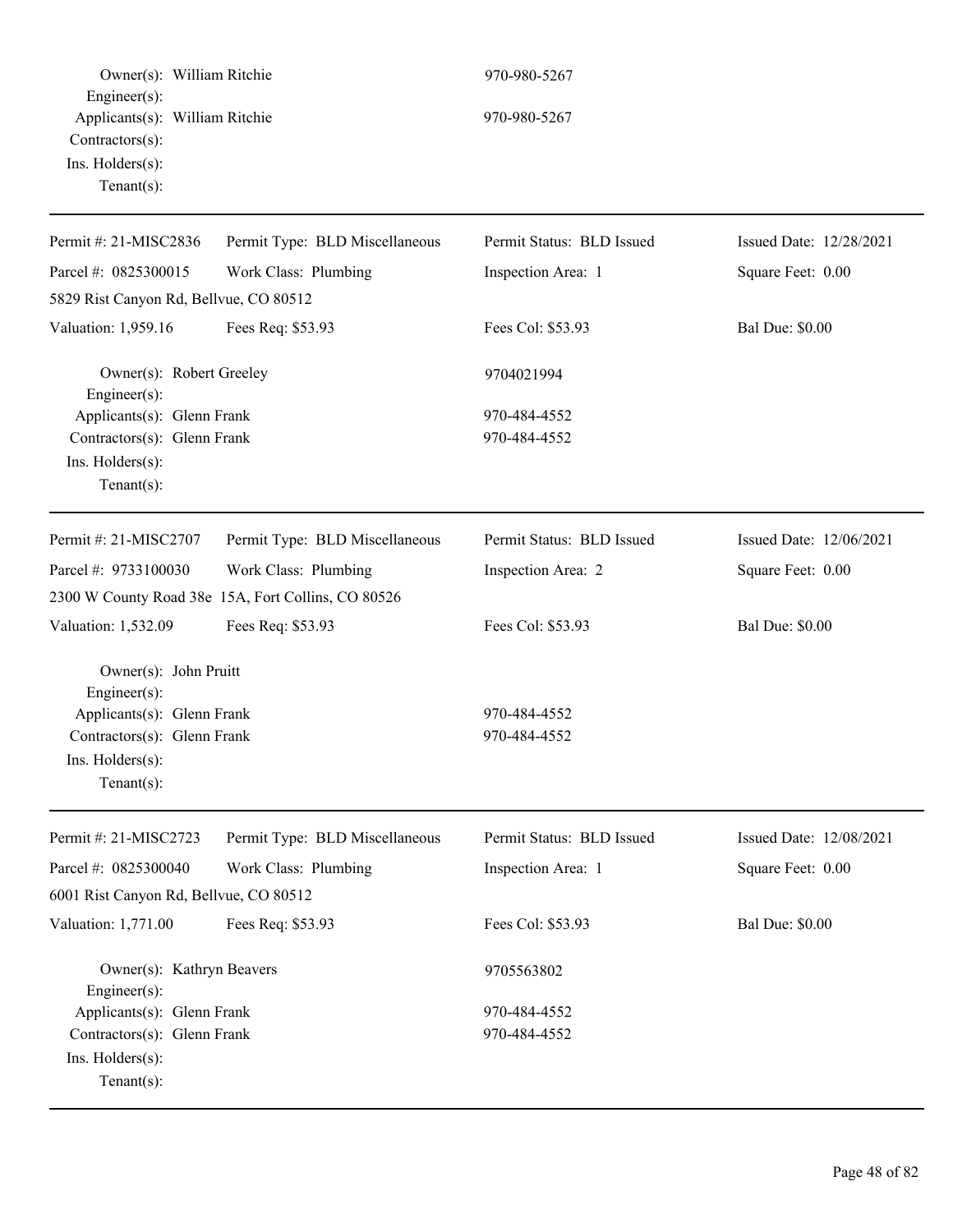| Permit #: 21-MISC2741                                                                                      | Permit Type: BLD Miscellaneous | Permit Status: BLD Issued    | Issued Date: 12/13/2021 |
|------------------------------------------------------------------------------------------------------------|--------------------------------|------------------------------|-------------------------|
| Parcel #: 8622320018                                                                                       | Work Class: Plumbing           | Inspection Area: 2           | Square Feet: 0.00       |
| 8312 Medicine Bow Cir, Fort Collins, CO 80528                                                              |                                |                              |                         |
| Valuation: 6,061.00                                                                                        | Fees Req: \$145.26             | Fees Col: \$145.26           | <b>Bal Due: \$0.00</b>  |
| Owner(s): Garrett Burton<br>Engineer(s):                                                                   |                                | $(970)$ 494-7632             |                         |
| Applicants(s): Mike Ducett<br>Contractors(s): Mike Ducett<br>Ins. Holders(s):<br>$Tenant(s)$ :             |                                | 970-484-4841<br>970-484-4841 |                         |
| Permit #: 21-MISC2824                                                                                      | Permit Type: BLD Miscellaneous | Permit Status: BLD Issued    | Issued Date: 12/23/2021 |
| Parcel #: 9825107106<br>1026 Inverness Rd, Fort Collins, CO 80524                                          | Work Class: Plumbing           | Inspection Area: 1           | Square Feet: 0.00       |
| Valuation: 8,062.00                                                                                        | Fees Req: \$186.75             | Fees Col: \$186.75           | <b>Bal Due: \$0.00</b>  |
| Owner(s): Brian Hooper<br>$Engineering(s)$ :                                                               |                                | $(970)$ 494-7632             |                         |
| Applicants(s): Mike Ducett<br>Contractors(s): Mike Ducett<br>Ins. Holders(s):<br>$Tenant(s)$ :             |                                | 970-484-4841<br>970-484-4841 |                         |
| Permit #: 21-MISC2797                                                                                      | Permit Type: BLD Miscellaneous | Permit Status: BLD Issued    | Issued Date: 12/17/2021 |
| Parcel #: 3007305037                                                                                       | Work Class: Re-roof            | Inspection Area: 5           | Square Feet: 0.00       |
| 296 Caddo Rd, Red Feather Lakes, CO 80545                                                                  |                                |                              |                         |
| Valuation: 25,515.20 Fees Req: \$613.20                                                                    |                                | Fees Col: \$562.20           | Bal Due: \$51.00        |
| Owner(s): Brooks Eheart<br>Engineer(s):                                                                    |                                | $(970)$ 396-0004             |                         |
| Applicants(s): Kristopher Wagner<br>Contractors(s): Kristopher Wagner<br>Ins. Holders(s):<br>$Tenant(s)$ : |                                | 7205523321<br>7205523321     |                         |
| Permit #: 21-MISC2695                                                                                      | Permit Type: BLD Miscellaneous | Permit Status: BLD Issued    | Issued Date: 12/07/2021 |
| Parcel #: 2521106001                                                                                       | Work Class: Re-roof            | Inspection Area: 4           | Square Feet: 0.00       |
| 18 Loveland Heights Ln, Drake, CO 80515                                                                    |                                |                              |                         |
| Valuation: 15,000.00                                                                                       | Fees Req: \$348.02             | Fees Col: \$348.02           | <b>Bal Due: \$0.00</b>  |
| Owner(s): Emily Winsauer<br>Engineer(s):                                                                   |                                | 9659368247                   |                         |
| Applicants(s): Monica Hoffmann                                                                             |                                | 720-536-5585                 |                         |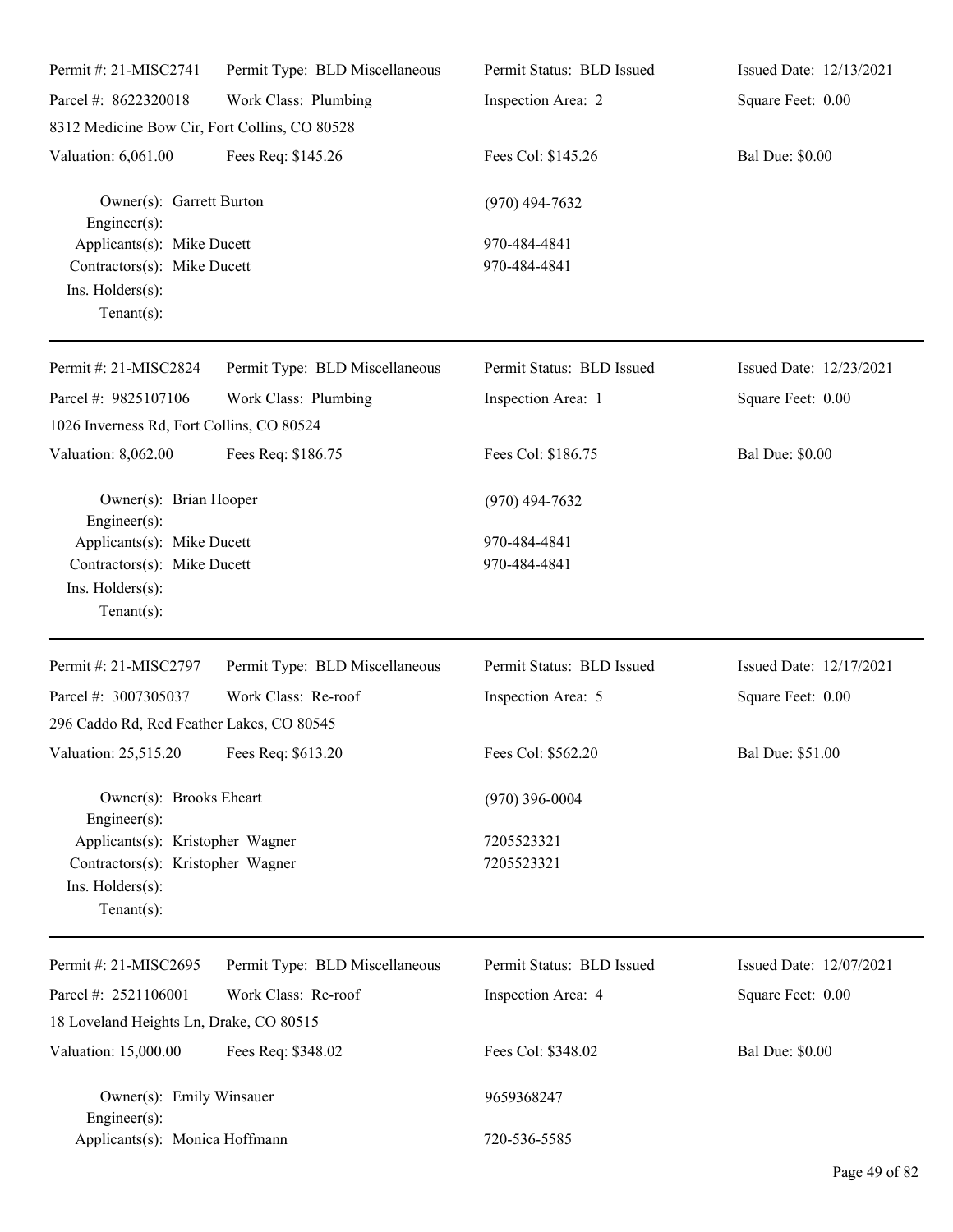| Permit #: 21-MISC2781                                                                                                  | Permit Type: BLD Miscellaneous | Permit Status: BLD LOC    | Issued Date: 12/15/2021 |
|------------------------------------------------------------------------------------------------------------------------|--------------------------------|---------------------------|-------------------------|
| Parcel #: 9825206029                                                                                                   | Work Class: Re-roof            | Inspection Area: 1        | Square Feet: 0.00       |
| 3405 Terry Ridge Rd, Fort Collins, CO 80524                                                                            |                                |                           |                         |
| Valuation: 15,530.00                                                                                                   | Fees Req: \$366.21             | Fees Col: \$366.21        | <b>Bal Due: \$0.00</b>  |
| Owner(s): Richard Buel<br>Engineer $(s)$ :<br>Applicants(s): Brad Da Vault                                             |                                | $(970) 556 - 1664$        |                         |
|                                                                                                                        |                                | 970-568-3793              |                         |
| Contractors(s): Brad Da Vault                                                                                          |                                | 970-568-3793              |                         |
| Ins. Holders(s):<br>Tenant $(s)$ :                                                                                     |                                |                           |                         |
| Permit #: 21-MISC2684                                                                                                  | Permit Type: BLD Miscellaneous | Permit Status: BLD Issued | Issued Date: 12/02/2021 |
| Parcel #: 8805000004                                                                                                   | Work Class: Re-roof            | Inspection Area: 1        | Square Feet: 0.00       |
| 6911 N Highway 1, Wellington, CO 80549                                                                                 |                                |                           |                         |
| Valuation: 10,500.00                                                                                                   | Fees Req: \$265.76             | Fees Col: \$265.76        | <b>Bal Due: \$0.00</b>  |
| Owner(s): Charles Berner                                                                                               |                                | $(303)$ 931-2086          |                         |
| Engineer $(s)$ :<br>Applicants(s): Jake Herzanek<br>Contractors(s): Jake Herzanek<br>Ins. Holders(s):<br>$Tenant(s)$ : |                                | 9704307081<br>9704307081  |                         |
| Permit #: 21-MISC2823                                                                                                  | Permit Type: BLD Miscellaneous | Permit Status: BLD LOC    | Issued Date: 12/23/2021 |
| Parcel #: 9530207002                                                                                                   | Work Class: Re-roof            | Inspection Area: 3        | Square Feet: 0.00       |
| 1591 Scenic Valley Dr, Loveland, CO 80537                                                                              |                                |                           |                         |
| Valuation: 12,500.00                                                                                                   | Fees Req: \$305.89             | Fees Col: \$305.89        | <b>Bal Due: \$0.00</b>  |
| Owner(s): Sharon Buckley<br>Engineer(s):                                                                               |                                | $(970)$ 218-4008          |                         |
| Applicants(s): All In Roofing Inc                                                                                      |                                | 9703880470                |                         |
| Contractors(s): Johnathan Trotter<br>Ins. Holders(s):<br>Tenant $(s)$ :                                                |                                | 9703880470                |                         |
| Permit #: 21-MISC2839                                                                                                  | Permit Type: BLD Miscellaneous | Permit Status: BLD LOC    | Issued Date: 12/29/2021 |
| Parcel #: 9624213033                                                                                                   | Work Class: Re-roof            | Inspection Area: 2        | Square Feet: 0.00       |
| 7918 Handy Ct, Fort Collins, CO 80525                                                                                  |                                |                           |                         |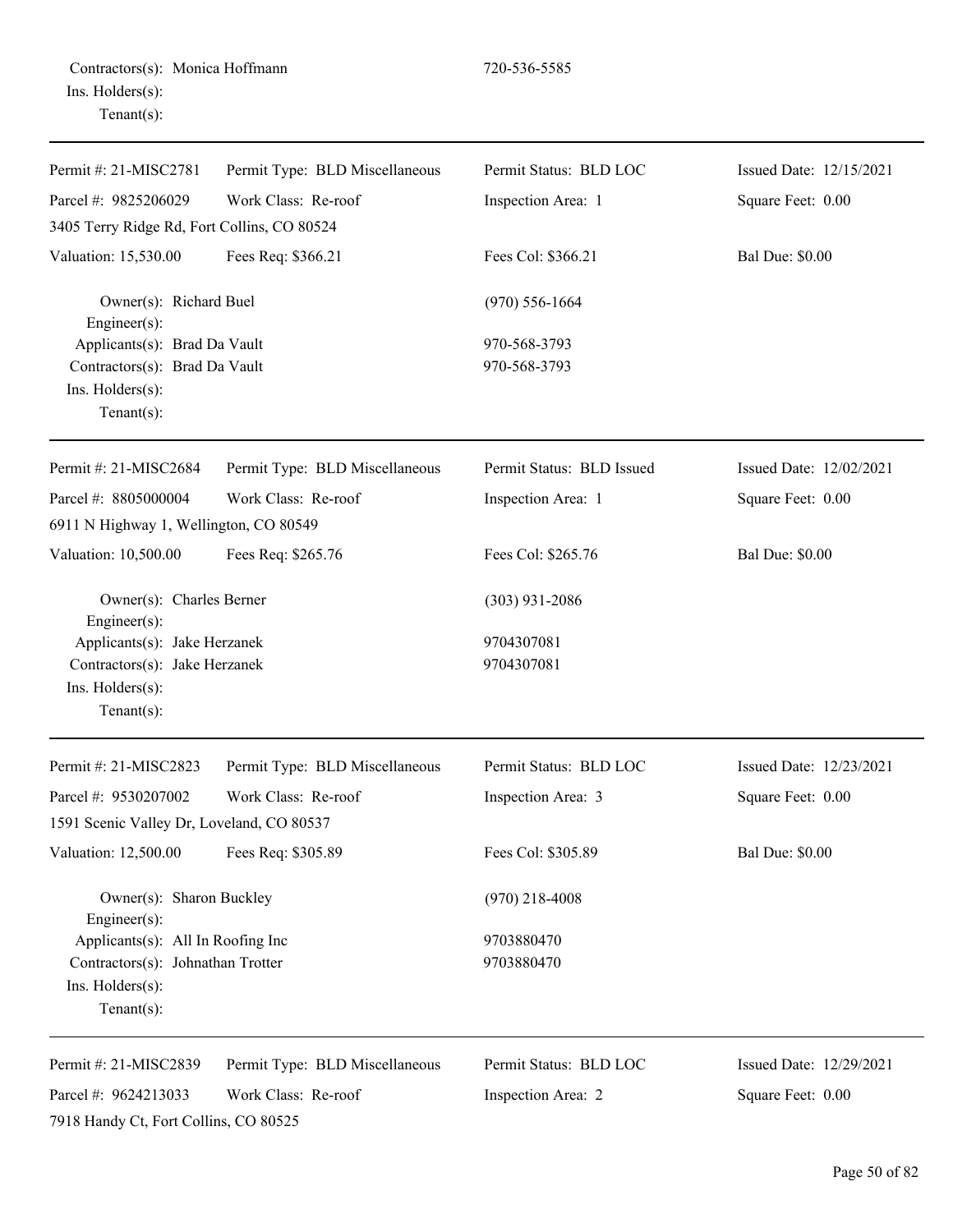| Owner(s): Terri Thornton<br>Engineer(s):<br>Applicants(s): Brad Da Vault<br>Contractors(s): Brad Da Vault<br>Ins. Holders(s):<br>$Tenant(s)$ :                |                                                         | 970-568-3793<br>970-568-3793 |                         |
|---------------------------------------------------------------------------------------------------------------------------------------------------------------|---------------------------------------------------------|------------------------------|-------------------------|
| Permit #: 21-MISC2678                                                                                                                                         | Permit Type: BLD Miscellaneous                          | Permit Status: BLD LOC       | Issued Date: 12/06/2021 |
| Parcel #: 9829414011                                                                                                                                          | Work Class: Re-roof                                     | Inspection Area: 1           | Square Feet: 0.00       |
| 3500 Settlers Rd, Laporte, CO 80535                                                                                                                           |                                                         |                              |                         |
| Valuation: 8,073.90                                                                                                                                           | Fees Req: \$223.93                                      | Fees Col: \$223.93           | <b>Bal Due: \$0.00</b>  |
| Owner(s): Aecian Pendelton<br>Engineer(s):                                                                                                                    |                                                         | $(970)$ 214-2308             |                         |
| Contractors(s): Sam Williams<br>Ins. Holders(s):<br>Tenant $(s)$ :                                                                                            | Applicants(s): Lion Home Service dba Denali Roofing LLC | 970-660-4417<br>9706604417   |                         |
| Permit #: 21-MISC2681                                                                                                                                         | Permit Type: BLD Miscellaneous                          | Permit Status: BLD Issued    | Issued Date: 12/02/2021 |
| Parcel #: 0107000004                                                                                                                                          | Work Class: Re-roof                                     | Inspection Area: 6           | Square Feet: 0.00       |
| 555 Great Twins Rd, Livermore, CO 80536                                                                                                                       |                                                         |                              |                         |
| Valuation: 13,300.00                                                                                                                                          | Fees Req: \$325.14                                      | Fees Col: \$325.14           | <b>Bal Due: \$0.00</b>  |
| Owner(s): Zebulon Vondy<br>Engineer $(s)$ :<br>Applicants(s): Ronald E Antener Jr<br>Contractors(s): Ronald E Antener Jr<br>Ins. Holders(s):<br>$Tenant(s)$ : |                                                         | 7206285555<br>7206285555     |                         |
|                                                                                                                                                               |                                                         |                              |                         |
| Permit #: 21-MISC2661                                                                                                                                         | Permit Type: BLD Miscellaneous                          | Permit Status: BLD Issued    | Issued Date: 12/06/2021 |
| Parcel #: 8803000013                                                                                                                                          | Work Class: Re-roof                                     | Inspection Area: 1           | Square Feet: 0.00       |
| 4537 E County Road 62, Wellington, CO 80549                                                                                                                   |                                                         |                              |                         |
| Valuation: 14,803.81                                                                                                                                          | Fees Req: \$347.23                                      | Fees Col: \$347.23           | <b>Bal Due: \$0.00</b>  |
| Owner(s): Bo Garton<br>Engineer(s):                                                                                                                           |                                                         | 3073990465                   |                         |
| Applicants(s): Kristopher Wagner                                                                                                                              |                                                         | 7205523321                   |                         |
| Contractors(s): Kristopher Wagner<br>Ins. Holders(s):<br>Tenant $(s)$ :                                                                                       |                                                         | 7205523321                   |                         |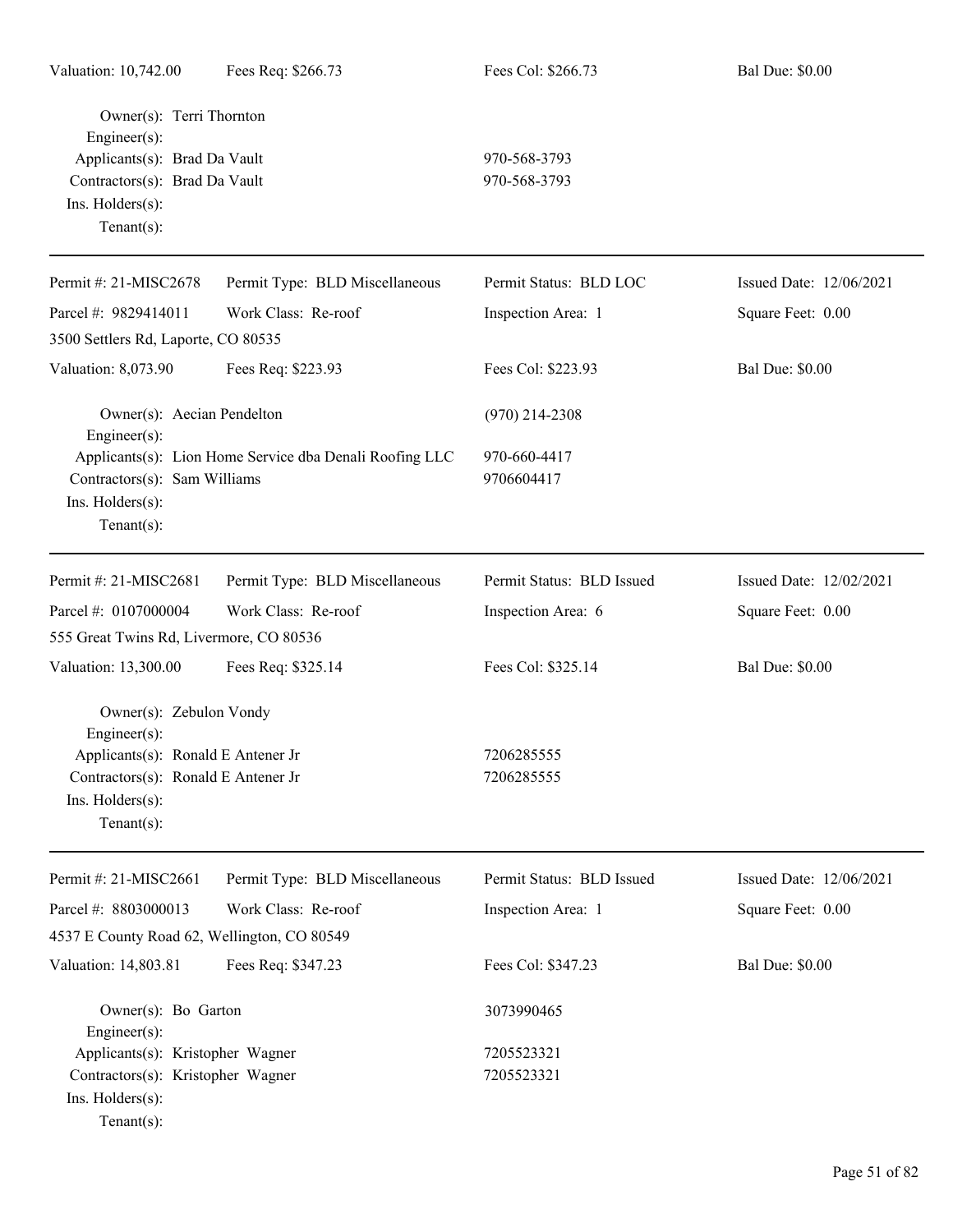| Permit #: 21-MISC2705                                                                                                                                | Permit Type: BLD Miscellaneous                    | Permit Status: BLD Issued    | Issued Date: 12/06/2021 |
|------------------------------------------------------------------------------------------------------------------------------------------------------|---------------------------------------------------|------------------------------|-------------------------|
| Parcel #: 8826005701                                                                                                                                 | Work Class: Re-roof                               | Inspection Area: 1           | Square Feet: 0.00       |
| 5616 E County Road 52, Fort Collins, CO 80524                                                                                                        |                                                   |                              |                         |
| Valuation: 23,000.00                                                                                                                                 | Fees Req: \$508.53                                | Fees Col: \$508.53           | <b>Bal Due: \$0.00</b>  |
| Owner(s): William Schnorr<br>Engineer(s):                                                                                                            |                                                   | 9706906473                   |                         |
| Applicants(s): Randy Brothers<br>Contractors(s): Randy Brothers<br>Ins. Holders(s):<br>$Tenant(s)$ :                                                 |                                                   | 303-296-0361<br>303-296-0361 |                         |
| Permit #: 21-MISC2785                                                                                                                                | Permit Type: BLD Miscellaneous                    | Permit Status: BLD Issued    | Issued Date: 12/15/2021 |
| Parcel #: 8710000014                                                                                                                                 | Work Class: Re-roof                               | Inspection Area: 2           | Square Feet: 0.00       |
| 4412 E Mulberry St 38, Fort Collins, CO 80524                                                                                                        |                                                   |                              |                         |
| Valuation: 2,500.00                                                                                                                                  | Fees Req: \$105.23                                | Fees Col: \$105.23           | <b>Bal Due: \$0.00</b>  |
| Owner(s): Barbara Finley<br>Engineer(s):<br>Applicants(s): Mixteriors Roofing<br>Contractors(s): Wesley McNutt<br>Ins. Holders(s):<br>Tenant $(s)$ : | Barbara Finley                                    | 9704812445<br>9704812445     |                         |
| Permit #: 21-MISC2671                                                                                                                                | Permit Type: BLD Miscellaneous                    | Permit Status: BLD Issued    | Issued Date: 12/02/2021 |
| Parcel #: 3028300004                                                                                                                                 | Work Class: Re-roof                               | Inspection Area: 5           | Square Feet: 0.00       |
| 238 County Road 67j, Red Feather Lakes, CO 80545                                                                                                     |                                                   |                              |                         |
| Valuation: 7,300.00                                                                                                                                  | Fees Req: \$204.75                                | Fees Col: \$204.75           | <b>Bal Due: \$0.00</b>  |
| Owner(s): Harriet Hanson<br>Engineer(s):<br>Applicants(s): Justin Dant<br>Contractors(s): Justin Dant<br>Ins. Holders(s):<br>Tenant $(s)$ :          |                                                   | 970-690-2111<br>970-690-2111 |                         |
| Permit #: 21-MISC2672                                                                                                                                | Permit Type: BLD Miscellaneous                    | Permit Status: BLD Issued    | Issued Date: 12/02/2021 |
| Parcel #: 9733100030                                                                                                                                 | Work Class: Re-roof                               | Inspection Area: 2           | Square Feet: 0.00       |
|                                                                                                                                                      | 2300 W County Road 38e 30, Fort Collins, CO 80526 |                              |                         |
| Valuation: 4,805.80                                                                                                                                  | Fees Req: \$146.59                                | Fees Col: \$146.59           | <b>Bal Due: \$0.00</b>  |
| Owner(s): Gerald Sandovol                                                                                                                            |                                                   | $(970)$ 294-8356             |                         |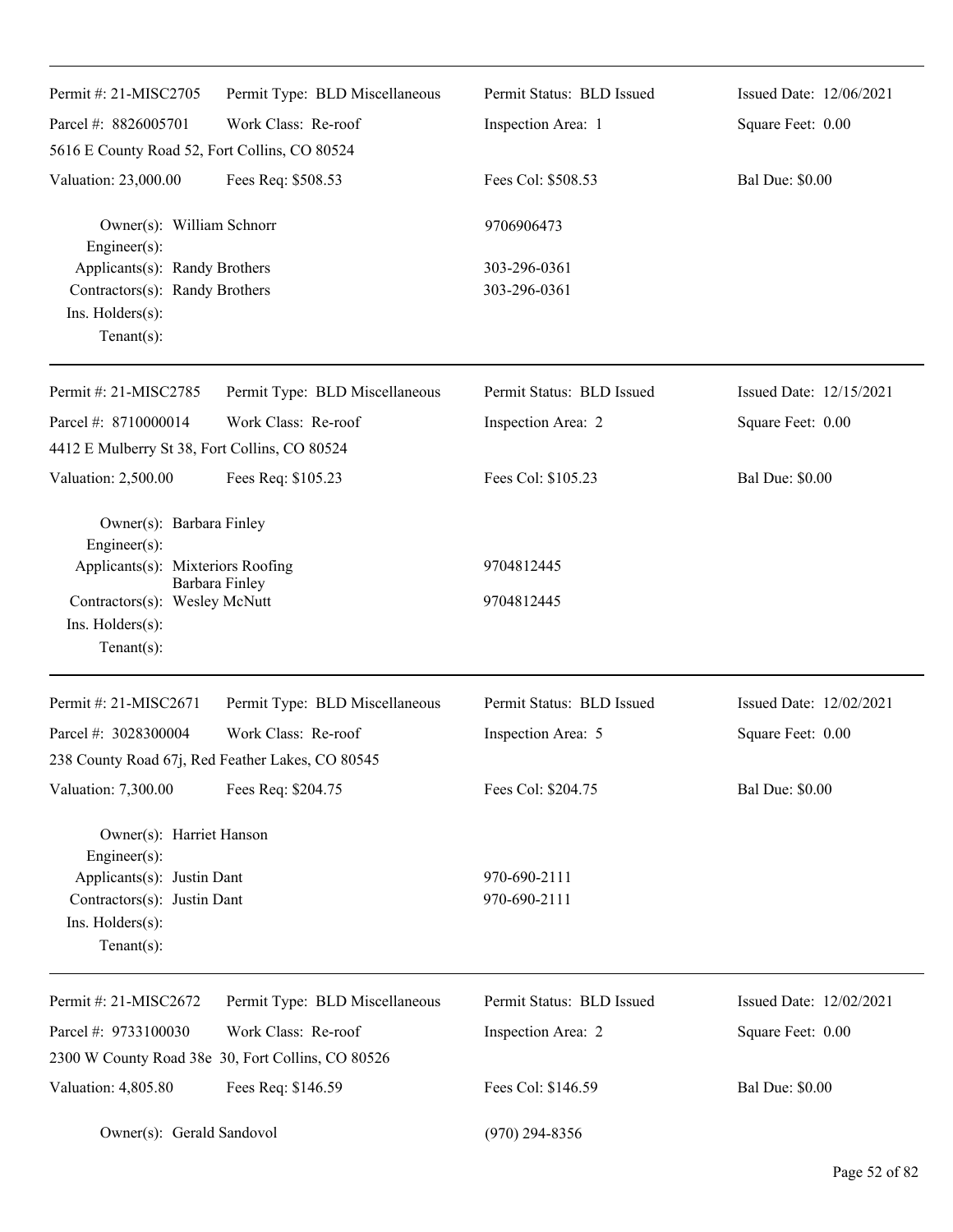Engineer(s): Applicants(s): Ryan Burke 7203609316 Contractors(s): Ryan Burke 7203609316 Ins. Holders(s): Tenant(s):

| Permit #: 21-MISC2835                       | Permit Type: BLD Miscellaneous | Permit Status: BLD Issued | Issued Date: 12/28/2021 |
|---------------------------------------------|--------------------------------|---------------------------|-------------------------|
| Parcel #: 8935305003                        | Work Class: Re-roof            | Inspection Area: 1        | Square Feet: 0.00       |
| 7888 Iris Hill Ln, Wellington, CO 80549     |                                |                           |                         |
| Valuation: 21,500.00                        | Fees Req: \$486.47             | Fees Col: \$486.47        | <b>Bal Due: \$0.00</b>  |
| Owner(s): Douglas Andersen<br>Engineer(s):  |                                | $(970)$ 222-7175          |                         |
| Applicants(s): Justin Dant                  |                                | 970-690-2111              |                         |
| Contractors(s): Justin Dant                 |                                | 970-690-2111              |                         |
| Ins. Holders(s):                            |                                |                           |                         |
| $Tenant(s)$ :                               |                                |                           |                         |
| Permit #: 21-MISC2695                       | Permit Type: BLD Miscellaneous | Permit Status: BLD Issued | Issued Date: 12/07/2021 |
| Parcel #: 2521100013                        | Work Class: Re-roof            | Inspection Area: 4        | Square Feet: 0.00       |
| 18 Loveland Heights Ln, Drake, CO 80515     |                                |                           |                         |
| Valuation: 15,000.00                        | Fees Req: \$348.02             | Fees Col: \$348.02        | <b>Bal Due: \$0.00</b>  |
| Owner(s): Emily Winsauer<br>Engineer(s):    |                                | 9659368247                |                         |
| Applicants(s): Monica Hoffmann              |                                | 720-536-5585              |                         |
| Contractors(s): Monica Hoffmann             |                                | 720-536-5585              |                         |
| Ins. Holders(s):                            |                                |                           |                         |
| $Tenant(s)$ :                               |                                |                           |                         |
| Permit #: 21-MISC2682                       | Permit Type: BLD Miscellaneous | Permit Status: BLD Issued | Issued Date: 12/02/2021 |
| Parcel #: 1407000031                        | Work Class: Re-roof            | Inspection Area: 4        | Square Feet: 0.00       |
| 4333 Hell Canyon Rd, Estes Park, CO 80517   |                                |                           |                         |
| Valuation: 40,000.00                        | Fees Req: \$780.77             | Fees Col: \$780.77        | <b>Bal Due: \$0.00</b>  |
| Owner(s): Jeremy Phillips                   |                                |                           |                         |
| Engineer(s):<br>Applicants(s): Erika Girard |                                | 2142073999                |                         |
| Contractors(s): Erika Girard                |                                | 2142073999                |                         |
| Ins. Holders(s):                            |                                |                           |                         |
| Tenant $(s)$ :                              |                                |                           |                         |
| Permit #: 21-MISC2757                       | Permit Type: BLD Miscellaneous | Permit Status: BLD Issued | Issued Date: 12/13/2021 |
| Parcel #: 0423000006                        | Work Class: Re-roof            | Inspection Area: 3        | Square Feet: 0.00       |
|                                             |                                |                           |                         |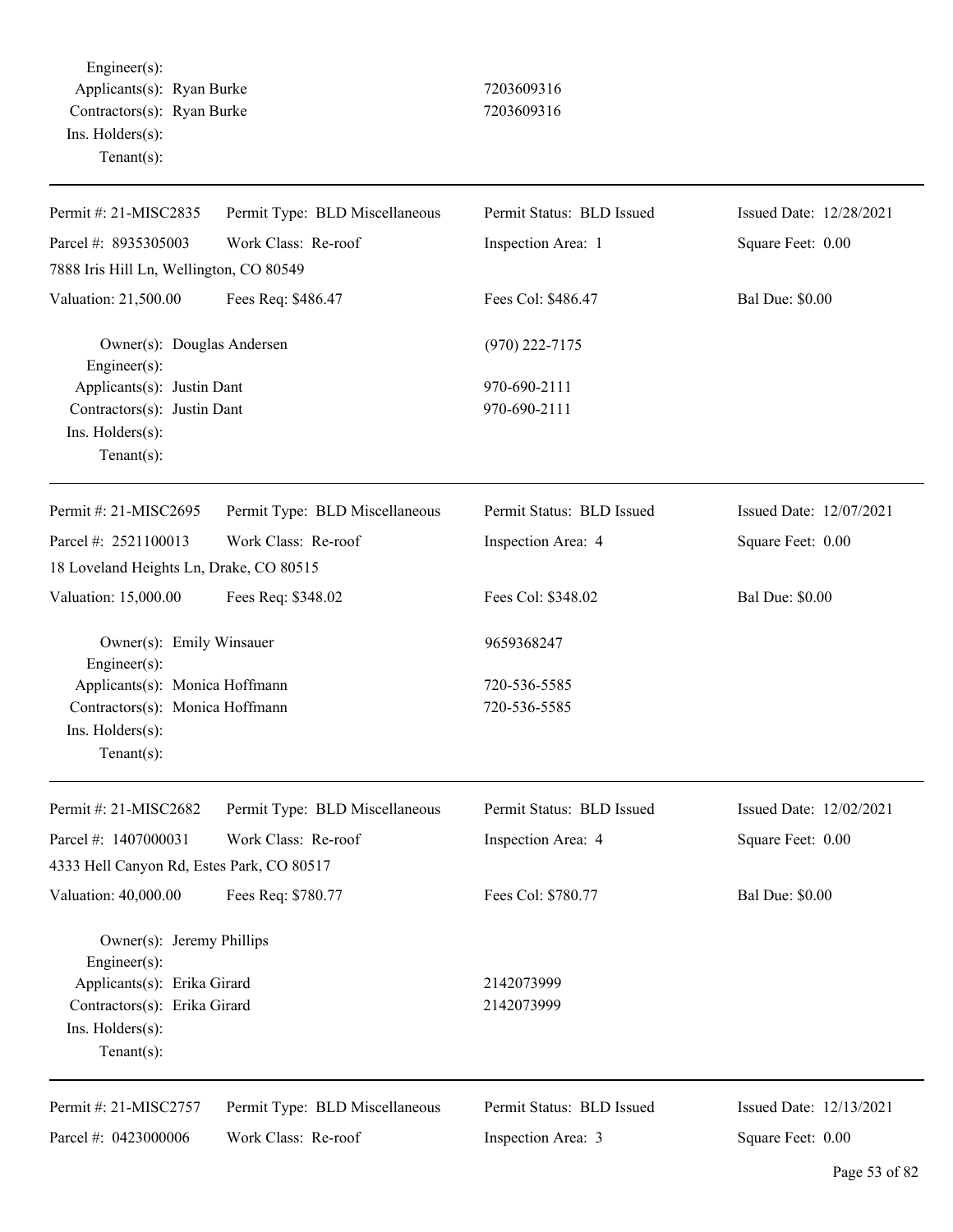603 S County Road 27e, Berthoud, CO 80513 Valuation: 49,905.00 Fees Req: \$935.14 Fees Col: \$935.14 Bal Due: \$0.00 Owner(s): Robin Klover 7202014727 Engineer(s): Applicants(s): Craig Schultz 9702863014 Contractors(s): Craig Schultz 9702863014 Ins. Holders(s): Tenant(s): Permit #: 21-MISC2750 Permit Type: BLD Miscellaneous Permit Status: BLD Issued Issued Date: 12/10/2021

Parcel #: 1432109090 Work Class: Re-roof Inspection Area: 4 Square Feet: 0.00 119 Apache, Lyons, CO 80540 Valuation: 14,523.00 Fees Req: \$346.11 Fees Col: \$346.11 Bal Due: \$0.00 Owner(s): Ryan Sievers (720) 217-9621 Engineer(s): Applicants(s): William Goldsberry Jr 970-593-3080 Contractors(s): William Goldsberry Jr 970-593-3080 Ins. Holders(s): Tenant(s): Permit #: 21-MISC2673 Parcel #: 9911000036 Permit Type: BLD Miscellaneous Work Class: Re-roof Permit Status: BLD Issued Inspection Area: 1 Issued Date: 12/02/2021 Square Feet: 0.00 12315 N County Road 15, Wellington, CO 80549 Valuation: 30,000.00 Fees Req: \$626.03 Fees Col: \$626.03 Bal Due: \$0.00 Owner(s): John Anders Engineer(s): Applicants(s): Clint Camp 7208388341 Contractors(s): Clint Camp 7208388341 Ins. Holders(s): Tenant(s): Permit #: 21-MISC2737 Parcel #: 1433300012 Permit Type: BLD Miscellaneous Work Class: Re-roof Permit Status: BLD LOC Inspection Area: 4 Issued Date: 12/09/2021 Square Feet: 0.00 83 Deer Hollow Ct, Lyons, CO 80540 Valuation: 6,600.00 Fees Req: \$185.90 Fees Col: \$185.90 Bal Due: \$0.00 Owner(s): Serena Jura (941) 705-5417

Engineer(s): Applicants(s): Anchor Roofing LLC 9706926037 Contractors(s): Jeramiah Larsen 9706660321 Ins. Holders(s):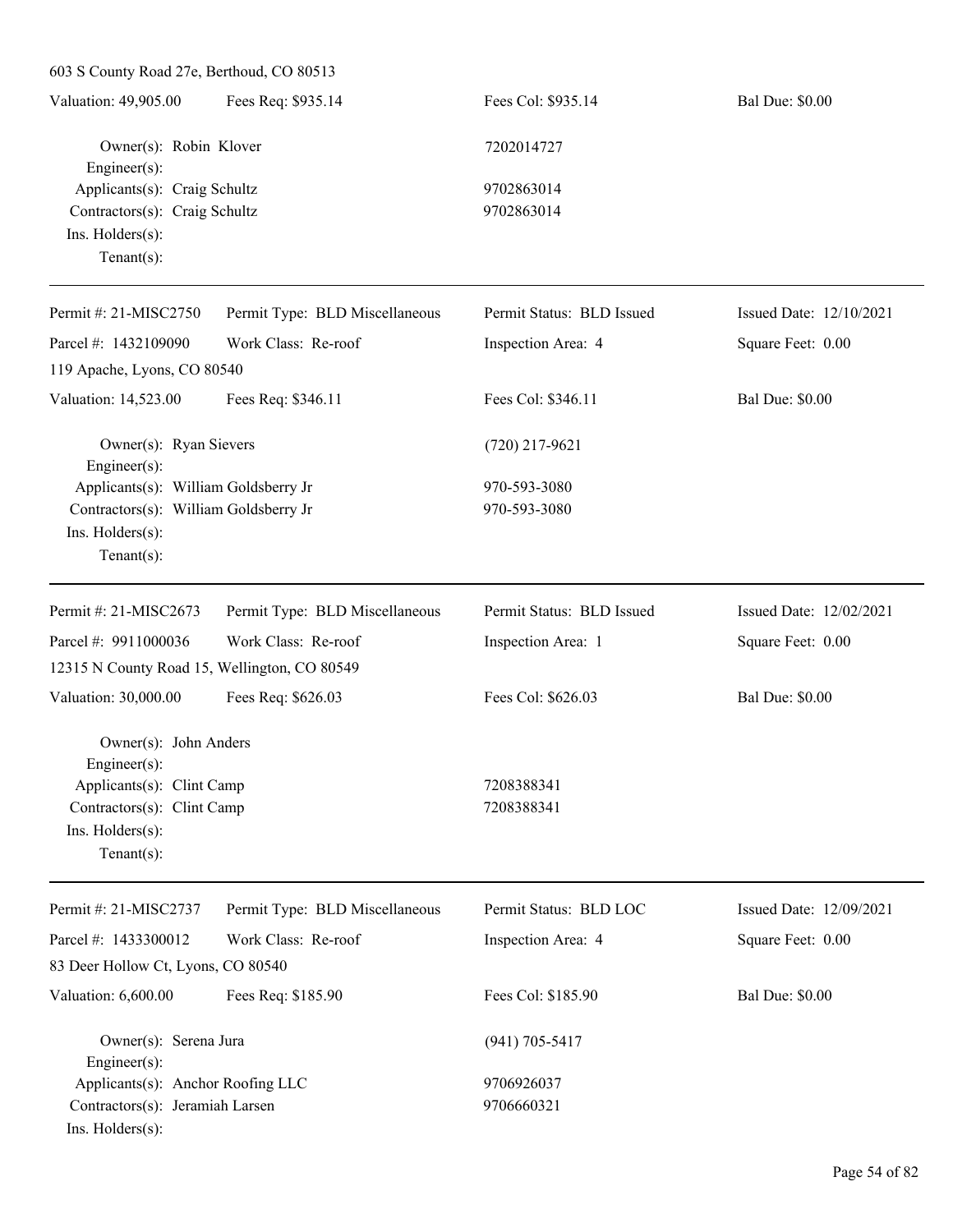| Permit #: 21-MISC2844                                             | Permit Type: BLD Miscellaneous                          | Permit Status: BLD Issued    | Issued Date: 12/30/2021 |
|-------------------------------------------------------------------|---------------------------------------------------------|------------------------------|-------------------------|
| Parcel #: 0401000033                                              | Work Class: Re-roof                                     | Inspection Area: 3           | Square Feet: 0.00       |
| 7519 W County Road 12, Loveland, CO 80537                         |                                                         |                              |                         |
| Valuation: 7,582.00                                               | Fees Req: \$205.89                                      | Fees Col: \$205.89           | <b>Bal Due: \$0.00</b>  |
| Owner(s): Kira Heartsong<br>Engineer(s):                          |                                                         |                              |                         |
| Contractors(s): Sam Williams<br>Ins. Holders(s):<br>$Tenant(s)$ : | Applicants(s): Lion Home Service dba Denali Roofing LLC | 970-660-4417<br>9706604417   |                         |
| Permit #: 21-MISC2676                                             | Permit Type: BLD Miscellaneous                          | Permit Status: BLD Issued    | Issued Date: 12/09/2021 |
| Parcel #: 1503200007                                              | Work Class: Re-roof                                     | Inspection Area: 4           | Square Feet: 0.00       |
| 1601 W Highway 34 A, Drake, CO 80515                              |                                                         |                              |                         |
| Valuation: 1,600.00                                               | Fees Req: \$71.80                                       | Fees Col: \$71.80            | <b>Bal Due: \$0.00</b>  |
| Owner(s): Jen McMillan<br>Engineer(s):                            |                                                         | $(562) 682 - 1681$           |                         |
| Contractors(s): Darcey Gunn<br>Ins. Holders(s):<br>$Tenant(s)$ :  | Applicants(s): 5 Star Roofing Home Improvement          | 970-663-0110<br>970-663-0110 |                         |
| Permit #: 21-MISC2820                                             | Permit Type: BLD Miscellaneous                          | Permit Status: BLD Issued    | Issued Date: 12/22/2021 |
| Parcel #: 8622325009                                              | Work Class: Re-roof                                     | Inspection Area: 2           | Square Feet: 0.00       |
| 8505 Audubon Ct, Fort Collins, CO 80528                           |                                                         |                              |                         |
| Valuation: 6,000.00                                               | Fees Req: \$167.43                                      | Fees Col: \$167.43           | <b>Bal Due: \$0.00</b>  |
| Owner(s): Billie Riedel<br>Engineer(s):                           |                                                         | $(970)$ 402-2711             |                         |
| Applicants(s): Jessica Judd                                       |                                                         | 3177101727                   |                         |
| Contractors(s): Jessica Judd                                      |                                                         | 3177101727                   |                         |
| Ins. Holders(s):<br>Tenant $(s)$ :                                |                                                         |                              |                         |
| Permit #: 21-MISC2810                                             | Permit Type: BLD Miscellaneous                          | Permit Status: BLD Issued    | Issued Date: 12/21/2021 |
| Parcel #: 1715105702                                              | Work Class: Re-roof                                     | Inspection Area: 6           | Square Feet: 0.00       |
| 350 Stove Prairie Rd, Bellvue, CO 80512                           |                                                         |                              |                         |
| Valuation: 9,399.00                                               | Fees Req: \$245.30                                      | Fees Col: \$245.30           | <b>Bal Due: \$0.00</b>  |

Tenant(s):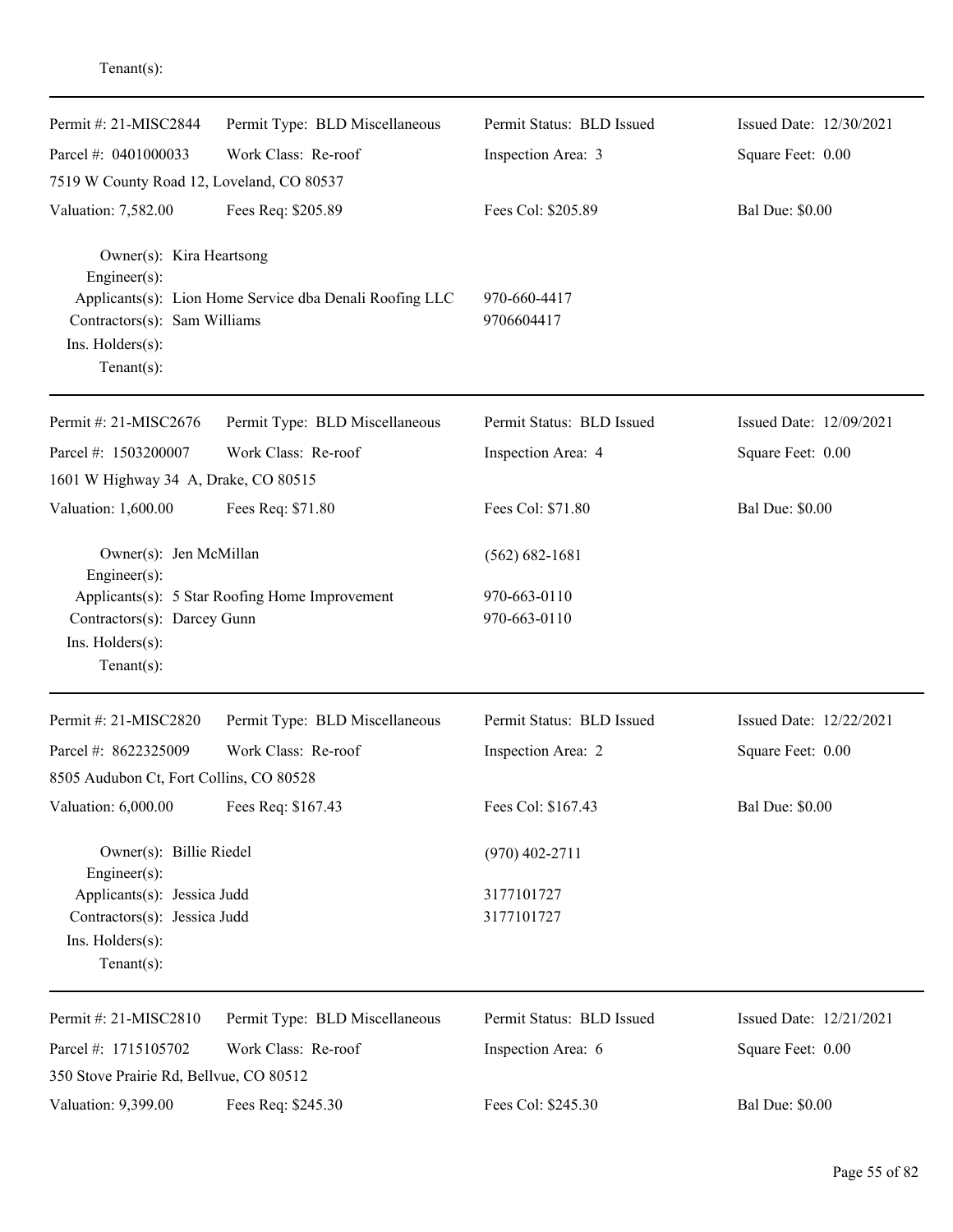Owner(s): Jill Smith 9704204327 Engineer(s): Applicants(s): William Goldsberry Jr 970-593-3080 Contractors(s): William Goldsberry Jr 970-593-3080 Ins. Holders(s): Tenant(s):

| Permit #: 21-MISC2791                               | Permit Type: BLD Miscellaneous | Permit Status: BLD Issued    | Issued Date: 12/17/2021 |
|-----------------------------------------------------|--------------------------------|------------------------------|-------------------------|
| Parcel #: 9733118011                                | Work Class: Re-roof            | Inspection Area: 2           | Square Feet: 0.00       |
| 3720 Platte Dr, Fort Collins, CO 80526              |                                |                              |                         |
| Valuation: 8,199.00                                 | Fees Req: \$224.44             | Fees Col: \$224.44           | <b>Bal Due: \$0.00</b>  |
| Owner(s): Anthony Gosch<br>Engineer(s):             |                                | $(303) 668 - 2949$           |                         |
| Applicants(s): Larry Wilson                         |                                | 970-663-9600                 |                         |
| Contractors(s): Larry Wilson                        | Armor Roofing                  | 970-663-9600<br>970-663-9600 |                         |
| Ins. Holders(s):                                    |                                |                              |                         |
| Tenant $(s)$ :                                      |                                |                              |                         |
| Permit #: 21-MISC2751                               | Permit Type: BLD Miscellaneous | Permit Status: BLD Issued    | Issued Date: 12/10/2021 |
| Parcel #: 8715000005                                | Work Class: Re-roof            | Inspection Area: 2           | Square Feet: 0.00       |
| 875 Sunchase Dr, Fort Collins, CO 80524             |                                |                              |                         |
| Valuation: 10,950.00                                | Fees Req: \$267.56             | Fees Col: \$267.56           | <b>Bal Due: \$0.00</b>  |
| Owner(s): Karen Brown                               |                                | $(970)$ 443-9540             |                         |
| $Engineering(s)$ :<br>Applicants(s): Robert Gazaway |                                | 970-324-9895                 |                         |
| Contractors(s): Robert Gazaway                      |                                | 970-324-9895                 |                         |
| Ins. Holders(s):                                    |                                |                              |                         |
| Tenant $(s)$ :                                      |                                |                              |                         |
| Permit #: 21-MISC2696                               | Permit Type: BLD Miscellaneous | Permit Status: BLD LOC       | Issued Date: 12/06/2021 |
| Parcel #: 9520408011                                | Work Class: Re-roof            | Inspection Area: 3           | Square Feet: 0.00       |
| 1029 Elbert Ave, Loveland, CO 80537                 |                                |                              |                         |
| Valuation: 14,900.00                                | Fees Req: \$347.62             | Fees Col: \$347.62           | <b>Bal Due: \$0.00</b>  |
| Owner(s): Brenda Pease<br>Engineer(s):              |                                | 9706674585                   |                         |
| Applicants(s): Stevan Adjemian                      |                                | 7207357663                   |                         |
| Contractors(s): Stevan Adjemian                     |                                | 7207357663                   |                         |
| Ins. Holders(s):                                    |                                |                              |                         |
| Tenant $(s)$ :                                      |                                |                              |                         |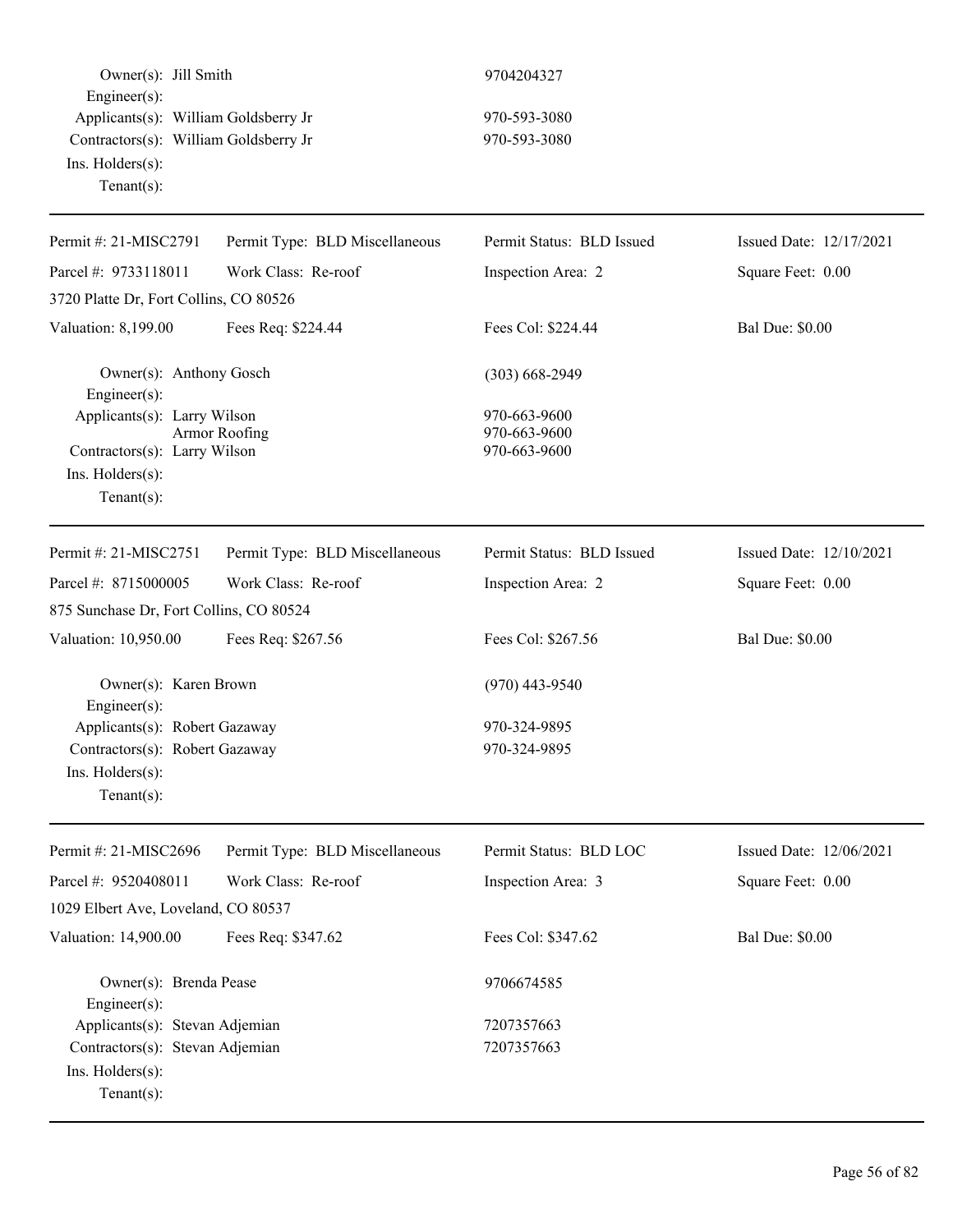| Permit #: 21-MISC2698                                                                             | Permit Type: BLD Miscellaneous    | Permit Status: BLD LOC    | Issued Date: 12/06/2021 |
|---------------------------------------------------------------------------------------------------|-----------------------------------|---------------------------|-------------------------|
| Parcel #: 9517100027                                                                              | Work Class: Re-roof               | Inspection Area: 3        | Square Feet: 0.00       |
| 1212 Butte Rd #28, Loveland, CO 80537                                                             |                                   |                           |                         |
| Valuation: 4,298.50                                                                               | Fees Req: \$144.56                | Fees Col: \$144.56        | <b>Bal Due: \$0.00</b>  |
| Owner(s): William Fuller<br>$Engineering(s)$ :<br>Applicants(s): Bob Behrends                     |                                   | 970-395-0406              |                         |
| Contractors(s): Bob Behrends<br>Ins. Holders(s):<br>Tenant $(s)$ :                                |                                   | 970-395-0406              |                         |
| Permit #: 21-MISC2729                                                                             | Permit Type: BLD Miscellaneous    | Permit Status: BLD Issued | Issued Date: 12/09/2021 |
| Parcel #: 8717100021<br>722 S Summit View Dr, Fort Collins, CO 80524                              | Work Class: Re-roof               | Inspection Area: 2        | Square Feet: 0.00       |
| Valuation: 25,143.25                                                                              | Fees Req: \$560.71                | Fees Col: \$560.71        | <b>Bal Due: \$0.00</b>  |
| Owner(s): Michelle St Peters<br>$Engineering(s)$ :                                                |                                   | 307-421-8908              |                         |
| Applicants(s): Courtney Stoffel                                                                   |                                   | 970-888-1699              |                         |
| Contractors(s): Courtney Stoffel                                                                  |                                   | 970-888-1699              |                         |
| Ins. Holders(s):<br>Tenant $(s)$ :                                                                |                                   |                           |                         |
| Permit #: 21-MISC2674                                                                             | Permit Type: BLD Miscellaneous    | Permit Status: BLD Issued | Issued Date: 12/06/2021 |
| Parcel #: 2119000017                                                                              | Work Class: Re-roof               | Inspection Area: 6        | Square Feet: 0.00       |
| 912 Pine Ridge Trl, Livermore, CO 80536                                                           |                                   |                           |                         |
| Valuation: 20,385.00 Fees Req: \$465.94                                                           |                                   | Fees Col: \$465.94        | <b>Bal Due: \$0.00</b>  |
| Owner(s): Kenneth Cope<br>$Engineering(s)$ :                                                      |                                   | 9725673015                |                         |
| Applicants(s): John Ruffoni<br>Contractors(s): John Ruffoni<br>Ins. Holders(s):<br>Tenant $(s)$ : |                                   | 3077455512<br>3077455512  |                         |
| Permit #: 21-MISC2784                                                                             | Permit Type: BLD Miscellaneous    | Permit Status: BLD Issued | Issued Date: 12/27/2021 |
| Parcel #: 9022300001                                                                              | Work Class: Solid Fuel Appliances | Inspection Area: 1        | Square Feet: 0.00       |
| 1630 W County Road 78, Wellington, CO 80549                                                       |                                   |                           |                         |
| Valuation: 300.00                                                                                 | Fees Req: \$107.86                | Fees Col: \$107.86        | <b>Bal Due: \$0.00</b>  |
| Owner(s): Mark Dubois<br>$Engineering(s)$ :                                                       |                                   | 9706316657                |                         |
| Applicants(s): Mark Dubois                                                                        |                                   | 9706316657                |                         |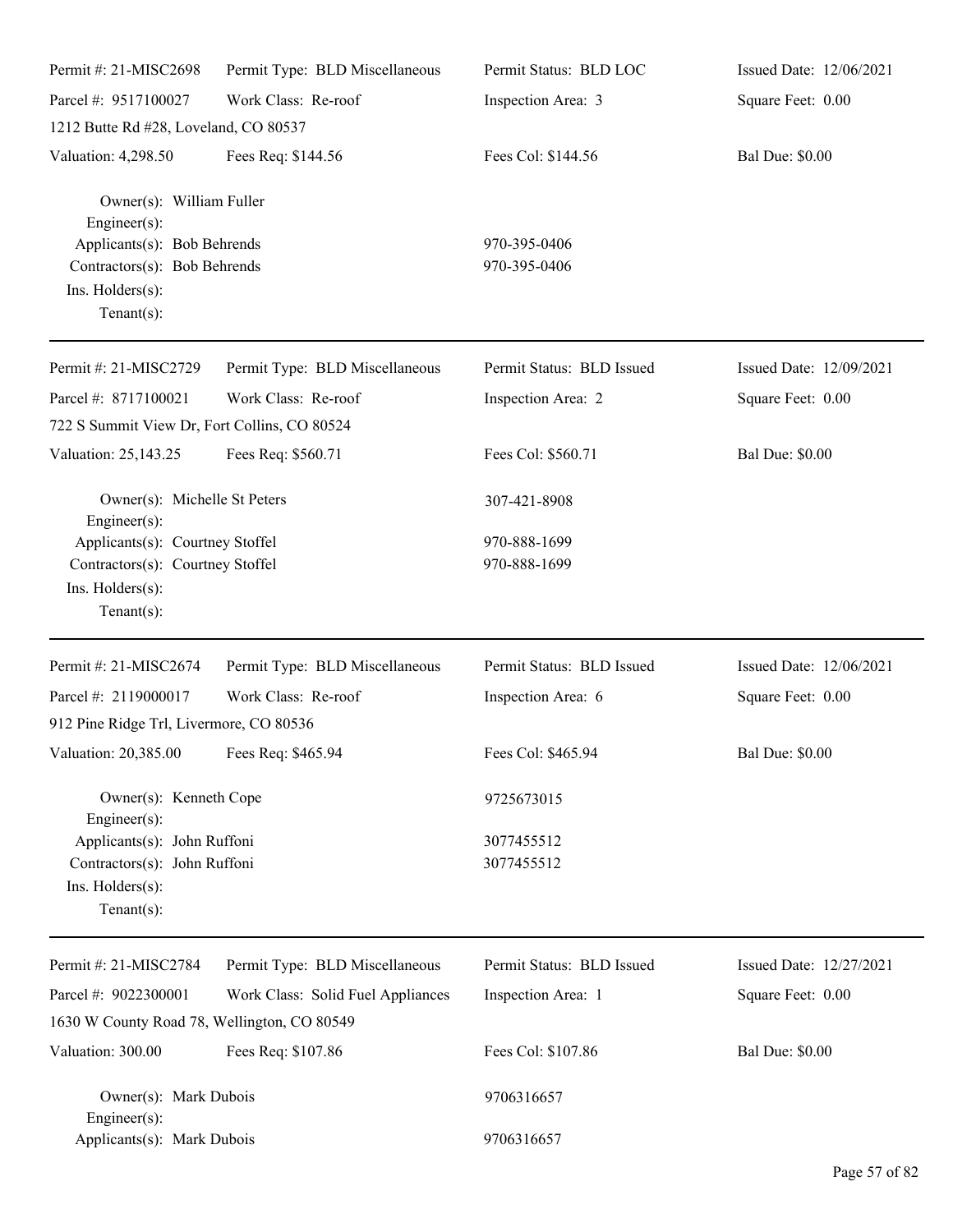Contractors(s): Ins. Holders(s): Tenant(s):

| Permit #: 21-RES0747                                                                                                                                                        | Permit Type: BLD Residential                | Permit Status: BLD Issued                                          | Issued Date: 12/07/2021 |
|-----------------------------------------------------------------------------------------------------------------------------------------------------------------------------|---------------------------------------------|--------------------------------------------------------------------|-------------------------|
| Parcel #: 1435105009                                                                                                                                                        | Work Class: Addition                        | Inspection Area: 4                                                 | Square Feet: 517.00     |
| 872 Spring Gulch Dr, Lyons, CO 80540                                                                                                                                        |                                             |                                                                    |                         |
| Valuation: 29,954.00                                                                                                                                                        | Fees Req: \$1,048.26                        | Fees Col: \$1,048.26                                               | <b>Bal Due: \$0.00</b>  |
| Owner(s): Michelle Slaughter<br>Engineer(s): Daniel Lemier<br>Contractors(s): John Farmwald<br>Ins. Holders(s):<br>Tenant $(s)$ :                                           | Applicants(s): All County Construction Corp | 303-823-8426<br>7204409450<br>7205970768<br>7205970768             |                         |
| Permit #: 21-RES0651                                                                                                                                                        | Permit Type: BLD Residential                | Permit Status: BLD Issued                                          | Issued Date: 12/08/2021 |
| Parcel #: 3527400002                                                                                                                                                        | Work Class: Addition                        | Inspection Area: 4                                                 | Square Feet: 2,379.00   |
| 560 Larkspur Rd, Estes Park, CO 80517                                                                                                                                       |                                             |                                                                    |                         |
| Valuation: 450,000.00                                                                                                                                                       | Fees Req: \$7,127.69                        | Fees Col: \$7,127.69                                               | <b>Bal Due: \$0.00</b>  |
| Owner(s): Robert Viere<br>Jane Viere<br>Engineer(s): Frank Roberts<br>Applicants(s): Daniel Wiedow<br>Contractors(s): Michael Aldrich<br>Ins. Holders(s):<br>Tenant $(s)$ : |                                             | 2145341724<br>2145341724<br>3039317362<br>3035514514<br>9704814341 |                         |
| Permit #: 21-RES0480                                                                                                                                                        | Permit Type: BLD Residential                | Permit Status: BLD Issued                                          | Issued Date: 12/06/2021 |
| Parcel #: 2915106063                                                                                                                                                        | Work Class: Addition                        | Inspection Area: 5                                                 | Square Feet: 2,016.00   |
| 296 Manhead Meadow Ct, Livermore, CO 80536                                                                                                                                  |                                             |                                                                    |                         |
| Valuation: 57,687.84                                                                                                                                                        | Fees Req: \$1,596.27                        | Fees Col: \$1,596.27                                               | <b>Bal Due: \$0.00</b>  |
| Owner(s): Terry Wadsworth<br>Engineer $(s)$ :                                                                                                                               |                                             | 9703810590                                                         |                         |
| Applicants(s): Terry Wadsworth<br>Contractors(s):<br>Ins. Holders(s):<br>Tenant $(s)$ :                                                                                     |                                             | 9703810590                                                         |                         |
| Permit #: 21-RES0772                                                                                                                                                        | Permit Type: BLD Residential                | Permit Status: BLD Issued                                          | Issued Date: 12/29/2021 |
| Parcel #: 0508100048                                                                                                                                                        | Work Class: Addition                        | Inspection Area: 4                                                 | Square Feet: 330.00     |
| 87 Jasper Lake Rd, Loveland, CO 80537                                                                                                                                       |                                             |                                                                    |                         |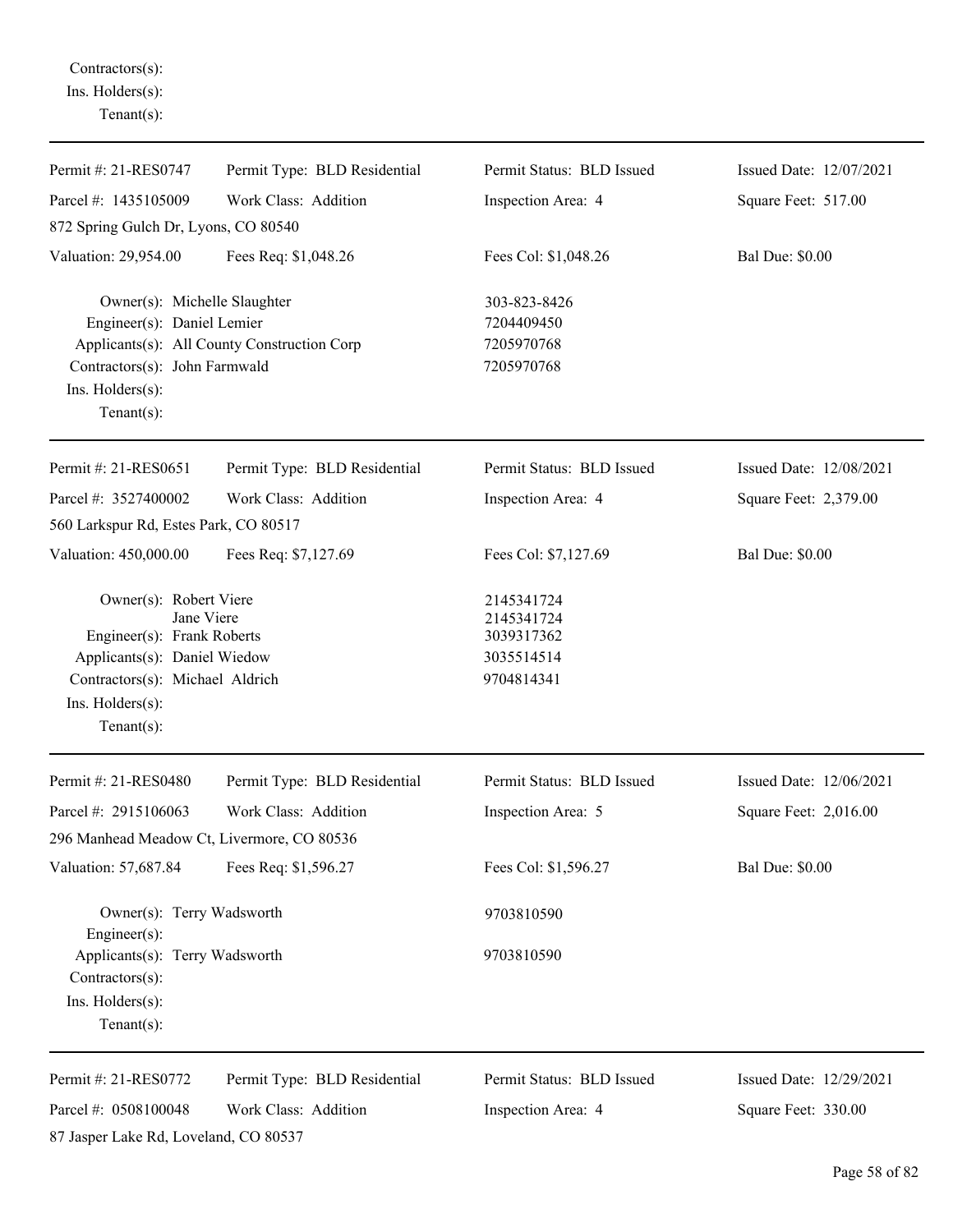| Valuation: 30,000.00                                                                                                                                                | Fees Req: \$1,048.43                                                                                  | Fees Col: \$1,048.43                                                   | <b>Bal Due: \$0.00</b>  |
|---------------------------------------------------------------------------------------------------------------------------------------------------------------------|-------------------------------------------------------------------------------------------------------|------------------------------------------------------------------------|-------------------------|
| Engineer(s): Christopher Schabron<br>Contractors(s): Richard Splittgerber<br>Ins. $H$ olders $(s)$ :<br>Tenant $(s)$ :                                              | Owner(s): * Blackpowder Family Trust<br>Mark Benjamin<br>Applicants(s): Splittgerber Construction Inc | 970-870-3650<br>3077605661<br>970-472-2394<br>9702141367<br>9702184999 |                         |
| Permit #: 21-RES0742                                                                                                                                                | Permit Type: BLD Residential                                                                          | Permit Status: BLD Issued                                              | Issued Date: 12/15/2021 |
| Parcel #: 9836123007                                                                                                                                                | Work Class: Addition                                                                                  | Inspection Area: 1                                                     | Square Feet: 602.00     |
| 2617 Ridgecrest Rd, Fort Collins, CO 80524                                                                                                                          |                                                                                                       |                                                                        |                         |
| Valuation: 183,000.00                                                                                                                                               | Fees Req: \$3,523.20                                                                                  | Fees Col: \$3,523.20                                                   | <b>Bal Due: \$0.00</b>  |
| Owner(s): Adam Jaskowiak<br>Engineer(s): Eric Richards<br>Applicants(s): Cameron Williams<br>Contractors(s): Cameron Williams<br>Ins. Holders(s):<br>Tenant $(s)$ : |                                                                                                       | 952-465-8694<br>970-568-3355<br>3038709598<br>3038709598               |                         |
| Permit #: 21-RES0721                                                                                                                                                | Permit Type: BLD Residential                                                                          | Permit Status: BLD Issued                                              | Issued Date: 12/21/2021 |
| Parcel #: 9928005701                                                                                                                                                | Work Class: Addition                                                                                  | Inspection Area: 1                                                     | Square Feet: 778.00     |
| 8805 N County Road 19, Fort Collins, CO 80524                                                                                                                       |                                                                                                       |                                                                        |                         |
| Valuation: 365,000.00                                                                                                                                               | Fees Req: \$5,845.21                                                                                  | Fees Col: \$5,845.21                                                   | <b>Bal Due: \$0.00</b>  |
| Owner(s): Margaret Rupley<br>Engineer $(s)$ :<br>Applicants(s): Brett Barrow<br>Contractors(s): Brett Barrow<br>Ins. Holders(s):<br>Tenant $(s)$ :                  | Joseph Rupley                                                                                         | 9702142862<br>9702142862                                               |                         |
|                                                                                                                                                                     |                                                                                                       |                                                                        |                         |
| Permit #: 21-RES0631                                                                                                                                                | Permit Type: BLD Residential                                                                          | Permit Status: BLD Issued                                              | Issued Date: 12/27/2021 |
| Parcel #: 9536407002                                                                                                                                                | Work Class: Addition                                                                                  | Inspection Area: 3                                                     | Square Feet: 1,173.00   |
| 3805 Surrey Ridge Dr, Loveland, CO 80537                                                                                                                            |                                                                                                       |                                                                        |                         |
| Valuation: 80,000.00                                                                                                                                                | Fees Req: \$2,056.47                                                                                  | Fees Col: \$2,056.47                                                   | <b>Bal Due: \$0.00</b>  |
| Owner(s): Thomas Zuvlis<br>Engineer(s): Jason Baker<br>Applicants(s): Greg Gerrard<br>Contractors(s): Greg Gerrard<br>Ins. Holders(s):                              | Shirley Zuvlis                                                                                        | 9702140874<br>9702140874<br>9702781909<br>9702143574<br>9702143574     |                         |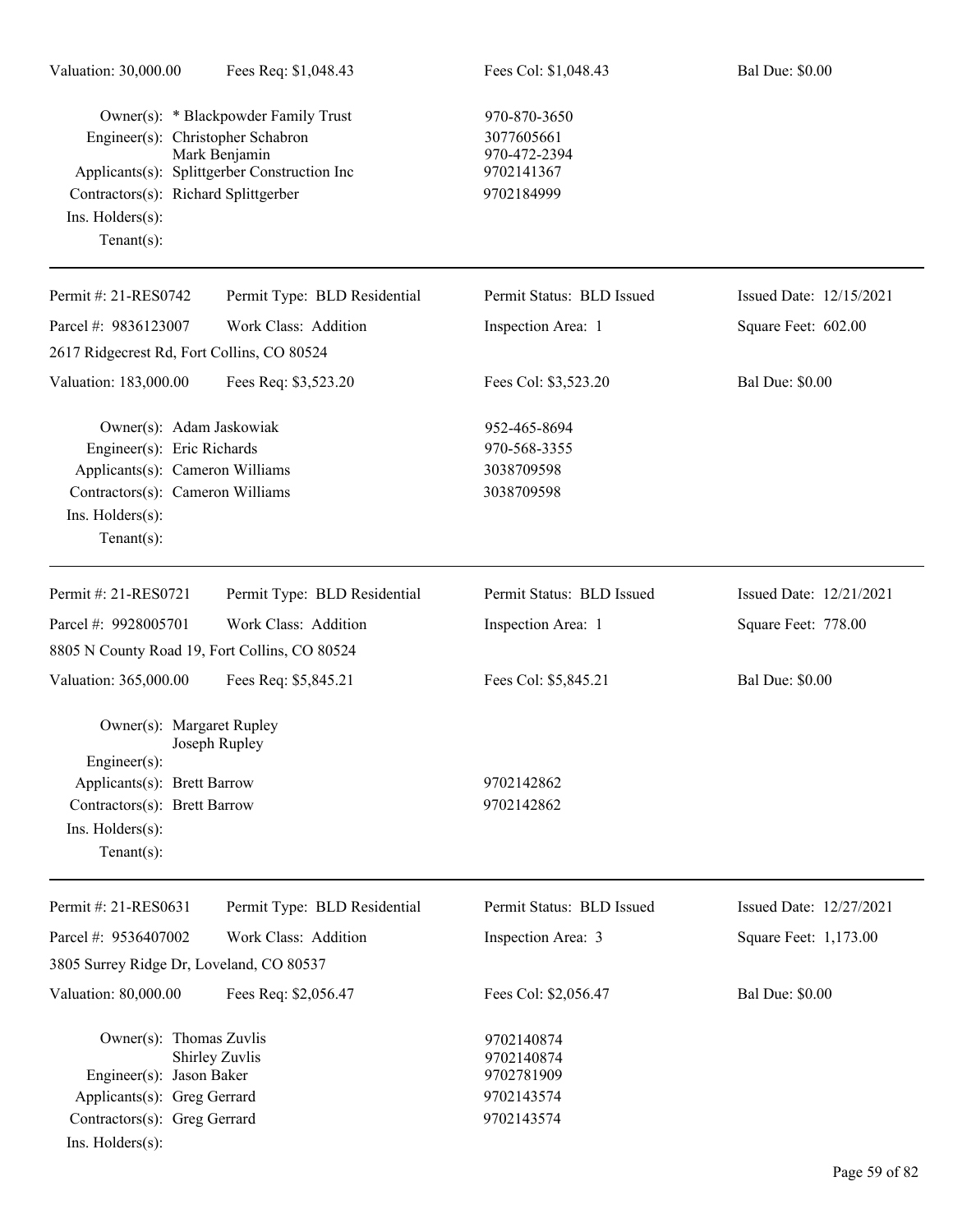| Permit #: 21-RES0691                                                                                                                                                | Permit Type: BLD Residential | Permit Status: BLD Issued                                                | Issued Date: 12/15/2021 |
|---------------------------------------------------------------------------------------------------------------------------------------------------------------------|------------------------------|--------------------------------------------------------------------------|-------------------------|
| Parcel #: 3030408001                                                                                                                                                | Work Class: Addition         | Inspection Area: 5                                                       | Square Feet: 320.00     |
| 119 Charity Dr, Red Feather Lakes, CO 80545                                                                                                                         |                              |                                                                          |                         |
| Valuation: 113,191.05                                                                                                                                               | Fees Req: \$2,609.03         | Fees Col: \$2,609.03                                                     | <b>Bal Due: \$0.00</b>  |
| Owner(s): Robert Reichelderfer<br>Engineer(s): Sheri Nichols<br>Applicants(s): Eugene Martin<br>Contractors(s): Eugene Martin<br>Ins. Holders(s):<br>Tenant $(s)$ : |                              | 9706905056<br>7204080119116<br>2529826640<br>2529826640                  |                         |
| Permit #: 21-RES0560                                                                                                                                                | Permit Type: BLD Residential | Permit Status: BLD Issued                                                | Issued Date: 12/08/2021 |
| Parcel #: 9823308002                                                                                                                                                | Work Class: Addition         | Inspection Area: 1                                                       | Square Feet: 1,770.00   |
| 3809 Starlite Dr, Fort Collins, CO 80524                                                                                                                            |                              |                                                                          |                         |
| Valuation: 100,000.00                                                                                                                                               | Fees Req: \$2,303.56         | Fees Col: \$2,303.56                                                     | <b>Bal Due: \$0.00</b>  |
| Owner(s): Lindsay Stetina<br>Engineer(s): Wendy Dworak<br>Applicants(s): Lindsay Stetina<br>Contractors(s):<br>Ins. Holders(s):<br>Tenant $(s)$ :                   |                              | 9702663225<br>970-372-1140<br>9702663225                                 |                         |
| Permit #: 21-RES0614                                                                                                                                                | Permit Type: BLD Residential | Permit Status: BLD Issued                                                | Issued Date: 12/15/2021 |
| Parcel #: 9506300008                                                                                                                                                | Work Class: Addition         | Inspection Area: 2                                                       | Square Feet: 781.00     |
| 3312 Glade Rd, Loveland, CO 80538                                                                                                                                   |                              |                                                                          |                         |
| Valuation: 60,000.00                                                                                                                                                | Fees Req: \$1,751.54         | Fees Col: \$1,751.54                                                     | <b>Bal Due: \$0.00</b>  |
| Owner(s): Curt Roberts<br>Engineer(s): Joseph Bastian<br>Applicants(s): Kevin Binder<br>Contractors(s): Kevin Binder<br>Ins. Holders(s):<br>Tenant $(s)$ :          | Kristina Roberts             | 8148831267<br>8148831267<br>970-631-7225<br>970-663-6362<br>970-663-6362 |                         |
| Permit #: 21-RES0763                                                                                                                                                | Permit Type: BLD Residential | Permit Status: BLD Issued                                                | Issued Date: 12/07/2021 |
| Parcel #: 8710414014                                                                                                                                                | Work Class: Addition         | Inspection Area: 2                                                       | Square Feet: 354.00     |
| 347 Camino Del Mundo, Fort Collins, CO 80524                                                                                                                        |                              |                                                                          |                         |
| Valuation: 13,509.00                                                                                                                                                | Fees Req: \$531.35           | Fees Col: \$531.35                                                       | <b>Bal Due: \$0.00</b>  |
|                                                                                                                                                                     |                              |                                                                          |                         |

Tenant(s):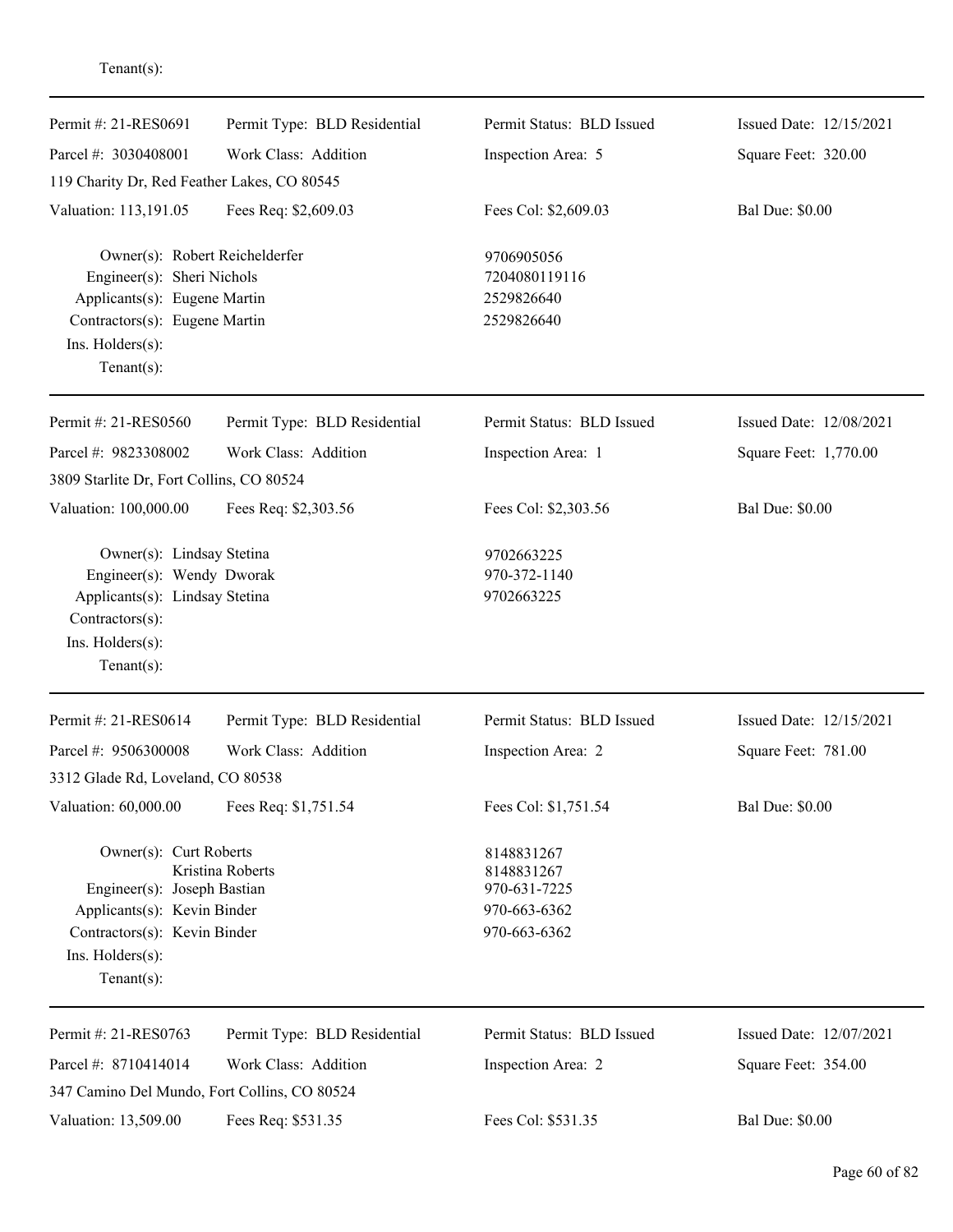| Owner(s): Gil Thomas<br>Engineer(s):                                                                                                                     |                              | 9702152912                                                           |                         |
|----------------------------------------------------------------------------------------------------------------------------------------------------------|------------------------------|----------------------------------------------------------------------|-------------------------|
| Applicants(s): TNT LLC<br>Tad Bjorlie<br>Contractors(s):<br>Ins. Holders(s):<br>$Tenant(s)$ :                                                            |                              | 970-217-1530<br>970-663-2868                                         |                         |
| Permit #: 21-RES0769                                                                                                                                     | Permit Type: BLD Residential | Permit Status: BLD Issued                                            | Issued Date: 12/14/2021 |
| Parcel #: 8621105005                                                                                                                                     | Work Class: Addition         | Inspection Area: 2                                                   | Square Feet: 384.00     |
| 7925 Eagle Ranch Rd, Fort Collins, CO 80528                                                                                                              |                              |                                                                      |                         |
| Valuation: 60,000.00                                                                                                                                     | Fees Req: \$1,671.61         | Fees Col: \$1,671.61                                                 | <b>Bal Due: \$0.00</b>  |
| Owner(s): Shawn Mills<br>Engineer(s):                                                                                                                    |                              | 9703477822                                                           |                         |
| Applicants(s): Bill Fraser<br>Contractors(s): Bill Fraser<br>Ins. Holders(s):<br>$Tenant(s)$ :                                                           |                              | 970-568-8380<br>970-568-8380                                         |                         |
| Permit #: 21-RES0809                                                                                                                                     | Permit Type: BLD Residential | Permit Status: BLD Issued                                            | Issued Date: 12/15/2021 |
| Parcel #: 8831314009                                                                                                                                     | Work Class: Alteration       | Inspection Area: 1                                                   | Square Feet: 258.00     |
| 1805 Linden Lake Rd, Fort Collins, CO 80524                                                                                                              |                              |                                                                      |                         |
| Valuation: 24,000.00                                                                                                                                     | Fees Req: \$1,015.96         | Fees Col: \$1,015.96                                                 | <b>Bal Due: \$0.00</b>  |
| Owner(s): Jerry Boortz<br>Engineer(s): Kurt Rollin<br>Applicants(s): Dwight Sailer<br>Contractors(s): Dwight Sailer<br>Ins. Holders(s):<br>$Tenant(s)$ : | Christian Renger             | 7209216717<br>970-373-4480<br>9704728100<br>9708931329<br>9704728100 |                         |
| Permit #: 21-RES0768                                                                                                                                     | Permit Type: BLD Residential | Permit Status: BLD Issued                                            | Issued Date: 12/23/2021 |
| Parcel #: 8717108017                                                                                                                                     | Work Class: Alteration       | Inspection Area: 2                                                   | Square Feet: 240.00     |
| 704 Riverbend Dr, Fort Collins, CO 80524                                                                                                                 |                              |                                                                      |                         |
| Valuation: 5,025.60                                                                                                                                      | Fees Req: \$355.24           | Fees Col: \$355.24                                                   | <b>Bal Due: \$0.00</b>  |
| Owner(s): Amanda Waldron<br>Engineer(s):                                                                                                                 |                              | 9703016325                                                           |                         |
| Applicants(s): Meter Release - PVREA<br>Contractors(s):<br>Ins. Holders(s):<br>$Tenant(s)$ :                                                             |                              | 9702826435                                                           |                         |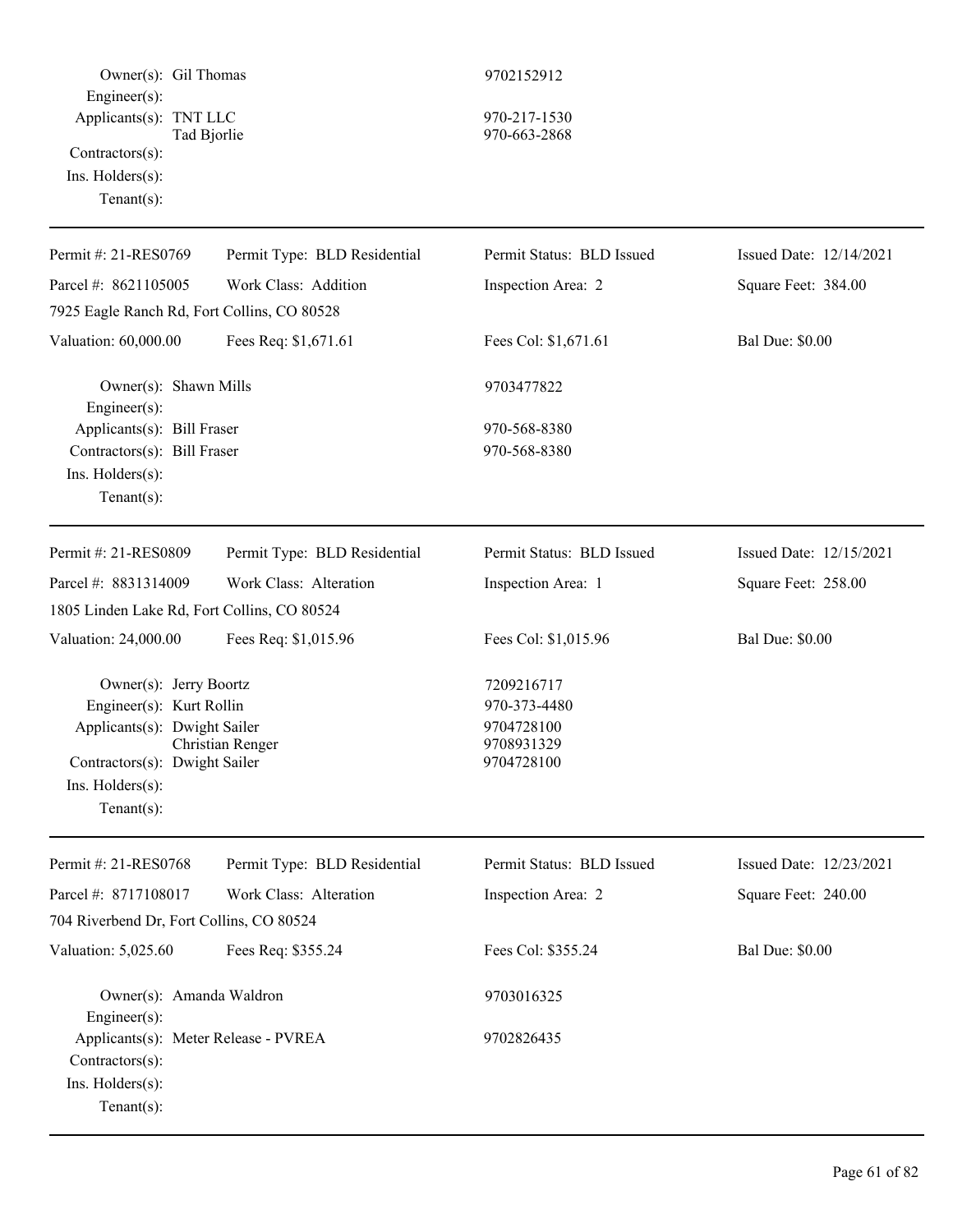| Permit #: 21-RES0635                                                                                                                                               | Permit Type: BLD Residential | Permit Status: BLD Issued                             | Issued Date: 12/03/2021 |
|--------------------------------------------------------------------------------------------------------------------------------------------------------------------|------------------------------|-------------------------------------------------------|-------------------------|
| Parcel #: 9823311034                                                                                                                                               | Work Class: Alteration       | Inspection Area: 1                                    | Square Feet: 383.00     |
| 3960 Braidwood Dr, Fort Collins, CO 80524                                                                                                                          |                              |                                                       |                         |
| Valuation: 25,000.00                                                                                                                                               | Fees Req: \$994.93           | Fees Col: \$994.93                                    | <b>Bal Due: \$0.00</b>  |
| Owner(s): Veronica Miscio<br>Engineer(s):                                                                                                                          | Andrew Miscio                | 970-223-9602<br>9704826066                            |                         |
| Applicants(s): Barry Schram<br>Contractors(s): Barry Schram<br>Ins. Holders(s):<br>Tenant $(s)$ :                                                                  |                              | 970-690-8526<br>970-690-8526                          |                         |
| Permit #: 21-RES0790                                                                                                                                               | Permit Type: BLD Residential | Permit Status: BLD Issued                             | Issued Date: 12/14/2021 |
| Parcel #: 9624105021<br>7816 Emerald Ave, Fort Collins, CO 80525                                                                                                   | Work Class: Alteration       | Inspection Area: 2                                    | Square Feet: 200.00     |
| Valuation: 21,301.21                                                                                                                                               | Fees Req: \$945.28           | Fees Col: \$945.28                                    | <b>Bal Due: \$0.00</b>  |
| Owner(s): Gregory Artim<br>Engineer(s): Adam King<br>Applicants(s): John "Jack" Cooney<br>Contractors(s): John "Jack" Cooney<br>Ins. Holders(s):<br>Tenant $(s)$ : |                              | 9788703473<br>97048416081<br>6308774249<br>6308774249 |                         |
| Permit #: 21-RES0842                                                                                                                                               | Permit Type: BLD Residential | Permit Status: BLD Issued                             | Issued Date: 12/30/2021 |
| Parcel #: 9416405003<br>509 Nesting Eagles Way, Berthoud, CO 80513                                                                                                 | Work Class: Alteration       | Inspection Area: 3                                    | Square Feet: 2,130.00   |
| Valuation: 114,000.00                                                                                                                                              | Fees Req:                    | Fees Col:                                             | Bal Due:                |
| Owner(s): Bryan Levenduski<br>Engineer(s):                                                                                                                         |                              | 3032176743                                            |                         |
| Applicants(s): Patrick Dion<br>Contractors(s): Patrick Dion<br>Ins. Holders(s):<br>Tenant $(s)$ :                                                                  | NCO1128 LLC DBA Alair Homes  | 970-214-8909<br>970-344-5284<br>970-214-8909          |                         |
| Permit #: 21-RES0752                                                                                                                                               | Permit Type: BLD Residential | Permit Status: BLD Issued                             | Issued Date: 12/08/2021 |
| Parcel #: 8521406004                                                                                                                                               | Work Class: Alteration       | Inspection Area: 3                                    | Square Feet: 1,272.00   |
| 1224 King Dr, Loveland, CO 80537                                                                                                                                   |                              |                                                       |                         |
| Valuation: 40,000.00                                                                                                                                               | Fees Req: \$1,319.02         | Fees Col: \$1,319.02                                  | <b>Bal Due: \$0.00</b>  |
| Owner(s): Jana Colgate                                                                                                                                             |                              | 5807166667                                            |                         |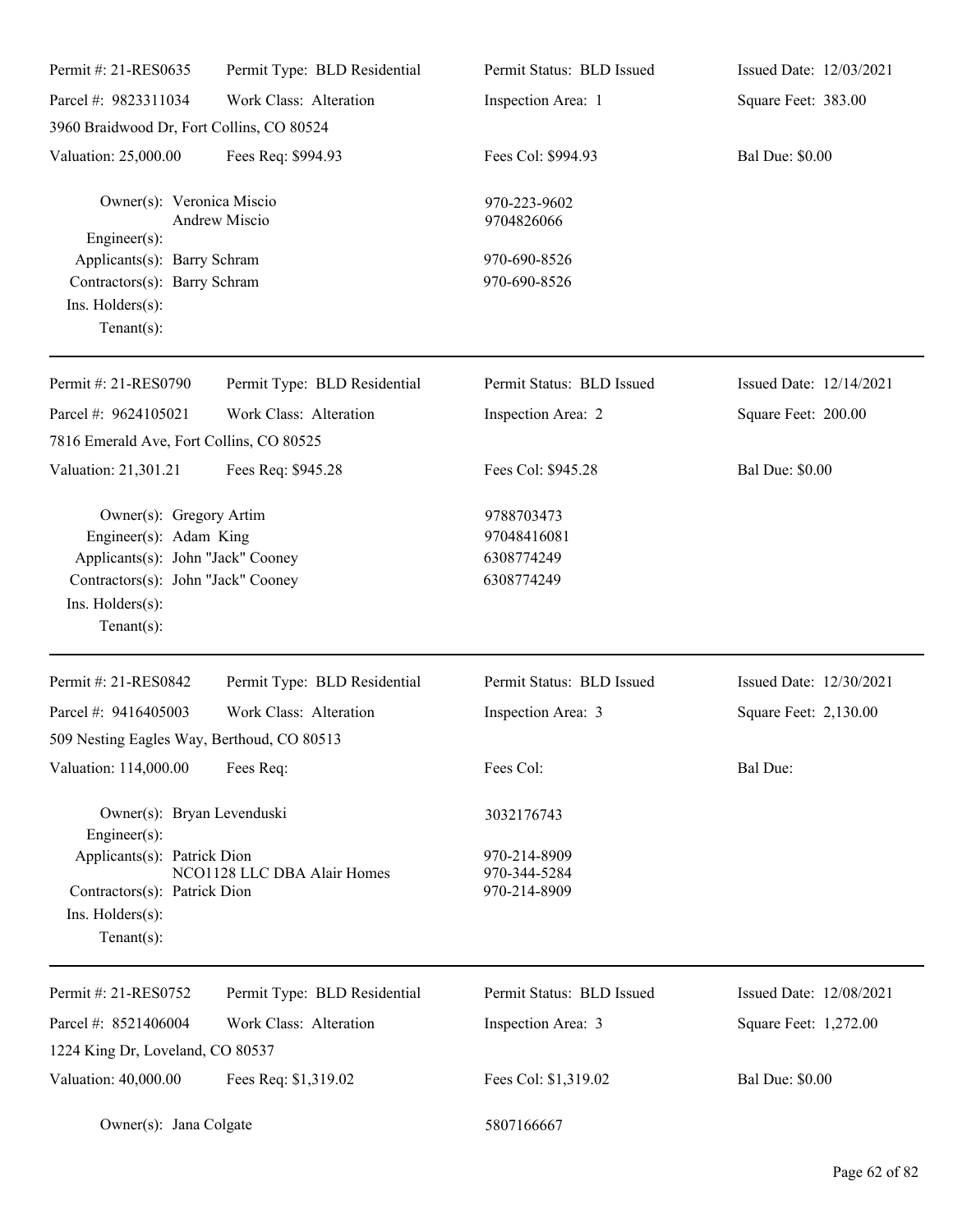Engineer(s): David Ferrin 303-493-4924 Applicants(s): Corey Neuroth 3032491608 Contractors(s): Corey Neuroth 3032491608 Ins. Holders(s): Tenant(s):

| Permit #: 21-RES0759                                                                                       | Permit Type: BLD Residential    | Permit Status: BLD Resubmittal Issued Issued Date: 12/02/2021 |                         |
|------------------------------------------------------------------------------------------------------------|---------------------------------|---------------------------------------------------------------|-------------------------|
| Parcel #: 9430214019                                                                                       | Work Class: Alteration          | Inspection Area: 3                                            | Square Feet: 0.00       |
| 724 Riverside Ct, Berthoud, CO 80513                                                                       |                                 |                                                               |                         |
| Valuation: 4,500.00                                                                                        | Fees Req: \$382.98              | Fees Col: \$382.98                                            | <b>Bal Due: \$0.00</b>  |
| Owner(s): Gregory Schiller<br>Engineer(s):                                                                 |                                 | 7208912255                                                    |                         |
| Applicants(s): Caleb Wickstrom<br>Contractors(s): John "Jack" Cooney<br>Ins. Holders(s):<br>Tenant $(s)$ : |                                 | 9709785438<br>6308774249                                      |                         |
| Permit #: 21-RES0736                                                                                       | Permit Type: BLD Residential    | Permit Status: BLD Issued                                     | Issued Date: 12/09/2021 |
| Parcel #: 9516105005<br>1212 Walnut Ave, Loveland, CO 80537                                                | Work Class: Alteration          | Inspection Area: 3                                            | Square Feet: 819.00     |
| Valuation: 40,589.64                                                                                       | Fees Req: \$1,338.62            | Fees Col: \$1,338.62                                          | <b>Bal Due: \$0.00</b>  |
| Owner(s): Colin Ostman<br>Engineer(s):                                                                     | Andrea Mast                     | 9167699516                                                    |                         |
| Applicants(s): Andrea Mast<br>Contractors(s):<br>Ins. Holders(s):<br>Tenant $(s)$ :                        |                                 | 9167699516                                                    |                         |
| Permit #: 21-RES0643                                                                                       | Permit Type: BLD Residential    | Permit Status: BLD COC                                        | Issued Date: 12/06/2021 |
| Parcel #: 0535305058                                                                                       | Work Class: Alteration          | Inspection Area: 3                                            | Square Feet: 61.00      |
| 9001 Four Wheel Dr, Loveland, CO 80537                                                                     |                                 |                                                               |                         |
| Valuation: 3,023.16                                                                                        | Fees Req: \$346.89              | Fees Col: \$346.89                                            | <b>Bal Due: \$0.00</b>  |
| Owner(s): Patricia Seale<br>$Engineering(s)$ :                                                             | Patricia Seale<br>Richard Seale | 6786624908<br>6786624908<br>6786624908                        |                         |
| Applicants(s): Richard Seale<br>Contractors(s):<br>Ins. $H$ olders $(s)$ :<br>Tenant $(s)$ :               | Richard Seale                   | 6786624908<br>6786624908                                      |                         |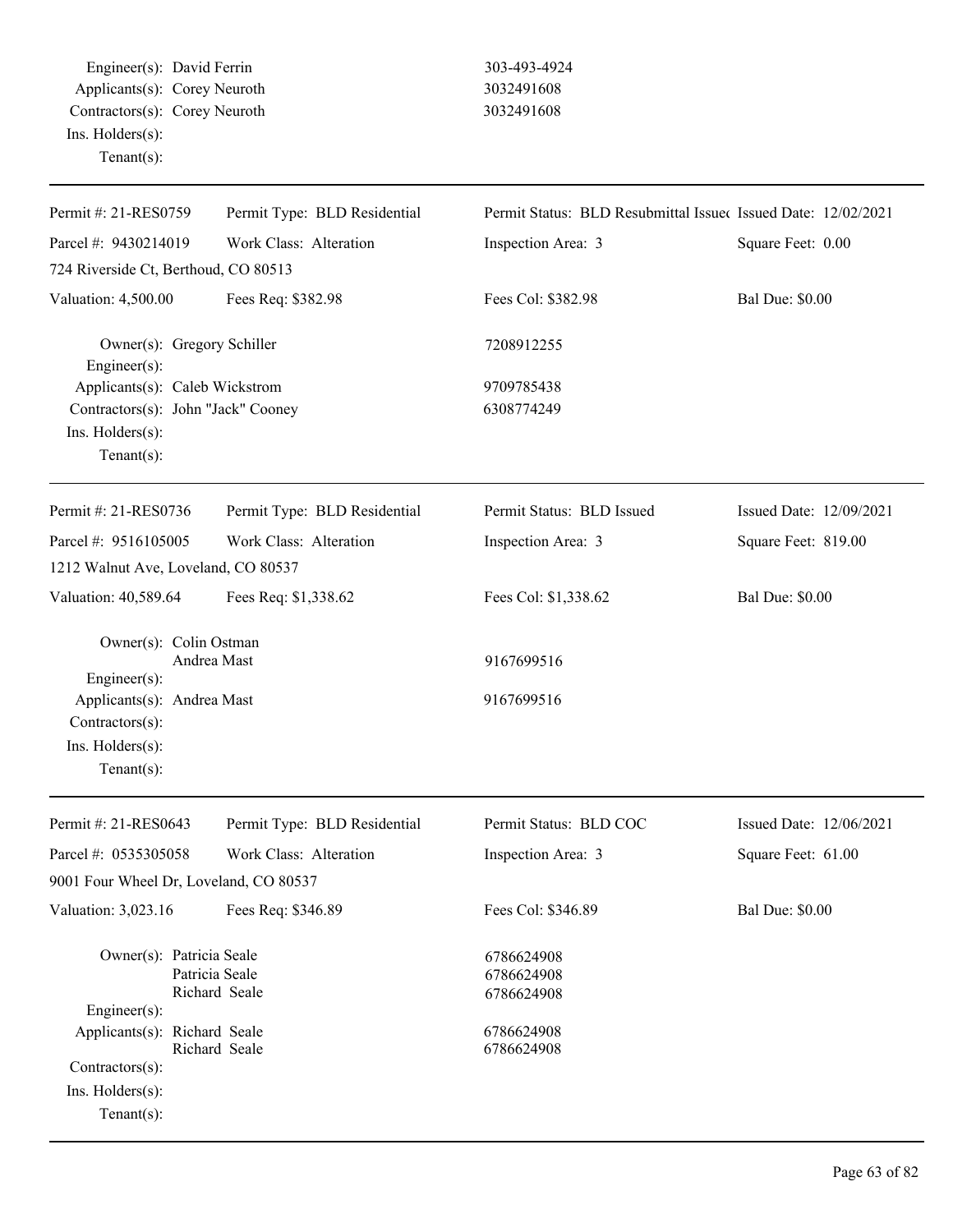| Permit #: 21-RES0737                                                                                    | Permit Type: BLD Residential | Permit Status: BLD Issued | Issued Date: 12/10/2021 |
|---------------------------------------------------------------------------------------------------------|------------------------------|---------------------------|-------------------------|
| Parcel #: 9730411012                                                                                    | Work Class: Alteration       | Inspection Area: 2        | Square Feet: 1,337.00   |
| 3501 Dixon Cove Dr, Fort Collins, CO 80526                                                              |                              |                           |                         |
| Valuation: 50,000.00                                                                                    | Fees Req: \$2,359.32         | Fees Col: \$2,308.32      | Bal Due: \$51.00        |
| Owner(s): Scott Maltzahn<br>Engineer(s): Samuel Caston                                                  |                              | 9706906918                |                         |
| Applicants(s): Scott Maltzahn<br>$Contractors(s)$ :<br>Ins. Holders(s):<br>Tenant $(s)$ :               |                              | 9706906918                |                         |
| Permit #: 21-RES0727                                                                                    | Permit Type: BLD Residential | Permit Status: BLD Issued | Issued Date: 12/13/2021 |
| Parcel #: 9534112005                                                                                    | Work Class: Alteration       | Inspection Area: 3        | Square Feet: 1,187.00   |
| 3302 Spring Mountain Ct, Loveland, CO 80537                                                             |                              |                           |                         |
| Valuation: 24,950.00                                                                                    | Fees Req: \$886.72           | Fees Col: \$886.72        | <b>Bal Due: \$0.00</b>  |
| Owner(s): Heidi Frederiksen                                                                             | Brian Frederiksen            | 9703714446<br>9703714446  |                         |
| $Engineering(s)$ :                                                                                      |                              |                           |                         |
| Applicants(s): Heidi Frederiksen                                                                        |                              | 9703714446                |                         |
| Contractors(s): Dustin Baker                                                                            |                              | 7202723260                |                         |
| Ins. Holders(s):<br>Tenant $(s)$ :                                                                      |                              |                           |                         |
| Permit #: 21-RES0819                                                                                    | Permit Type: BLD Residential | Permit Status: BLD Issued | Issued Date: 12/28/2021 |
| Parcel #: 1820000017                                                                                    | Work Class: Alteration       | Inspection Area: 1        | Square Feet: 2,168.00   |
| 6671 Stove Prairie Rd, Bellvue, CO 80512                                                                |                              |                           |                         |
| Valuation: 85,874.48                                                                                    | Fees Req: \$2,189.29         | Fees Col: \$2,189.29      | <b>Bal Due: \$0.00</b>  |
| Owner(s): Patricia Ramos<br>Engineer $(s)$ :                                                            |                              | 5035772874                |                         |
| Applicants(s): Russell Barrett<br>Contractors(s): Russell Barrett<br>Ins. Holders(s):<br>Tenant $(s)$ : |                              | 9704131202<br>9704131202  |                         |
| Permit #: 21-RES0787                                                                                    | Permit Type: BLD Residential | Permit Status: BLD LOC    | Issued Date: 12/02/2021 |
| Parcel #: 3535113017                                                                                    | Work Class: Alteration       | Inspection Area: 4        | Square Feet: 0.00       |
| 1220 Marys Lake Rd, Estes Park, CO 80517                                                                |                              |                           |                         |
| Valuation: 8,000.00                                                                                     | Fees Req: \$295.35           | Fees Col: \$295.35        | <b>Bal Due: \$0.00</b>  |
| Owner(s): Amos Patrick                                                                                  | <b>Molly Patrick</b>         | 9708898898<br>9708898898  |                         |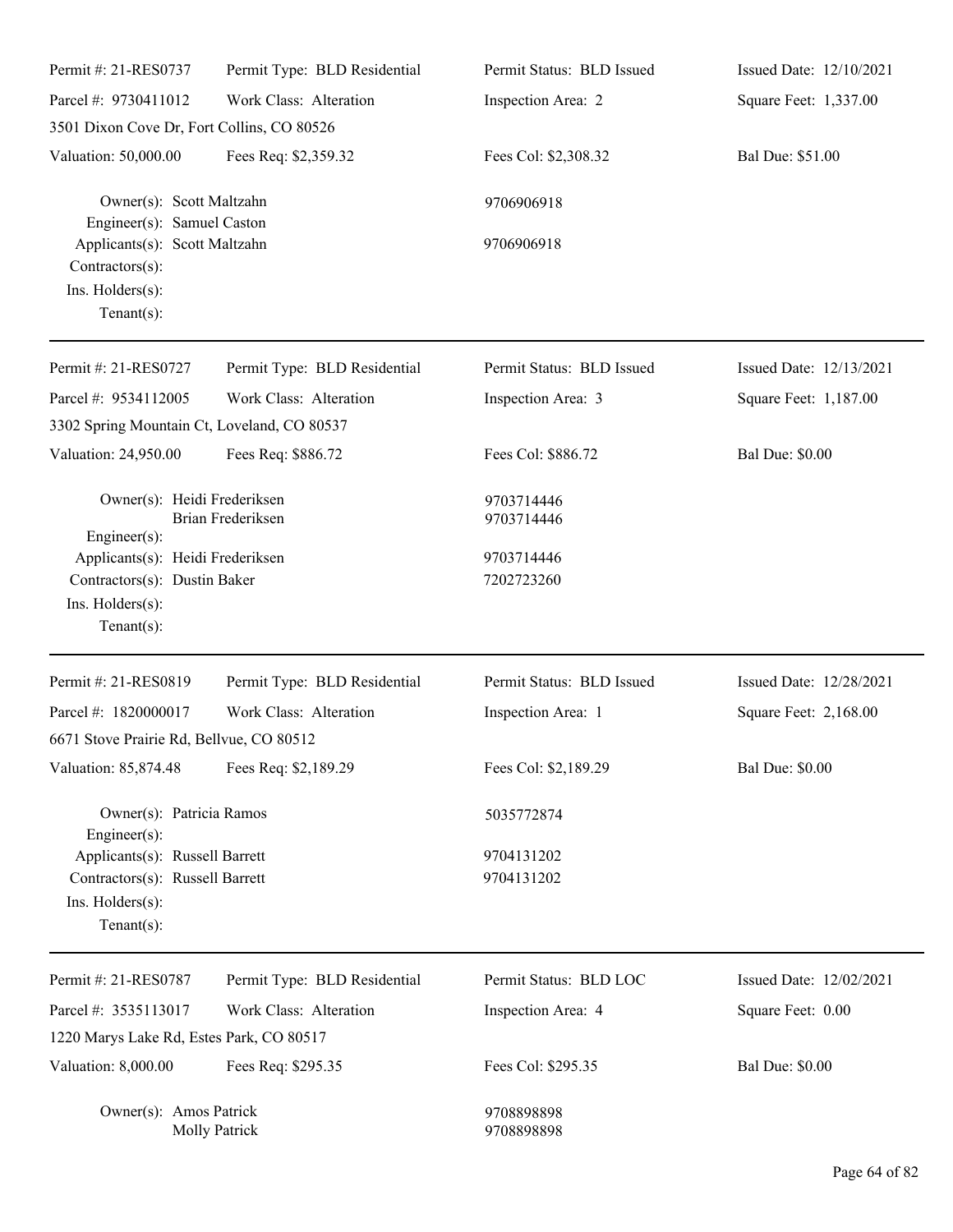Engineer(s): Applicants(s): Amos Patrick 9708898898 Molly Patrick 9708898898 Contractors(s): Ins. Holders(s): Tenant(s):

| Permit #: 21-RES0758                                                                                                                    | Permit Type: BLD Residential | Permit Status: BLD Issued | Issued Date: 12/10/2021 |  |  |
|-----------------------------------------------------------------------------------------------------------------------------------------|------------------------------|---------------------------|-------------------------|--|--|
| Parcel #: 9416406009                                                                                                                    | Work Class: Alteration       | Inspection Area: 3        | Square Feet: 1,118.00   |  |  |
| 525 Talons Reach Run, Berthoud, CO 80513                                                                                                |                              |                           |                         |  |  |
| Valuation: 23,410.92                                                                                                                    | Fees Req: \$1,966.47         | Fees Col: \$1,966.47      | <b>Bal Due: \$0.00</b>  |  |  |
| Owner(s): Daniel Poplaski<br>Engineer $(s)$ :                                                                                           |                              | 3032299552                |                         |  |  |
| Applicants(s): Daniel Poplaski<br>Contractors(s):<br>Ins. Holders(s):<br>Tenant $(s)$ :                                                 |                              | 3032299552                |                         |  |  |
| Permit #: 21-RES0773                                                                                                                    | Permit Type: BLD Residential | Permit Status: BLD Issued | Issued Date: 12/27/2021 |  |  |
| Parcel #: 9529206002                                                                                                                    | Work Class: Alteration       | Inspection Area: 3        | Square Feet: 1,886.00   |  |  |
| 5165 Single Tree Dr, Loveland, CO 80537                                                                                                 |                              |                           |                         |  |  |
| Valuation: 39,492.84                                                                                                                    | Fees Req: \$1,368.83         | Fees Col: \$1,368.83      | <b>Bal Due: \$0.00</b>  |  |  |
| Owner(s): Brad Lewis<br>Jaya Lewis<br>Engineer(s):<br>Applicants(s): Brad Lewis<br>Contractors(s):<br>Ins. Holders(s):<br>$Tenant(s)$ : |                              | 9706316363<br>9706316363  |                         |  |  |
|                                                                                                                                         |                              | 9706316363                |                         |  |  |
| Permit #: 21-RES0845                                                                                                                    | Permit Type: BLD Residential | Permit Status: BLD Issued | Issued Date: 12/20/2021 |  |  |
| Parcel #: 9636207014                                                                                                                    | Work Class: Alteration       | Inspection Area: 2        | Square Feet: 0.00       |  |  |
| 5105 Edgewood Ct, Loveland, CO 80538                                                                                                    |                              |                           |                         |  |  |
| Valuation: 22,000.00                                                                                                                    | Fees Req: \$808.70           | Fees Col: \$808.70        | <b>Bal Due: \$0.00</b>  |  |  |
| Owner(s): Taylor Read<br>Engineer(s):                                                                                                   |                              | 7207997033                |                         |  |  |
| Applicants(s): Alan Matthews                                                                                                            |                              | 3038340100                |                         |  |  |
| Contractors(s): Alan Matthews<br>Ins. Holders(s):<br>Tenant $(s)$ :                                                                     |                              | 3038340100                |                         |  |  |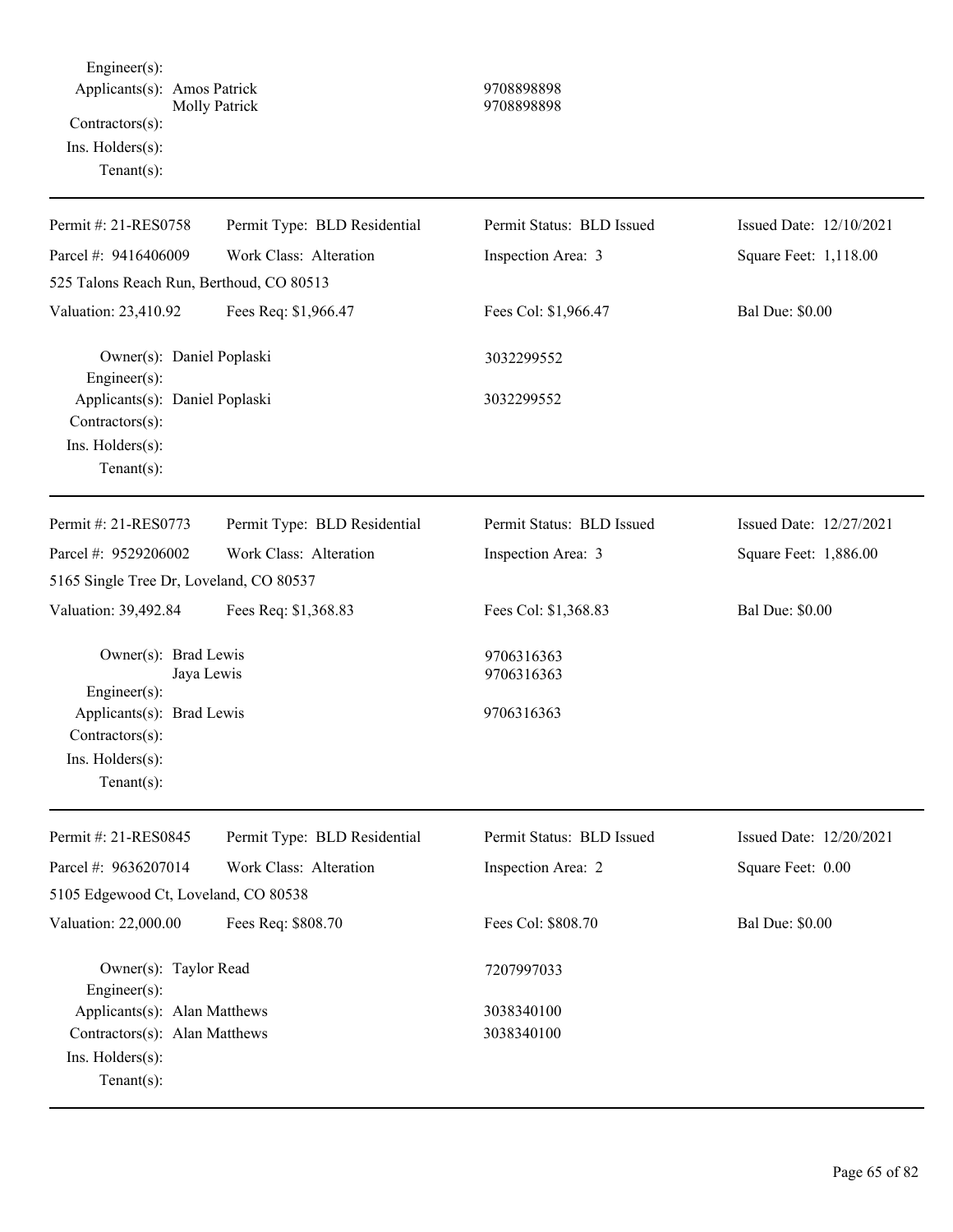| Permit #: 21-RES0798                                                                                                                                     | Permit Type: BLD Residential | Permit Status: BLD Issued                                  | Issued Date: 12/09/2021 |
|----------------------------------------------------------------------------------------------------------------------------------------------------------|------------------------------|------------------------------------------------------------|-------------------------|
| Parcel #: 1823000012                                                                                                                                     | Work Class: Alteration       | Inspection Area: 1                                         | Square Feet: 0.00       |
| 270 Emerald Glade Ln, Bellvue, CO 80512                                                                                                                  |                              |                                                            |                         |
| Valuation: 5,881.71                                                                                                                                      | Fees Req: \$408.69           | Fees Col: \$408.69                                         | <b>Bal Due: \$0.00</b>  |
| Owner(s): Sean Huzieff<br>Engineer(s): Wendy Dworak<br>Applicants(s): Darren Hein<br>Contractors(s): Darren Hein<br>Ins. Holders(s):<br>Tenant $(s)$ :   |                              | 9706724632<br>970-372-1140<br>970-988-3622<br>970-988-3622 |                         |
| Permit #: 21-RES0615                                                                                                                                     | Permit Type: BLD Residential | Permit Status: BLD LOC                                     | Issued Date: 12/09/2021 |
| Parcel #: 9731324023<br>4332 Edith Dr, Fort Collins, CO 80526                                                                                            | Work Class: Alteration       | Inspection Area: 2                                         | Square Feet: 0.00       |
| Valuation: 1,500.00                                                                                                                                      | Fees Req: \$272.87           | Fees Col: \$272.87                                         | <b>Bal Due: \$0.00</b>  |
| Owner(s): OWNER NAME WITHHELD<br>$Engineering(s)$ :<br>Applicants(s): Andrew Pakiz<br>Contractors(s): Andrew Pakiz<br>Ins. Holders(s):<br>Tenant $(s)$ : |                              | 0000000000                                                 |                         |
|                                                                                                                                                          |                              | 7203058185<br>7203058185                                   |                         |
| Permit #: 21-RES0812                                                                                                                                     | Permit Type: BLD Residential | Permit Status: BLD Issued                                  | Issued Date: 12/21/2021 |
| Parcel #: 2922105071                                                                                                                                     | Work Class: Alteration       | Inspection Area: 5                                         | Square Feet: 0.00       |
| 775 Haystack Dr, Livermore, CO 80536                                                                                                                     |                              |                                                            |                         |
| Valuation: 1,750.00 Fees Req: \$115.44                                                                                                                   |                              | Fees Col: \$115.44                                         | <b>Bal Due: \$0.00</b>  |
| Owner(s): Gary Leffingwell<br>$Engineering(s)$ :                                                                                                         |                              | 719-301-8099                                               |                         |
| Applicants(s): Gary Leffingwell<br>Contractors(s):<br>Ins. Holders(s):<br>Tenant $(s)$ :                                                                 |                              | 719-301-8099                                               |                         |
| Permit #: 21-RES0771                                                                                                                                     | Permit Type: BLD Residential | Permit Status: BLD Issued                                  | Issued Date: 12/14/2021 |
| Parcel #: 9709111004                                                                                                                                     | Work Class: Alteration       | Inspection Area: 2                                         | Square Feet: 70.00      |
| 611 Irish Dr, Fort Collins, CO 80521                                                                                                                     |                              |                                                            |                         |
| Valuation: 21,102.00                                                                                                                                     | Fees Req: \$933.60           | Fees Col: \$933.60                                         | <b>Bal Due: \$0.00</b>  |
| Owner(s): Rebecca Parks<br>$Engineering(s)$ :                                                                                                            |                              | 970-493-8965                                               |                         |
| Applicants(s): James Keys                                                                                                                                |                              | 970-222-7335                                               |                         |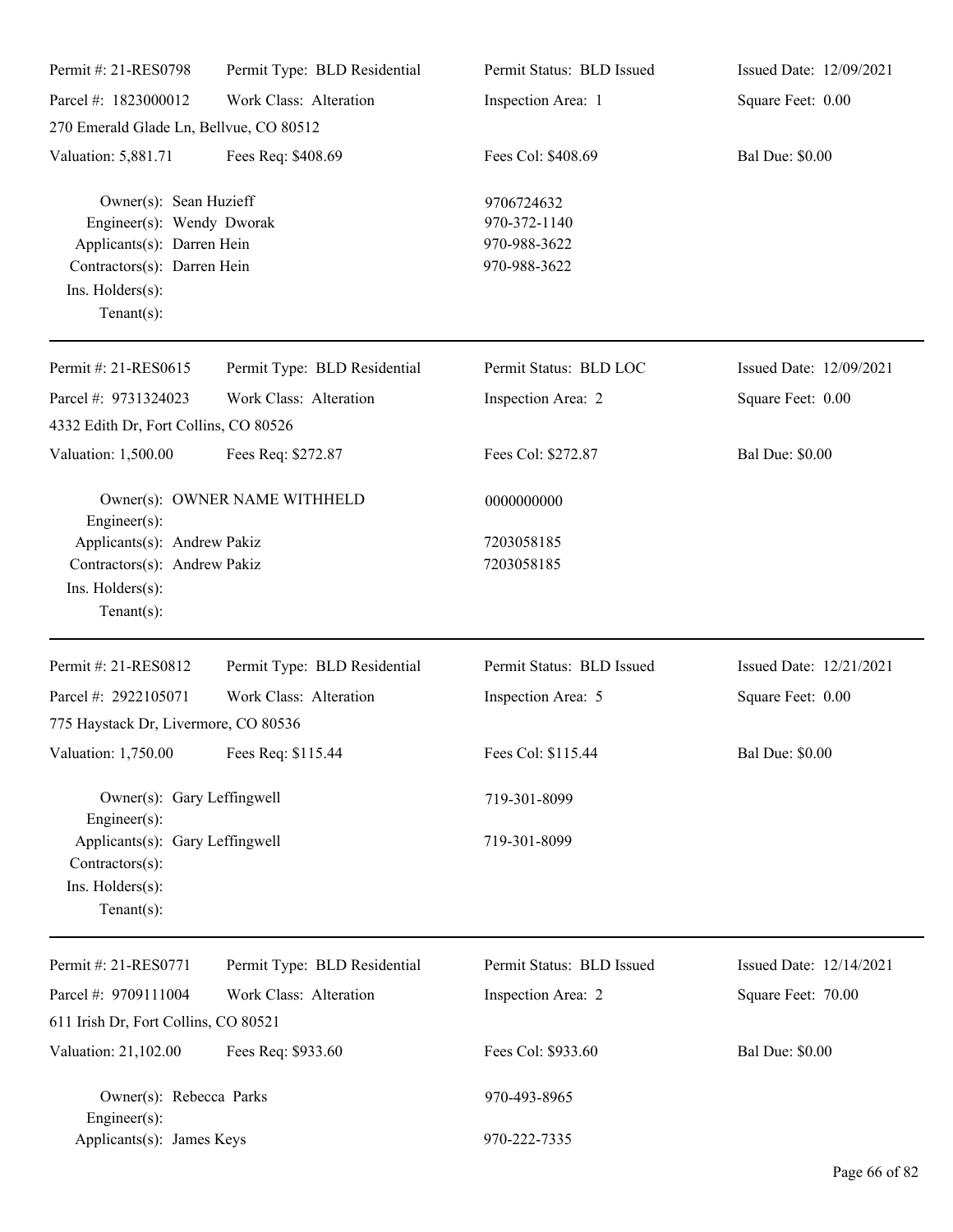| Permit #: 21-RES0753                                                        | Permit Type: BLD Residential | Permit Status: BLD Issued | Issued Date: 12/07/2021 |
|-----------------------------------------------------------------------------|------------------------------|---------------------------|-------------------------|
| Parcel #: 8818205001                                                        | Work Class: Alteration       | Inspection Area: 1        | Square Feet: 808.00     |
| 5558 N Highway 1, Fort Collins, CO 80524                                    |                              |                           |                         |
| Valuation: 14,544.00                                                        | Fees Req: \$550.21           | Fees Col: \$550.21        | <b>Bal Due: \$0.00</b>  |
| Owner(s): Jason Burkett<br>Engineer(s):                                     |                              | 9702275235                |                         |
| Applicants(s): Jason Burkett<br>$Contractors(s)$ :<br>Ins. Holders(s):      |                              | 9702275235                |                         |
| Tenant $(s)$ :                                                              |                              |                           |                         |
| Permit #: 21-RES0760                                                        | Permit Type: BLD Residential | Permit Status: BLD Issued | Issued Date: 12/07/2021 |
| Parcel #: 9704217047<br>1431 Bubbling Brook Ct, Fort Collins, CO 80521      | Work Class: Alteration       | Inspection Area: 1        | Square Feet: 356.00     |
| Valuation: 10,000.00                                                        | Fees Req: \$579.38           | Fees Col: \$579.38        | <b>Bal Due: \$0.00</b>  |
| Owner(s): Christopher Dicamillo<br>Engineer(s):                             |                              | 970-568-9841              |                         |
| Applicants(s): Christopher Dicamillo<br>Contractors(s):<br>Ins. Holders(s): |                              | 970-568-9841              |                         |
| Tenant $(s)$ :                                                              |                              |                           |                         |
| Permit #: 21-RES0757                                                        | Permit Type: BLD Residential | Permit Status: BLD Issued | Issued Date: 12/02/2021 |
| Parcel #: 9832400006                                                        | Work Class: Alteration       | Inspection Area: 1        | Square Feet: 1,131.00   |
| 1801 N Overland Trl, Fort Collins, CO 80521                                 |                              |                           |                         |
| Valuation: 65,000.00                                                        | Fees Req: \$1,436.22         | Fees Col: \$1,436.22      | <b>Bal Due: \$0.00</b>  |
| Owner(s): Three Cs LLC<br>Engineer(s):                                      |                              |                           |                         |
| Applicants(s): Jeff Ryan                                                    |                              | 970-567-1083              |                         |
| Contractors(s): Jeff Ryan                                                   |                              | 970-567-1083              |                         |
| Ins. Holders(s):<br>Tenant $(s)$ :                                          |                              |                           |                         |
| Permit #: 21-RES0757                                                        | Permit Type: BLD Residential | Permit Status: BLD Issued | Issued Date: 12/02/2021 |
| Parcel #: 9832408012                                                        | Work Class: Alteration       | Inspection Area: 1        | Square Feet: 1,131.00   |
| 1801 N Overland Trl, Fort Collins, CO 80521                                 |                              |                           |                         |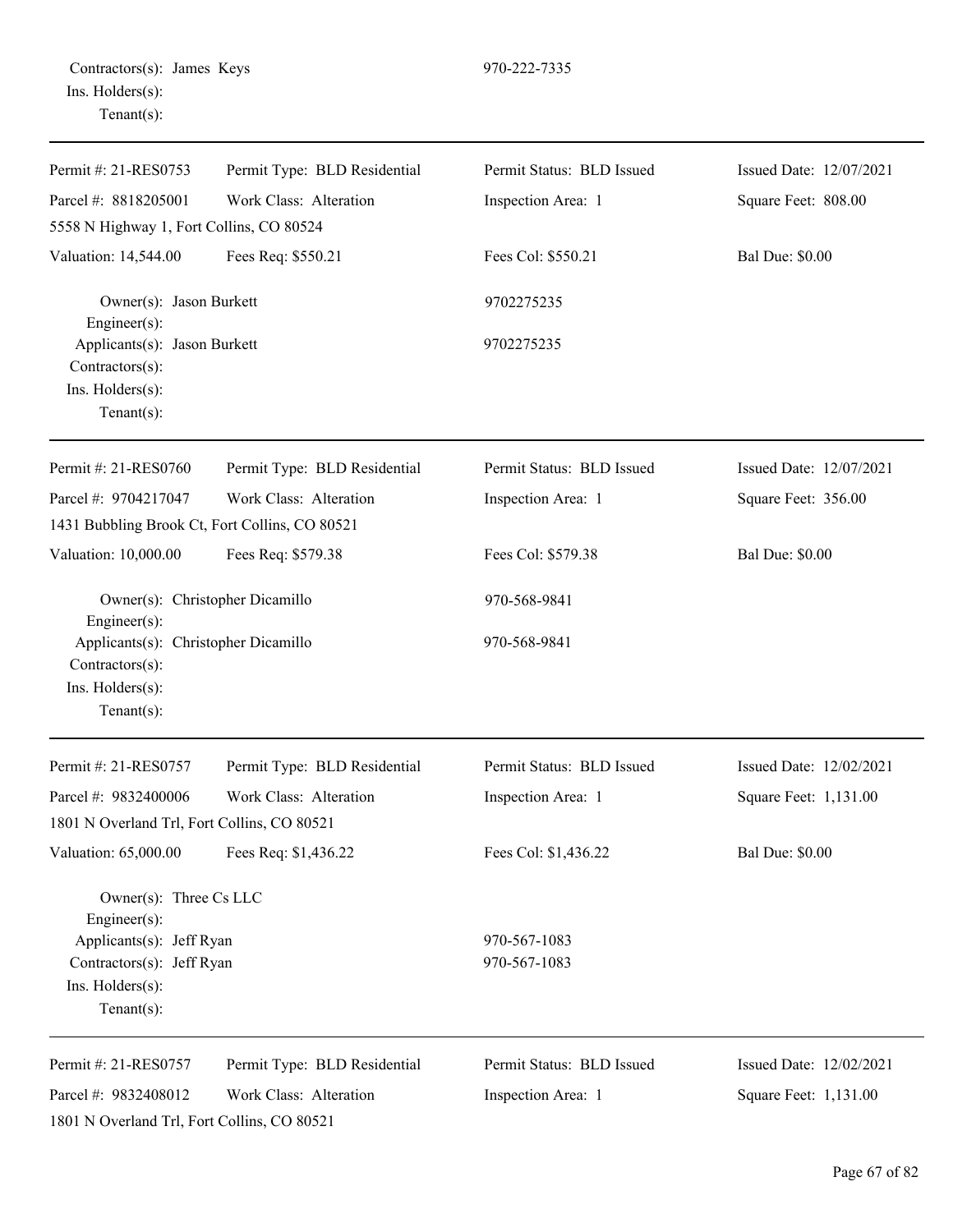| Owner(s): Three Cs LLC<br>Engineer(s):<br>Applicants(s): Jeff Ryan<br>Contractors(s): Jeff Ryan<br>Ins. Holders(s):<br>Tenant $(s)$ : |                              | 970-567-1083<br>970-567-1083 |                         |
|---------------------------------------------------------------------------------------------------------------------------------------|------------------------------|------------------------------|-------------------------|
| Permit #: 21-RES0663                                                                                                                  | Permit Type: BLD Residential | Permit Status: BLD Issued    | Issued Date: 12/10/2021 |
| Parcel #: 3526314013                                                                                                                  | Work Class: Alteration       | Inspection Area: 4           | Square Feet: 0.00       |
| 860 Columbine Dr, Estes Park, CO 80517                                                                                                |                              |                              |                         |
| Valuation: 18,000.00                                                                                                                  | Fees Req: \$576.31           | Fees Col: \$576.31           | <b>Bal Due: \$0.00</b>  |
| Owner(s): Esther Murdock<br>Engineer $(s)$ :                                                                                          | Erik Murdock                 | 5202412086<br>5202412086     |                         |
| Applicants(s): Cari Remmerde                                                                                                          |                              | 9702903445                   |                         |
| Contractors(s): James Docter                                                                                                          |                              | 970-586-3033                 |                         |
| Ins. Holders(s):<br>Tenant $(s)$ :                                                                                                    |                              |                              |                         |
| Permit #: 21-RES0813                                                                                                                  | Permit Type: BLD Residential | Permit Status: BLD Issued    | Issued Date: 12/27/2021 |
| Parcel #: 4002409153                                                                                                                  | Work Class: Alteration       | Inspection Area: 5           | Square Feet: 0.00       |
| 6031 Ottawa Way, Red Feather Lakes, CO 80545                                                                                          |                              |                              |                         |
| Valuation: 1.00                                                                                                                       | Fees Req: \$77.46            | Fees Col: \$77.46            | <b>Bal Due: \$0.00</b>  |
| Owner(s): Stephanie Knapp<br>Engineer(s):                                                                                             |                              | 7205267004                   |                         |
| Applicants(s): Stephanie Knapp<br>$Contractors(s)$ :<br>Ins. Holders(s):<br>Tenant $(s)$ :                                            |                              | 7205267004                   |                         |
| Permit #: 21-RES0756                                                                                                                  | Permit Type: BLD Residential | Permit Status: BLD Issued    | Issued Date: 12/07/2021 |
| Parcel #: 3401424023                                                                                                                  | Work Class: Alteration       | Inspection Area: 4           | Square Feet: 0.00       |
| 3133 Fish Creek Rd, Estes Park, CO 80517                                                                                              |                              |                              |                         |
| Valuation: 16,545.00                                                                                                                  | Fees Req: \$720.32           | Fees Col: \$720.32           | <b>Bal Due: \$0.00</b>  |
|                                                                                                                                       |                              |                              |                         |
| Owner(s): Kathleen Kelly<br>Karla/Karla Kelly<br>Engineer(s):                                                                         |                              | 6197874914                   |                         |
| Applicants(s): Kathleen Kelly<br>Contractors(s):<br>Ins. Holders(s):                                                                  |                              | 6197874914                   |                         |

<u>.</u>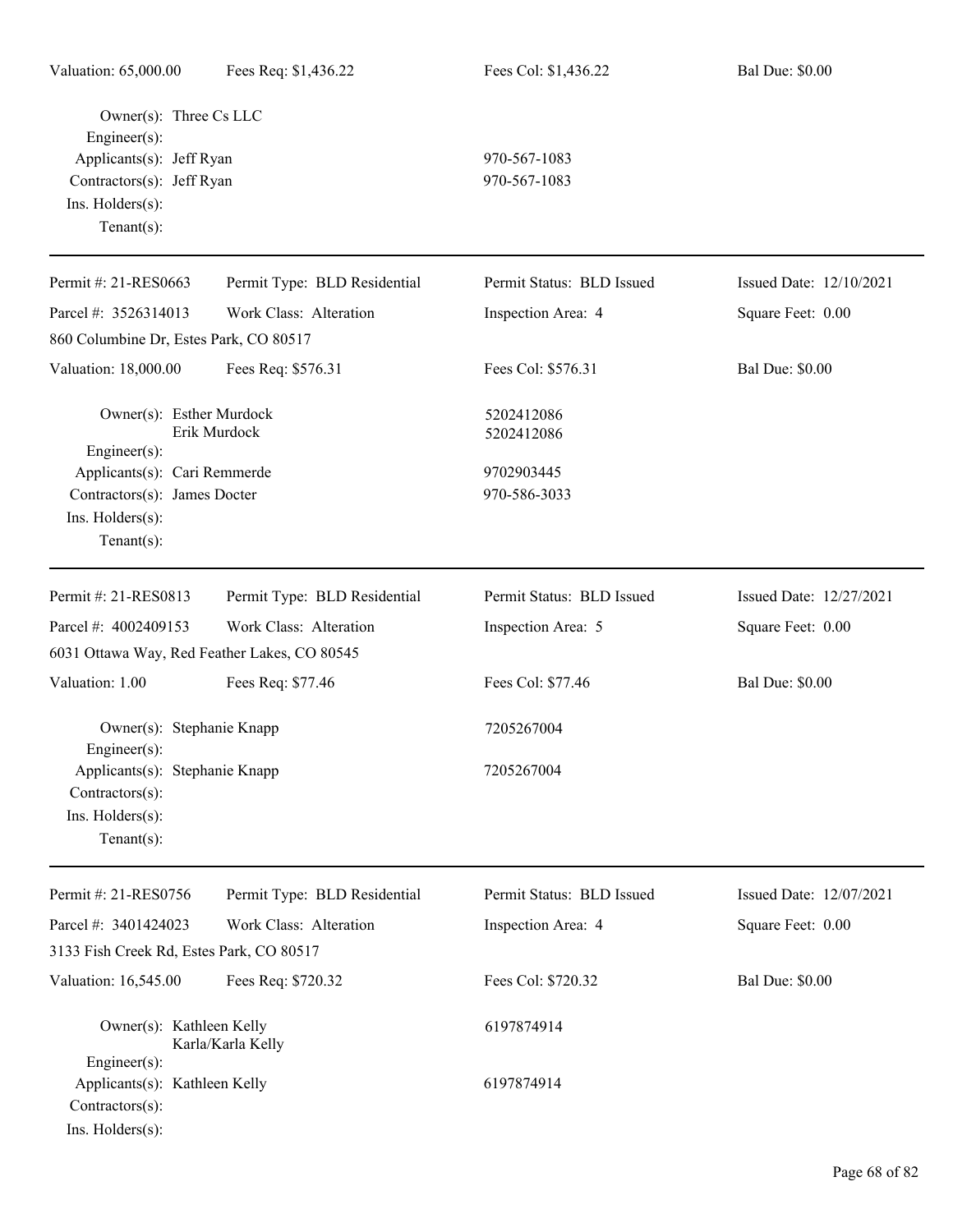| enant s |  |  |
|---------|--|--|
|         |  |  |
|         |  |  |

| Permit #: 21-RES0476                                                                                                                       | Permit Type: BLD Residential                                      | Permit Status: BLD Issued                | Issued Date: 12/13/2021 |
|--------------------------------------------------------------------------------------------------------------------------------------------|-------------------------------------------------------------------|------------------------------------------|-------------------------|
| Parcel #: 9912000047                                                                                                                       | Work Class: Conversion to Dwelling<br>Unit                        | Inspection Area: 1                       | Square Feet: 2,547.00   |
| 12166 N County Road 15, Wellington, CO 80549                                                                                               |                                                                   |                                          |                         |
| Valuation: 126,229.32                                                                                                                      | Fees Req: \$9,324.28                                              | Fees Col: \$9,324.28                     | <b>Bal Due: \$0.00</b>  |
| Owner(s): Tim Singewald<br>Engineer(s): Wyatt Knutson<br>Applicants(s): Tim Singewald<br>Contractors(s):<br>Ins. Holders(s):<br>Tenant(s): |                                                                   | 9705683170<br>970-472-6255<br>9705683170 |                         |
| Permit #: 21-RES0766                                                                                                                       | Permit Type: BLD Residential                                      | Permit Status: BLD CO                    | Issued Date: 12/06/2021 |
| Parcel #: 3427100048                                                                                                                       | Work Class: Conversion to Short-Term Inspection Area: 4<br>Rental |                                          | Square Feet: 0.00       |
| 75 Aspen Meadow Ln, Estes Park, CO 80517                                                                                                   |                                                                   |                                          |                         |
| Valuation: 0.00                                                                                                                            | Fees Req: \$300.00                                                | Fees Col: \$300.00                       | <b>Bal Due: \$0.00</b>  |
| Owner(s): Teresa Coy<br>Engineer(s):                                                                                                       |                                                                   | 3038844850                               |                         |
| Applicants(s): Danna Ortiz<br>Contractors(s):<br>Ins. Holders(s):<br>Tenant $(s)$ :                                                        |                                                                   | 3038844850                               |                         |
| Permit #: 21-RES0698                                                                                                                       | Permit Type: BLD Residential                                      | Permit Status: BLD Issued                | Issued Date: 12/01/2021 |
| Parcel #: 3535413001                                                                                                                       | Work Class: Conversion to Short-Term Inspection Area: 4<br>Rental |                                          | Square Feet: 0.00       |
| 1052 Alpaca Farm Way, Estes Park, CO 80517                                                                                                 |                                                                   |                                          |                         |
| Valuation: 0.00                                                                                                                            | Fees Req: \$300.00                                                | Fees Col: \$300.00                       | <b>Bal Due: \$0.00</b>  |
| Owner(s): Seth Hanson<br>Engineer $(s)$ :                                                                                                  |                                                                   | 9703107498                               |                         |
| Applicants(s): Seth Hanson<br>Contractors(s):<br>Ins. Holders(s):<br>$Tenant(s)$ :                                                         |                                                                   | 9703107498                               |                         |
| Permit #: 21-RES0697                                                                                                                       | Permit Type: BLD Residential                                      | Permit Status: BLD Issued                | Issued Date: 12/01/2021 |
| Parcel #: 3535413002                                                                                                                       | Work Class: Conversion to Short-Term Inspection Area: 4<br>Rental |                                          | Square Feet: 0.00       |
| 1050 Alpaca Farm Way, Estes Park, CO 80517                                                                                                 |                                                                   |                                          |                         |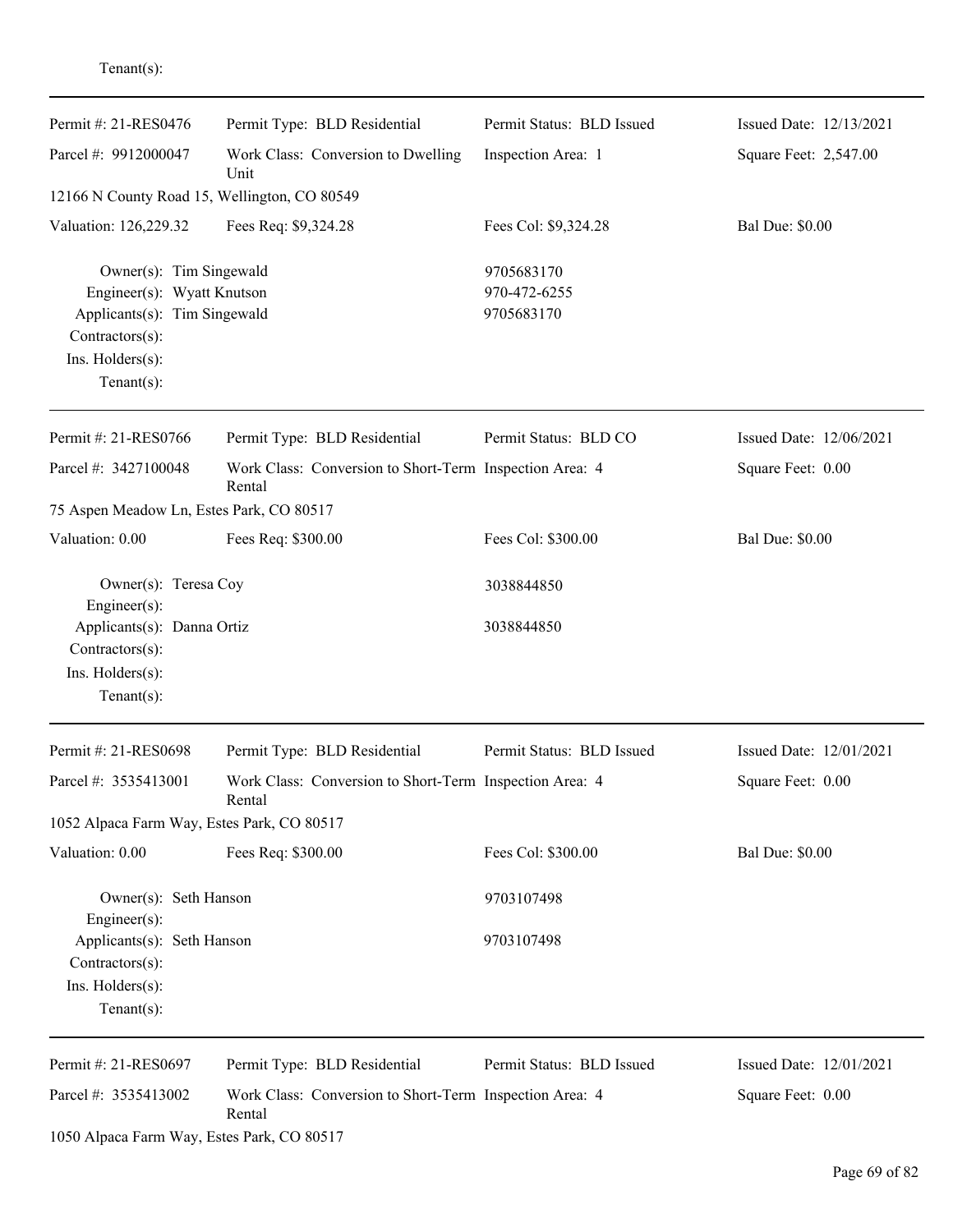| Valuation: 0.00                                                                           |              | Fees Req: \$300.00                                                | Fees Col: \$300.00        | <b>Bal Due: \$0.00</b>  |
|-------------------------------------------------------------------------------------------|--------------|-------------------------------------------------------------------|---------------------------|-------------------------|
| Owner(s): Seth Hanson<br>$Engineering(s)$ :                                               |              | 9703107498                                                        |                           |                         |
| Applicants(s): Seth Hanson<br>Contractors(s):<br>Ins. Holders(s):<br>$Tenant(s)$ :        |              |                                                                   | 9703107498                |                         |
| Permit #: 21-RES0805                                                                      |              | Permit Type: BLD Residential                                      | Permit Status: BLD CO     | Issued Date: 12/21/2021 |
| Parcel #: 1626107014                                                                      |              | Work Class: Conversion to Short-Term Inspection Area: 4<br>Rental |                           | Square Feet: 0.00       |
| 1153 Spruce Mountain Dr, Drake, CO 80515                                                  |              |                                                                   |                           |                         |
| Valuation: 0.00                                                                           |              | Fees Req: \$300.00                                                | Fees Col: \$300.00        | <b>Bal Due: \$0.00</b>  |
| Owner(s): John Lodico<br>Engineer(s):                                                     |              | Jennilee Williams                                                 | 3033327958<br>2396916984  |                         |
| Applicants(s): John Lodico<br>Contractors(s):<br>Ins. Holders(s):<br>Tenant $(s)$ :       |              |                                                                   | 3033327958                |                         |
| Permit #: 21-RES0770                                                                      |              | Permit Type: BLD Residential                                      | Permit Status: BLD Issued | Issued Date: 12/20/2021 |
| Parcel #: 3932300019                                                                      |              | Work Class: Conversion to Short-Term Inspection Area: 1<br>Rental |                           | Square Feet: 0.00       |
| 32508 W Highway 14, Bellvue, CO 80512                                                     |              |                                                                   |                           |                         |
| Valuation: 0.00                                                                           |              | Fees Req: \$300.00                                                | Fees Col: \$300.00        | <b>Bal Due: \$0.00</b>  |
| Owner(s): Elisabeth Westers<br>$Engineering(s)$ :                                         | John Westers |                                                                   | 9706914727<br>9704810243  |                         |
| Applicants(s): Elisabeth Westers<br>Contractors(s):<br>Ins. Holders(s):<br>Tenant $(s)$ : |              |                                                                   | 9706914727                |                         |
| Permit #: 21-RES0708                                                                      |              | Permit Type: BLD Residential                                      | Permit Status: BLD Issued | Issued Date: 12/27/2021 |
| Parcel #: 9709206009                                                                      |              | Work Class: Conversion to Short-Term Inspection Area: 2<br>Rental |                           | Square Feet: 0.00       |
| 323 N Sunset St, Fort Collins, CO 80521                                                   |              |                                                                   |                           |                         |
| Valuation: 0.00                                                                           |              | Fees Req: \$300.00                                                | Fees Col: \$300.00        | <b>Bal Due: \$0.00</b>  |
| Owner(s): Daniel Crisafulli<br>Engineer $(s)$ :                                           |              |                                                                   | 9704028006                |                         |
| Applicants(s): Daniel Crisafulli                                                          |              |                                                                   | 9704028006                |                         |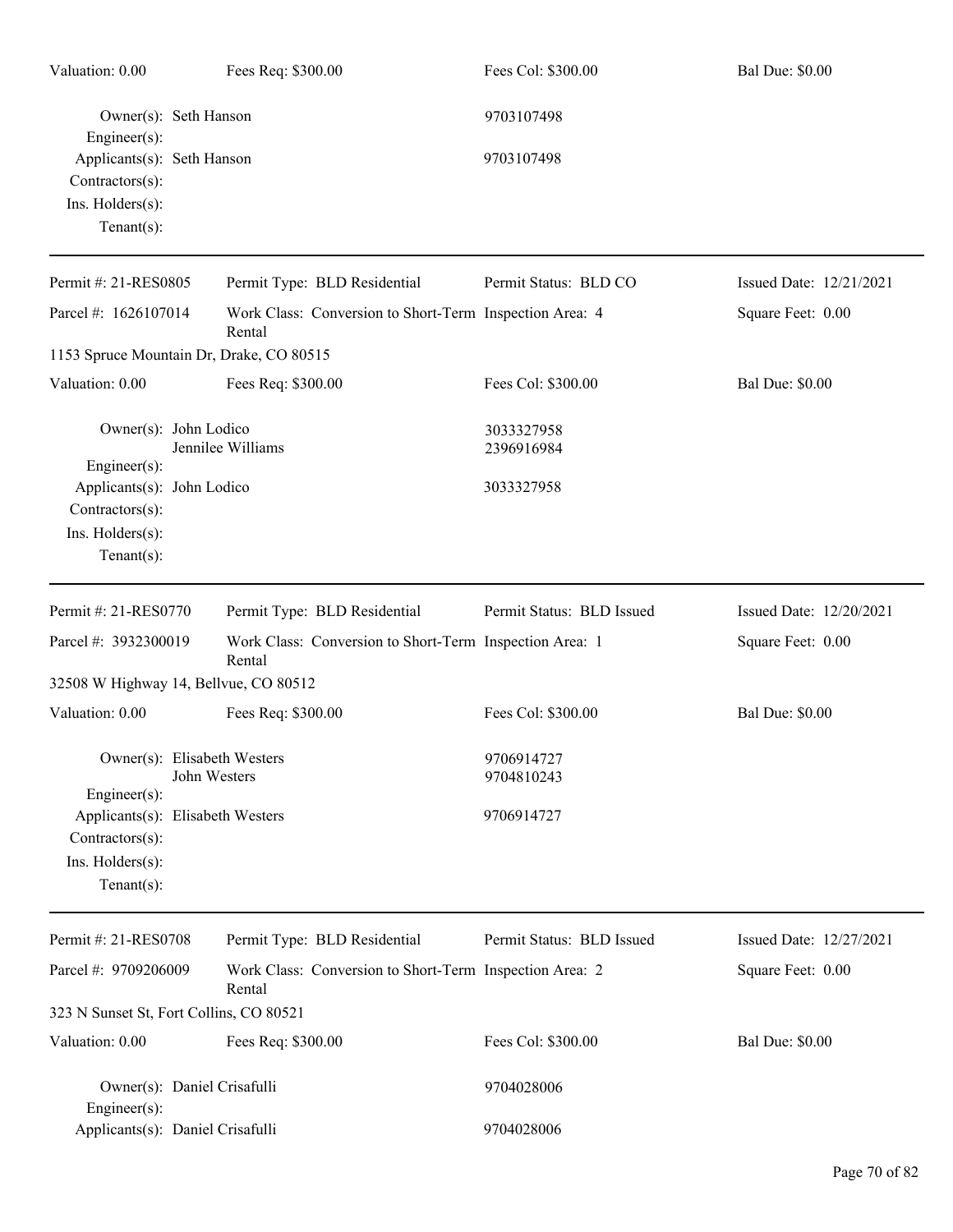Contractors(s): Ins. Holders(s): Tenant(s):

| Permit #: 21-RES0699                                                                                                                                  | Permit Type: BLD Residential                                      | Permit Status: BLD CO                  | Issued Date: 12/01/2021 |
|-------------------------------------------------------------------------------------------------------------------------------------------------------|-------------------------------------------------------------------|----------------------------------------|-------------------------|
| Parcel #: 3535415001                                                                                                                                  | Work Class: Conversion to Short-Term Inspection Area: 4<br>Rental |                                        | Square Feet: 0.00       |
| 1068 Alpaca Farm Way, Estes Park, CO 80517                                                                                                            |                                                                   |                                        |                         |
| Valuation: 0.00                                                                                                                                       | Fees Req: \$300.00                                                | Fees Col: \$300.00                     | <b>Bal Due: \$0.00</b>  |
| Owner(s): Seth Hanson<br>$Engineering(s)$ :<br>Applicants(s): Seth Hanson<br>$Contractors(s)$ :<br>Ins. $H$ olders $(s)$ :<br>$Tenant(s)$ :           |                                                                   | 9703107498<br>9703107498               |                         |
| Permit #: 21-RES0799                                                                                                                                  | Permit Type: BLD Residential                                      | Permit Status: BLD Issued              | Issued Date: 12/09/2021 |
| Parcel #: 3403307014                                                                                                                                  | Work Class: Conversion to Short-Term Inspection Area: 4<br>Rental |                                        | Square Feet: 0.00       |
| 2901 Eaglecliff Dr, Estes Park, CO 80517                                                                                                              |                                                                   |                                        |                         |
| Valuation: 0.00                                                                                                                                       | Fees Req: \$300.00                                                | Fees Col: \$300.00                     | <b>Bal Due: \$0.00</b>  |
| Owner(s): Richard Anderson<br>Jane Anderson<br>Engineer(s):<br>Applicants(s): Richard Chiappe<br>Contractors(s):<br>Ins. Holders(s):<br>$Tenant(s)$ : |                                                                   | 5122974385<br>5122963842<br>9705862181 |                         |
| Permit #: 21-RES0696                                                                                                                                  | Permit Type: BLD Residential                                      | Permit Status: BLD Issued              | Issued Date: 12/01/2021 |
| Parcel #: 3535415002                                                                                                                                  | Work Class: Conversion to Short-Term Inspection Area: 4<br>Rental |                                        | Square Feet: 0.00       |
| 1066 Alpaca Farm Way, Estes Park, CO 80517                                                                                                            |                                                                   |                                        |                         |
| Valuation: 0.00                                                                                                                                       | Fees Req: \$300.00                                                | Fees Col: \$300.00                     | <b>Bal Due: \$0.00</b>  |
| Owner(s): Seth Hanson<br>Engineer $(s)$ :<br>Applicants(s): Seth Hanson<br>Contractors(s):<br>Ins. Holders(s):                                        |                                                                   | 9703107498<br>9703107498               |                         |
| Tenant $(s)$ :                                                                                                                                        |                                                                   |                                        |                         |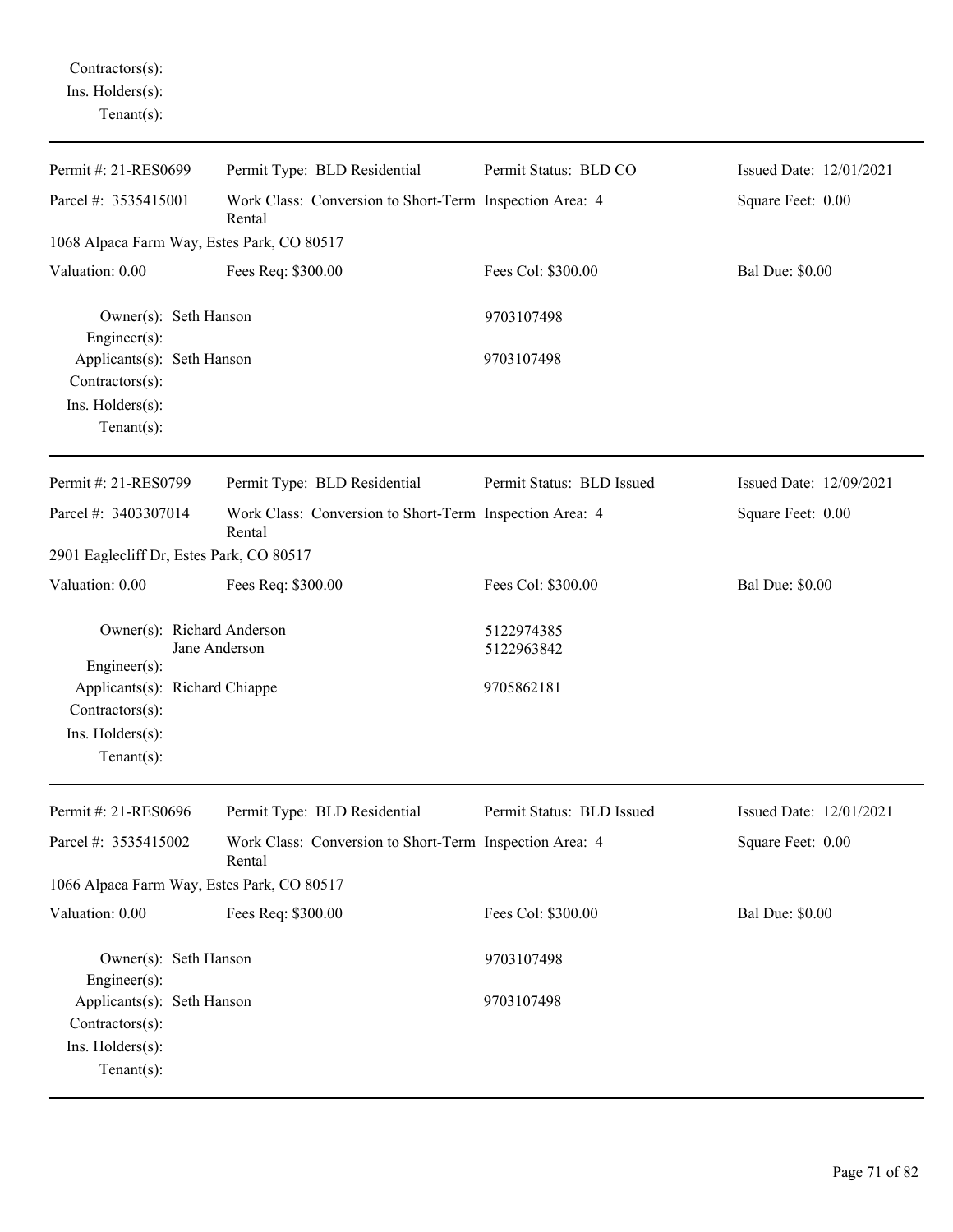| Permit #: 21-RES0764                                                                                                                          | Permit Type: BLD Residential                                      | Permit Status: BLD Issued              | Issued Date: 12/07/2021 |
|-----------------------------------------------------------------------------------------------------------------------------------------------|-------------------------------------------------------------------|----------------------------------------|-------------------------|
| Parcel #: 4012105003                                                                                                                          | Work Class: Conversion to Short-Term Inspection Area: 5<br>Rental |                                        | Square Feet: 0.00       |
| 64 Kispoko Ct, Red Feather Lakes, CO 80545                                                                                                    |                                                                   |                                        |                         |
| Valuation: 0.00                                                                                                                               | Fees Req: \$150.00                                                | Fees Col: \$150.00                     | <b>Bal Due: \$0.00</b>  |
| Owner(s): Karen MacTaggart<br>$Engineering(s)$ :                                                                                              |                                                                   | 4026903496                             |                         |
| Applicants(s): Karen MacTaggart<br>Craig Mielke                                                                                               |                                                                   | 4026903496<br>4022939640               |                         |
| Contractors(s):<br>Ins. Holders(s):                                                                                                           |                                                                   |                                        |                         |
| Tenant $(s)$ :                                                                                                                                |                                                                   |                                        |                         |
|                                                                                                                                               |                                                                   |                                        |                         |
| Permit #: 21-RES0648                                                                                                                          | Permit Type: BLD Residential                                      | Permit Status: BLD COC                 | Issued Date: 12/15/2021 |
| Parcel #: 2521207005                                                                                                                          | Work Class: Deck                                                  | Inspection Area: 4                     | Square Feet: 330.00     |
| 29 Elk Island Way, Drake, CO 80515                                                                                                            |                                                                   |                                        |                         |
| Valuation: 10,275.00                                                                                                                          | Fees Req: \$458.77                                                | Fees Col: \$458.77                     | <b>Bal Due: \$0.00</b>  |
| Owner(s): Reed Ranch LLC<br>Engineer(s): Frank Roberts<br>Applicants(s): Daniel Reed<br>Contractors(s):<br>Ins. Holders(s):<br>Tenant $(s)$ : |                                                                   | 4152446210<br>3039317362<br>4152446210 |                         |
| Permit #: 21-RES0786                                                                                                                          | Permit Type: BLD Residential                                      | Permit Status: BLD Issued              | Issued Date: 12/29/2021 |
| Parcel #: 0425105006<br>5309 Gary Dr, Berthoud, CO 80513                                                                                      | Work Class: Deck                                                  | Inspection Area: 3                     | Square Feet: 292.00     |
| Valuation: 12,446.00                                                                                                                          | Fees Req: \$465.63                                                | Fees Col: \$465.63                     | <b>Bal Due: \$0.00</b>  |
| Owner(s): Erika Wilber<br>$Engineering(s)$ :                                                                                                  |                                                                   |                                        |                         |
| Applicants(s): JJ Fencing LLC<br>Contractors(s): Justin Ewing<br>Ins. Holders(s):<br>Tenant $(s)$ :                                           |                                                                   | 9705908384<br>9705908384               |                         |
| Permit #: 21-RES0718                                                                                                                          | Permit Type: BLD Residential                                      | Permit Status: BLD Issued              | Issued Date: 12/30/2021 |
| Parcel #: 9732200028                                                                                                                          | Work Class: Deck                                                  | Inspection Area: 2                     | Square Feet: 1,612.00   |
| 3775 Sky Ridge Ln, Fort Collins, CO 80526                                                                                                     |                                                                   |                                        |                         |
| Valuation: 83,200.00                                                                                                                          | Fees Req: \$1,848.26                                              | Fees Col: \$1,848.26                   | <b>Bal Due: \$0.00</b>  |
| Owner(s): Roger Wallis<br>Doug Crites                                                                                                         |                                                                   | 9706921465                             |                         |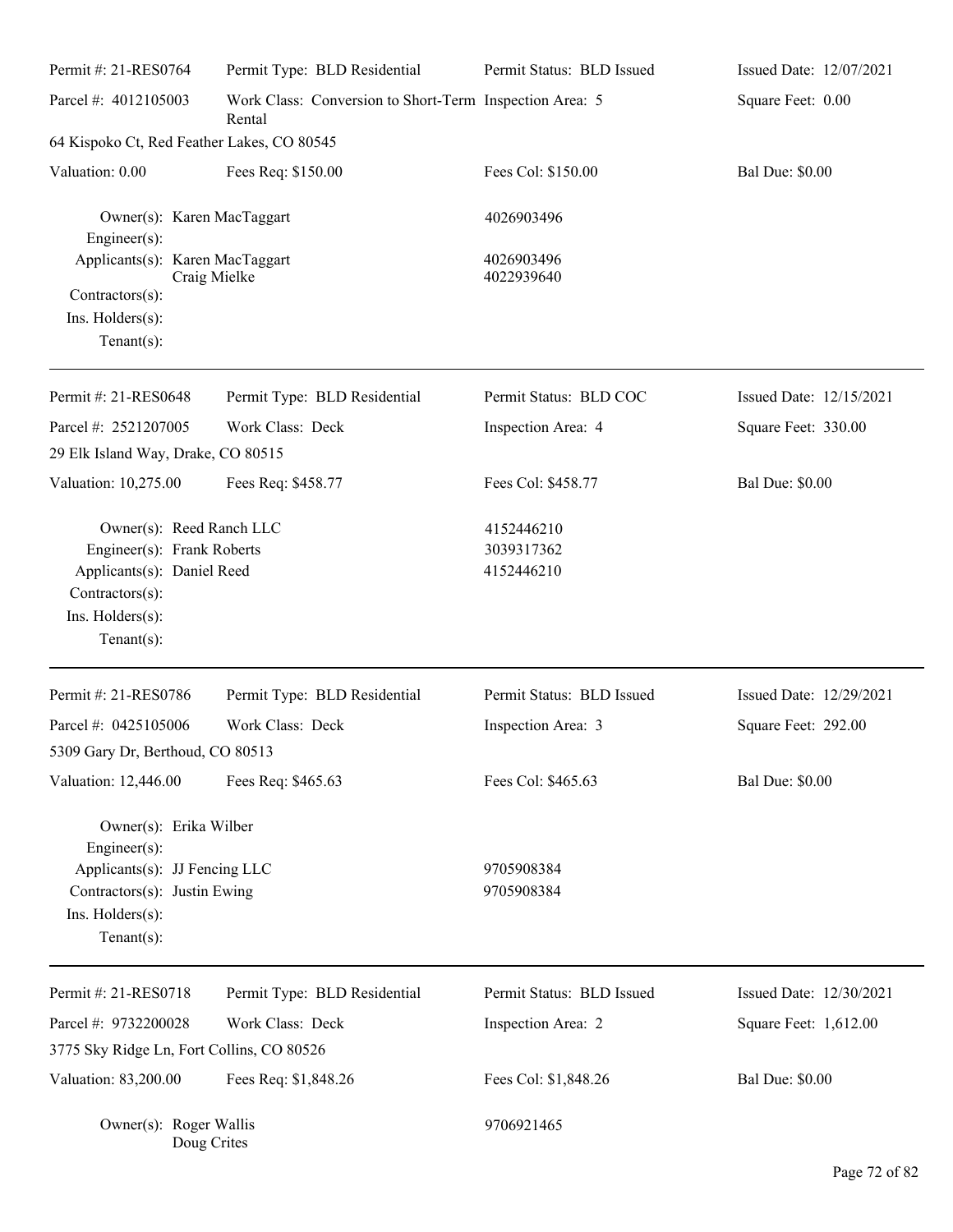Engineer(s): Applicants(s): All Phase Restoration 970-686-6000 Doug Crites Contractors(s): Kelly Addington 970-635-1833 Ins. Holders(s): Tenant(s):

| Permit #: 21-RES0723                                                                                                                                                   | Permit Type: BLD Residential                                     | Permit Status: BLD Issued                                                        | Issued Date: 12/21/2021 |
|------------------------------------------------------------------------------------------------------------------------------------------------------------------------|------------------------------------------------------------------|----------------------------------------------------------------------------------|-------------------------|
| Parcel #: 9804407021                                                                                                                                                   | Work Class: Modular DW/SW with<br>Add                            | Inspection Area: 1                                                               | Square Feet: 3,384.00   |
| 2428 Blevins St, Fort Collins, CO 80524                                                                                                                                |                                                                  |                                                                                  |                         |
| Valuation: 110,000.00                                                                                                                                                  | Fees Req: \$6,636.12                                             | Fees Col: \$6,636.12                                                             | <b>Bal Due: \$0.00</b>  |
| Owner(s): Claudia Cuevas<br>Engineer(s): Christopher Viehman<br>Applicants(s): Juliana Coalson<br>Contractors(s): Juliana Coalson<br>Ins. Holders(s):<br>$Tenant(s)$ : | Alicia Quidera<br><b>Hector Cuevas</b>                           | 9702325400<br>3103409984<br>9702325400<br>3038579280<br>9703819852<br>9703819852 |                         |
| Permit #: 21-RES0711                                                                                                                                                   | Permit Type: BLD Residential                                     | Permit Status: BLD Issued                                                        | Issued Date: 12/10/2021 |
| Parcel #: 3404200022                                                                                                                                                   | Work Class: New                                                  | Inspection Area: 4                                                               | Square Feet: 2,032.00   |
| 335 Snugglers Cove Ln, Estes Park, CO 80511                                                                                                                            |                                                                  |                                                                                  |                         |
| Valuation: 226,410.00                                                                                                                                                  | Fees Req: \$8,201.42                                             | Fees Col: \$8,201.42                                                             | <b>Bal Due: \$0.00</b>  |
| Engineer(s):                                                                                                                                                           | Owner(s): YMCA Of The Rockies/Estes Park Center Assoc 9704812663 |                                                                                  |                         |
| Applicants(s): Byron Francis                                                                                                                                           |                                                                  | 9702273622                                                                       |                         |
| Contractors(s): Byron Francis                                                                                                                                          |                                                                  | 9702273622                                                                       |                         |
| Ins. Holders(s):<br>$Tenant(s)$ :                                                                                                                                      |                                                                  |                                                                                  |                         |
| Permit #: 21-RES0659                                                                                                                                                   | Permit Type: BLD Residential                                     | Permit Status: BLD Issued                                                        | Issued Date: 12/14/2021 |
| Parcel #: 3404200022                                                                                                                                                   | Work Class: New                                                  | Inspection Area: 4                                                               | Square Feet: 3,704.00   |
| 55 Mesa Dr, Estes Park, CO 80511                                                                                                                                       |                                                                  |                                                                                  |                         |
| Valuation: 483,165.00                                                                                                                                                  | Fees Req: \$11,909.74                                            | Fees Col: \$11,909.74                                                            | <b>Bal Due: \$0.00</b>  |
| Engineer(s):                                                                                                                                                           | Owner(s): YMCA Of The Rockies/Estes Park Center Assoc 9704812663 |                                                                                  |                         |
| Applicants(s): Byron Francis                                                                                                                                           |                                                                  | 9702273622                                                                       |                         |
| Contractors(s): Byron Francis                                                                                                                                          |                                                                  | 9702273622                                                                       |                         |
| Ins. Holders(s):                                                                                                                                                       |                                                                  |                                                                                  |                         |
| $Tenant(s)$ :                                                                                                                                                          |                                                                  |                                                                                  |                         |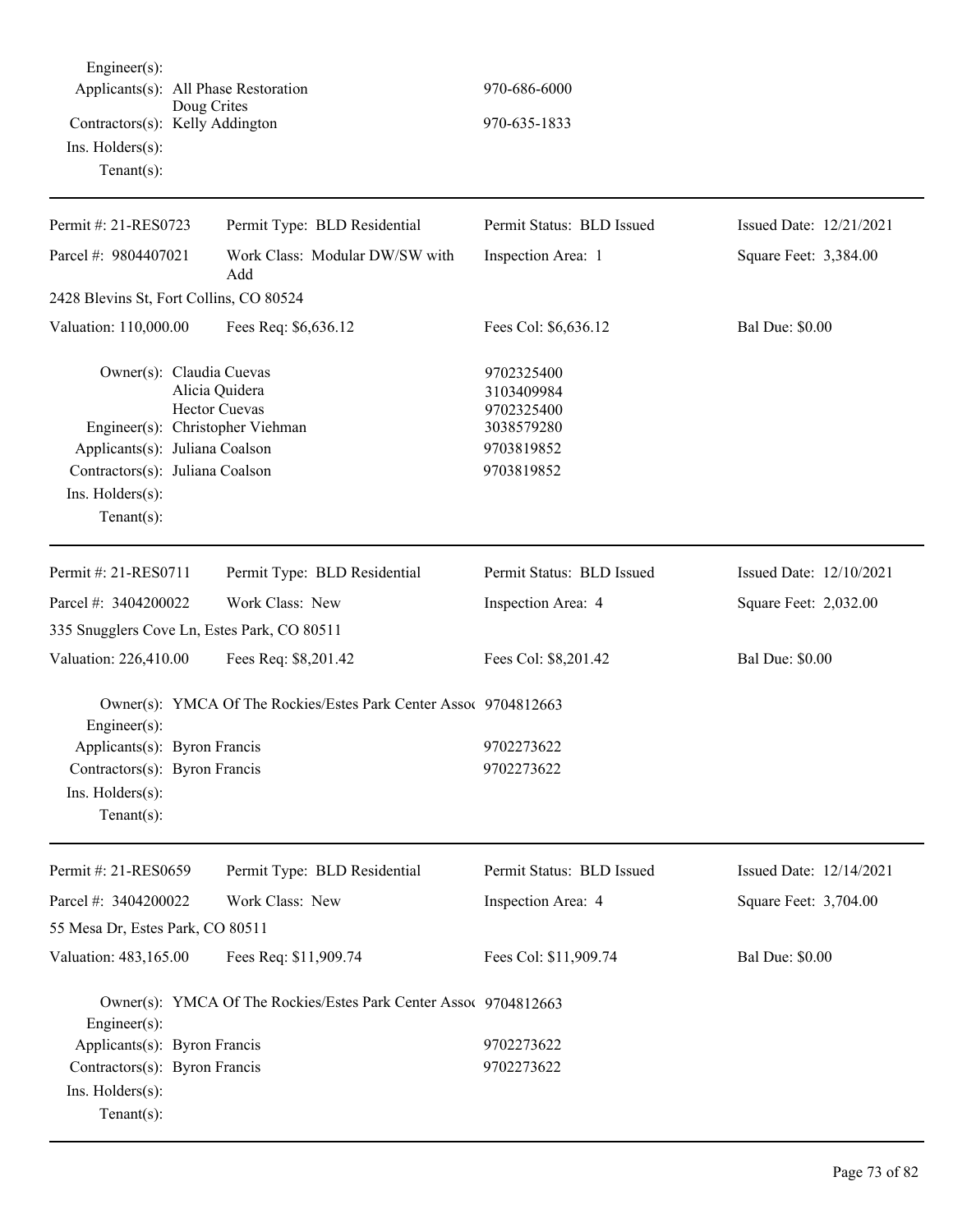| Permit #: 21-RES0693                                                                                                                                          | Permit Type: BLD Residential                     | Permit Status: BLD Issued                            | Issued Date: 12/28/2021 |
|---------------------------------------------------------------------------------------------------------------------------------------------------------------|--------------------------------------------------|------------------------------------------------------|-------------------------|
| Parcel #: 3535207061                                                                                                                                          | Work Class: New                                  | Inspection Area: 4                                   | Square Feet: 4,051.00   |
| 1209 Middle Broadview, Estes Park, CO 80517                                                                                                                   |                                                  |                                                      |                         |
| Valuation: 600,000.00                                                                                                                                         | Fees Req: \$15,808.37                            | Fees Col: \$15,808.37                                | <b>Bal Due: \$0.00</b>  |
| Owner(s): Jason Remmerde<br>Engineer(s): David Bangs<br>Applicants(s): Jason Remmerde<br>Contractors(s): Jason Remmerde<br>Ins. Holders(s):<br>Tenant $(s)$ : |                                                  | 9702901290<br>9703088221<br>9702901290<br>9702901290 |                         |
| Permit #: 21-RES0576                                                                                                                                          | Permit Type: BLD Residential                     | Permit Status: BLD Issued                            | Issued Date: 11/30/2021 |
| Parcel #: 9518318002                                                                                                                                          | Work Class: New                                  | Inspection Area: 3                                   | Square Feet: 5,538.00   |
| 6354 Venado Ct, Loveland, CO 80537                                                                                                                            |                                                  |                                                      |                         |
| Valuation: 400,000.00                                                                                                                                         | Fees Req: \$14,372.00                            | Fees Col: \$14,372.00                                | <b>Bal Due: \$0.00</b>  |
| Owner(s): Andrew Hooverson<br>Engineer(s):                                                                                                                    |                                                  | 9702272045                                           |                         |
| Applicants(s): Francisco Garcia Jr                                                                                                                            |                                                  | 9705664958                                           |                         |
| Contractors(s): Francisco Garcia Jr                                                                                                                           |                                                  | 9705664958                                           |                         |
| Ins. Holders(s):<br>Tenant $(s)$ :                                                                                                                            |                                                  |                                                      |                         |
|                                                                                                                                                               |                                                  |                                                      |                         |
| Permit #: 21-RES0159                                                                                                                                          | Permit Type: BLD Residential                     | Permit Status: BLD Issued                            | Issued Date: 12/14/2021 |
| Parcel #: 8907000008                                                                                                                                          | Work Class: New                                  | Inspection Area: 1                                   | Square Feet: 4,846.00   |
|                                                                                                                                                               | 12300 N County Road 13, Wellington, CO 805491973 |                                                      |                         |
| Valuation: 380,000.00 Fees Req: \$12,361.77                                                                                                                   |                                                  | Fees Col: \$12,361.77                                | <b>Bal Due: \$0.00</b>  |
| Owner(s): Toni Gracey<br>Engineer $(s)$ :                                                                                                                     |                                                  | 9708890321                                           |                         |
| Applicants(s): Rick Heaton<br>Contractors(s):<br>Ins. Holders(s):<br>Tenant $(s)$ :                                                                           |                                                  | 9702174869                                           |                         |
| Permit #: 21-RES0719                                                                                                                                          | Permit Type: BLD Residential                     | Permit Status: BLD Issued                            | Issued Date: 12/27/2021 |
| Parcel #: 9420105005                                                                                                                                          | Work Class: New                                  | Inspection Area: 3                                   | Square Feet: 5,332.00   |
| 3409 W County Road 8, Berthoud, CO 80513                                                                                                                      |                                                  |                                                      |                         |
| Valuation: 700,000.00                                                                                                                                         | Fees Req: \$10,282.21                            | Fees Col: \$10,282.21                                | <b>Bal Due: \$0.00</b>  |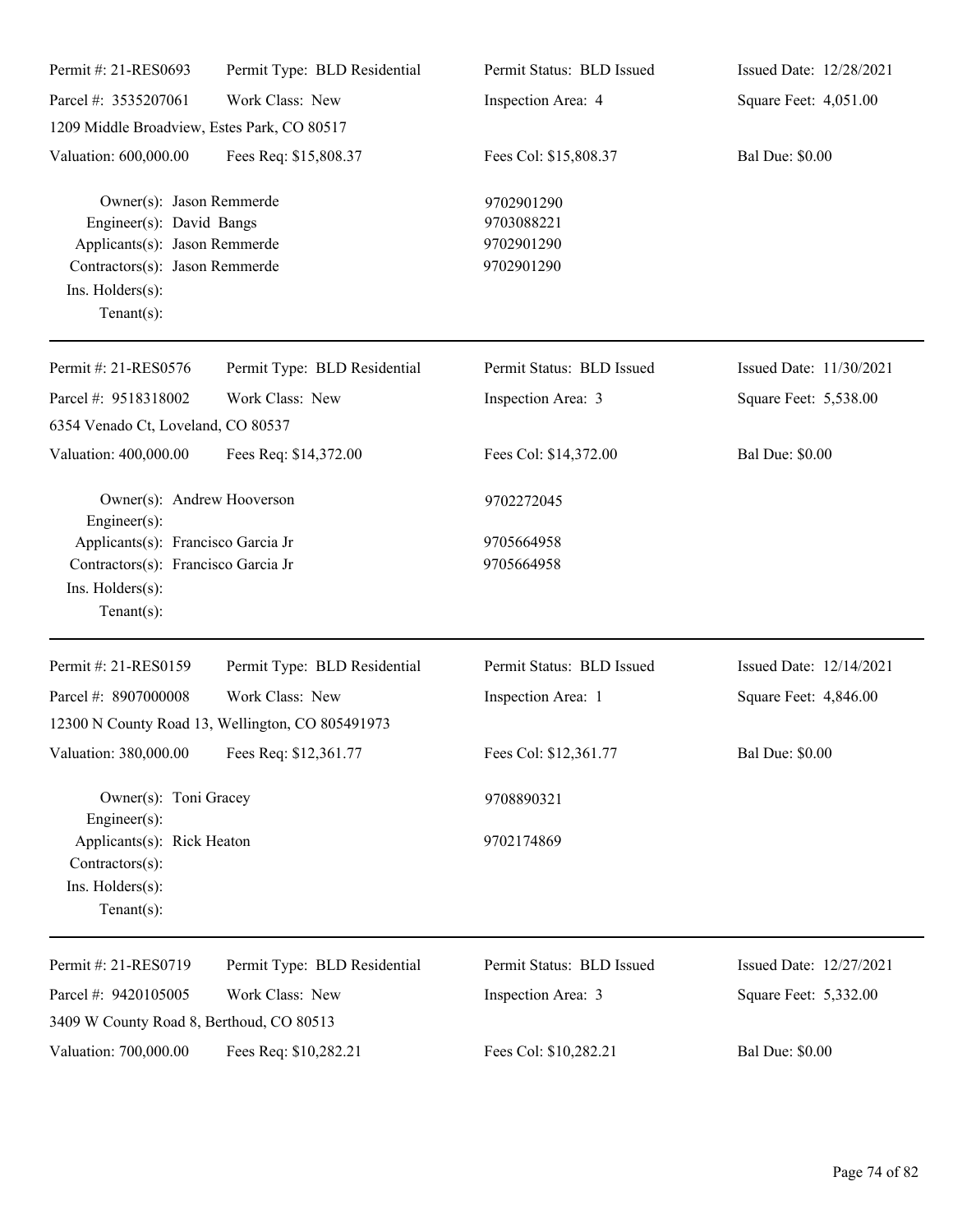| Owner(s): John Birks                                                                                                                          | Alicia Beeson<br>Oaken Beeson<br>Kathy Rowlen                    | 3038955343                                                 |                         |
|-----------------------------------------------------------------------------------------------------------------------------------------------|------------------------------------------------------------------|------------------------------------------------------------|-------------------------|
| $Engineering(s)$ :<br>Applicants(s): Mark Bowman<br>Contractors(s): Mark Bowman<br>Ins. Holders(s):<br>$Tenant(s)$ :                          |                                                                  | 3035707837<br>3035707837                                   |                         |
| Permit #: 21-RES0566                                                                                                                          | Permit Type: BLD Residential                                     | Permit Status: BLD Issued                                  | Issued Date: 12/21/2021 |
| Parcel #: 2521100035                                                                                                                          | Work Class: New                                                  | Inspection Area: 4                                         | Square Feet: 1,726.00   |
| 80 Hot Spur Ln, Drake, CO 80515                                                                                                               |                                                                  |                                                            |                         |
| Valuation: 122,096.00                                                                                                                         | Fees Req: \$6,035.65                                             | Fees Col: \$6,035.65                                       | <b>Bal Due: \$0.00</b>  |
| Owner(s): Gary Sheveland<br>Engineer(s): Rodney Harr<br>Applicants(s): Gary Sheveland<br>Contractors(s):<br>Ins. Holders(s):<br>$Tenant(s)$ : | Pamela Sheveland                                                 | 970-367-6921<br>9708154850<br>970-667-6286<br>970-367-6921 |                         |
| Permit #: 21-RES0672                                                                                                                          | Permit Type: BLD Residential                                     | Permit Status: BLD Issued                                  | Issued Date: 12/13/2021 |
| Parcel #: 0234100001                                                                                                                          | Work Class: New                                                  | Inspection Area: 6                                         | Square Feet: 3,712.00   |
| 1215 Red Bluff Rd, Livermore, CO 80536                                                                                                        |                                                                  |                                                            |                         |
| Valuation: 200,000.00                                                                                                                         | Fees Req: \$8,011.69                                             | Fees Col: \$8,011.69                                       | <b>Bal Due: \$0.00</b>  |
| Owner(s): Kevin Kreuzer<br>Engineer(s):                                                                                                       |                                                                  | 3036678613                                                 |                         |
| Applicants(s): Kevin Kreuzer<br>Contractors(s): Jacob Renninger<br>Ins. Holders(s):<br>Tenant $(s)$ :                                         |                                                                  | 3036678613<br>970-305-7086                                 |                         |
| Permit #: 21-RES0652                                                                                                                          | Permit Type: BLD Residential                                     | Permit Status: BLD Issued                                  | Issued Date: 12/08/2021 |
| Parcel #: 3404200022                                                                                                                          | Work Class: New                                                  | Inspection Area: 4                                         | Square Feet: 1,543.00   |
| 303 Association Dr, Estes Park, CO 80511                                                                                                      |                                                                  |                                                            |                         |
| Valuation: 190,723.86                                                                                                                         | Fees Req: \$2,995.26                                             | Fees Col: \$2,995.26                                       | <b>Bal Due: \$0.00</b>  |
| Engineer(s):                                                                                                                                  | Owner(s): YMCA Of The Rockies/Estes Park Center Assoc 9704812663 |                                                            |                         |
| Applicants(s): Byron Francis                                                                                                                  |                                                                  | 9702273622                                                 |                         |
| Contractors(s): Byron Francis<br>Ins. Holders(s):                                                                                             |                                                                  | 9702273622                                                 |                         |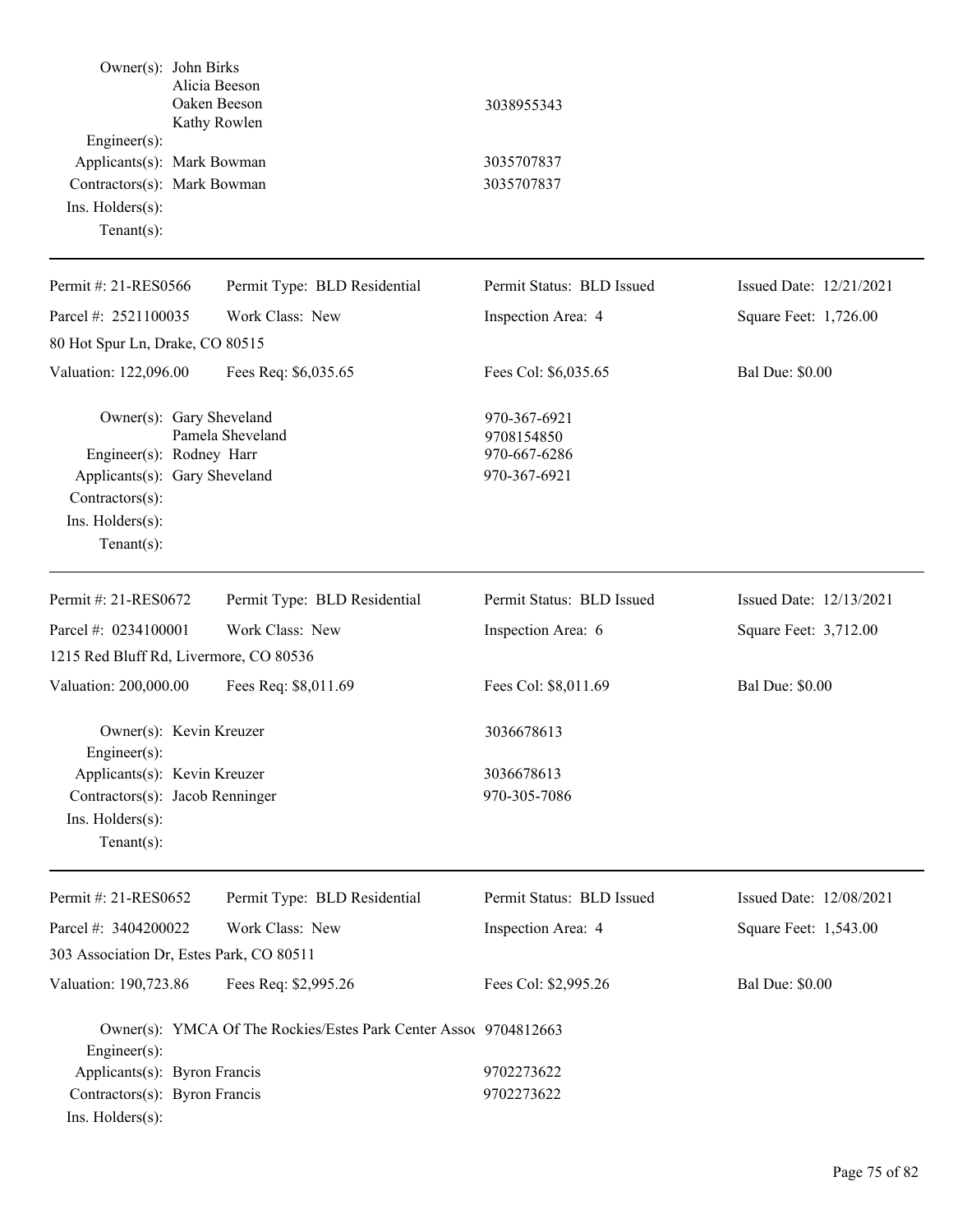| Permit #: 21-SGN0024                                                                                                                      | Permit Type: BLD Sign                                         | Permit Status: BLD Issued              | Issued Date: 12/29/2021 |
|-------------------------------------------------------------------------------------------------------------------------------------------|---------------------------------------------------------------|----------------------------------------|-------------------------|
| Parcel #: 8535006003                                                                                                                      | Work Class: Freestanding/Monument                             | Inspection Area: 3                     | Square Feet: 0.00       |
| 3814 S County Road 5, Loveland, CO 80537                                                                                                  |                                                               |                                        |                         |
| Valuation: 45,000.00                                                                                                                      | Fees Req: \$1,449.70                                          | Fees Col: \$1,449.70                   | <b>Bal Due: \$0.00</b>  |
| Owner(s): Norman Reichardt<br>Engineer(s): Michael Sullaway<br>Applicants(s): Brian Leibovitz<br>$Contractors(s)$ :                       |                                                               | 9706878830<br>8583125150<br>7206267794 |                         |
| Ins. Holders(s):<br>Tenant $(s)$ :                                                                                                        |                                                               |                                        |                         |
| Permit #: 21-UTIL0339                                                                                                                     | Permit Type: BLD Utility-Detached                             | Permit Status: BLD Issued              | Issued Date: 12/01/2021 |
| Parcel #: 9704109001                                                                                                                      | Work Class: Addition - Attached to<br><b>Utility Building</b> | Inspection Area: 1                     | Square Feet: 155.00     |
| 1331 N Taft Hill Rd, Fort Collins, CO 80521                                                                                               |                                                               |                                        |                         |
| Valuation: 2,731.10                                                                                                                       | Fees Req: \$242.69                                            | Fees Col: \$242.69                     | <b>Bal Due: \$0.00</b>  |
| Owner(s): Joseph Glass<br>Engineer(s): Ryan Fertig<br>Applicants(s): Joseph Glass<br>Contractors(s):<br>Ins. Holders(s):<br>$Tenant(s)$ : |                                                               | 9703103727<br>9704134265<br>9703103727 |                         |
| Permit #: 21-UTIL0386                                                                                                                     | Permit Type: BLD Utility-Detached                             | Permit Status: BLD Issued              | Issued Date: 12/28/2021 |
| Parcel #: 0523000030                                                                                                                      | Work Class: Alteration                                        | Inspection Area: 3                     | Square Feet: 0.00       |
| 1029 S County Road 29, Loveland, CO 80537                                                                                                 |                                                               |                                        |                         |
| Valuation: 20,000.00                                                                                                                      | Fees Req: \$540.14                                            | Fees Col: \$540.14                     | <b>Bal Due: \$0.00</b>  |
| Owner(s): Jeremy Burton                                                                                                                   | <b>Susan Burton</b>                                           | 9705909168<br>9705909168               |                         |
| $Engineering(s)$ :<br>Applicants(s): Jeremy Burton<br>Contractors(s):<br>Ins. Holders(s):<br>Tenant $(s)$ :                               |                                                               | 9705909168                             |                         |
| Permit #: 21-UTIL0338                                                                                                                     | Permit Type: BLD Utility-Detached                             | Permit Status: BLD COC                 | Issued Date: 12/06/2021 |

Parcel #: 0535305058 Work Class: Alteration 9001 Four Wheel Dr, Loveland, CO 80537

Tenant(s):

Inspection Area: 3

Square Feet: 672.00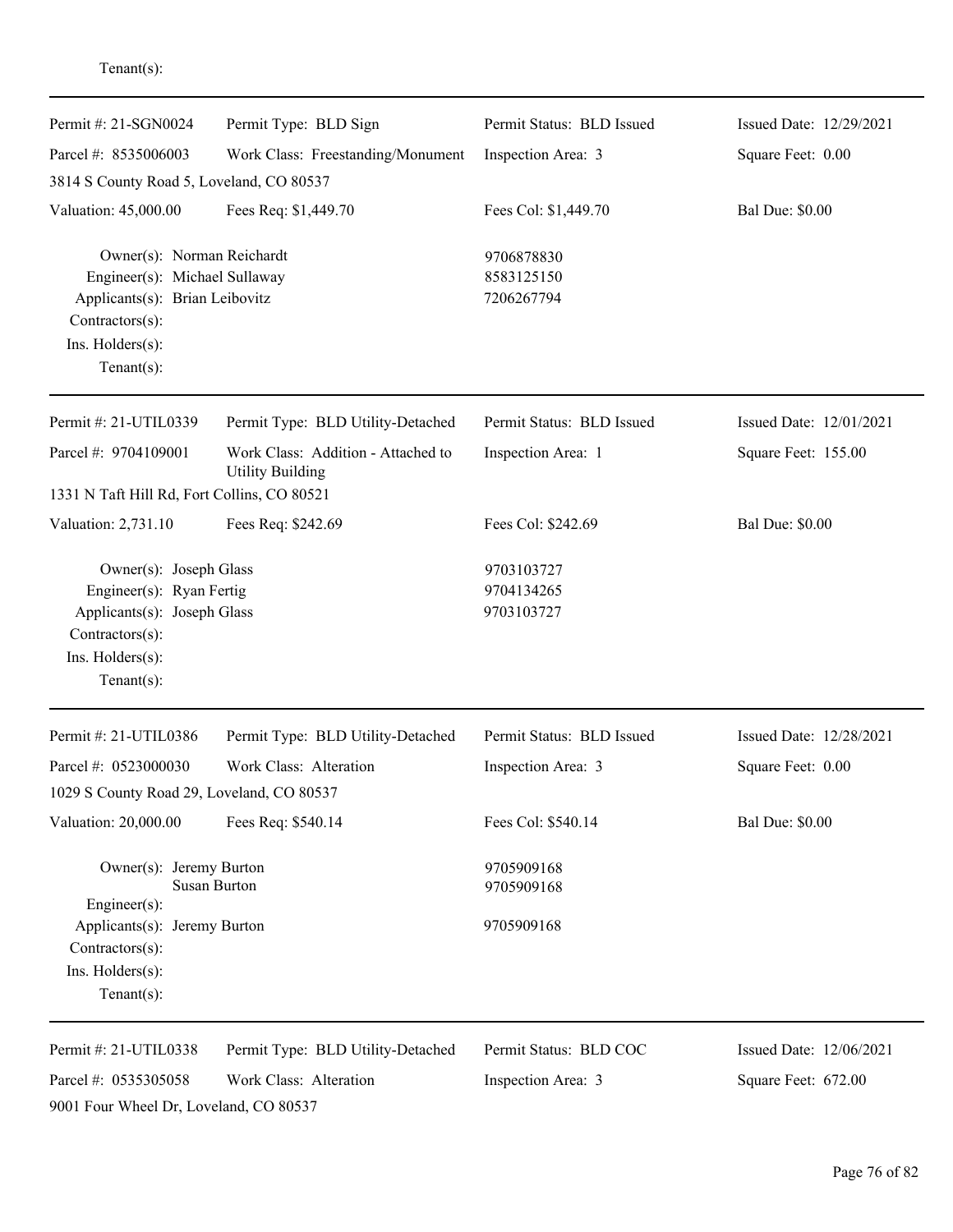Owner(s): Patricia Seale 6786624908 Richard Seale 6786624908<br>Thomas Strizki 970-532-3326 Engineer(s): Thomas Strizki Applicants(s): Richard Seale 6786624908 Contractors(s): Ins. Holders(s): Tenant(s):

| Permit #: 21-UTIL0281                                                                                                                             | Permit Type: BLD Utility-Detached | Permit Status: BLD Issued              | Issued Date: 12/20/2021 |
|---------------------------------------------------------------------------------------------------------------------------------------------------|-----------------------------------|----------------------------------------|-------------------------|
| Parcel #: 3401421011                                                                                                                              | Work Class: New                   | Inspection Area: 4                     | Square Feet: 659.54     |
| 1001 Ramshorn Dr, Estes Park, CO 80517                                                                                                            |                                   |                                        |                         |
| Valuation: 39,222.24                                                                                                                              | Fees Req: \$1,245.42              | Fees Col: \$1,245.42                   | <b>Bal Due: \$0.00</b>  |
| Owner(s): Michael Burleigh<br>Engineer(s): David Bangs<br>Applicants(s): Michael Burleigh<br>Contractors(s):<br>Ins. Holders(s):<br>$Tenant(s)$ : |                                   | 3035500826<br>9703088221<br>3035500826 |                         |
| Permit #: 21-UTIL0284                                                                                                                             | Permit Type: BLD Utility-Detached | Permit Status: BLD Issued              | Issued Date: 12/14/2021 |
| Parcel #: 9709109014                                                                                                                              | Work Class: New                   | Inspection Area: 2                     | Square Feet: 572.00     |
| 416 Webb Ave, Fort Collins, CO 80521                                                                                                              |                                   |                                        |                         |
| Valuation: 48,000.00                                                                                                                              | Fees Req: \$1,201.33              | Fees Col: \$1,201.33                   | <b>Bal Due: \$0.00</b>  |
| Owner(s): Jeff Aardrup<br>Engineer(s):                                                                                                            | Mary Aardrup                      | 7202732229<br>7202732229               |                         |
| Applicants(s): Raymond Hmielak                                                                                                                    |                                   | 970-631-9031                           |                         |
| Contractors(s): Raymond Hmielak<br>Ins. Holders(s):<br>Tenant $(s)$ :                                                                             |                                   | 970-631-9031                           |                         |
| Permit #: 21-UTIL0341                                                                                                                             | Permit Type: BLD Utility-Detached | Permit Status: BLD Issued              | Issued Date: 12/10/2021 |
| Parcel #: 0130000008                                                                                                                              | Work Class: New                   | Inspection Area: 6                     | Square Feet: 1,584.00   |
| 675 Red Mountain Rd, Livermore, CO 80536                                                                                                          |                                   |                                        |                         |
| Valuation: 117,000.00                                                                                                                             | Fees Req: \$2,249.74              | Fees Col: \$2,249.74                   | <b>Bal Due: \$0.00</b>  |
| Owner(s): Don Maul<br>Engineer(s):                                                                                                                |                                   | 9705565610                             |                         |
| Applicants(s): Morton Buildings Inc                                                                                                               |                                   | 970-867-9454                           |                         |
| Contractors(s): Greg Ure                                                                                                                          |                                   | 9703708022                             |                         |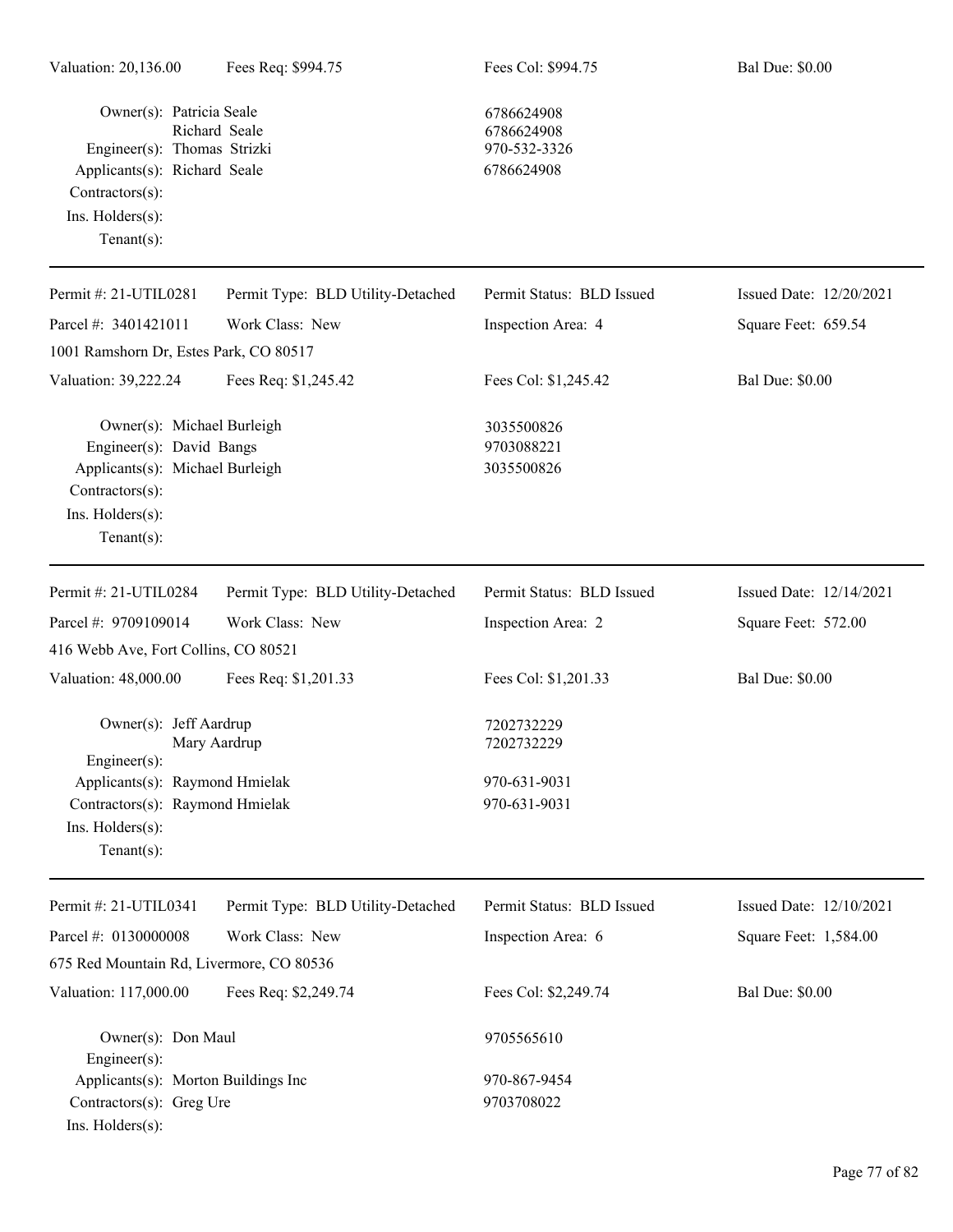| Permit #: 21-UTIL0310                                                                                                                          | Permit Type: BLD Utility-Detached                               | Permit Status: BLD Issued                                  | Issued Date: 12/07/2021 |
|------------------------------------------------------------------------------------------------------------------------------------------------|-----------------------------------------------------------------|------------------------------------------------------------|-------------------------|
| Parcel #: 9829403003                                                                                                                           | Work Class: New                                                 | Inspection Area: 1                                         | Square Feet: 544.00     |
| 3416 W County Road 54g, Laporte, CO 80535                                                                                                      |                                                                 |                                                            |                         |
| Valuation: 26,000.00                                                                                                                           | Fees Req: \$719.28                                              | Fees Col: \$719.28                                         | <b>Bal Due: \$0.00</b>  |
| Owner(s): Dan Bode<br>Engineer(s):<br>Applicants(s): Dan Bode<br>Contractors(s):<br>Ins. Holders(s):<br>Tenant $(s)$ :                         |                                                                 |                                                            |                         |
| Permit #: 21-UTIL0342                                                                                                                          | Permit Type: BLD Utility-Detached                               | Permit Status: BLD LOC                                     | Issued Date: 12/08/2021 |
| Parcel #: 9520407009                                                                                                                           | Work Class: New                                                 | Inspection Area: 3                                         | Square Feet: 336.00     |
| 1209 Eastlake Ct, Loveland, CO 80537                                                                                                           |                                                                 |                                                            |                         |
| Valuation: 19,093.00                                                                                                                           | Fees Req: \$568.52                                              | Fees Col: \$568.52                                         | <b>Bal Due: \$0.00</b>  |
| Owner(s): Todd Thollot<br>Engineer(s): Patrick Quinney<br>Applicants(s): Todd Thollot<br>Contractors(s):<br>Ins. Holders(s):<br>Tenant $(s)$ : |                                                                 | 3036676788<br>3039213216<br>3036676788                     |                         |
| Permit #: 21-UTIL0351                                                                                                                          | Permit Type: BLD Utility-Detached                               | Permit Status: BLD Issued                                  | Issued Date: 12/30/2021 |
| Parcel #: 9431205002                                                                                                                           | Work Class: New                                                 | Inspection Area: 3                                         | Square Feet: 1,008.00   |
| 4629 W County Road 4, Berthoud, CO 80513                                                                                                       |                                                                 |                                                            |                         |
| Valuation: 47,500.00                                                                                                                           | Fees Req: \$1,111.98                                            | Fees Col: \$1,111.98                                       | <b>Bal Due: \$0.00</b>  |
| Owner(s): Raymond Gilbert<br>Engineer(s): Brian Waddell<br>Contractors(s): Dave Harland<br>Ins. Holders(s):<br>Tenant $(s)$ :                  | Marcos Hernandez<br>Applicants(s): Steel Structures America Inc | 3037748468<br>800-833-9997<br>208-777-7290<br>208-777-7290 |                         |
| Permit #: 21-UTIL0095                                                                                                                          | Permit Type: BLD Utility-Detached                               | Permit Status: BLD Issued                                  | Issued Date: 12/07/2021 |
| Parcel #: 9816105714                                                                                                                           | Work Class: New                                                 | Inspection Area: 1                                         | Square Feet: 4,052.00   |
| 2132 Scenic Estates Dr, Fort Collins, CO 80524                                                                                                 |                                                                 |                                                            |                         |
| Valuation: 69,000.00                                                                                                                           | Fees Req: \$1,396.15                                            | Fees Col: \$1,396.15                                       | <b>Bal Due: \$0.00</b>  |

Tenant(s):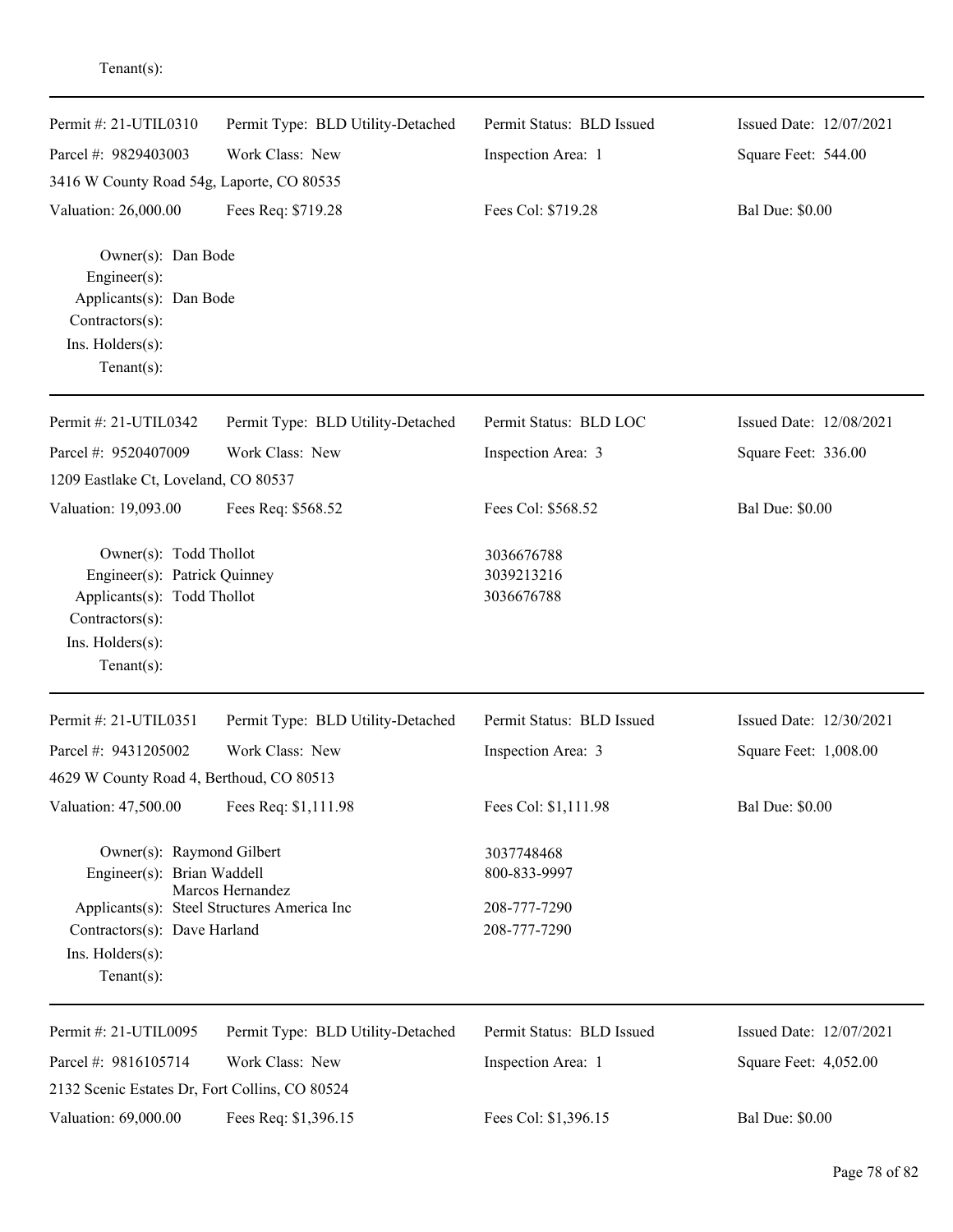| Owner(s): Rebecca Turner<br>Engineer(s): Timothy Royer<br>Applicants(s): Sean Turner<br>Contractors(s):<br>Ins. Holders(s):<br>Tenant $(s)$ :        | Sean Turner                                    | 720-480-5665<br>720-480-5665           |                         |
|------------------------------------------------------------------------------------------------------------------------------------------------------|------------------------------------------------|----------------------------------------|-------------------------|
| Permit #: 21-UTIL0314                                                                                                                                | Permit Type: BLD Utility-Detached              | Permit Status: BLD Issued              | Issued Date: 12/07/2021 |
| Parcel #: 8727000005                                                                                                                                 | Work Class: New                                | Inspection Area: 2                     | Square Feet: 800.82     |
|                                                                                                                                                      | 4434 E County Road 40, Fort Collins, CO 80525  |                                        |                         |
| Valuation: 32,500.00                                                                                                                                 | Fees Req: \$980.38                             | Fees Col: \$980.38                     | <b>Bal Due: \$0.00</b>  |
| Owner(s): Paul Bonow<br>Engineer(s):                                                                                                                 |                                                | 3033562286                             |                         |
| Applicants(s): Paul Bonow<br>Contractors(s):<br>Ins. $H$ olders $(s)$ :<br>$Tenant(s)$ :                                                             |                                                | 3033562286                             |                         |
| Permit #: 21-UTIL0300                                                                                                                                | Permit Type: BLD Utility-Detached              | Permit Status: BLD Issued              | Issued Date: 12/21/2021 |
| Parcel #: 9816105706                                                                                                                                 | Work Class: New                                | Inspection Area: 1                     | Square Feet: 3,474.00   |
|                                                                                                                                                      | 2139 Scenic Estates Dr, Fort Collins, CO 80524 |                                        |                         |
| Valuation: 150,000.00                                                                                                                                | Fees Req: \$2,442.73                           | Fees Col: \$2,442.73                   | <b>Bal Due: \$0.00</b>  |
| Owner(s): Jonathon Beckett<br>Engineer(s):<br>Applicants(s): Jacob Renninger<br>Contractors(s): Jacob Renninger<br>Ins. Holders(s):<br>$Tenant(s)$ : |                                                | 970-305-7086<br>970-305-7086           |                         |
| Permit #: 21-UTIL0357                                                                                                                                | Permit Type: BLD Utility-Detached              | Permit Status: BLD Issued              | Issued Date: 12/16/2021 |
| Parcel #: 9613305059                                                                                                                                 | Work Class: New                                | Inspection Area: 2                     | Square Feet: 1,544.00   |
| 216 Regina Dr, Fort Collins, CO 80525                                                                                                                |                                                |                                        |                         |
| Valuation: 30,000.00                                                                                                                                 | Fees Req: \$1,324.10                           | Fees Col: \$1,324.10                   | <b>Bal Due: \$0.00</b>  |
| Owner(s): Deidre Enright<br>Engineer(s): Jason Baker<br>Applicants(s): Michael Pyeatte<br>Contractors(s):<br>Ins. Holders(s):<br>Tenant $(s)$ :      | Michael Pyeatte                                | 9702227999<br>9702781909<br>9702227999 |                         |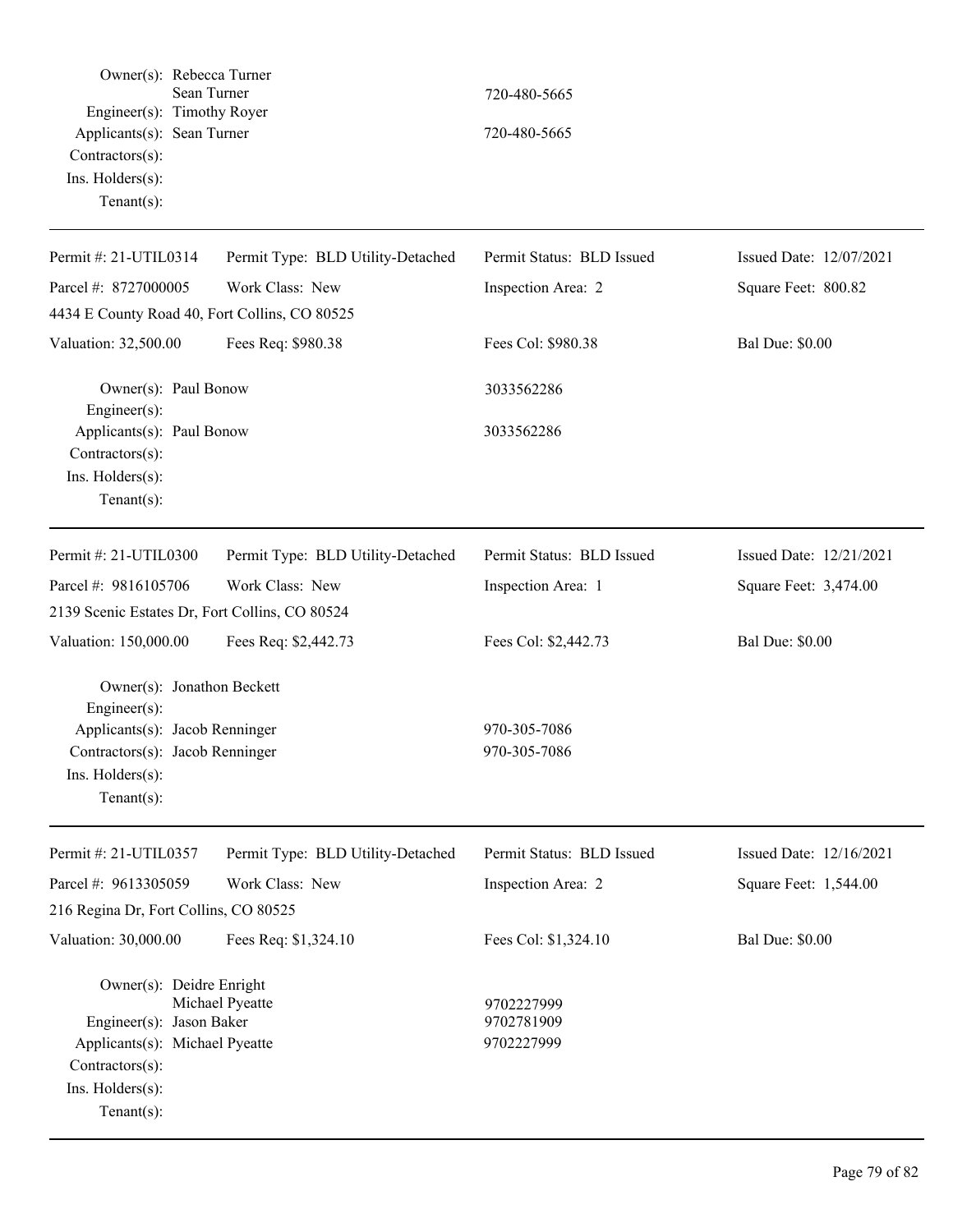| Permit#: 21-UTIL0348                                                                                                                                                  | Permit Type: BLD Utility-Detached                                      | Permit Status: BLD Issued                                | Issued Date: 12/16/2021 |
|-----------------------------------------------------------------------------------------------------------------------------------------------------------------------|------------------------------------------------------------------------|----------------------------------------------------------|-------------------------|
| Parcel #: 9530205006                                                                                                                                                  | Work Class: New                                                        | Inspection Area: 3                                       | Square Feet: 2,840.00   |
| 1816 Ridgecrest Dr, Loveland, CO 80537                                                                                                                                |                                                                        |                                                          |                         |
| Valuation: 154,000.00                                                                                                                                                 | Fees Req: \$2,489.84                                                   | Fees Col: \$2,489.84                                     | <b>Bal Due: \$0.00</b>  |
| Owner(s): Randall Haverkamp<br>Engineer(s): Benjamin Zobrist<br>Applicants(s): Morton Buildings Inc<br>Contractors(s): Greg Ure<br>Ins. Holders(s):<br>Tenant $(s)$ : |                                                                        | 970-290-3437<br>3092634015<br>970-867-9454<br>9703708022 |                         |
| Permit #: 21-UTIL0321                                                                                                                                                 | Permit Type: BLD Utility-Detached                                      | Permit Status: BLD Issued                                | Issued Date: 12/14/2021 |
| Parcel #: 3915005701                                                                                                                                                  | Work Class: New<br>6004 W County Road 68c, Red Feather Lakes, CO 80545 | Inspection Area: 5                                       | Square Feet: 1,674.00   |
| Valuation: 30,000.00                                                                                                                                                  | Fees Req: \$767.26                                                     | Fees Col: \$767.26                                       | <b>Bal Due: \$0.00</b>  |
| Owner(s): Bette Blinde<br>Engineer(s): Ping Guo<br>Applicants(s): Bette Blinde<br>Contractors(s):<br>Ins. Holders(s):<br>Tenant $(s)$ :                               |                                                                        | 9708812902<br>905-790-8500<br>9708812902                 |                         |
| Permit #: 21-UTIL0286                                                                                                                                                 | Permit Type: BLD Utility-Detached                                      | Permit Status: BLD Issued                                | Issued Date: 12/21/2021 |
| Parcel #: 9528400004                                                                                                                                                  | Work Class: New                                                        | Inspection Area: 3                                       | Square Feet: 4,680.00   |
| 2217 S County Road 19, Loveland, CO 80537                                                                                                                             |                                                                        |                                                          |                         |
| Valuation: 190,000.00 Fees Req: \$3,129.91                                                                                                                            |                                                                        | Fees Col: \$3,129.91                                     | <b>Bal Due: \$0.00</b>  |
| Engineer(s): Gary Obudzinski<br>Applicants(s): Chad Leppert<br>Contractors(s): Taylor Vap<br>Ins. Holders(s):<br>Tenant $(s)$ :                                       | Owner(s): Hodges Meredith S Trust                                      | 970-663-0066<br>9704434688<br>7856269400                 |                         |
| Permit #: 21-UTIL0330                                                                                                                                                 | Permit Type: BLD Utility-Detached                                      | Permit Status: BLD Issued                                | Issued Date: 12/22/2021 |
| Parcel #: 9836206002                                                                                                                                                  | Work Class: New                                                        | Inspection Area: 1                                       | Square Feet: 972.00     |
| 2423 Terry Lake Rd, Fort Collins, CO 80524                                                                                                                            |                                                                        |                                                          |                         |
| Valuation: 100,000.00                                                                                                                                                 | Fees Req: \$2,021.64                                                   | Fees Col: \$2,021.64                                     | <b>Bal Due: \$0.00</b>  |
| Owner(s): Charles Owsley<br>Kristin Bink                                                                                                                              | Kristin Owsley                                                         | 9702817768<br>9704817768<br>9704817768                   |                         |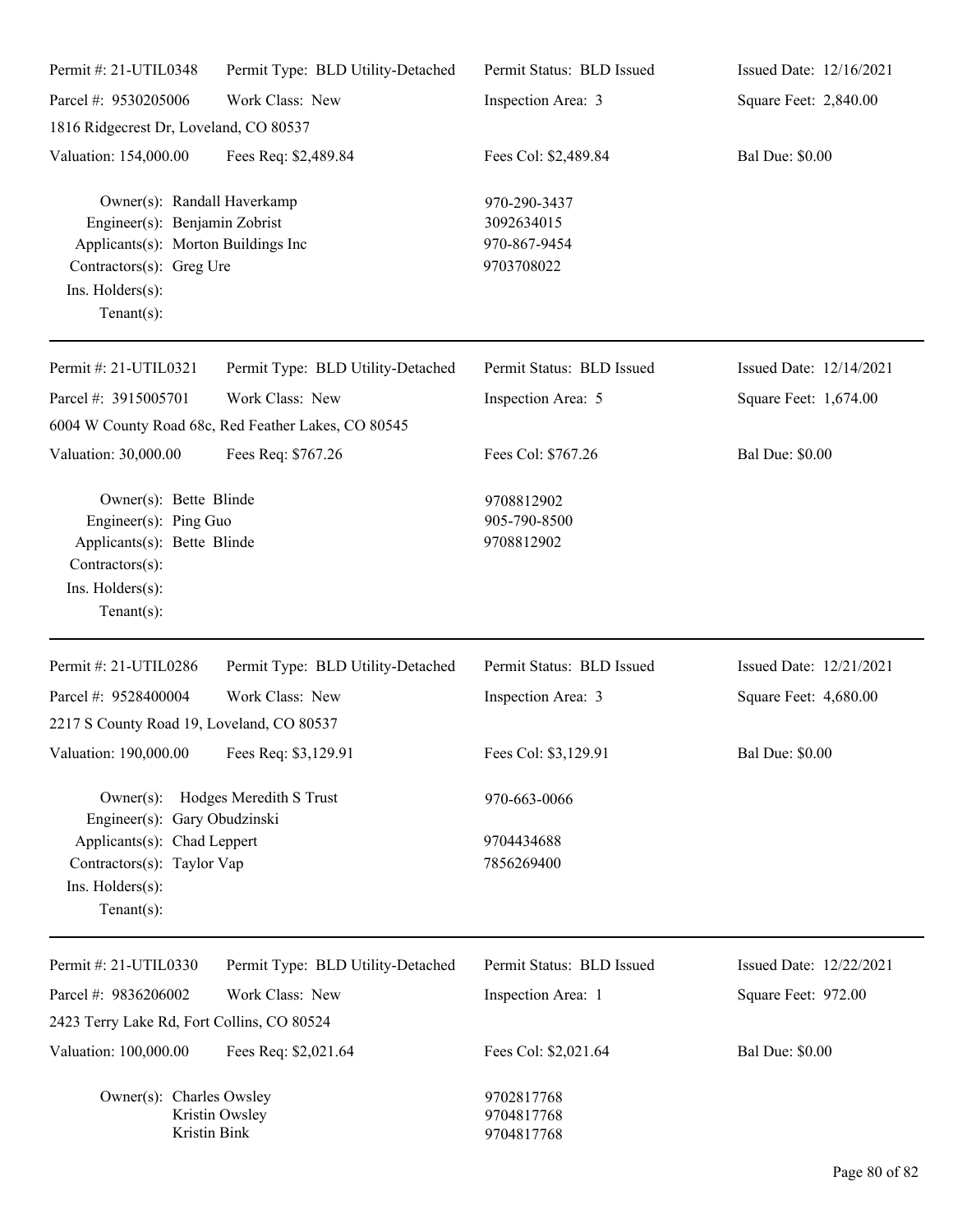Engineer(s): Devin Hougard Applicants(s): Steve Josephs 970-416-9300<br>Craftsman Builders 9702186905 Craftsman Builders Contractors(s): Steve Josephs 970-416-9300 Ins. Holders(s): Tenant(s):

| Permit #: 21-UTIL0350                                                                                                                         | Permit Type: BLD Utility-Detached                               | Permit Status: BLD Issued                  | Issued Date: 12/30/2021 |
|-----------------------------------------------------------------------------------------------------------------------------------------------|-----------------------------------------------------------------|--------------------------------------------|-------------------------|
| Parcel #: 9420400041                                                                                                                          | Work Class: New                                                 | Inspection Area: 3                         | Square Feet: 3,356.00   |
| 106 Bothun Rd, Berthoud, CO 80513                                                                                                             |                                                                 |                                            |                         |
| Valuation: 138,700.00                                                                                                                         | Fees Req: \$2,311.94                                            | Fees Col: \$2,311.94                       | <b>Bal Due: \$0.00</b>  |
| Owner(s): James Egli<br>Engineer(s): Brian Waddell<br>Contractors(s):<br>Ins. Holders(s):<br>Tenant $(s)$ :                                   | Marcos Hernandez<br>Applicants(s): Steel Structures America Inc | 7206351697<br>800-833-9997<br>208-777-7290 |                         |
| Permit #: 21-UTIL0313                                                                                                                         | Permit Type: BLD Utility-Detached                               | Permit Status: BLD Issued                  | Issued Date: 12/20/2021 |
| Parcel #: 4002408003                                                                                                                          | Work Class: New                                                 | Inspection Area: 5                         | Square Feet: 840.00     |
| 5992 Ottawa Way, Red Feather Lakes, CO 80545                                                                                                  |                                                                 |                                            |                         |
| Valuation: 100,000.00                                                                                                                         | Fees Req: \$1,972.43                                            | Fees Col: \$1,972.43                       | <b>Bal Due: \$0.00</b>  |
| Owner(s): Brooks Bollich<br>Engineer(s): Gary Weeks<br>Applicants(s): Brooks Bollich<br>Contractors(s):<br>Ins. Holders(s):<br>Tenant $(s)$ : |                                                                 | 9702147936<br>970-225-2422<br>9702147936   |                         |
| Permit #: 21-UTIL0277                                                                                                                         | Permit Type: BLD Utility-Detached                               | Permit Status: BLD Issued                  | Issued Date: 12/09/2021 |
| Parcel #: 8533422004                                                                                                                          | Work Class: New                                                 | Inspection Area: 3                         | Square Feet: 1,400.00   |
| 4079 Country Mountain Dr, Loveland, CO 80537                                                                                                  |                                                                 |                                            |                         |
| Valuation: 55,830.00                                                                                                                          | Fees Req: \$1,237.07                                            | Fees Col: \$1,237.07                       | <b>Bal Due: \$0.00</b>  |
| Owner(s): Yvonne Ball<br>$Engineering(s)$ :                                                                                                   |                                                                 | 9707753914                                 |                         |
| Applicants(s): Dick Schantz                                                                                                                   |                                                                 | 970-330-3375                               |                         |

Ins. Holders(s): Tenant(s):

Contractors(s): Dick Schantz 970-330-3375